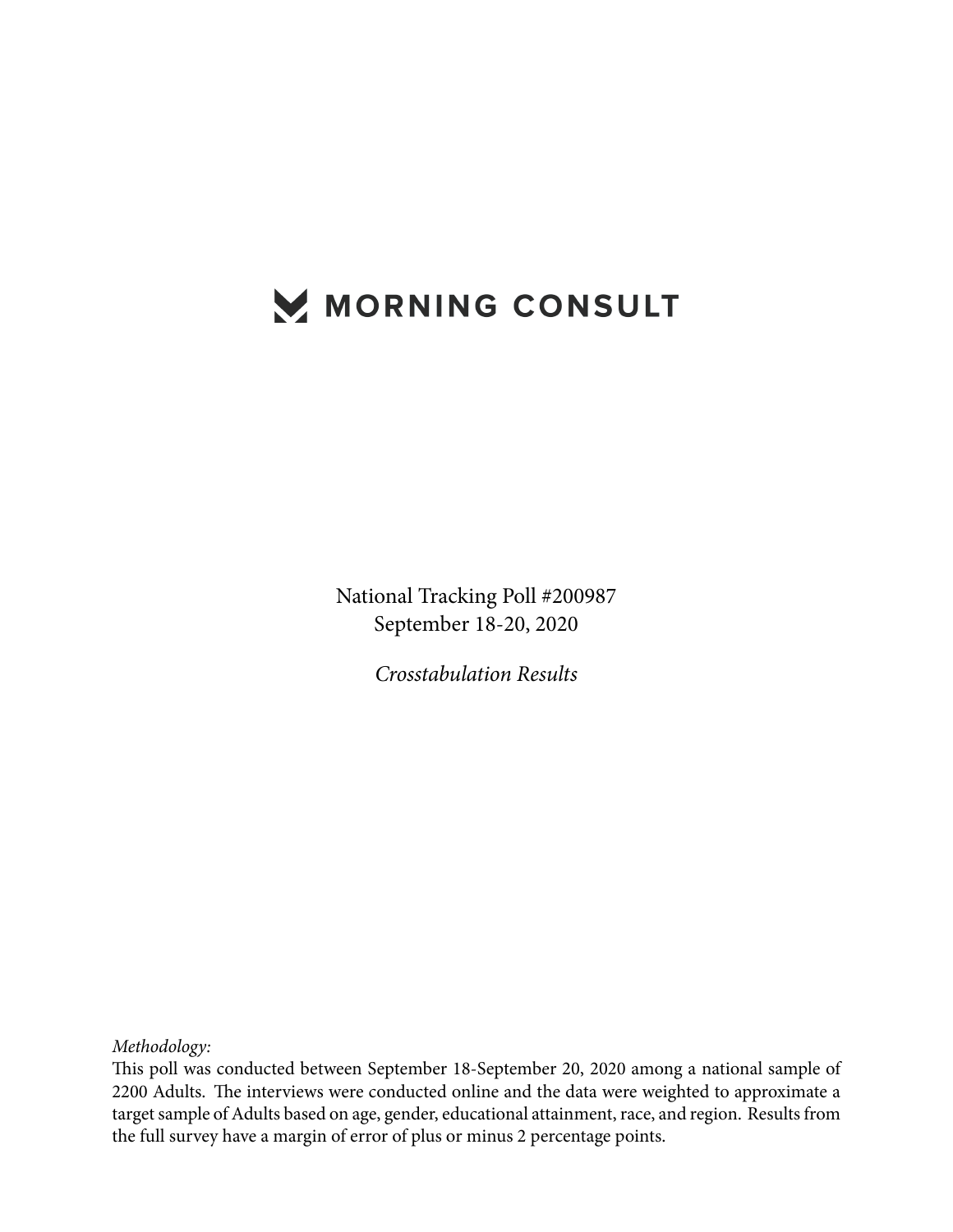## **Table Index**

| $\mathbf{1}$   | <b>Table MCSP1_1:</b> Do you consider yourself an avid fan, casual fan or not a fan at all of each                                                                                                                                                                                                                                                                                    | $\overline{4}$ |
|----------------|---------------------------------------------------------------------------------------------------------------------------------------------------------------------------------------------------------------------------------------------------------------------------------------------------------------------------------------------------------------------------------------|----------------|
| $\overline{2}$ | Table MCSP1_2: Do you consider yourself an avid fan, casual fan or not a fan at all of each<br>of the following? College football $\ldots \ldots \ldots \ldots \ldots \ldots \ldots \ldots \ldots \ldots \ldots$                                                                                                                                                                      | 8              |
| $\overline{3}$ | Table MCSP2_1: Do you typically root for a football team in the following athletic confer-<br>ences? A college football team that plays in the Big Ten conference including Illinois, Indiana,<br>Iowa, Maryland, Michigan, Michigan State, Minnesota, Nebraska, Northwestern, Ohio State,                                                                                            | 12             |
| $\overline{4}$ | Table MCSP2_2: Do you typically root for a football team in the following athletic confer-<br>ences? A college football team that plays in the Pac-12 conference including Arizona, Arizona<br>State, Cal, Colorado, Oregon, Oregon State, Stanford, UCLA, USC, Utah, Washington, Wash-                                                                                               | 16             |
| 5              | Table MCSP2_3: Do you typically root for a football team in the following athletic confer-<br>ences? A college football team that plays in the Atlantic Coast Conference (ACC) including<br>Boston College, Clemson, Duke, Florida State, Georgia Tech, Louisville, Miami, North Car-<br>olina, North Carolina State, Notre Dame, Pittsburgh, Syracuse, Virginia, Virginia Tech, Wake | 20             |
| 6              | Table MCSP2_4: Do you typically root for a football team in the following athletic confer-<br>ences? A college football team that plays in the Big 12 conference including Baylor, Iowa State,<br>Kansas, Kansas State, Oklahoma, Oklahoma State, TCU, Texas, Texas Tech, West Virginia.                                                                                              | 24             |
| 7              | Table MCSP2_5: Do you typically root for a football team in the following athletic confer-<br>ences? A college football team that plays in the Southeastern Conference (SEC) including<br>Alabama, Arkansas, Auburn, Florida, Georgia, Kentucky, Louisiana State, Mississippi, Mis-<br>sissippi State, Missouri, South Carolina, Tennessee, Texas A&M, Vanderbilt                     | 28             |
|                | Table MCSP2_6: Do you typically root for a football team in the following athletic confer-<br>ences? A college football team that plays outside of the Big Ten conference, Pac-12 conference,                                                                                                                                                                                         | 32             |
| 9              | Table MCSP3: In general, do you believe college football should be played amid the COVID-                                                                                                                                                                                                                                                                                             | 36             |
| 10             | Table MCSP4_1: Considering the COVID-19 pandemic (coronavirus), to what extent do you<br>believe the following fall 2020 seasons will be safe or unsafe for student athletes? College football 40                                                                                                                                                                                     |                |
| 11             | Table MCSP4_2: Considering the COVID-19 pandemic (coronavirus), to what extent do you<br>believe the following fall 2020 seasons will be safe or unsafe for student athletes? College sports                                                                                                                                                                                          | 44             |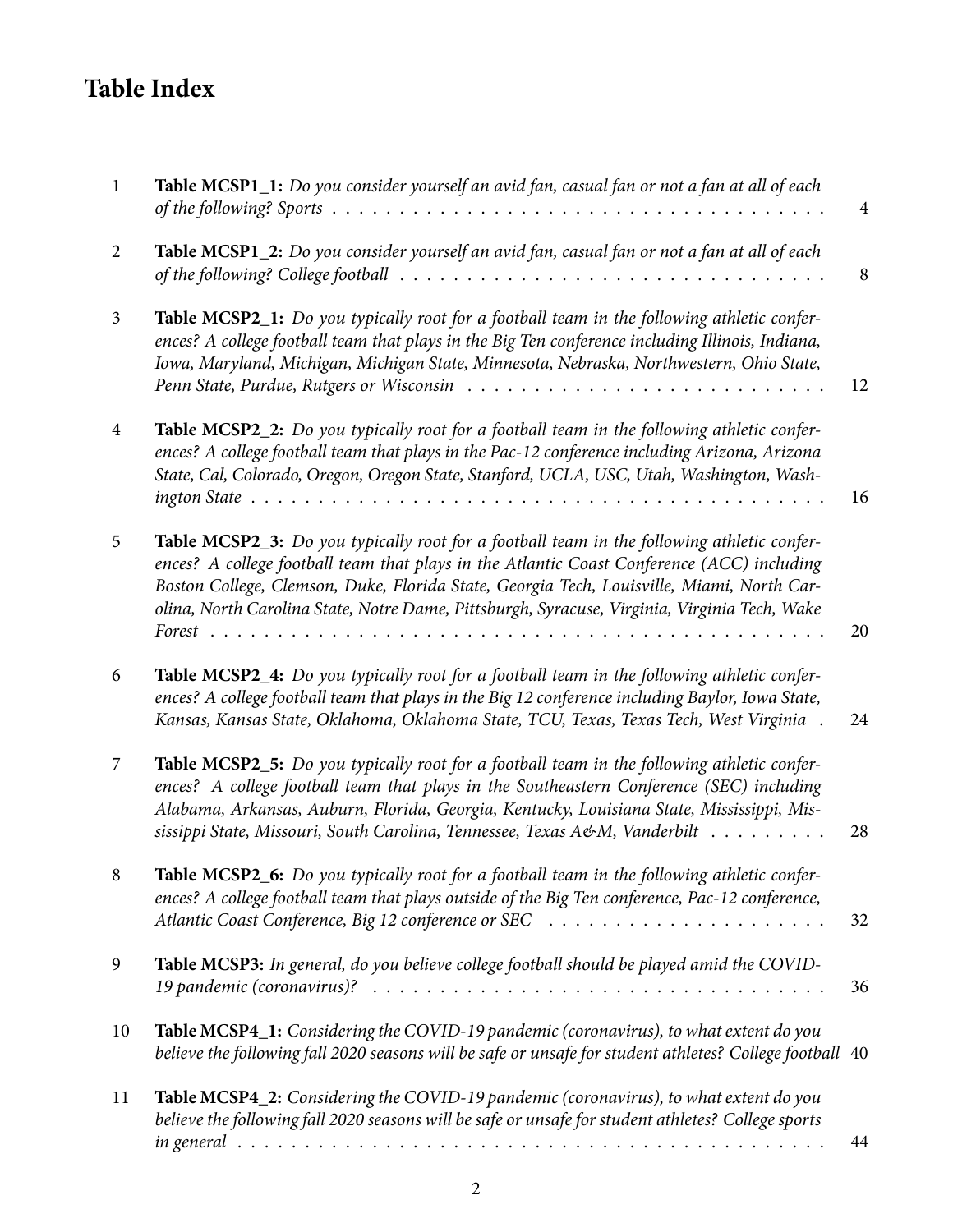| 12 | Table MCSP5: As you may know, the Big Ten college athletic conference announced that it<br>will play a fall 2020 football season beginning Oct. 24 after initially deciding to cancel all fall<br>sports due to health and safety concerns related to the COVID-19 pandemic (coronavirus).<br>Football players will be tested every day during the season for COVID-19. Based on what you<br>know about college football and the COVID-19 pandemic (coronavirus), do you support or<br>oppose the Big Ten's decision to play football this fall? $\ldots \ldots \ldots \ldots \ldots \ldots \ldots$ | 48 |
|----|-----------------------------------------------------------------------------------------------------------------------------------------------------------------------------------------------------------------------------------------------------------------------------------------------------------------------------------------------------------------------------------------------------------------------------------------------------------------------------------------------------------------------------------------------------------------------------------------------------|----|
| 13 | Table MCSP6: As you may know, the Pac-12 college athletic conference decided to cancel all<br>fall sports due to health and safety concerns related to the COVID-19 pandemic (coronavirus),<br>with hopes of instead playing in spring 2021. Now that the Big Ten is returning, the Pac-12<br>is the only one of the Power Five conferences without plans to play football this fall. Based on<br>what you know about college football and the COVID-19 pandemic (coronavirus), which of<br>the following best describes your opinion, even if neither is exactly right? $\dots \dots \dots$        | 52 |
| 14 | Table MCSP7_1: How significant or insignificant do you believe each of the following factors<br>were in the Big Ten's decision to play football this fall? The wellbeing of student athletes<br>$\ddots$                                                                                                                                                                                                                                                                                                                                                                                            | 56 |
| 15 | Table MCSP7_2: How significant or insignificant do you believe each of the following factors<br>were in the Big Ten's decision to play football this fall? The interests of fans $\dots \dots \dots$                                                                                                                                                                                                                                                                                                                                                                                                | 60 |
| 16 | Table MCSP7_3: How significant or insignificant do you believe each of the following factors<br>were in the Big Ten's decision to play football this fall? Pressure from players and their parents                                                                                                                                                                                                                                                                                                                                                                                                  | 64 |
| 17 | Table MCSP7_4: How significant or insignificant do you believe each of the following factors<br>were in the Big Ten's decision to play football this fall? Money earned from playing a season.                                                                                                                                                                                                                                                                                                                                                                                                      | 68 |
| 18 | Table MCSP7_5: How significant or insignificant do you believe each of the following factors<br>were in the Big Ten's decision to play football this fall? Pressure from President Donald Trump                                                                                                                                                                                                                                                                                                                                                                                                     | 72 |
| 19 | Table MCSP7_6: How significant or insignificant do you believe each of the following factors<br>were in the Big Ten's decision to play football this fall? Other college conferences playing or<br>planning to play football                                                                                                                                                                                                                                                                                                                                                                        | 76 |
| 20 | Table MCSP7_7: How significant or insignificant do you believe each of the following factors<br>were in the Big Ten's decision to play football this fall? Advances in rapid COVID-19 testing.                                                                                                                                                                                                                                                                                                                                                                                                      | 80 |
| 21 | Table MCSP9: As you may know, President Donald Trump encouraged Big Ten Commis-<br>sioner Kevin Warren to hold a fall 2020 football season. Following the announcement that the<br>Big Ten would return to play, Trump took credit for the conference's decision. Based on what<br>you know, to what extent is President Trump responsible for the Big Ten returning to play this                                                                                                                                                                                                                   | 84 |
| 22 | Table MCSP10: And are you more or less likely to vote for President Donald Trump in the<br>upcoming presidential election based on the Big Ten's return to play? $\ldots \ldots \ldots \ldots$                                                                                                                                                                                                                                                                                                                                                                                                      | 88 |
| 23 | Summary Statistics of Survey Respondent Demographics                                                                                                                                                                                                                                                                                                                                                                                                                                                                                                                                                | 92 |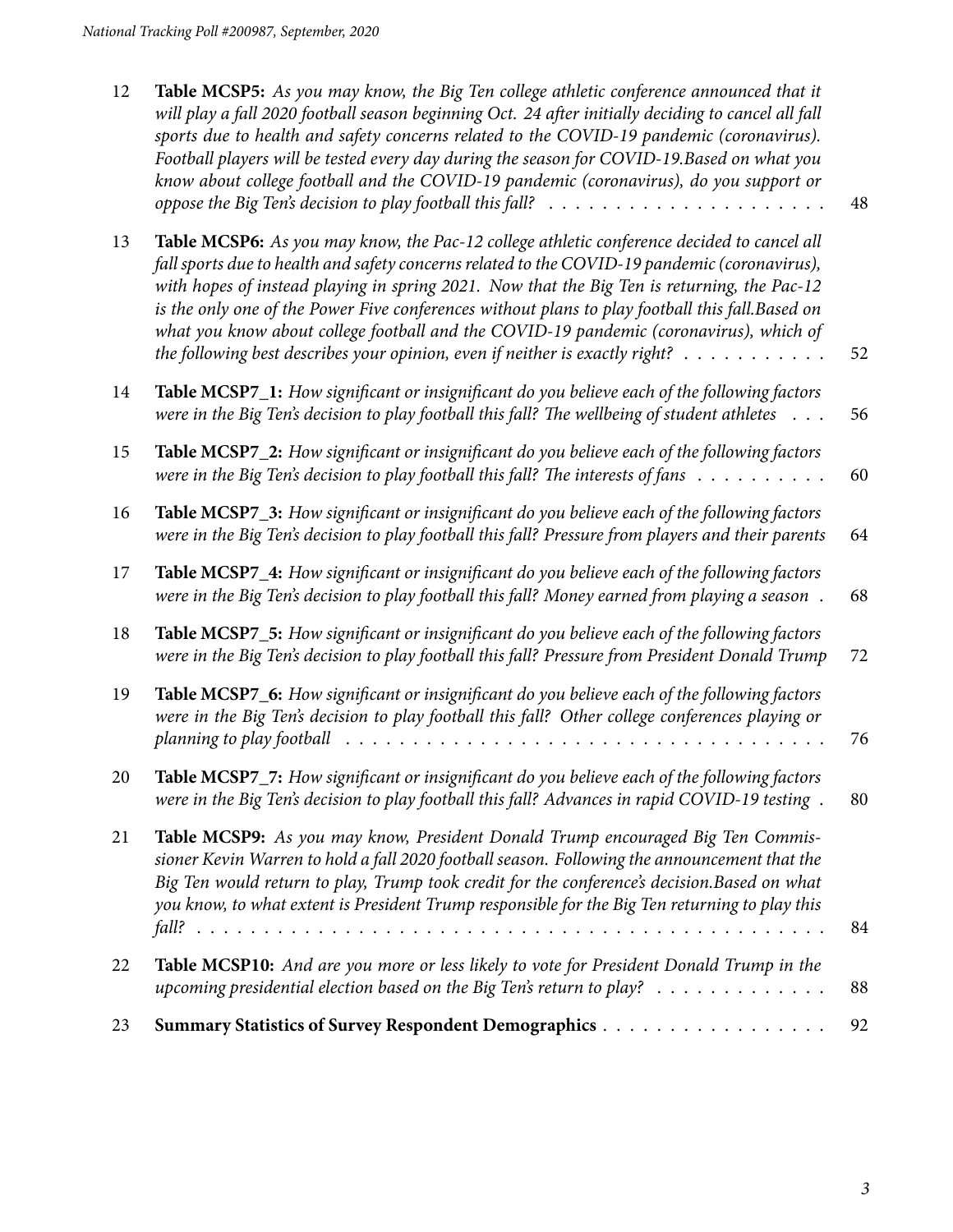## **Crosstabulation Results by Respondent Demographics**

|        |  |  | Table MCSP1_1: Do you consider yourself an avid fan, casual fan or not a fan at all of each of the following? |
|--------|--|--|---------------------------------------------------------------------------------------------------------------|
| Sports |  |  |                                                                                                               |

<span id="page-3-0"></span>

| Demographic              |        | Avid fan |      | Casual fan |        | Not a fan | <b>Total N</b> |
|--------------------------|--------|----------|------|------------|--------|-----------|----------------|
| Adults                   | 24\%   | (534)    | 43\% | (937)      | 33%    | (729)     | 2200           |
| Gender: Male             | 36\%   | (386)    | 41\% | (440)      | 22%    | (236)     | 1062           |
| Gender: Female           | 13%    | (148)    | 44%  | (496)      | 43%    | (494)     | 1138           |
| Age: 18-34               | 27\%   | (179)    | 40%  | (263)      | 33%    | (213)     | 655            |
| Age: 35-44               | 37%    | (132)    | 38%  | (137)      | 25%    | (89)      | 358            |
| Age: 45-64               | $21\%$ | (156)    | 44\% | (328)      | 36%    | (267)     | 751            |
| Age: 65+                 | 16\%   | (68)     | 48\% | (208)      | 37%    | (160)     | 436            |
| GenZers: 1997-2012       | 18%    | (47)     | 43%  | (110)      | 38%    | (97)      | 253            |
| Millennials: 1981-1996   | 34%    | (203)    | 37%  | (216)      | 29%    | (170)     | 588            |
| GenXers: 1965-1980       | 27%    | (148)    | 43%  | (240)      | $30\%$ | (168)     | 556            |
| Baby Boomers: 1946-1964  | 17%    | (126)    | 46\% | (334)      | 36%    | (261)     | 720            |
| PID: Dem (no lean)       | 28%    | (235)    | 43%  | (361)      | 29%    | (238)     | 834            |
| PID: Ind (no lean)       | 17%    | (107)    | 42%  | (265)      | 41\%   | (254)     | 626            |
| PID: Rep (no lean)       | 26\%   | (192)    | 42%  | (311)      | 32%    | (237)     | 740            |
| PID/Gender: Dem Men      | 43%    | (171)    | 41\% | (160)      | 16%    | (62)      | 393            |
| PID/Gender: Dem Women    | 15%    | (65)     | 46\% | (201)      | 40%    | (176)     | 442            |
| PID/Gender: Ind Men      | 24%    | (76)     | 43%  | (135)      | 33%    | (104)     | 315            |
| PID/Gender: Ind Women    | $10\%$ | (30)     | 42%  | (130)      | 48%    | (151)     | 311            |
| PID/Gender: Rep Men      | 39%    | (139)    | 41\% | (145)      | 20%    | (70)      | 354            |
| PID/Gender: Rep Women    | 14\%   | (53)     | 43\% | (165)      | 43%    | (168)     | 386            |
| Ideo: Liberal (1-3)      | 28\%   | (176)    | 42%  | (260)      | 30%    | (185)     | 622            |
| Ideo: Moderate (4)       | 25%    | (172)    | 44%  | (298)      | $31\%$ | (214)     | 683            |
| Ideo: Conservative (5-7) | 23%    | (163)    | 42%  | (298)      | 35%    | (248)     | 709            |
| Educ: < College          | 20%    | (307)    | 42%  | (639)      | 37\%   | (566)     | 1512           |
| Educ: Bachelors degree   | 30%    | (135)    | 44\% | (196)      | 25\%   | (112)     | 444            |
| Educ: Post-grad          | 38%    | (92)     | 42%  | (102)      | $21\%$ | (51)      | 244            |
| Income: Under 50k        | 20%    | (248)    | 41\% | (507)      | 39%    | (491)     | 1246           |
| Income: 50k-100k         | 26%    | (156)    | 48%  | (293)      | 27%    | (163)     | 613            |
| Income: 100k+            | 38%    | (129)    | 40%  | (136)      | 22%    | (76)      | 341            |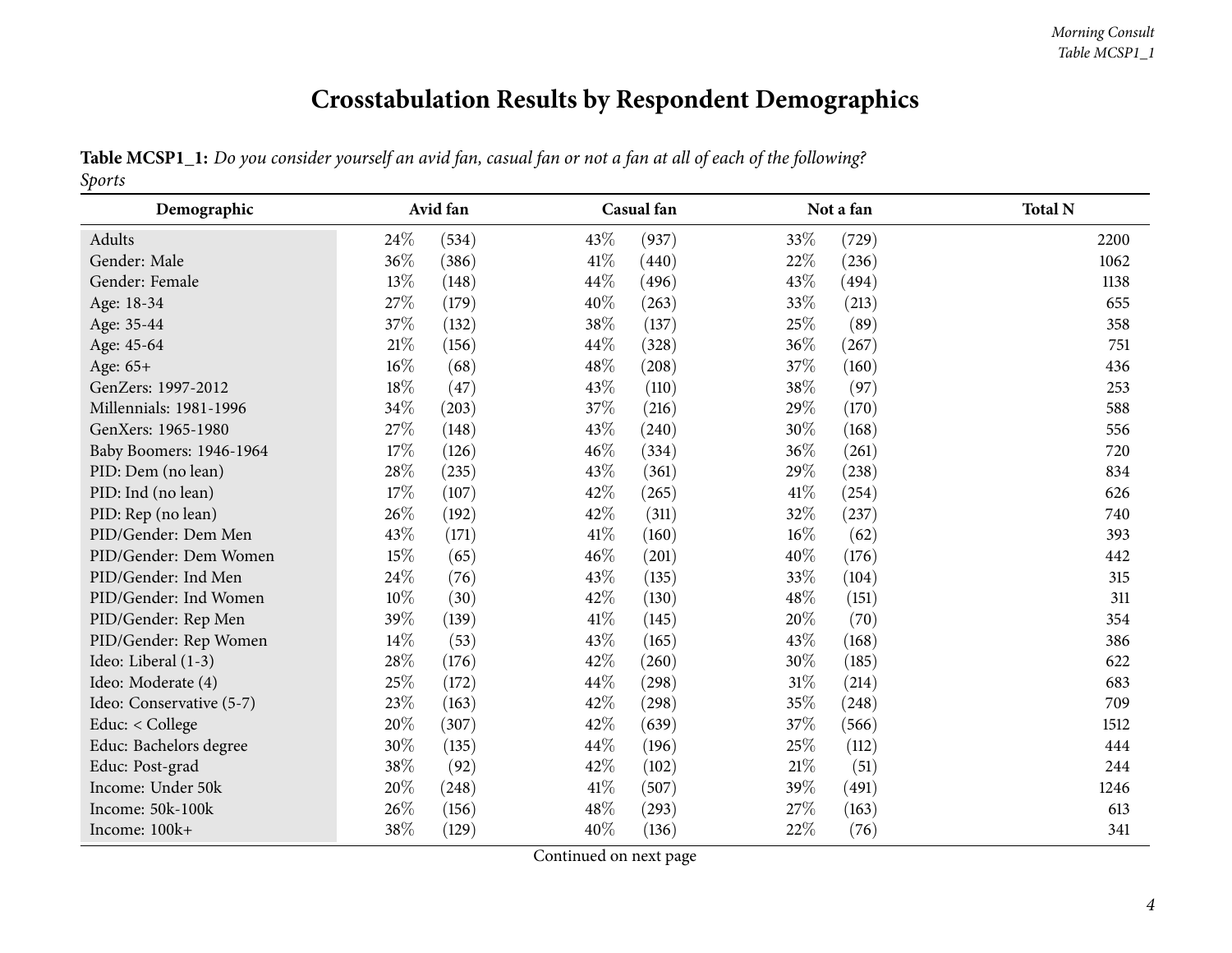| Table MCSP1_1: Do you consider yourself an avid fan, casual fan or not a fan at all of each of the following? |  |  |  |  |
|---------------------------------------------------------------------------------------------------------------|--|--|--|--|
| Sports                                                                                                        |  |  |  |  |

| Demographic                       |        | Avid fan |        | Casual fan |        | Not a fan | <b>Total N</b> |
|-----------------------------------|--------|----------|--------|------------|--------|-----------|----------------|
| Adults                            | 24%    | (534)    | 43%    | (937)      | 33%    | (729)     | 2200           |
| Ethnicity: White                  | 23%    | (398)    | 43%    | (739)      | $34\%$ | (584)     | 1722           |
| Ethnicity: Hispanic               | 31%    | (108)    | 42%    | (148)      | 27%    | (93)      | 349            |
| Ethnicity: Black                  | 30%    | (82)     | 42%    | (116)      | 28%    | (76)      | 274            |
| Ethnicity: Other                  | 26%    | (54)     | 40%    | (81)       | 34%    | (69)      | 204            |
| All Christian                     | 29%    | (313)    | 44%    | (477)      | 28%    | (304)     | 1094           |
| All Non-Christian                 | 27%    | (38)     | 43%    | (62)       | 30%    | (44)      | 144            |
| Atheist                           | 22%    | (19)     | 39%    | (33)       | 39%    | (33)      | 85             |
| Agnostic/Nothing in particular    | $18\%$ | (98)     | 44%    | (236)      | 38%    | (204)     | 539            |
| Something Else                    | 19%    | (65)     | 38%    | (129)      | 43%    | (145)     | 339            |
| Religious Non-Protestant/Catholic | 25%    | (43)     | 40%    | (70)       | 35%    | (61)      | 174            |
| Evangelical                       | 31%    | (193)    | 40%    | (247)      | 29%    | (183)     | 623            |
| Non-Evangelical                   | 23%    | (171)    | 45%    | (332)      | 32%    | (239)     | 742            |
| Community: Urban                  | 35%    | (237)    | 39%    | (265)      | 26%    | (180)     | 682            |
| Community: Suburban               | 22%    | (222)    | 45%    | (448)      | 33%    | (330)     | 1001           |
| Community: Rural                  | 14%    | (75)     | 43%    | (223)      | 42%    | (219)     | 517            |
| Employ: Private Sector            | $37\%$ | (239)    | $42\%$ | (270)      | $21\%$ | (136)     | 645            |
| Employ: Government                | 34%    | (44)     | 41\%   | (52)       | 25%    | (32)      | 127            |
| Employ: Self-Employed             | 25%    | (49)     | 43%    | (84)       | 32%    | (63)      | 196            |
| Employ: Homemaker                 | 10%    | (19)     | 46%    | (87)       | 44%    | (82)      | 188            |
| Employ: Retired                   | 16%    | (78)     | 45%    | (217)      | 39%    | (189)     | 484            |
| Employ: Unemployed                | 16%    | (51)     | 36%    | (113)      | 47%    | (148)     | 312            |
| Employ: Other                     | 28%    | (39)     | 44%    | (62)       | 29%    | (41)      | 142            |
| Military HH: Yes                  | 21%    | (73)     | 45%    | (157)      | 35%    | (122)     | 352            |
| Military HH: No                   | 25%    | (461)    | 42%    | (779)      | 33%    | (607)     | 1848           |
| RD/WT: Right Direction            | 30%    | (212)    | 40%    | (282)      | 30%    | (211)     | 705            |
| RD/WT: Wrong Track                | 22%    | (322)    | 44%    | (655)      | 35%    | (518)     | 1495           |
| Trump Job Approve                 | 26%    | (245)    | 41\%   | (389)      | 33%    | (310)     | 945            |
| Trump Job Disapprove              | 24%    | (284)    | 44%    | (520)      | 33%    | (388)     | 1191           |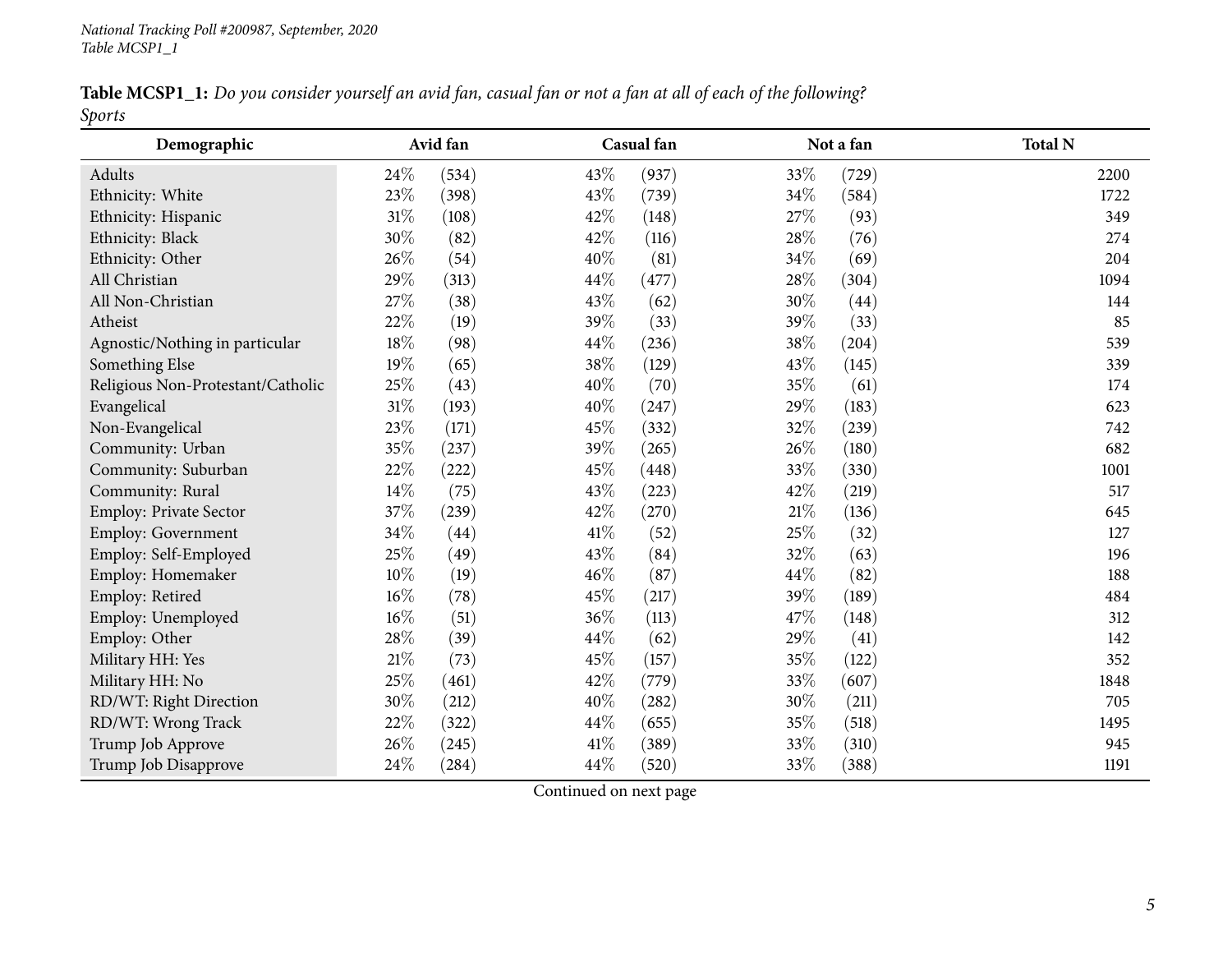Table MCSP1\_1: Do you consider yourself an avid fan, casual fan or not a fan at all of each of the following? *Sports*

| Demographic                          | Avid fan |       |      | Casual fan |        | Not a fan | <b>Total N</b> |
|--------------------------------------|----------|-------|------|------------|--------|-----------|----------------|
| Adults                               | 24\%     | (534) | 43%  | (937)      | 33%    | (729)     | 2200           |
| Trump Job Strongly Approve           | 26%      | (151) | 40%  | (231)      | 34%    | (199)     | 582            |
| Trump Job Somewhat Approve           | 26%      | (94)  | 44\% | (158)      | $31\%$ | (111)     | 364            |
| Trump Job Somewhat Disapprove        | 32%      | (79)  | 45%  | (112)      | 23%    | (58)      | 249            |
| Trump Job Strongly Disapprove        | 22%      | (205) | 43%  | (408)      | 35%    | (330)     | 943            |
| Favorable of Trump                   | 26%      | (251) | 41\% | (391)      | 32%    | (306)     | 948            |
| Unfavorable of Trump                 | 23%      | (272) | 44%  | (510)      | 33%    | (387)     | 1169           |
| Very Favorable of Trump              | 25%      | (150) | 40%  | (238)      | 35%    | (206)     | 594            |
| Somewhat Favorable of Trump          | 28\%     | (100) | 43%  | (153)      | 28\%   | (101)     | 354            |
| Somewhat Unfavorable of Trump        | 30%      | (59)  | 42%  | (84)       | 28\%   | (57)      | 200            |
| Very Unfavorable of Trump            | 22%      | (213) | 44%  | (426)      | 34\%   | (330)     | 969            |
| #1 Issue: Economy                    | 29%      | (214) | 44%  | (328)      | 27%    | (195)     | 737            |
| #1 Issue: Security                   | 23%      | (57)  | 39%  | (94)       | 38\%   | (93)      | 244            |
| #1 Issue: Health Care                | 22%      | (92)  | 44%  | (183)      | 34\%   | (140)     | 414            |
| #1 Issue: Medicare / Social Security | 22%      | (75)  | 45%  | (153)      | 33\%   | (112)     | 340            |
| #1 Issue: Women's Issues             | $9\%$    | (10)  | 43%  | (44)       | 48%    | (50)      | 104            |
| #1 Issue: Education                  | 35%      | (41)  | 45%  | (53)       | 20%    | (24)      | 118            |
| #1 Issue: Energy                     | 26%      | (23)  | 31%  | (28)       | 43\%   | (39)      | 90             |
| #1 Issue: Other                      | 14%      | (22)  | 36%  | (54)       | 50%    | (76)      | 153            |
| 2018 House Vote: Democrat            | 29%      | (216) | 42%  | (310)      | 28\%   | (210)     | 736            |
| 2018 House Vote: Republican          | 26%      | (164) | 43%  | (266)      | $31\%$ | (190)     | 621            |
| 2018 House Vote: Someone else        | $16\%$   | (9)   | 57%  | (33)       | 27%    | (16)      | 59             |
| 2016 Vote: Hillary Clinton           | 27%      | (188) | 42%  | (293)      | $31\%$ | (218)     | 700            |
| 2016 Vote: Donald Trump              | 26%      | (178) | 43%  | (298)      | 32\%   | (222)     | 698            |
| 2016 Vote: Other                     | 14\%     | (14)  | 59%  | (60)       | 27%    | (27)      | 101            |
| 2016 Vote: Didn't Vote               | 22%      | (153) | 41\% | (284)      | 37%    | (261)     | 698            |
| Voted in 2014: Yes                   | 27%      | (324) | 44%  | (540)      | 29%    | (352)     | 1217           |
| Voted in 2014: No                    | $21\%$   | (210) | 40%  | (396)      | 38\%   | (377)     | 983            |
| 2012 Vote: Barack Obama              | 28\%     | (233) | 42%  | (352)      | 29%    | (243)     | 828            |
| 2012 Vote: Mitt Romney               | 25%      | (121) | 46%  | (223)      | 29%    | (140)     | 485            |
| 2012 Vote: Other                     | 19%      | (15)  | 44%  | (33)       | 37%    | (28)      | 76             |
| 2012 Vote: Didn't Vote               | 20%      | (164) | 40%  | (326)      | 39%    | (316)     | 806            |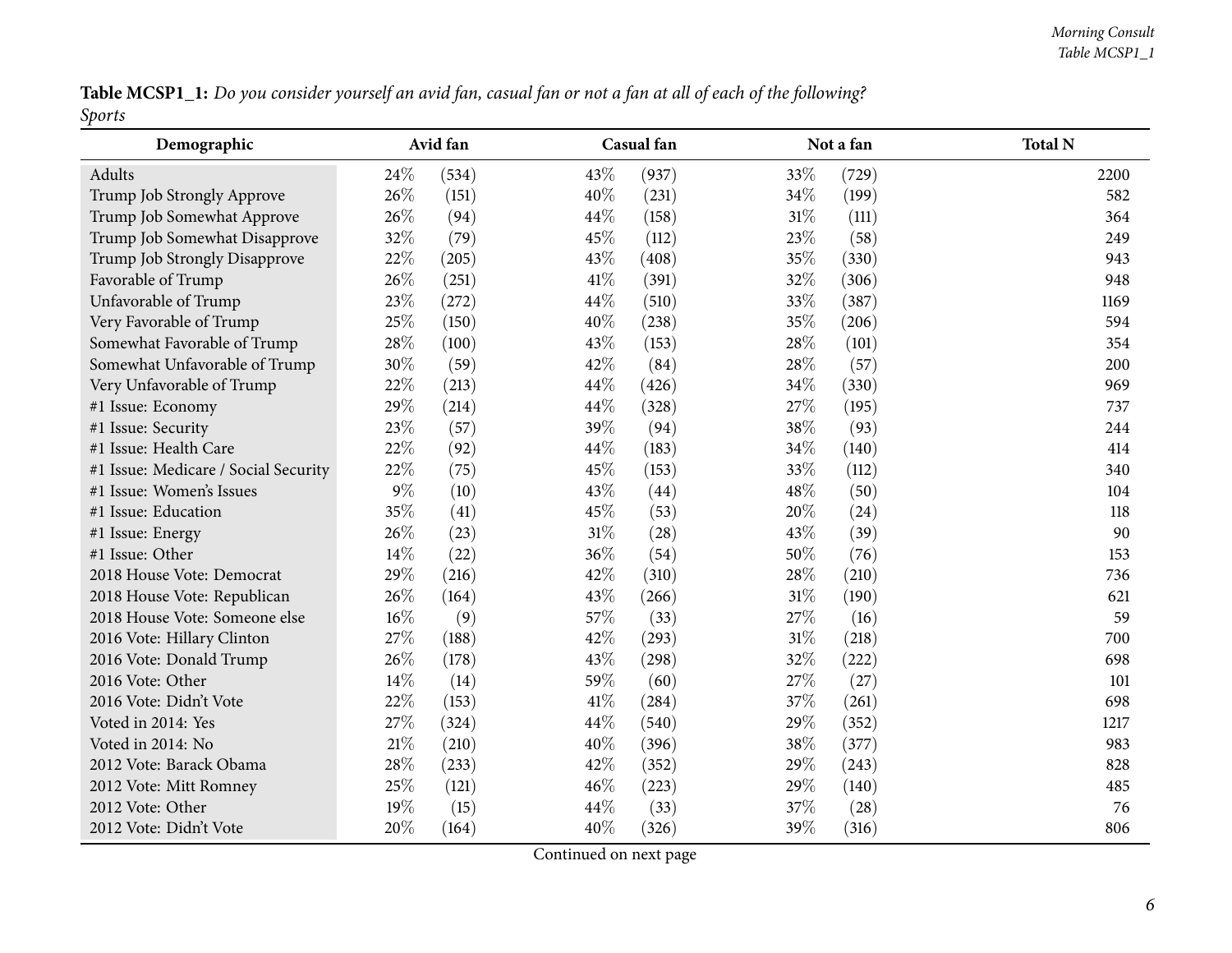| Table MCSP1_1: Do you consider yourself an avid fan, casual fan or not a fan at all of each of the following? |  |  |  |  |  |
|---------------------------------------------------------------------------------------------------------------|--|--|--|--|--|
| <b>Sports</b>                                                                                                 |  |  |  |  |  |

| Demographic                |        | Avid fan |                   | Casual fan |        | Not a fan | <b>Total N</b> |
|----------------------------|--------|----------|-------------------|------------|--------|-----------|----------------|
| Adults                     | 24\%   | (534)    | 43%               | (937)      | 33%    | (729)     | 2200           |
| 4-Region: Northeast        | 32\%   | (125)    | 38\%              | (149)      | $30\%$ | (120)     | 394            |
| 4-Region: Midwest          | 22%    | (101)    | 41\%              | (191)      | 37%    | (170)     | 462            |
| 4-Region: South            | 22\%   | (183)    | 45%               | (370)      | 33\%   | (272)     | 824            |
| 4-Region: West             | 24\%   | (125)    | 44\%              | (227)      | 32\%   | (167)     | 520            |
| Sports fans                | $36\%$ | (534)    | 64\%              | (937)      |        | (0)       | 1471           |
| Avid sports fans           | 100%   | (534)    | $\hspace{0.05cm}$ | (0)        |        | (0)       | 534            |
| College football fans      | $41\%$ | (456)    | 53%               | (593)      | $6\%$  | (62)      | 1110           |
| Avid college football fans | 70\%   | (277)    | 26\%              | (104)      | $3\%$  | (13)      | 394            |
| Big 10 fans                | 45%    | (300)    | 45\%              | (298)      | $9\%$  | (63)      | 662            |
| Pac 12 fans                | $51\%$ | (253)    | 42\%              | (211)      | $7\%$  | (37)      | 501            |
| ACC fans                   | 49%    | (265)    | 43\%              | (234)      | $8\%$  | (43)      | 542            |
| Big 12 fans                | 50\%   | (262)    | 42\%              | (219)      | $8\%$  | (42)      | 523            |
| SEC fans                   | $46\%$ | (268)    | 44\%              | (254)      | $10\%$ | (55)      | 576            |
| Non-Power 5 fans           | $51\%$ | (242)    | 40\%              | (191)      | $8\%$  | (39)      | 472            |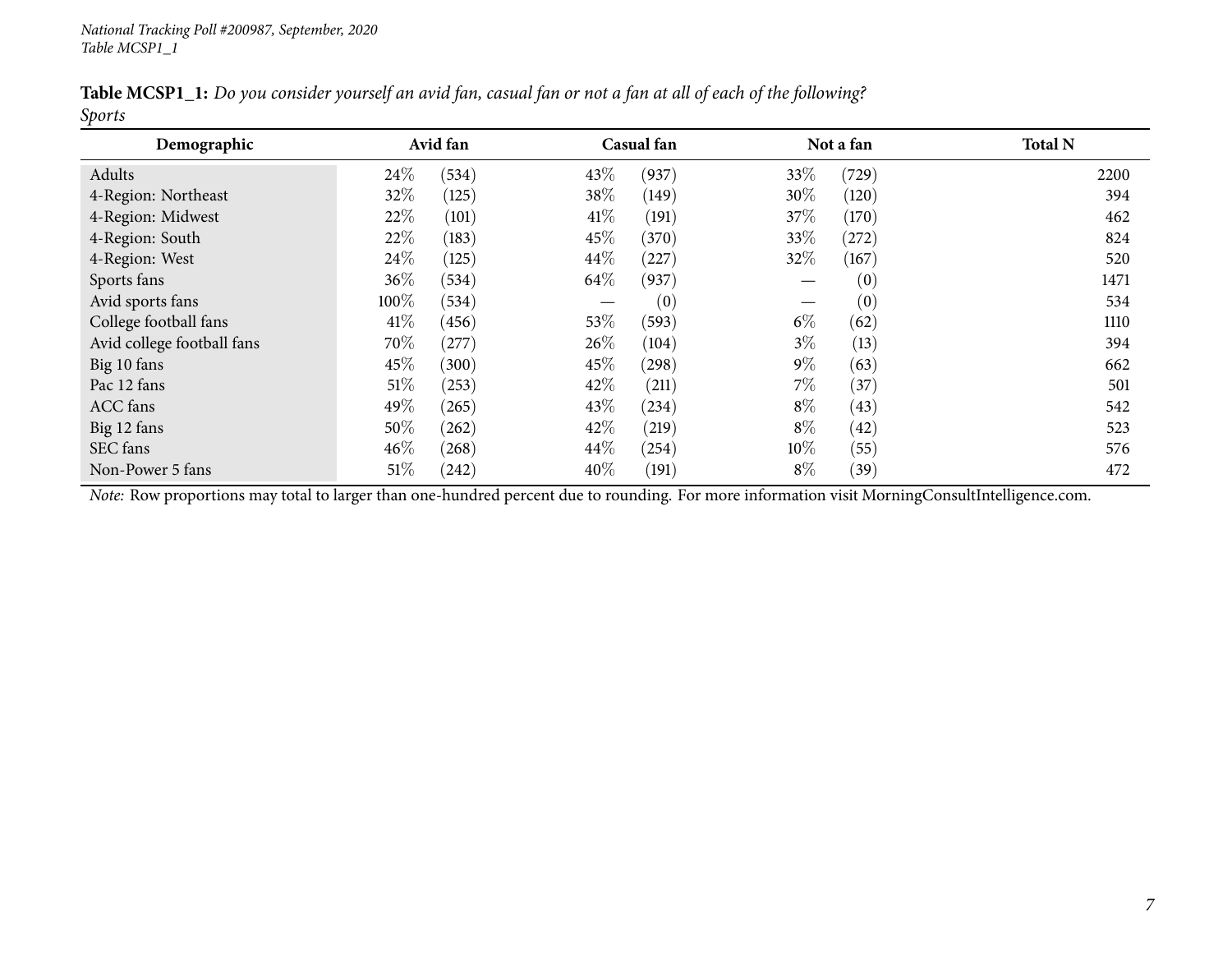Table MCSP1\_2: Do you consider yourself an avid fan, casual fan or not a fan at all of each of the following? *College football*

<span id="page-7-0"></span>

| <u> ບ</u><br>Demographic |        | Avid fan |        | Casual fan |        | Not a fan | <b>Total N</b> |
|--------------------------|--------|----------|--------|------------|--------|-----------|----------------|
| Adults                   | 18%    | (394)    | 33%    | (716)      | 50%    | (1090)    | 2200           |
| Gender: Male             | 26%    | (276)    | 38%    | (409)      | 36%    | (377)     | 1062           |
| Gender: Female           | 10%    | (118)    | 27%    | (308)      | 63%    | (712)     | 1138           |
| Age: 18-34               | 17%    | (115)    | 33%    | (218)      | 49%    | (322)     | 655            |
| Age: 35-44               | 25%    | (90)     | 36%    | (127)      | 39%    | (141)     | 358            |
| Age: 45-64               | 17%    | (126)    | $31\%$ | (234)      | 52%    | (391)     | 751            |
| Age: 65+                 | 14%    | (63)     | 32%    | (138)      | $54\%$ | (236)     | 436            |
| GenZers: 1997-2012       | 13%    | (33)     | $31\%$ | (78)       | 56%    | (142)     | 253            |
| Millennials: 1981-1996   | $21\%$ | (124)    | 35%    | (206)      | 44\%   | (258)     | 588            |
| GenXers: 1965-1980       | $18\%$ | (103)    | 34%    | (190)      | 47%    | (263)     | 556            |
| Baby Boomers: 1946-1964  | $17\%$ | (124)    | 30%    | (215)      | 53%    | (382)     | 720            |
| PID: Dem (no lean)       | 20%    | (166)    | 33%    | (277)      | 47%    | (391)     | 834            |
| PID: Ind (no lean)       | $11\%$ | (72)     | 28%    | (176)      | 60%    | (378)     | 626            |
| PID: Rep (no lean)       | $21\%$ | (156)    | 36%    | (264)      | 43%    | (320)     | 740            |
| PID/Gender: Dem Men      | $31\%$ | (123)    | 40%    | (158)      | 28\%   | (111)     | 393            |
| PID/Gender: Dem Women    | $10\%$ | (43)     | $27\%$ | (118)      | 63%    | (280)     | 442            |
| PID/Gender: Ind Men      | $14\%$ | (43)     | 32%    | (100)      | 55%    | (172)     | 315            |
| PID/Gender: Ind Women    | $9\%$  | (28)     | 25%    | (76)       | 66\%   | (206)     | 311            |
| PID/Gender: Rep Men      | $31\%$ | (110)    | 42%    | (150)      | 27%    | (94)      | 354            |
| PID/Gender: Rep Women    | 12%    | (46)     | 29%    | (113)      | 59%    | (226)     | 386            |
| Ideo: Liberal (1-3)      | 19%    | (119)    | 33%    | (204)      | 48%    | (299)     | 622            |
| Ideo: Moderate (4)       | $18\%$ | (123)    | $34\%$ | (229)      | 49%    | (332)     | 683            |
| Ideo: Conservative (5-7) | 18%    | (130)    | $34\%$ | (240)      | 48\%   | (339)     | 709            |
| Educ: < College          | $16\%$ | (243)    | 30%    | (450)      | 54\%   | (819)     | 1512           |
| Educ: Bachelors degree   | 19%    | (86)     | 37%    | (166)      | 43%    | (192)     | 444            |
| Educ: Post-grad          | 27\%   | (65)     | $41\%$ | (100)      | 32%    | (79)      | 244            |
| Income: Under 50k        | $16\%$ | (199)    | 30%    | (374)      | 54%    | (673)     | 1246           |
| Income: 50k-100k         | 17%    | (104)    | 37%    | (226)      | 46%    | (283)     | 613            |
| Income: 100k+            | 27%    | (91)     | $34\%$ | (116)      | 39%    | (133)     | 341            |
| Ethnicity: White         | $17\%$ | (294)    | 33%    | (567)      | 50%    | (860)     | 1722           |
| Ethnicity: Hispanic      | 17%    | (59)     | 29%    | (101)      | 54%    | (189)     | 349            |
| Ethnicity: Black         | 27\%   | (74)     | 30%    | (83)       | 43%    | (117)     | 274            |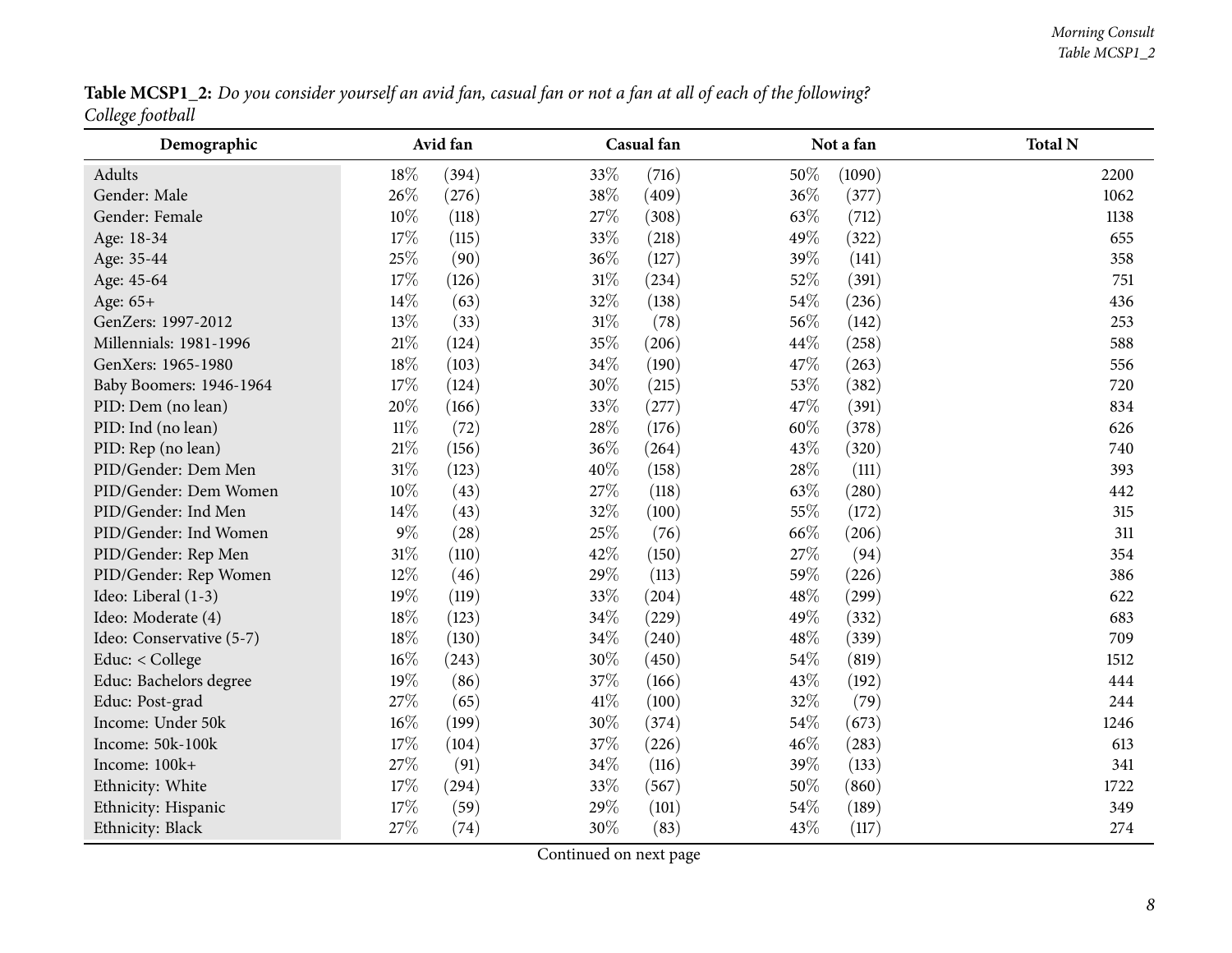Table MCSP1\_2: Do you consider yourself an avid fan, casual fan or not a fan at all of each of the following? *College football*

| Demographic                       |        | Avid fan |        | Casual fan |      | Not a fan | <b>Total N</b> |
|-----------------------------------|--------|----------|--------|------------|------|-----------|----------------|
| Adults                            | 18%    | (394)    | 33%    | (716)      | 50%  | (1090)    | 2200           |
| Ethnicity: Other                  | 13%    | (26)     | 32%    | (66)       | 55%  | (112)     | 204            |
| All Christian                     | $21\%$ | (229)    | 37%    | (406)      | 42%  | (460)     | 1094           |
| All Non-Christian                 | $16\%$ | (23)     | 33%    | (48)       | 51\% | (73)      | 144            |
| Atheist                           | $10\%$ | (8)      | 22%    | (19)       | 68\% | (57)      | 85             |
| Agnostic/Nothing in particular    | 14%    | (78)     | 31%    | (165)      | 55%  | (296)     | 539            |
| Something Else                    | $16\%$ | (56)     | 23%    | (79)       | 60%  | (204)     | 339            |
| Religious Non-Protestant/Catholic | $16\%$ | (28)     | 33%    | (57)       | 51%  | (89)      | 174            |
| Evangelical                       | 25%    | (156)    | 33%    | (204)      | 42%  | (263)     | 623            |
| Non-Evangelical                   | $16\%$ | (116)    | 35%    | (257)      | 50%  | (369)     | 742            |
| Community: Urban                  | 23%    | (158)    | 32%    | (221)      | 44%  | (303)     | 682            |
| Community: Suburban               | 17%    | (165)    | 33%    | (334)      | 50%  | (501)     | 1001           |
| Community: Rural                  | 14%    | (70)     | $31\%$ | (162)      | 55%  | (285)     | 517            |
| Employ: Private Sector            | 23%    | (148)    | 40%    | (258)      | 37%  | (239)     | 645            |
| Employ: Government                | 19%    | (24)     | 37%    | (47)       | 44%  | (56)      | 127            |
| Employ: Self-Employed             | 19%    | (38)     | 28%    | (55)       | 52%  | (103)     | 196            |
| Employ: Homemaker                 | $9\%$  | (17)     | 32%    | (61)       | 59%  | (110)     | 188            |
| Employ: Retired                   | 17%    | (80)     | 30%    | (143)      | 54\% | (261)     | 484            |
| Employ: Unemployed                | 13%    | (42)     | 22%    | (67)       | 65%  | (203)     | 312            |
| Employ: Other                     | 24%    | (35)     | 33%    | (47)       | 43%  | (61)      | 142            |
| Military HH: Yes                  | 19%    | (67)     | 35%    | (122)      | 46%  | (163)     | 352            |
| Military HH: No                   | 18%    | (327)    | 32%    | (595)      | 50%  | (927)     | 1848           |
| RD/WT: Right Direction            | 22%    | (155)    | 38%    | (266)      | 40%  | (284)     | 705            |
| RD/WT: Wrong Track                | $16\%$ | (239)    | 30%    | (450)      | 54\% | (806)     | 1495           |
| Trump Job Approve                 | 20%    | (193)    | 37%    | (353)      | 42%  | (399)     | 945            |
| Trump Job Disapprove              | $16\%$ | (193)    | 29%    | (345)      | 55%  | (654)     | 1191           |
| Trump Job Strongly Approve        | 23%    | (135)    | 35%    | (201)      | 42%  | (245)     | 582            |
| Trump Job Somewhat Approve        | $16\%$ | (58)     | 42%    | (152)      | 42%  | (153)     | 364            |
| Trump Job Somewhat Disapprove     | 17%    | (43)     | 36%    | (90)       | 46%  | (115)     | 249            |
| Trump Job Strongly Disapprove     | $16\%$ | (149)    | 27%    | (255)      | 57%  | (539)     | 943            |
| Favorable of Trump                | 20%    | (186)    | 37%    | (355)      | 43%  | (407)     | 948            |
| Unfavorable of Trump              | 17%    | (193)    | 28%    | (332)      | 55%  | (644)     | 1169           |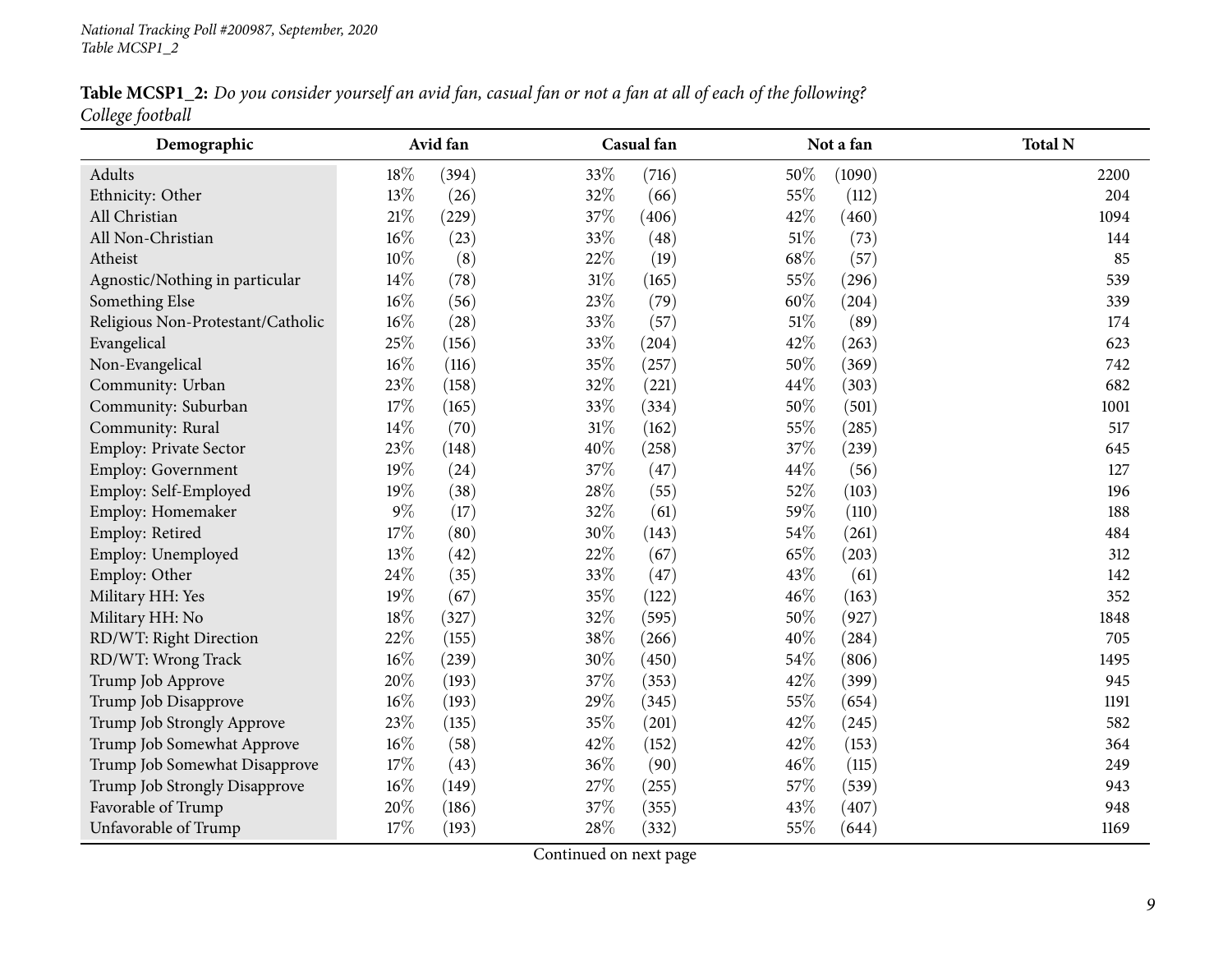Table MCSP1\_2: Do you consider yourself an avid fan, casual fan or not a fan at all of each of the following? *College football*

| Demographic                          | Avid fan |       |        | Casual fan |        | Not a fan | <b>Total N</b> |
|--------------------------------------|----------|-------|--------|------------|--------|-----------|----------------|
| Adults                               | 18%      | (394) | 33%    | (716)      | 50%    | (1090)    | 2200           |
| Very Favorable of Trump              | 20%      | (121) | 36%    | (215)      | 44%    | (259)     | 594            |
| Somewhat Favorable of Trump          | 19%      | (66)  | 40%    | (141)      | 42%    | (148)     | 354            |
| Somewhat Unfavorable of Trump        | 19%      | (39)  | 34%    | (69)       | $46\%$ | (93)      | 200            |
| Very Unfavorable of Trump            | $16\%$   | (155) | 27%    | (263)      | 57\%   | (552)     | 969            |
| #1 Issue: Economy                    | 22%      | (161) | 33%    | (247)      | 45%    | (330)     | 737            |
| #1 Issue: Security                   | $21\%$   | (52)  | 27%    | (66)       | 52%    | (126)     | 244            |
| #1 Issue: Health Care                | $16\%$   | (65)  | 35%    | (146)      | 49%    | (204)     | 414            |
| #1 Issue: Medicare / Social Security | $16\%$   | (54)  | 33%    | (111)      | 52%    | (175)     | 340            |
| #1 Issue: Women's Issues             | $8\%$    | (8)   | 35%    | (36)       | 57%    | (59)      | 104            |
| #1 Issue: Education                  | 18%      | (22)  | 39%    | (46)       | 42%    | (50)      | 118            |
| #1 Issue: Energy                     | 12%      | (11)  | $31\%$ | (28)       | 57%    | (51)      | 90             |
| #1 Issue: Other                      | 15%      | (22)  | 24%    | (37)       | $61\%$ | (94)      | 153            |
| 2018 House Vote: Democrat            | $21\%$   | (154) | 30%    | (222)      | 49%    | (359)     | 736            |
| 2018 House Vote: Republican          | $21\%$   | (128) | 39%    | (243)      | 40%    | (250)     | 621            |
| 2018 House Vote: Someone else        | $8\%$    | (5)   | 37%    | (22)       | 55%    | (32)      | 59             |
| 2016 Vote: Hillary Clinton           | 19%      | (133) | $31\%$ | (214)      | 50%    | (353)     | 700            |
| 2016 Vote: Donald Trump              | 20%      | (143) | 38%    | (262)      | 42\%   | (294)     | 698            |
| 2016 Vote: Other                     | 13%      | (13)  | 32%    | (32)       | 55%    | (56)      | 101            |
| 2016 Vote: Didn't Vote               | $15\%$   | (104) | 30%    | (207)      | 55%    | (386)     | 698            |
| Voted in 2014: Yes                   | $21\%$   | (250) | 35%    | (427)      | 44%    | (540)     | 1217           |
| Voted in 2014: No                    | 15%      | (144) | 29%    | (290)      | 56%    | (550)     | 983            |
| 2012 Vote: Barack Obama              | 20%      | (168) | 32%    | (268)      | 47%    | (392)     | 828            |
| 2012 Vote: Mitt Romney               | 20%      | (98)  | 39%    | (189)      | 41%    | (198)     | 485            |
| 2012 Vote: Other                     | 15%      | (12)  | 31%    | (24)       | 53%    | (41)      | 76             |
| 2012 Vote: Didn't Vote               | 14%      | (116) | 29%    | (236)      | 56%    | (455)     | 806            |
| 4-Region: Northeast                  | $18\%$   | (73)  | 28%    | (112)      | 53%    | (209)     | 394            |
| 4-Region: Midwest                    | 19%      | (88)  | 32%    | (148)      | 49%    | (226)     | 462            |
| 4-Region: South                      | $20\%$   | (166) | 34%    | (283)      | 45%    | (375)     | 824            |
| 4-Region: West                       | 13%      | (67)  | 33%    | (174)      | 54\%   | (279)     | 520            |
| Sports fans                          | 26%      | (381) | 45%    | (668)      | 29%    | (422)     | 1471           |
| Avid sports fans                     | 52%      | (277) | 33%    | (179)      | 15%    | (78)      | 534            |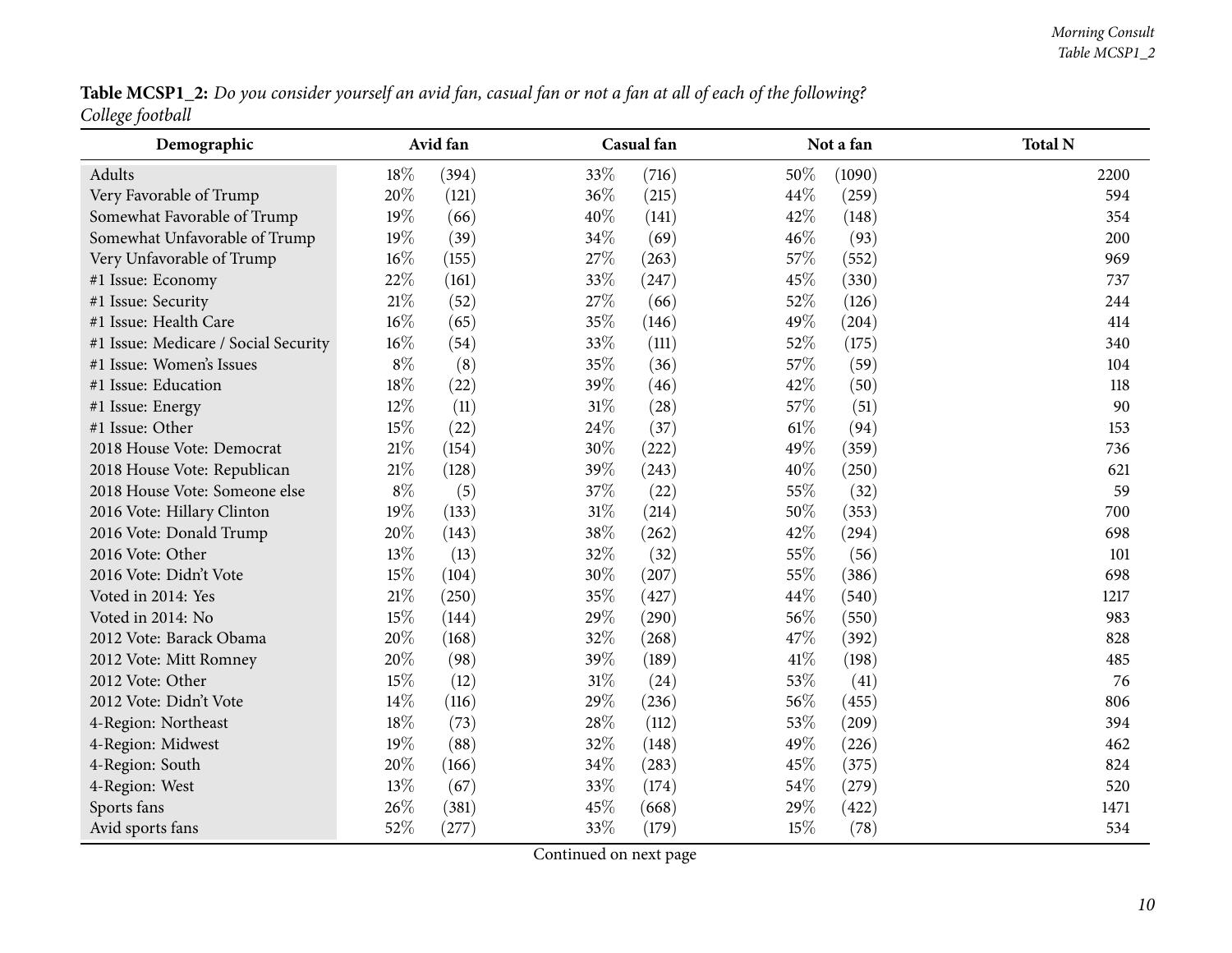| Demographic                |        | Avid fan |      | Casual fan |        | Not a fan | <b>Total N</b> |
|----------------------------|--------|----------|------|------------|--------|-----------|----------------|
| Adults                     | $18\%$ | (394)    | 33%  | (716)      | $50\%$ | (1090)    | 2200           |
| College football fans      | 35%    | (394)    | 65\% | (716)      |        | (0)       | 1110           |
| Avid college football fans | 100%   | (394)    |      | (0)        |        | (0)       | 394            |
| Big 10 fans                | 39%    | (257)    | 49%  | (325)      | $12\%$ | (80)      | 662            |
| Pac 12 fans                | 40%    | (202)    | 48%  | (240)      | $12\%$ | (59)      | 501            |
| ACC fans                   | 41\%   | (224)    | 47\% | (253)      | $12\%$ | (65)      | 542            |
| Big 12 fans                | 39%    | (205)    | 49\% | (255)      | $12\%$ | (63)      | 523            |
| SEC fans                   | 42\%   | (242)    | 46%  | (265)      | $12\%$ | (68)      | 576            |
| Non-Power 5 fans           | $46\%$ | (216)    | 43\% | (204)      | 11%    | (52)      | 472            |
|                            |        |          |      |            |        |           |                |

Table MCSP1\_2: Do you consider yourself an avid fan, casual fan or not a fan at all of each of the following? *College football*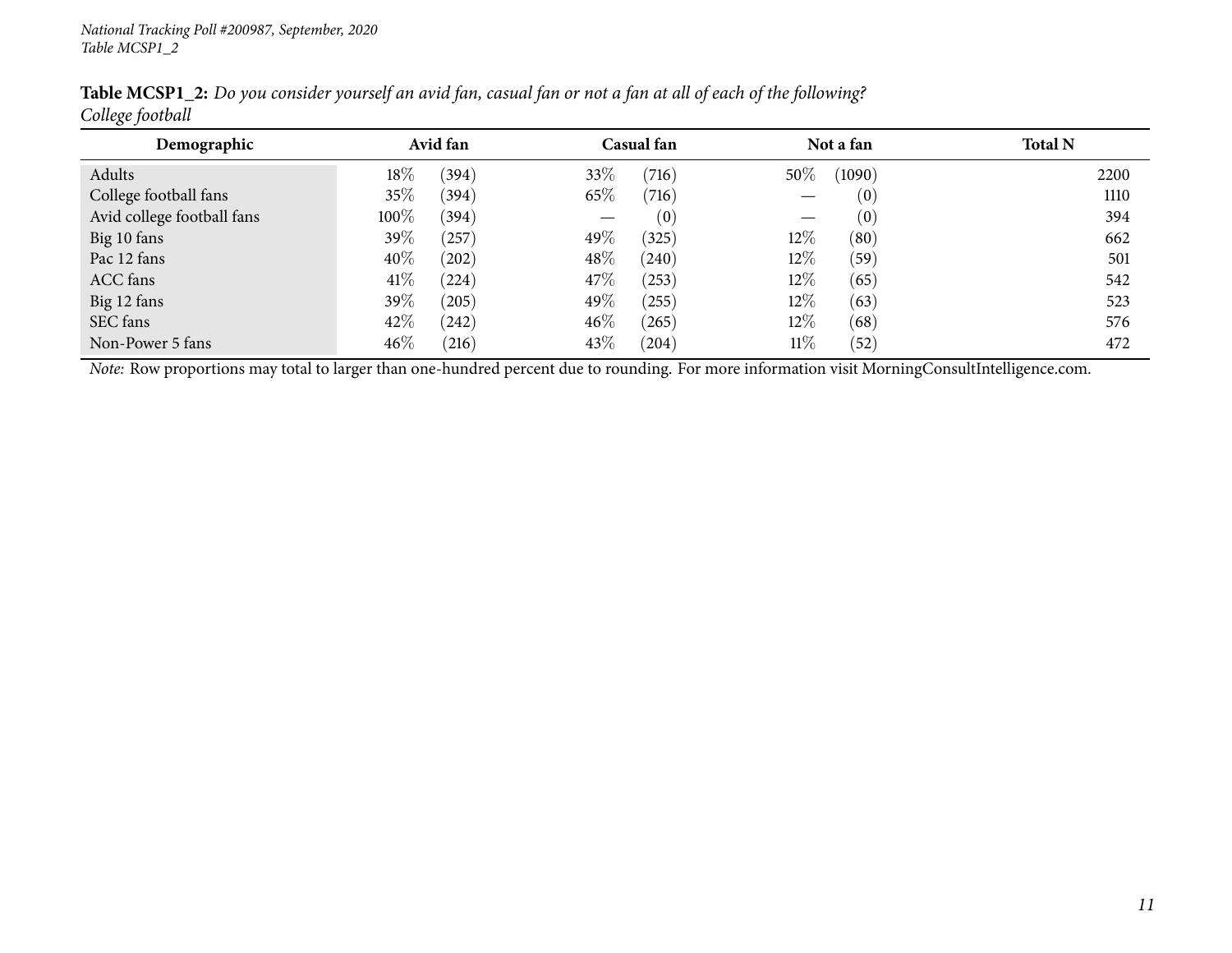<span id="page-11-0"></span>

| Demographic              |        | Yes   |        | N <sub>o</sub> | <b>Total N</b> |
|--------------------------|--------|-------|--------|----------------|----------------|
| Adults                   | 30%    | (662) | 70%    | (1538)         | 2200           |
| Gender: Male             | 40%    | (428) | 60%    | (634)          | 1062           |
| Gender: Female           | $21\%$ | (234) | 79%    | (904)          | 1138           |
| Age: 18-34               | $31\%$ | (201) | 69%    | (455)          | 655            |
| Age: 35-44               | 36%    | (129) | 64\%   | (229)          | 358            |
| Age: 45-64               | 27%    | (206) | 73%    | (545)          | 751            |
| Age: 65+                 | 29%    | (126) | 71%    | (310)          | 436            |
| GenZers: 1997-2012       | 27%    | (67)  | 73\%   | (186)          | 253            |
| Millennials: 1981-1996   | 35%    | (204) | 65%    | (384)          | 588            |
| GenXers: 1965-1980       | 28\%   | (157) | 72%    | (400)          | 556            |
| Baby Boomers: 1946-1964  | 29%    | (211) | 71%    | (510)          | 720            |
| PID: Dem (no lean)       | 34%    | (286) | 66%    | (548)          | 834            |
| PID: Ind (no lean)       | 24\%   | (150) | 76%    | (475)          | 626            |
| PID: Rep (no lean)       | 30%    | (225) | 70%    | (515)          | 740            |
| PID/Gender: Dem Men      | 49%    | (191) | $51\%$ | (202)          | 393            |
| PID/Gender: Dem Women    | 22%    | (95)  | 78\%   | (346)          | 442            |
| PID/Gender: Ind Men      | 29%    | (90)  | 71\%   | (225)          | 315            |
| PID/Gender: Ind Women    | 20%    | (61)  | 80%    | (250)          | 311            |
| PID/Gender: Rep Men      | 42%    | (147) | 58\%   | (207)          | 354            |
| PID/Gender: Rep Women    | 20%    | (78)  | 80%    | (308)          | 386            |
| Ideo: Liberal (1-3)      | 34\%   | (210) | 66%    | (412)          | 622            |
| Ideo: Moderate (4)       | 30%    | (202) | $70\%$ | (481)          | 683            |
| Ideo: Conservative (5-7) | $31\%$ | (223) | 69%    | (485)          | 709            |
| Educ: < College          | 27\%   | (409) | 73%    | (1103)         | 1512           |
| Educ: Bachelors degree   | 33%    | (145) | 67\%   | (298)          | 444            |
| Educ: Post-grad          | 44%    | (107) | 56\%   | (137)          | 244            |
| Income: Under 50k        | 27%    | (334) | 73%    | (912)          | 1246           |
| Income: 50k-100k         | 30%    | (187) | 70%    | (426)          | 613            |
| Income: 100k+            | 41\%   | (141) | 59%    | (200)          | 341            |
| Ethnicity: White         | 29%    | (507) | 71%    | (1215)         | 1722           |
| Ethnicity: Hispanic      | 27%    | (95)  | 73%    | (254)          | 349            |

Table MCSP2\_1: Do you typically root for a football team in the following athletic conferences?

A college football team that plays in the Big Ten conference including Illinois, Indiana, Iowa, Maryland, Michigan, Michigan State, Minnesota, Ne*braska, Northwestern, Ohio State, Penn State, Purdue, Rutgers or Wisconsin*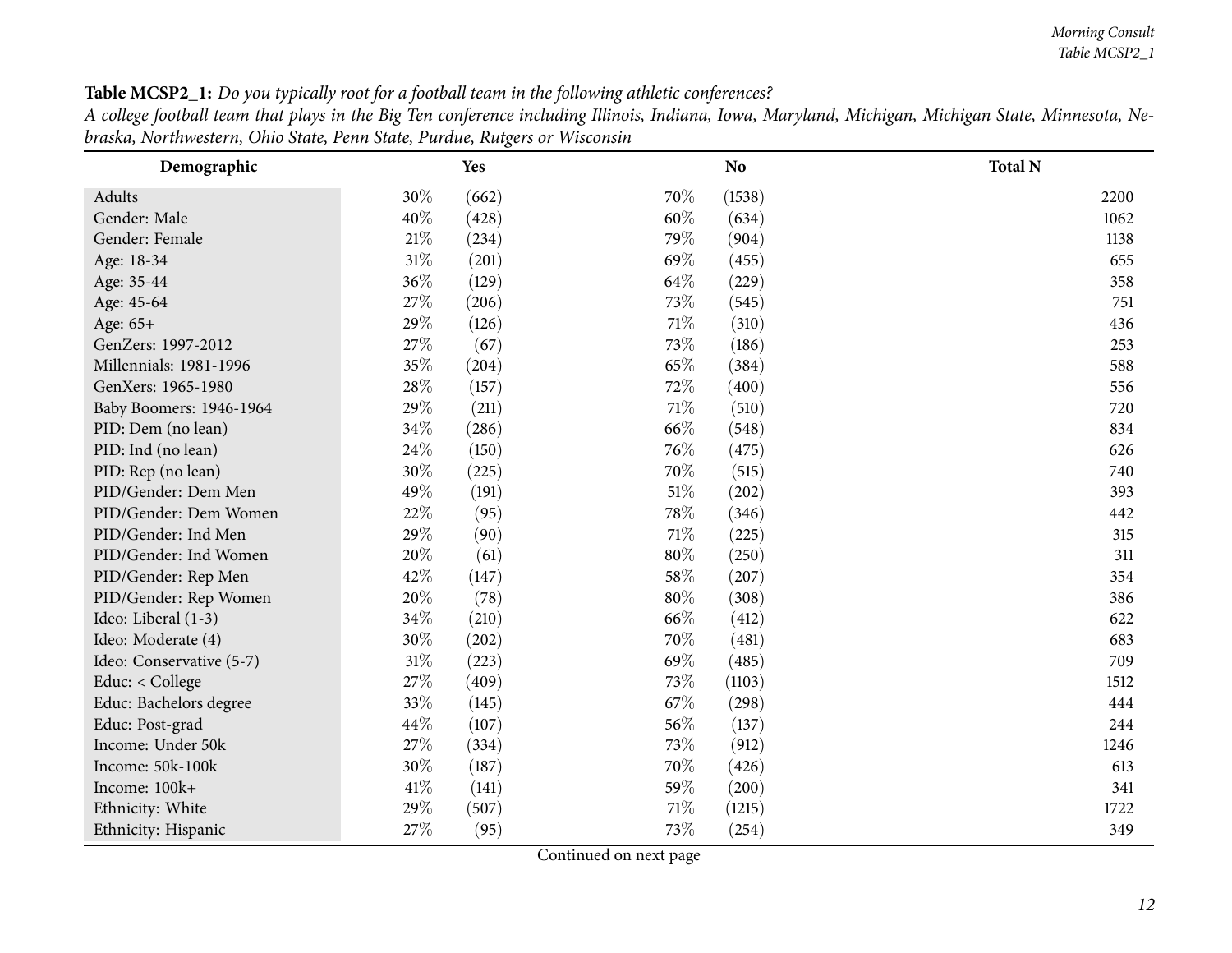Table MCSP2\_1: Do you typically root for a football team in the following athletic conferences?

| A college football team that plays in the Big Ten conference including Illinois, Indiana, Iowa, Maryland, Michigan, Michigan State, Minnesota, Ne- |  |  |  |
|----------------------------------------------------------------------------------------------------------------------------------------------------|--|--|--|
| braska, Northwestern, Ohio State, Penn State, Purdue, Rutgers or Wisconsin                                                                         |  |  |  |

| Demographic                       |        | <b>Yes</b> |      | N <sub>o</sub> | <b>Total N</b> |
|-----------------------------------|--------|------------|------|----------------|----------------|
| Adults                            | 30%    | (662)      | 70%  | (1538)         | 2200           |
| Ethnicity: Black                  | 41\%   | (112)      | 59%  | (162)          | 274            |
| Ethnicity: Other                  | $21\%$ | (43)       | 79%  | (161)          | 204            |
| All Christian                     | 35%    | (381)      | 65%  | (713)          | 1094           |
| All Non-Christian                 | 28\%   | (40)       | 72%  | (104)          | 144            |
| Atheist                           | 18%    | (16)       | 82%  | (69)           | 85             |
| Agnostic/Nothing in particular    | 26\%   | (139)      | 74%  | (399)          | 539            |
| Something Else                    | 25%    | (86)       | 75%  | (253)          | 339            |
| Religious Non-Protestant/Catholic | 28\%   | (49)       | 72%  | (125)          | 174            |
| Evangelical                       | 34\%   | (210)      | 66%  | (413)          | 623            |
| Non-Evangelical                   | $31\%$ | (228)      | 69%  | (514)          | 742            |
| Community: Urban                  | $35\%$ | (238)      | 65%  | (444)          | 682            |
| Community: Suburban               | 30%    | (297)      | 70%  | (704)          | 1001           |
| Community: Rural                  | 24\%   | (127)      | 76%  | (391)          | 517            |
| Employ: Private Sector            | 38%    | (242)      | 62%  | (402)          | 645            |
| Employ: Government                | 40%    | (51)       | 60%  | (76)           | 127            |
| Employ: Self-Employed             | 35%    | (68)       | 65%  | (127)          | 196            |
| Employ: Homemaker                 | $16\%$ | (31)       | 84%  | (157)          | 188            |
| Employ: Retired                   | 26%    | (126)      | 74%  | (358)          | 484            |
| Employ: Unemployed                | $18\%$ | (57)       | 82%  | (255)          | 312            |
| Employ: Other                     | 36\%   | (52)       | 64\% | (90)           | 142            |
| Military HH: Yes                  | 33%    | (115)      | 67%  | (237)          | 352            |
| Military HH: No                   | 30%    | (546)      | 70%  | (1302)         | 1848           |
| RD/WT: Right Direction            | 36%    | (257)      | 64%  | (448)          | 705            |
| RD/WT: Wrong Track                | 27\%   | (404)      | 73%  | (1091)         | 1495           |
| Trump Job Approve                 | 33%    | (309)      | 67\% | (637)          | 945            |
| Trump Job Disapprove              | 28\%   | (337)      | 72%  | (854)          | 1191           |
| Trump Job Strongly Approve        | 30%    | (177)      | 70%  | (405)          | 582            |
| Trump Job Somewhat Approve        | 36%    | (132)      | 64%  | (232)          | 364            |
| Trump Job Somewhat Disapprove     | $31\%$ | (78)       | 69%  | (171)          | 249            |
| Trump Job Strongly Disapprove     | $28\%$ | (260)      | 72%  | (683)          | 943            |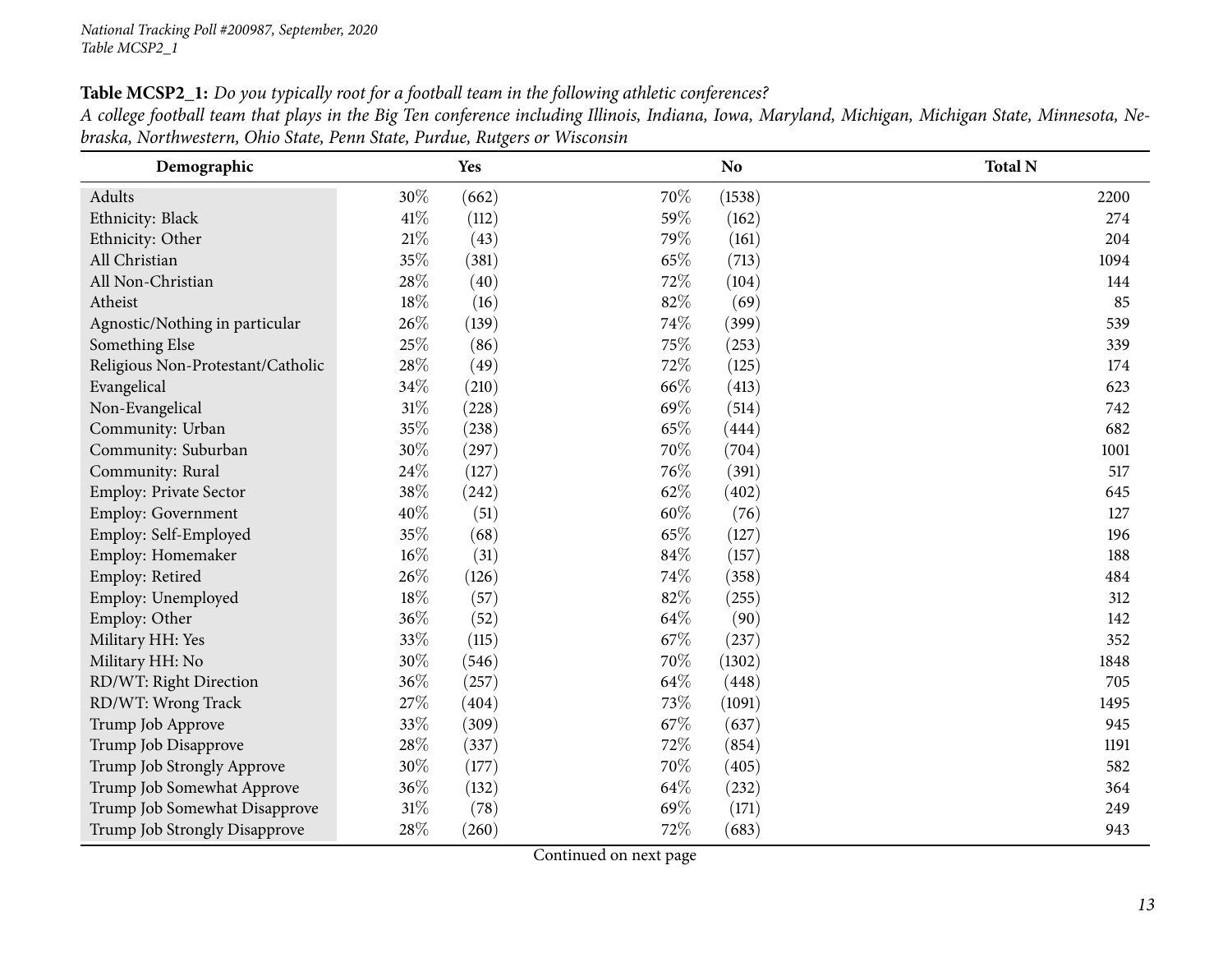Table MCSP2\_1: Do you typically root for a football team in the following athletic conferences?

A college football team that plays in the Big Ten conference including Illinois, Indiana, Iowa, Maryland, Michigan, Michigan State, Minnesota, Ne*braska, Northwestern, Ohio State, Penn State, Purdue, Rutgers or Wisconsin*

| Demographic                          |        | Yes   |      | <b>No</b> | <b>Total N</b> |
|--------------------------------------|--------|-------|------|-----------|----------------|
| Adults                               | 30%    | (662) | 70%  | (1538)    | 2200           |
| Favorable of Trump                   | 33%    | (309) | 67%  | (640)     | 948            |
| Unfavorable of Trump                 | 28%    | (329) | 72%  | (840)     | 1169           |
| Very Favorable of Trump              | 31%    | (186) | 69%  | (408)     | 594            |
| Somewhat Favorable of Trump          | 35%    | (122) | 65%  | (232)     | 354            |
| Somewhat Unfavorable of Trump        | 35%    | (71)  | 65%  | (129)     | 200            |
| Very Unfavorable of Trump            | 27%    | (259) | 73%  | (710)     | 969            |
| #1 Issue: Economy                    | 32%    | (239) | 68\% | (498)     | 737            |
| #1 Issue: Security                   | 26%    | (64)  | 74\% | (180)     | 244            |
| #1 Issue: Health Care                | 32%    | (132) | 68\% | (282)     | 414            |
| #1 Issue: Medicare / Social Security | $28\%$ | (96)  | 72%  | (244)     | 340            |
| #1 Issue: Women's Issues             | 23\%   | (23)  | 77\% | (80)      | 104            |
| #1 Issue: Education                  | 35%    | (42)  | 65%  | (76)      | 118            |
| #1 Issue: Energy                     | 33%    | (29)  | 67\% | (61)      | 90             |
| #1 Issue: Other                      | 24%    | (36)  | 76\% | (117)     | 153            |
| 2018 House Vote: Democrat            | 35%    | (260) | 65%  | (476)     | 736            |
| 2018 House Vote: Republican          | 32%    | (198) | 68\% | (423)     | 621            |
| 2018 House Vote: Someone else        | $28\%$ | (17)  | 72%  | (42)      | 59             |
| 2016 Vote: Hillary Clinton           | 34%    | (237) | 66%  | (462)     | 700            |
| 2016 Vote: Donald Trump              | 33%    | (232) | 67\% | (467)     | 698            |
| 2016 Vote: Other                     | 29%    | (30)  | 71\% | (72)      | 101            |
| 2016 Vote: Didn't Vote               | 23\%   | (161) | 77\% | (537)     | 698            |
| Voted in 2014: Yes                   | 35%    | (421) | 65%  | (796)     | 1217           |
| Voted in 2014: No                    | 24\%   | (240) | 76\% | (743)     | 983            |
| 2012 Vote: Barack Obama              | 36%    | (295) | 64\% | (532)     | 828            |
| 2012 Vote: Mitt Romney               | $31\%$ | (151) | 69%  | (334)     | 485            |
| 2012 Vote: Other                     | 31%    | (24)  | 69%  | (52)      | 76             |
| 2012 Vote: Didn't Vote               | 24%    | (190) | 76%  | (616)     | 806            |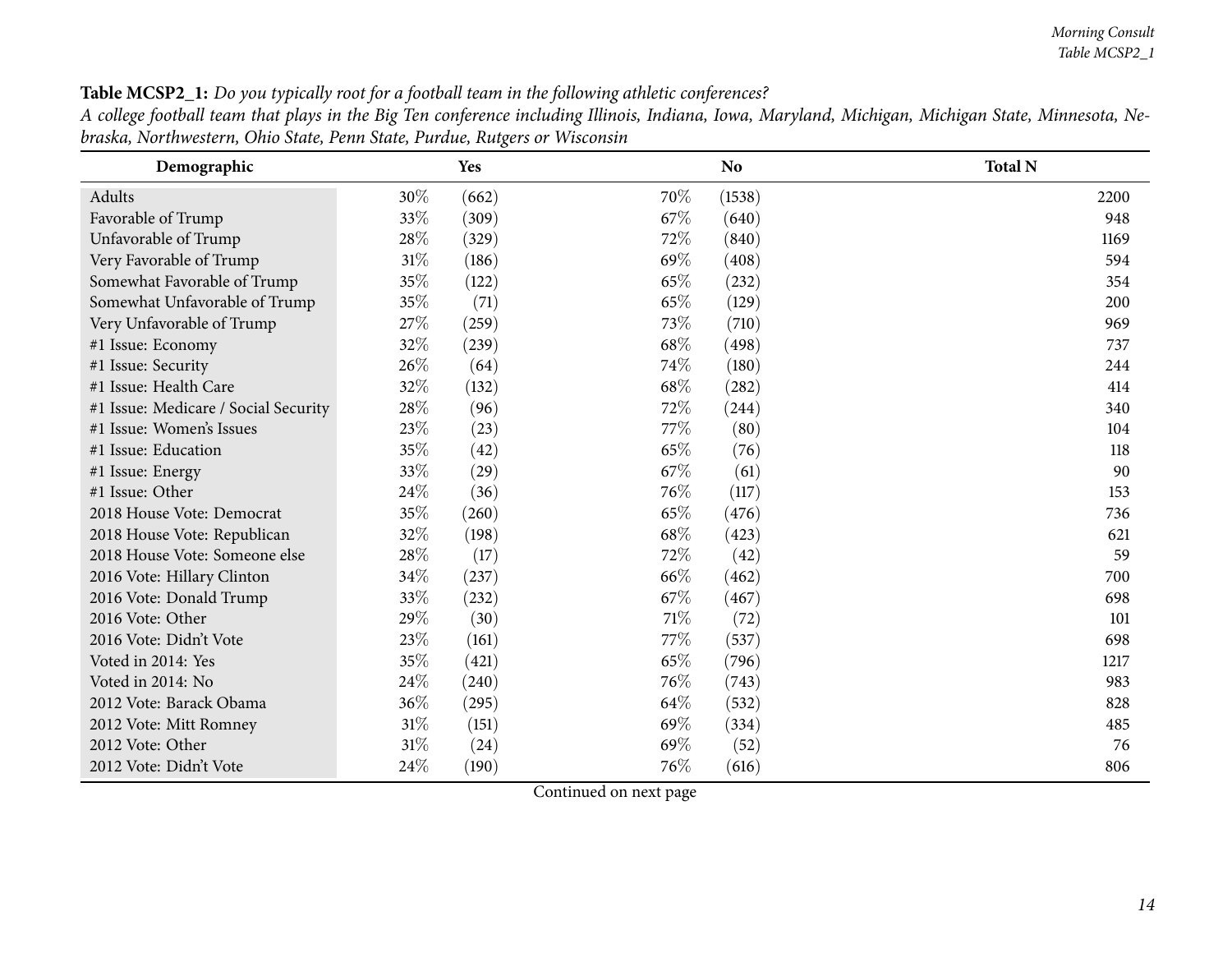|  |  |  |  |  |  |  | Table MCSP2_1: Do you typically root for a football team in the following athletic conferences? |  |
|--|--|--|--|--|--|--|-------------------------------------------------------------------------------------------------|--|
|--|--|--|--|--|--|--|-------------------------------------------------------------------------------------------------|--|

| A college football team that plays in the Big Ten conference including Illinois, Indiana, Iowa, Maryland, Michigan, Michigan State, Minnesota, Ne- |  |  |
|----------------------------------------------------------------------------------------------------------------------------------------------------|--|--|
| braska, Northwestern, Ohio State, Penn State, Purdue, Rutgers or Wisconsin                                                                         |  |  |

| Demographic                |        | Yes   |        | N <sub>o</sub> | <b>Total N</b> |
|----------------------------|--------|-------|--------|----------------|----------------|
| Adults                     | 30\%   | (662) | 70\%   | (1538)         | 2200           |
| 4-Region: Northeast        | 32\%   | (128) | 68\%   | (266)          | 394            |
| 4-Region: Midwest          | 44\%   | (202) | 56\%   | (260)          | 462            |
| 4-Region: South            | 27\%   | (223) | 73\%   | (601)          | 824            |
| 4-Region: West             | 21%    | (109) | 79%    | (411)          | 520            |
| Sports fans                | 41\%   | (599) | 59%    | (872)          | 1471           |
| Avid sports fans           | $56\%$ | (300) | $44\%$ | (234)          | 534            |
| College football fans      | 52\%   | (582) | 48\%   | (529)          | 1110           |
| Avid college football fans | 65%    | (257) | 35\%   | (137)          | 394            |
| Big 10 fans                | 100%   | (662) |        | (0)            | 662            |
| Pac 12 fans                | 68\%   | (343) | 32\%   | (158)          | 501            |
| ACC fans                   | 67\%   | (363) | 33\%   | (179)          | 542            |
| Big 12 fans                | 70%    | (367) | $30\%$ | (157)          | 523            |
| SEC fans                   | 62%    | (359) | $38\%$ | (217)          | 576            |
| Non-Power 5 fans           | $73\%$ | (343) | 27\%   | (130)          | 472            |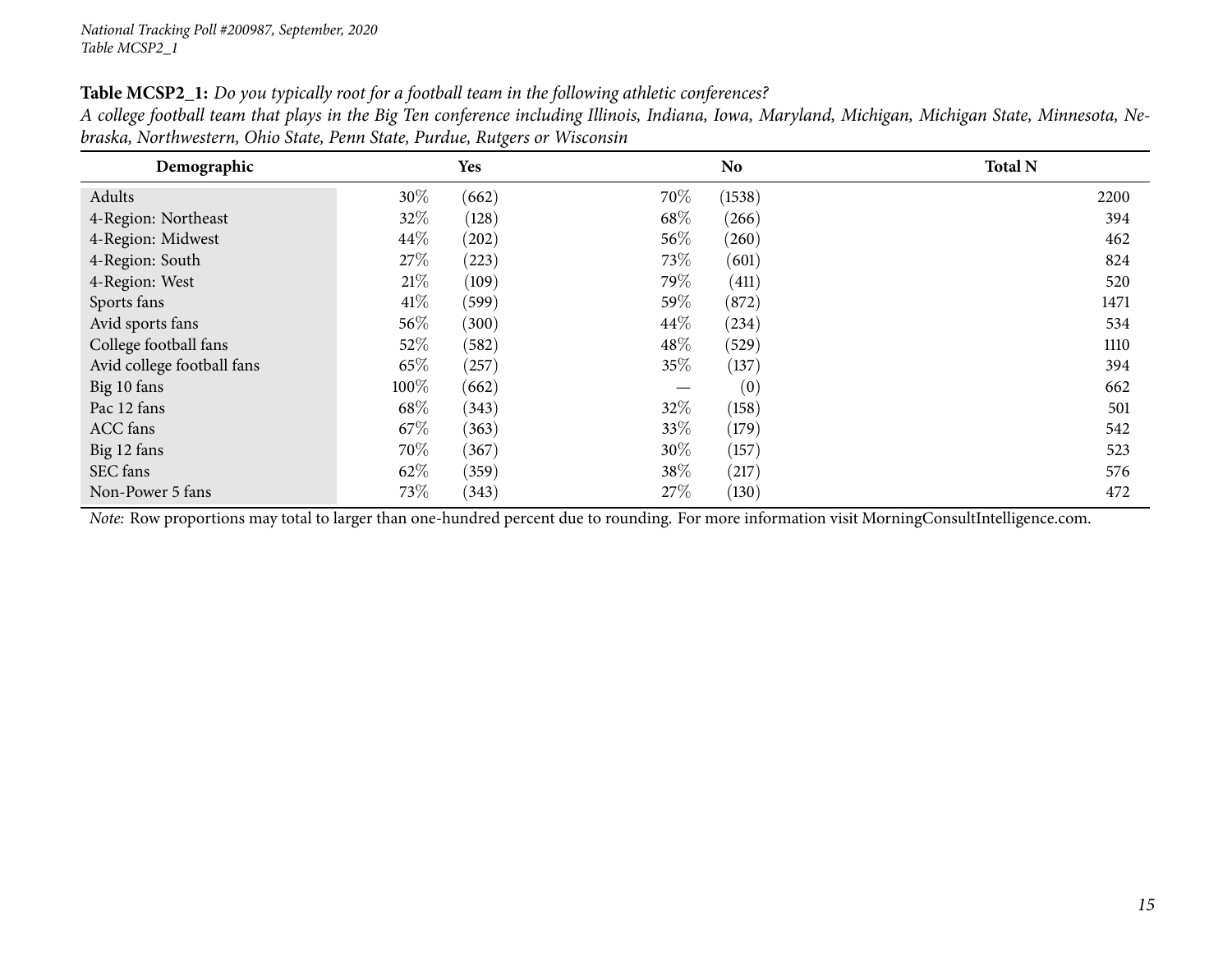| <b>Table MCSP2_2:</b> Do you typically root for a football team in the following athletic conferences?                                             |  |
|----------------------------------------------------------------------------------------------------------------------------------------------------|--|
| A college football team that plays in the Pac-12 conference including Arizona, Arizona State, Cal, Colorado, Oregon, Oregon State, Stanford, UCLA, |  |
| USC, Utah, Washington, Washington State                                                                                                            |  |

<span id="page-15-0"></span>

| Demographic                   |        | Yes   |      | N <sub>o</sub> | <b>Total N</b> |
|-------------------------------|--------|-------|------|----------------|----------------|
| Adults                        | 23%    | (501) | 77%  | (1699)         | 2200           |
| Gender: Male                  | 32%    | (339) | 68\% | (723)          | 1062           |
| Gender: Female                | 14%    | (162) | 86%  | (976)          | 1138           |
| Age: 18-34                    | 28%    | (186) | 72%  | (469)          | 655            |
| Age: 35-44                    | 29%    | (102) | 71\% | (255)          | 358            |
| Age: 45-64                    | 19%    | (141) | 81\% | (610)          | 751            |
| Age: 65+                      | 16%    | (71)  | 84\% | (365)          | 436            |
| GenZers: 1997-2012            | 27%    | (68)  | 73%  | (186)          | 253            |
| <b>Millennials: 1981-1996</b> | 28%    | (167) | 72\% | (422)          | 588            |
| GenXers: 1965-1980            | 24\%   | (132) | 76\% | (425)          | 556            |
| Baby Boomers: 1946-1964       | $17\%$ | (122) | 83%  | (598)          | 720            |
| PID: Dem (no lean)            | 28%    | (230) | 72%  | (604)          | 834            |
| PID: Ind (no lean)            | 15%    | (91)  | 85%  | (534)          | 626            |
| PID: Rep (no lean)            | 24%    | (180) | 76%  | (560)          | 740            |
| PID/Gender: Dem Men           | 40%    | (155) | 60%  | (237)          | 393            |
| PID/Gender: Dem Women         | 17%    | (75)  | 83%  | (367)          | 442            |
| PID/Gender: Ind Men           | 19%    | (59)  | 81\% | (256)          | 315            |
| PID/Gender: Ind Women         | $11\%$ | (33)  | 89%  | (278)          | 311            |
| PID/Gender: Rep Men           | 35%    | (125) | 65%  | (229)          | 354            |
| PID/Gender: Rep Women         | $14\%$ | (55)  | 86%  | (331)          | 386            |
| Ideo: Liberal (1-3)           | 26\%   | (160) | 74\% | (462)          | 622            |
| Ideo: Moderate (4)            | 25%    | (174) | 75%  | (510)          | 683            |
| Ideo: Conservative (5-7)      | 20%    | (140) | 80%  | (569)          | 709            |
| Educ: < College               | $21\%$ | (313) | 79\% | (1200)         | 1512           |
| Educ: Bachelors degree        | 22%    | (99)  | 78%  | (345)          | 444            |
| Educ: Post-grad               | 37%    | (90)  | 63%  | (154)          | 244            |
| Income: Under 50k             | 21%    | (260) | 79%  | (986)          | 1246           |
| Income: 50k-100k              | 24%    | (145) | 76\% | (468)          | 613            |
| Income: 100k+                 | 28\%   | (96)  | 72%  | (245)          | 341            |
| Ethnicity: White              | 21%    | (357) | 79%  | (1365)         | 1722           |
| Ethnicity: Hispanic           | 30%    | (104) | 70%  | (245)          | 349            |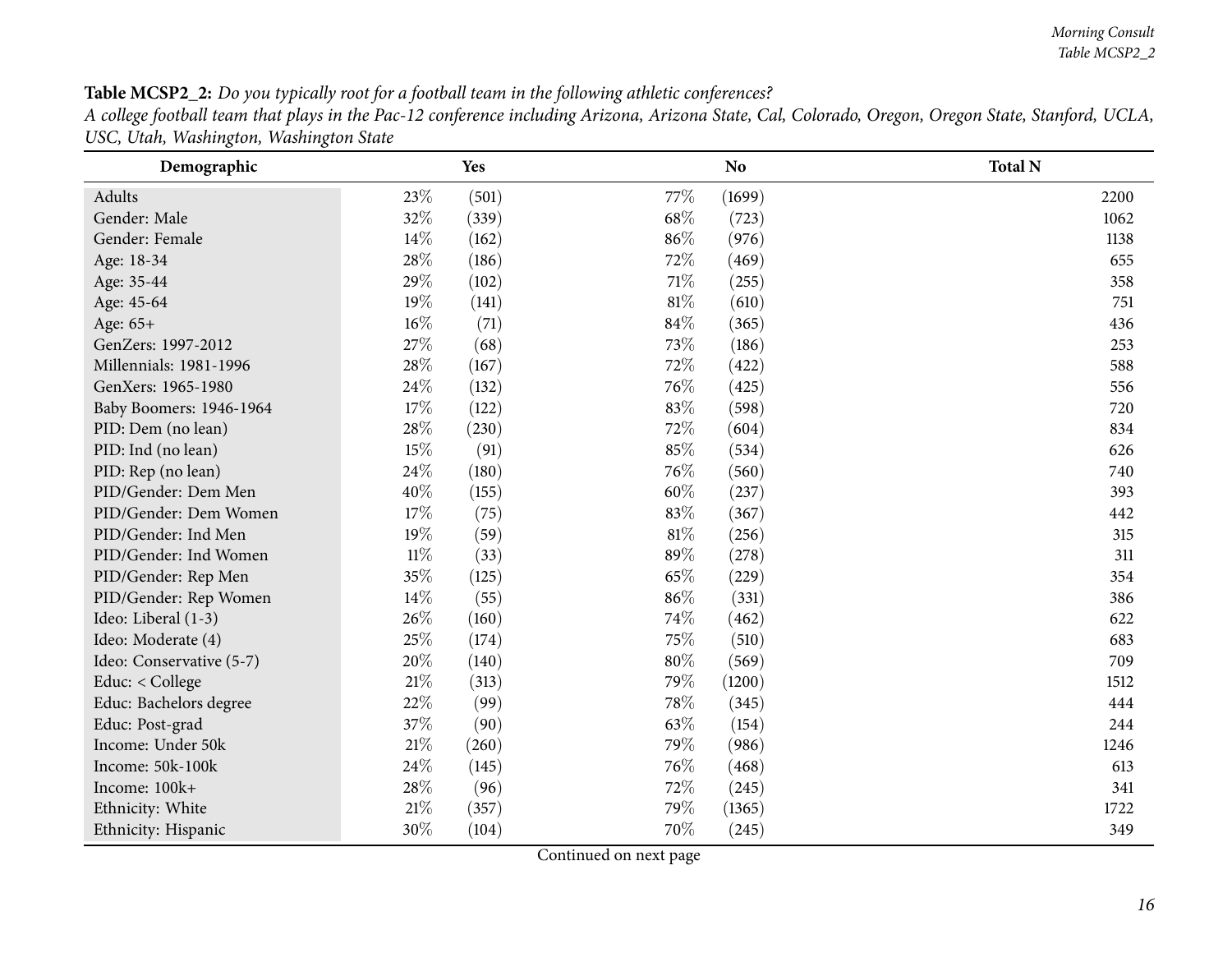Table MCSP2\_2: Do you typically root for a football team in the following athletic conferences? A college football team that plays in the Pac-12 conference including Arizona, Arizona State, Cal, Colorado, Oregon, Oregon State, Stanford, UCLA, *USC, Utah, Washington, Washington State*

| Demographic                       |        | Yes   |        | N <sub>o</sub> | <b>Total N</b> |
|-----------------------------------|--------|-------|--------|----------------|----------------|
| Adults                            | 23%    | (501) | 77%    | (1699)         | 2200           |
| Ethnicity: Black                  | 34%    | (94)  | 66%    | (180)          | 274            |
| Ethnicity: Other                  | 24%    | (50)  | 76%    | (154)          | 204            |
| All Christian                     | 24%    | (262) | 76%    | (832)          | 1094           |
| All Non-Christian                 | 28%    | (40)  | 72%    | (104)          | 144            |
| Atheist                           | 14%    | (12)  | 86%    | (73)           | 85             |
| Agnostic/Nothing in particular    | 23%    | (124) | 77%    | (415)          | 539            |
| Something Else                    | 19%    | (63)  | 81\%   | (275)          | 339            |
| Religious Non-Protestant/Catholic | 26%    | (46)  | 74%    | (128)          | 174            |
| Evangelical                       | 28%    | (176) | 72%    | (447)          | 623            |
| Non-Evangelical                   | 17%    | (129) | 83%    | (613)          | 742            |
| Community: Urban                  | 31%    | (211) | 69%    | (471)          | 682            |
| Community: Suburban               | 20%    | (199) | 80%    | (802)          | 1001           |
| Community: Rural                  | $18\%$ | (91)  | 82%    | (426)          | 517            |
| Employ: Private Sector            | 29%    | (186) | $71\%$ | (458)          | 645            |
| Employ: Government                | 27%    | (34)  | 73%    | (93)           | 127            |
| Employ: Self-Employed             | 28%    | (55)  | 72%    | (141)          | 196            |
| Employ: Homemaker                 | 14%    | (27)  | 86%    | (161)          | 188            |
| Employ: Retired                   | 15%    | (74)  | 85%    | (410)          | 484            |
| Employ: Unemployed                | 15%    | (47)  | 85%    | (265)          | 312            |
| Employ: Other                     | 30%    | (42)  | 70%    | (100)          | 142            |
| Military HH: Yes                  | 24%    | (84)  | 76%    | (268)          | 352            |
| Military HH: No                   | 23%    | (416) | 77%    | (1431)         | 1848           |
| RD/WT: Right Direction            | 29%    | (207) | 71%    | (498)          | 705            |
| RD/WT: Wrong Track                | 20%    | (294) | 80%    | (1201)         | 1495           |
| Trump Job Approve                 | 27%    | (252) | 73%    | (693)          | 945            |
| Trump Job Disapprove              | 20%    | (239) | $80\%$ | (952)          | 1191           |
| Trump Job Strongly Approve        | 27%    | (157) | 73%    | (424)          | 582            |
| Trump Job Somewhat Approve        | 26%    | (95)  | 74%    | (269)          | 364            |
| Trump Job Somewhat Disapprove     | 23%    | (57)  | 77\%   | (192)          | 249            |
| Trump Job Strongly Disapprove     | 19%    | (182) | 81%    | (760)          | 943            |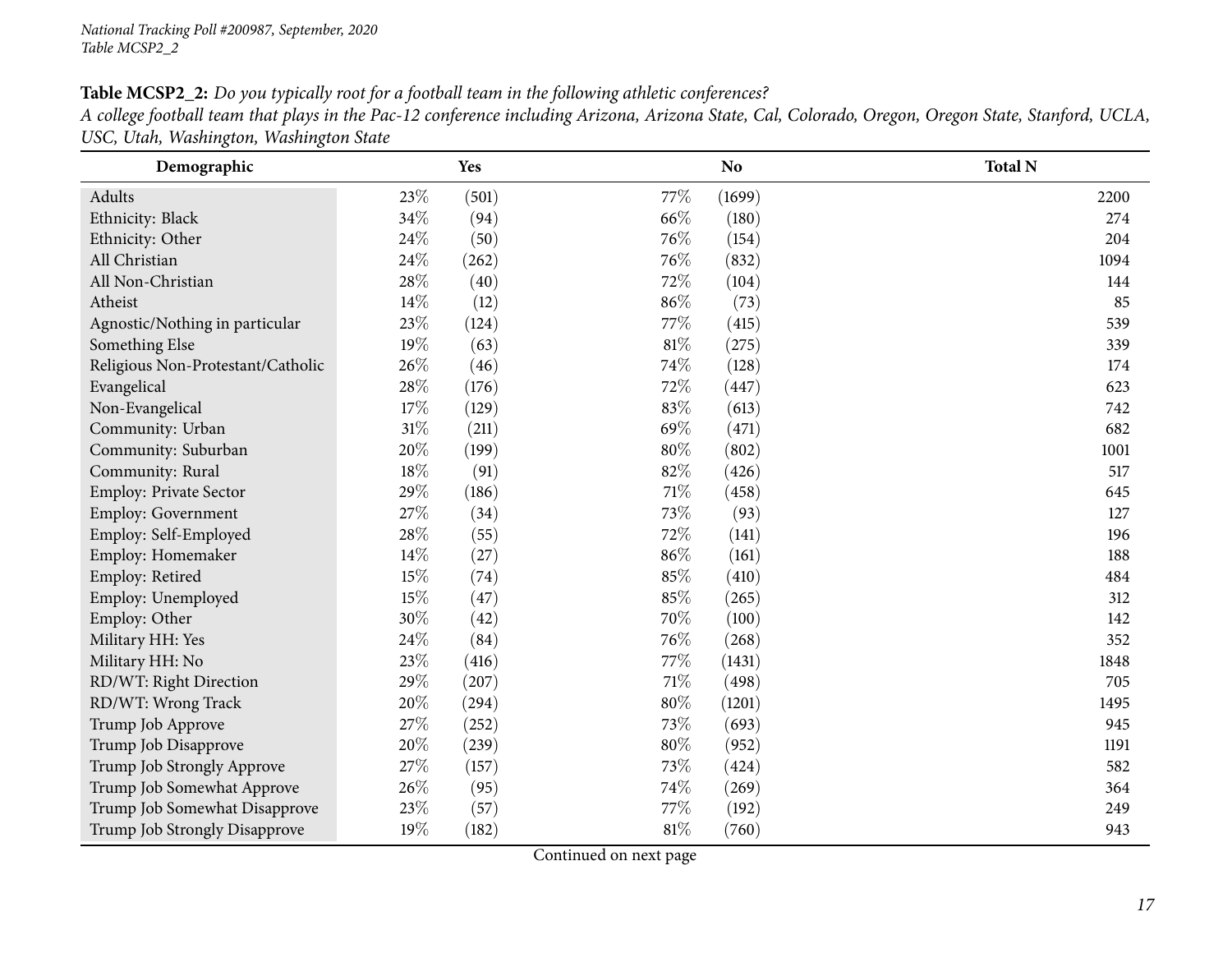### Table MCSP2\_2: Do you typically root for a football team in the following athletic conferences?

A college football team that plays in the Pac-12 conference including Arizona, Arizona State, Cal, Colorado, Oregon, Oregon State, Stanford, UCLA, *USC, Utah, Washington, Washington State*

| Demographic                          |        | Yes   |      | <b>No</b>           | <b>Total N</b> |
|--------------------------------------|--------|-------|------|---------------------|----------------|
| Adults                               | 23\%   | (501) | 77\% | (1699)              | 2200           |
| Favorable of Trump                   | 25%    | (238) | 75%  | (710)               | 948            |
| Unfavorable of Trump                 | 21%    | (242) | 79%  | (927)               | 1169           |
| Very Favorable of Trump              | 26%    | (156) | 74%  | (438)               | 594            |
| Somewhat Favorable of Trump          | 23%    | (82)  | 77\% | (272)               | 354            |
| Somewhat Unfavorable of Trump        | 25%    | (50)  | 75%  | (150)               | 200            |
| Very Unfavorable of Trump            | 20%    | (192) | 80%  | (777)               | 969            |
| #1 Issue: Economy                    | 26%    | (194) | 74%  | (543)               | 737            |
| #1 Issue: Security                   | 20%    | (48)  | 80%  | (196)               | 244            |
| #1 Issue: Health Care                | 22\%   | (90)  | 78%  | (324)               | 414            |
| #1 Issue: Medicare / Social Security | 15\%   | (51)  | 85%  | $\left( 289\right)$ | 340            |
| #1 Issue: Women's Issues             | 19%    | (20)  | 81%  | (84)                | 104            |
| #1 Issue: Education                  | 35%    | (41)  | 65%  | (77)                | 118            |
| #1 Issue: Energy                     | 28%    | (26)  | 72%  | (65)                | 90             |
| #1 Issue: Other                      | 20%    | (31)  | 80%  | (122)               | 153            |
| 2018 House Vote: Democrat            | 27%    | (195) | 73%  | (541)               | 736            |
| 2018 House Vote: Republican          | 24\%   | (148) | 76%  | (473)               | 621            |
| 2018 House Vote: Someone else        | 20%    | (12)  | 80%  | (47)                | 59             |
| 2016 Vote: Hillary Clinton           | 26\%   | (180) | 74%  | (520)               | 700            |
| 2016 Vote: Donald Trump              | 22%    | (152) | 78\% | (547)               | 698            |
| 2016 Vote: Other                     | 19%    | (20)  | 81%  | (82)                | 101            |
| 2016 Vote: Didn't Vote               | 21%    | (149) | 79%  | (549)               | 698            |
| Voted in 2014: Yes                   | 25%    | (301) | 75%  | (916)               | 1217           |
| Voted in 2014: No                    | 20%    | (200) | 80%  | (783)               | 983            |
| 2012 Vote: Barack Obama              | 25%    | (209) | 75%  | (619)               | 828            |
| 2012 Vote: Mitt Romney               | 22%    | (106) | 78\% | (379)               | 485            |
| 2012 Vote: Other                     | 19%    | (14)  | 81%  | (62)                | 76             |
| 2012 Vote: Didn't Vote               | $21\%$ | (171) | 79%  | (635)               | 806            |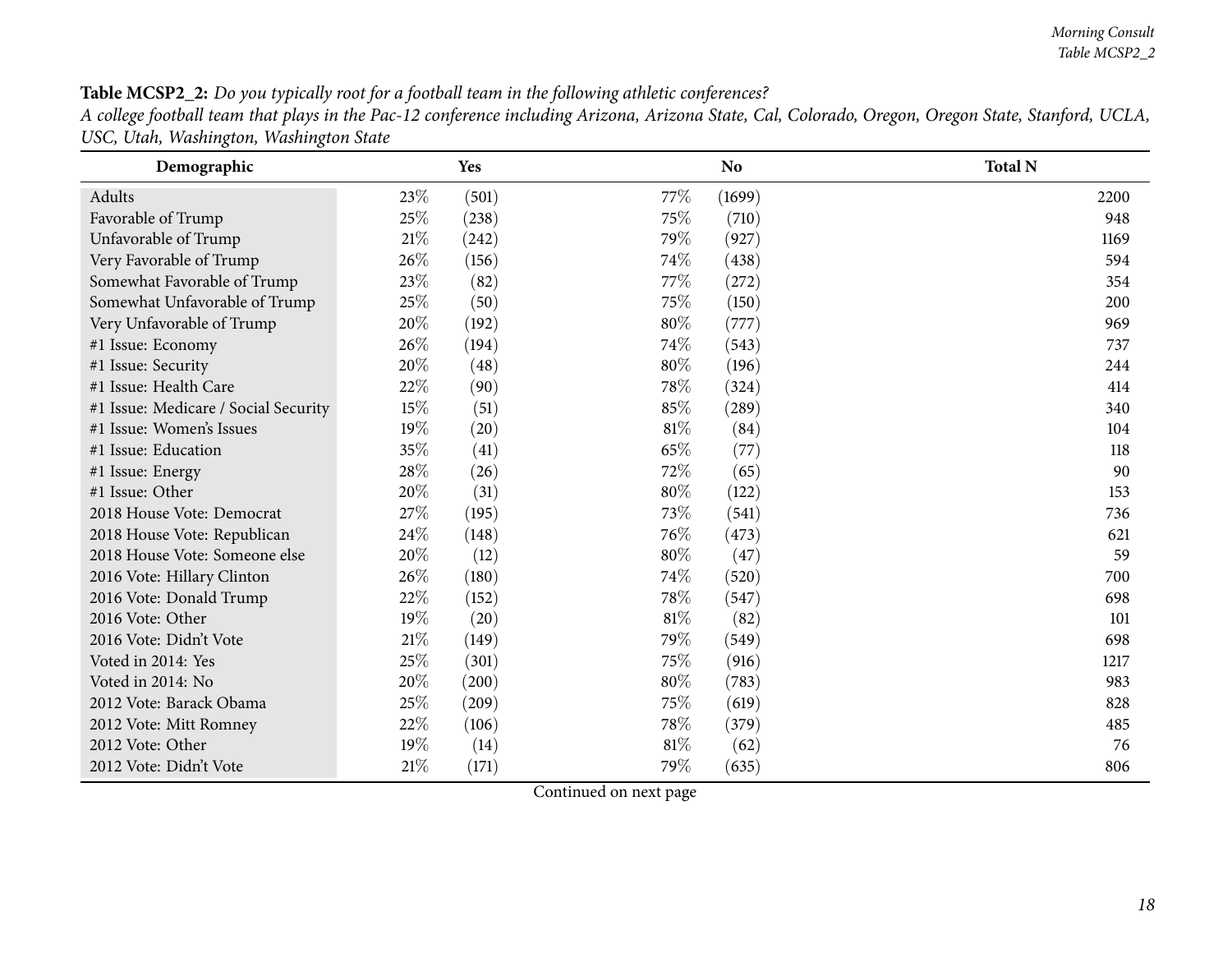#### Table MCSP2\_2: Do you typically root for a football team in the following athletic conferences?

A college football team that plays in the Pac-12 conference including Arizona, Arizona State, Cal, Colorado, Oregon, Oregon State, Stanford, UCLA, *USC, Utah, Washington, Washington State*

| Demographic                |        | Yes   |        | <b>No</b> | <b>Total N</b> |
|----------------------------|--------|-------|--------|-----------|----------------|
| Adults                     | 23\%   | (501) | 77\%   | (1699)    | 2200           |
| 4-Region: Northeast        | 22\%   | (87)  | 78\%   | (307)     | 394            |
| 4-Region: Midwest          | $15\%$ | (70)  | 85\%   | (392)     | 462            |
| 4-Region: South            | 21%    | (172) | 79%    | (652)     | 824            |
| 4-Region: West             | 33\%   | (172) | 67\%   | (348)     | 520            |
| Sports fans                | 32%    | (464) | 68\%   | (1006)    | 1471           |
| Avid sports fans           | 47\%   | (253) | 53%    | (281)     | 534            |
| College football fans      | 40%    | (442) | 60%    | (669)     | 1110           |
| Avid college football fans | 51%    | (202) | 49\%   | (192)     | 394            |
| Big 10 fans                | $52\%$ | (343) | $48\%$ | (319)     | 662            |
| Pac 12 fans                | 100%   | (501) | —      | (0)       | 501            |
| ACC fans                   | 60%    | (327) | 40%    | (215)     | 542            |
| Big 12 fans                | 62%    | (325) | 38%    | (198)     | 523            |
| SEC fans                   | $56\%$ | (324) | $44\%$ | (252)     | 576            |
| Non-Power 5 fans           | 67%    | (319) | 33\%   | (154)     | 472            |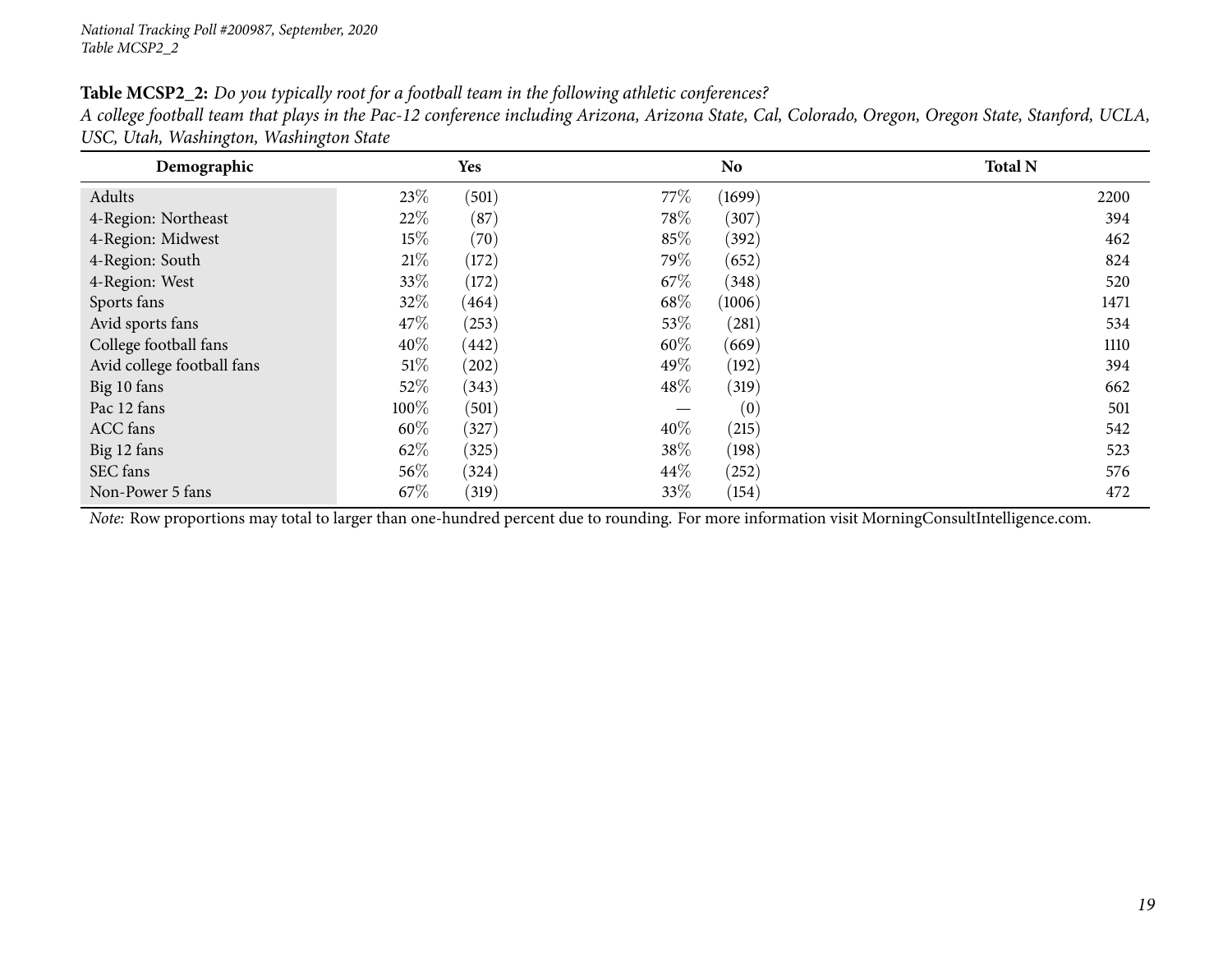*Morning Consult Table MCSP2\_3*

<span id="page-19-0"></span>

| Demographic              |        | Yes   |        | N <sub>o</sub> | <b>Total N</b> |
|--------------------------|--------|-------|--------|----------------|----------------|
| Adults                   | 25%    | (542) | 75%    | (1658)         | 2200           |
| Gender: Male             | 34%    | (360) | 66%    | (702)          | 1062           |
| Gender: Female           | $16\%$ | (183) | 84%    | (955)          | 1138           |
| Age: 18-34               | 29%    | (190) | 71\%   | (465)          | 655            |
| Age: 35-44               | 34%    | (120) | 66%    | (238)          | 358            |
| Age: 45-64               | 19%    | (144) | 81%    | (607)          | 751            |
| Age: 65+                 | 20%    | (88)  | $80\%$ | (348)          | 436            |
| GenZers: 1997-2012       | 26%    | (65)  | 74\%   | (188)          | 253            |
| Millennials: 1981-1996   | 32%    | (186) | 68\%   | (403)          | 588            |
| GenXers: 1965-1980       | 26%    | (142) | 74%    | (414)          | 556            |
| Baby Boomers: 1946-1964  | 18%    | (128) | 82%    | (593)          | 720            |
| PID: Dem (no lean)       | 27%    | (227) | 73%    | (607)          | 834            |
| PID: Ind (no lean)       | 19%    | (116) | 81%    | (510)          | 626            |
| PID: Rep (no lean)       | 27%    | (199) | 73%    | (541)          | 740            |
| PID/Gender: Dem Men      | 37%    | (146) | 63%    | (247)          | 393            |
| PID/Gender: Dem Women    | 18%    | (81)  | 82%    | (360)          | 442            |
| PID/Gender: Ind Men      | 22%    | (70)  | 78%    | (245)          | 315            |
| PID/Gender: Ind Women    | 15%    | (46)  | 85%    | (265)          | 311            |
| PID/Gender: Rep Men      | $41\%$ | (144) | 59%    | (210)          | 354            |
| PID/Gender: Rep Women    | $14\%$ | (55)  | 86%    | (330)          | 386            |
| Ideo: Liberal (1-3)      | 28%    | (174) | 72%    | (448)          | 622            |
| Ideo: Moderate (4)       | 25%    | (168) | 75%    | (516)          | 683            |
| Ideo: Conservative (5-7) | 25%    | (174) | 75%    | (535)          | 709            |
| Educ: < College          | 23%    | (340) | 77%    | (1172)         | 1512           |
| Educ: Bachelors degree   | 25%    | (109) | 75%    | (335)          | 444            |
| Educ: Post-grad          | 38%    | (93)  | 62\%   | (151)          | 244            |
| Income: Under 50k        | $21\%$ | (256) | 79%    | (991)          | 1246           |
| Income: 50k-100k         | 27%    | (167) | 73%    | (446)          | 613            |
| Income: 100k+            | 35%    | (120) | 65%    | (221)          | 341            |
| Ethnicity: White         | 23%    | (390) | 77%    | (1331)         | 1722           |
| Ethnicity: Hispanic      | 30%    | (106) | 70%    | (244)          | 349            |

Table MCSP2\_3: Do you typically root for a football team in the following athletic conferences?

A college football team that plays in the Atlantic Coast Conference (ACC) including Boston College, Clemson, Duke, Florida State, Georgia Tech, Louisville, Miami, North Carolina, North Carolina State, Notre Dame, Pittsburgh, Syracuse, Virginia, Virginia Tech, Wake Forest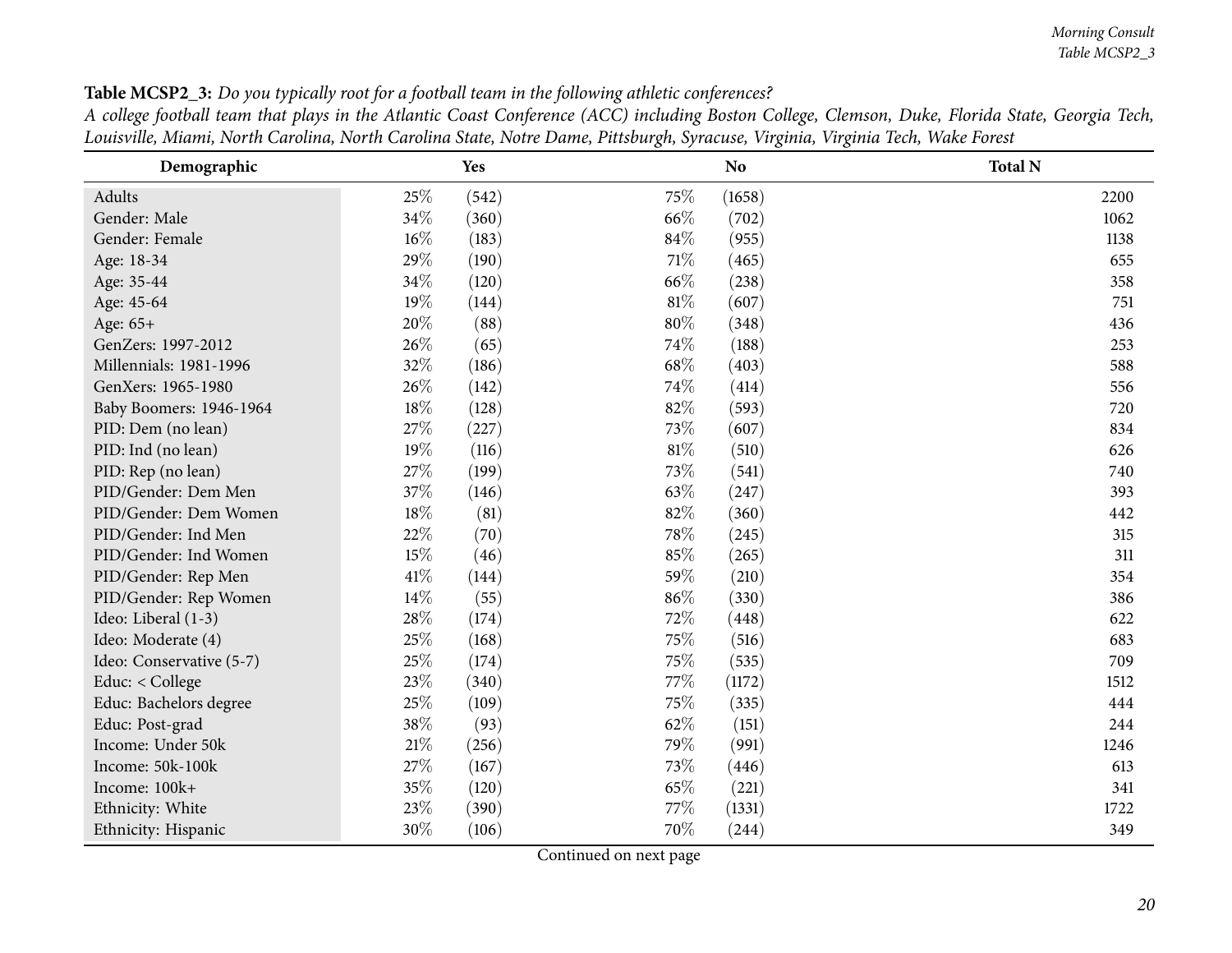Trump Job Strongly Disapprove

| ройзтик, іншти, іхони санойна, іхони санойна маю, іхоне Бате, і шэбанзи, бунисяс, тизина, тизина тесн, таке гонз<br>Demographic |        | Yes   |        | <b>No</b> | <b>Total N</b> |      |
|---------------------------------------------------------------------------------------------------------------------------------|--------|-------|--------|-----------|----------------|------|
| Adults                                                                                                                          | 25\%   | (542) | 75%    | (1658)    |                | 2200 |
| Ethnicity: Black                                                                                                                | 39%    | (108) | $61\%$ | (166)     |                | 274  |
| Ethnicity: Other                                                                                                                | $21\%$ | (44)  | 79%    | (160)     |                | 204  |
| All Christian                                                                                                                   | 27%    | (291) | 73\%   | (803)     |                | 1094 |
| All Non-Christian                                                                                                               | 29%    | (41)  | 71\%   | (103)     |                | 144  |
| Atheist                                                                                                                         | 15%    | (13)  | 85%    | (72)      |                | 85   |
| Agnostic/Nothing in particular                                                                                                  | 23%    | (122) | 77\%   | (416)     |                | 539  |
| Something Else                                                                                                                  | 22%    | (75)  | 78\%   | (264)     |                | 339  |
| Religious Non-Protestant/Catholic                                                                                               | 28\%   | (49)  | 72%    | (124)     |                | 174  |
| Evangelical                                                                                                                     | $31\%$ | (192) | 69%    | (431)     |                | 623  |
| Non-Evangelical                                                                                                                 | 20%    | (151) | 80%    | (591)     |                | 742  |
| Community: Urban                                                                                                                | 32%    | (217) | 68%    | (465)     |                | 682  |
| Community: Suburban                                                                                                             | 23%    | (228) | 77\%   | (773)     |                | 1001 |
| Community: Rural                                                                                                                | 19%    | (98)  | 81%    | (420)     |                | 517  |
| <b>Employ: Private Sector</b>                                                                                                   | 32%    | (206) | 68\%   | (439)     |                | 645  |
| Employ: Government                                                                                                              | 32%    | (41)  | 68%    | (86)      |                | 127  |
| Employ: Self-Employed                                                                                                           | 30%    | (58)  | 70%    | (138)     |                | 196  |
| Employ: Homemaker                                                                                                               | 15%    | (29)  | 85%    | (159)     |                | 188  |
| Employ: Retired                                                                                                                 | 19%    | (92)  | 81%    | (392)     |                | 484  |
| Employ: Unemployed                                                                                                              | $18\%$ | (55)  | 82%    | (257)     |                | 312  |
| Employ: Other                                                                                                                   | 25%    | (36)  | 75%    | (106)     |                | 142  |
| Military HH: Yes                                                                                                                | 27\%   | (93)  | 73%    | (259)     |                | 352  |
| Military HH: No                                                                                                                 | 24\%   | (449) | 76%    | (1399)    |                | 1848 |
| RD/WT: Right Direction                                                                                                          | $31\%$ | (220) | 69%    | (485)     |                | 705  |
| RD/WT: Wrong Track                                                                                                              | 22%    | (322) | 78%    | (1172)    |                | 1495 |
| Trump Job Approve                                                                                                               | 29%    | (276) | 71\%   | (669)     |                | 945  |
| Trump Job Disapprove                                                                                                            | 22\%   | (258) | 78\%   | (933)     |                | 1191 |
| Trump Job Strongly Approve                                                                                                      | 30%    | (173) | 70\%   | (408)     |                | 582  |
| Trump Job Somewhat Approve                                                                                                      | 28%    | (103) | 72%    | (260)     |                | 364  |

Table MCSP2\_3: Do you typically root for a football team in the following athletic conferences?

Trump Job Somewhat Disapprove 26% (64) 74% (184)<br>
Trump Job Strongly Disapprove 21% (194) 79% (749)

A college football team that plays in the Atlantic Coast Conference (ACC) including Boston College, Clemson, Duke, Florida State, Georgia Tech, Louisville Miami North Carolina North Carolina State Notre Dame Pittshurgh Syracuse Virginia Virginia Tech Wake Forest

Continued on next page

249

943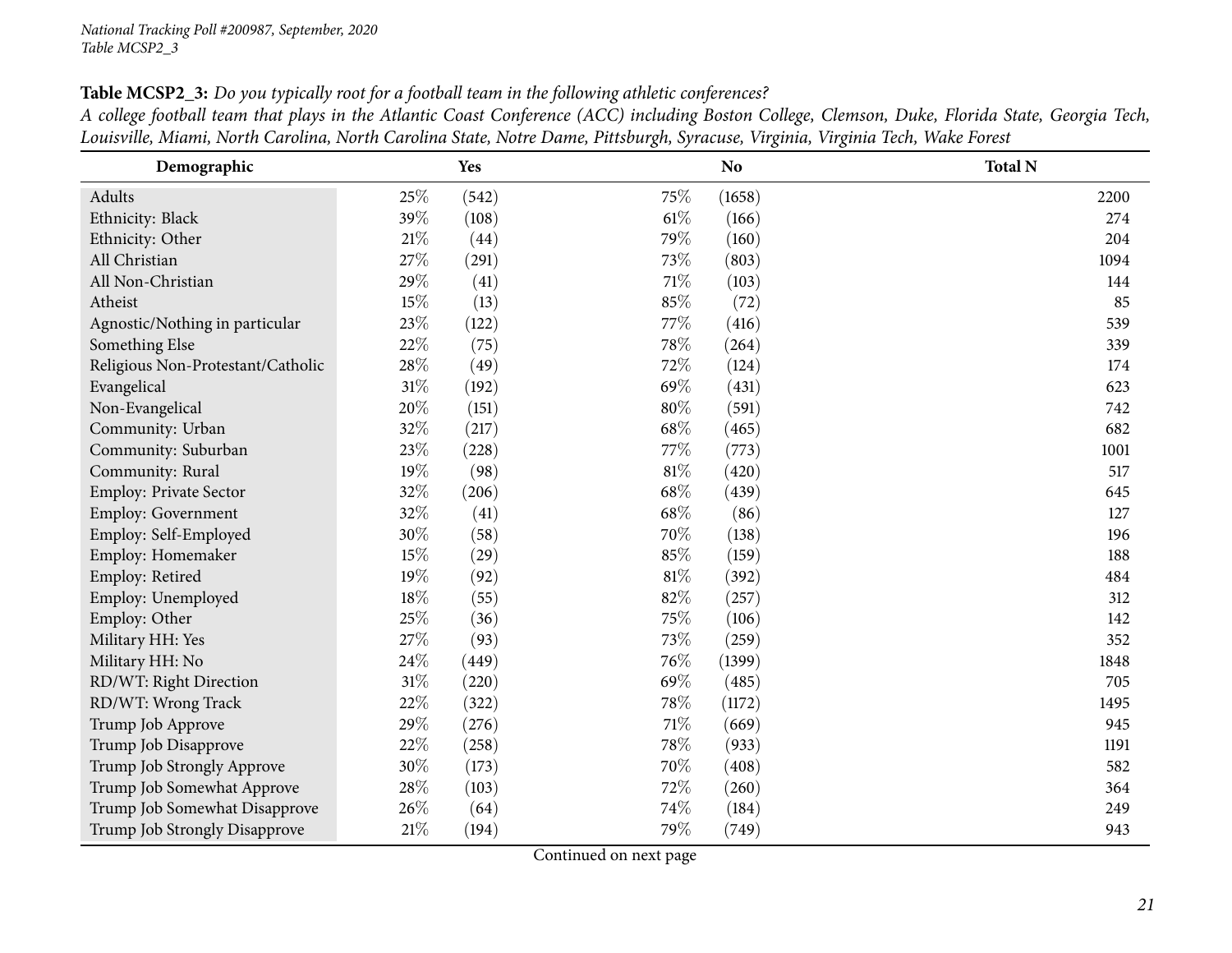| <b>Table MCSP2_3:</b> Do you typically root for a football team in the following athletic conferences?       |  |
|--------------------------------------------------------------------------------------------------------------|--|
| A college football team that plays in the Atlantic Coast Conference (ACC) including Boston College, Clemson, |  |

| Demographic                          |        | <b>Yes</b> |        | <b>No</b> | <b>Total N</b> |
|--------------------------------------|--------|------------|--------|-----------|----------------|
| Adults                               | 25\%   | (542)      | 75%    | (1658)    | 2200           |
| Favorable of Trump                   | 28%    | (264)      | 72%    | (684)     | 948            |
| Unfavorable of Trump                 | 22%    | (259)      | 78%    | (910)     | 1169           |
| Very Favorable of Trump              | 30%    | (177)      | 70%    | (418)     | 594            |
| Somewhat Favorable of Trump          | 25%    | (88)       | 75%    | (266)     | 354            |
| Somewhat Unfavorable of Trump        | 27%    | (53)       | 73%    | (147)     | 200            |
| Very Unfavorable of Trump            | $21\%$ | (206)      | 79%    | (763)     | 969            |
| #1 Issue: Economy                    | 30%    | (219)      | 70%    | (519)     | 737            |
| #1 Issue: Security                   | 22%    | (54)       | 78%    | (190)     | 244            |
| #1 Issue: Health Care                | 23%    | (96)       | 77%    | (319)     | 414            |
| #1 Issue: Medicare / Social Security | 19%    | (66)       | 81%    | (274)     | 340            |
| #1 Issue: Women's Issues             | 18%    | (18)       | 82%    | (85)      | 104            |
| #1 Issue: Education                  | 38\%   | (45)       | 62%    | (73)      | 118            |
| #1 Issue: Energy                     | 25%    | (23)       | 75%    | (68)      | 90             |
| #1 Issue: Other                      | 15%    | (23)       | $85\%$ | (130)     | 153            |
| 2018 House Vote: Democrat            | 28%    | (206)      | 72%    | (530)     | 736            |
| 2018 House Vote: Republican          | 29%    | (177)      | 71%    | (444)     | 621            |
| 2018 House Vote: Someone else        | 14%    | (8)        | 86%    | (50)      | 59             |
| 2016 Vote: Hillary Clinton           | 26%    | (184)      | 74%    | (515)     | 700            |
| 2016 Vote: Donald Trump              | 27%    | (189)      | 73%    | (509)     | 698            |
| 2016 Vote: Other                     | 15%    | (15)       | 85%    | (86)      | 101            |
| 2016 Vote: Didn't Vote               | 22\%   | (153)      | 78%    | (545)     | 698            |
| Voted in 2014: Yes                   | 27%    | (327)      | 73%    | (890)     | 1217           |
| Voted in 2014: No                    | 22%    | (216)      | 78%    | (768)     | 983            |
| 2012 Vote: Barack Obama              | 28%    | (233)      | 72%    | (595)     | 828            |
| 2012 Vote: Mitt Romney               | 25%    | (122)      | 75%    | (363)     | 485            |
| 2012 Vote: Other                     | 24\%   | (19)       | 76%    | (58)      | 76             |
| 2012 Vote: Didn't Vote               | $21\%$ | (168)      | 79%    | (638)     | 806            |

A college football team that plays in the Atlantic Coast Conference (ACC) including Boston College, Clemson, Duke, Florida State, Georgia Tech, Louisville, Miami, North Carolina, North Carolina State, Notre Dame, Pittsburgh, Syracuse, Virginia, Virginia Tech, Wake Forest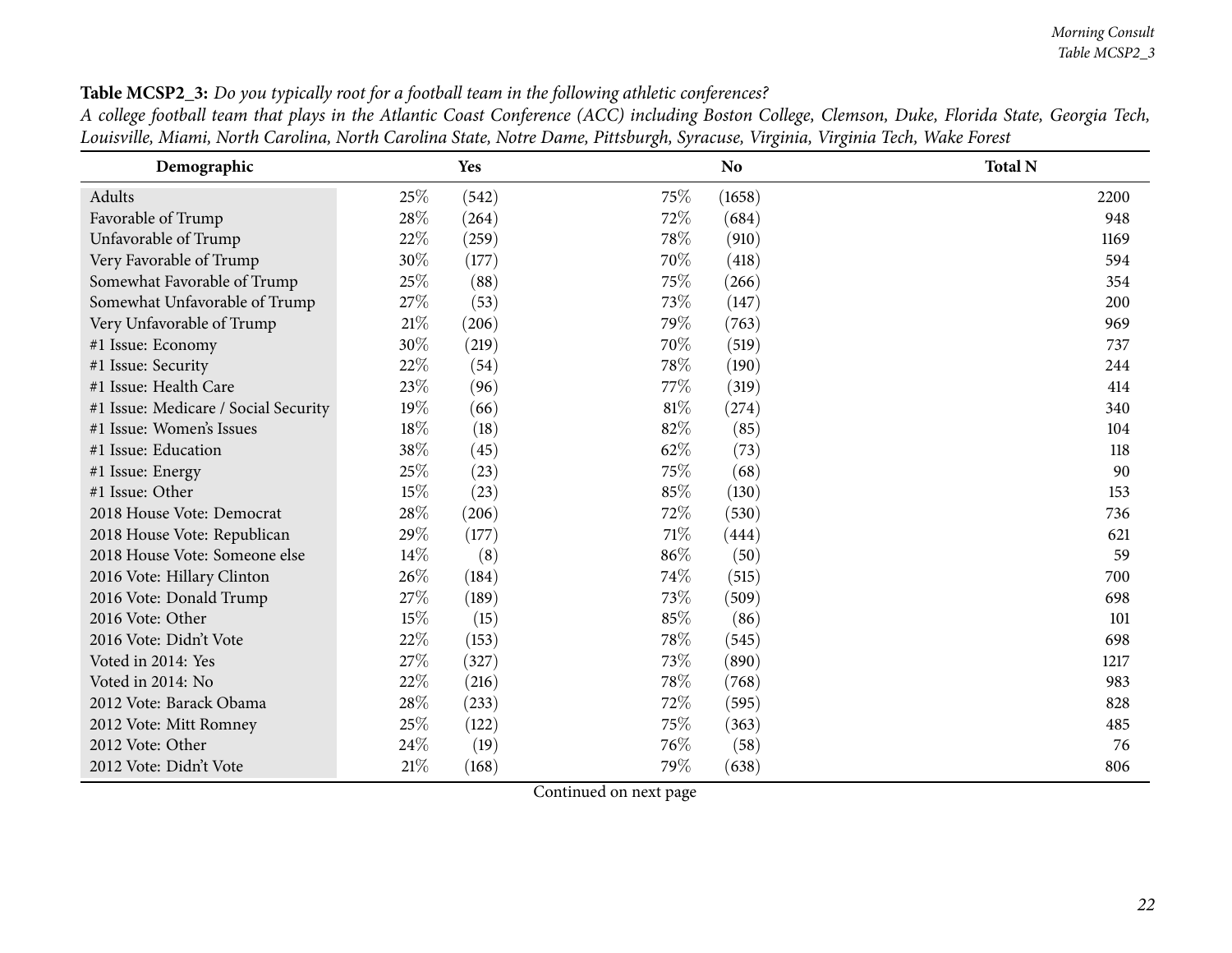| Demographic                |      | Yes   |        | N <sub>o</sub> | <b>Total N</b> |
|----------------------------|------|-------|--------|----------------|----------------|
| Adults                     | 25\% | (542) | 75\%   | (1658)         | 2200           |
| 4-Region: Northeast        | 29\% | (113) | 71%    | (280)          | 394            |
| 4-Region: Midwest          | 16%  | (74)  | $84\%$ | (388)          | 462            |
| 4-Region: South            | 30%  | (250) | 70\%   | (575)          | 824            |
| 4-Region: West             | 20%  | (105) | $80\%$ | (415)          | 520            |
| Sports fans                | 34\% | (499) | 66\%   | (971)          | 1471           |
| Avid sports fans           | 50%  | (265) | 50\%   | (269)          | 534            |
| College football fans      | 43\% | (477) | 57\%   | (633)          | 1110           |
| Avid college football fans | 57\% | (224) | 43\%   | (170)          | 394            |
| Big 10 fans                | 55\% | (363) | 45\%   | (298)          | 662            |
| Pac 12 fans                | 65%  | (327) | 35\%   | (174)          | 501            |
| ACC fans                   | 100% | (542) |        | (0)            | 542            |
| Big 12 fans                | 65%  | (339) | 35\%   | (184)          | 523            |
| SEC fans                   | 67\% | (385) | 33\%   | (191)          | 576            |
| Non-Power 5 fans           | 67%  | (317) | $33\%$ | (155)          | 472            |

Table MCSP2\_3: Do you typically root for a football team in the following athletic conferences?

A college football team that plays in the Atlantic Coast Conference (ACC) including Boston College, Clemson, Duke, Florida State, Georgia Tech, Louisville, Miami, North Carolina, North Carolina State, Notre Dame, Pittsburgh, Syracuse, Virginia, Virginia Tech, Wake Forest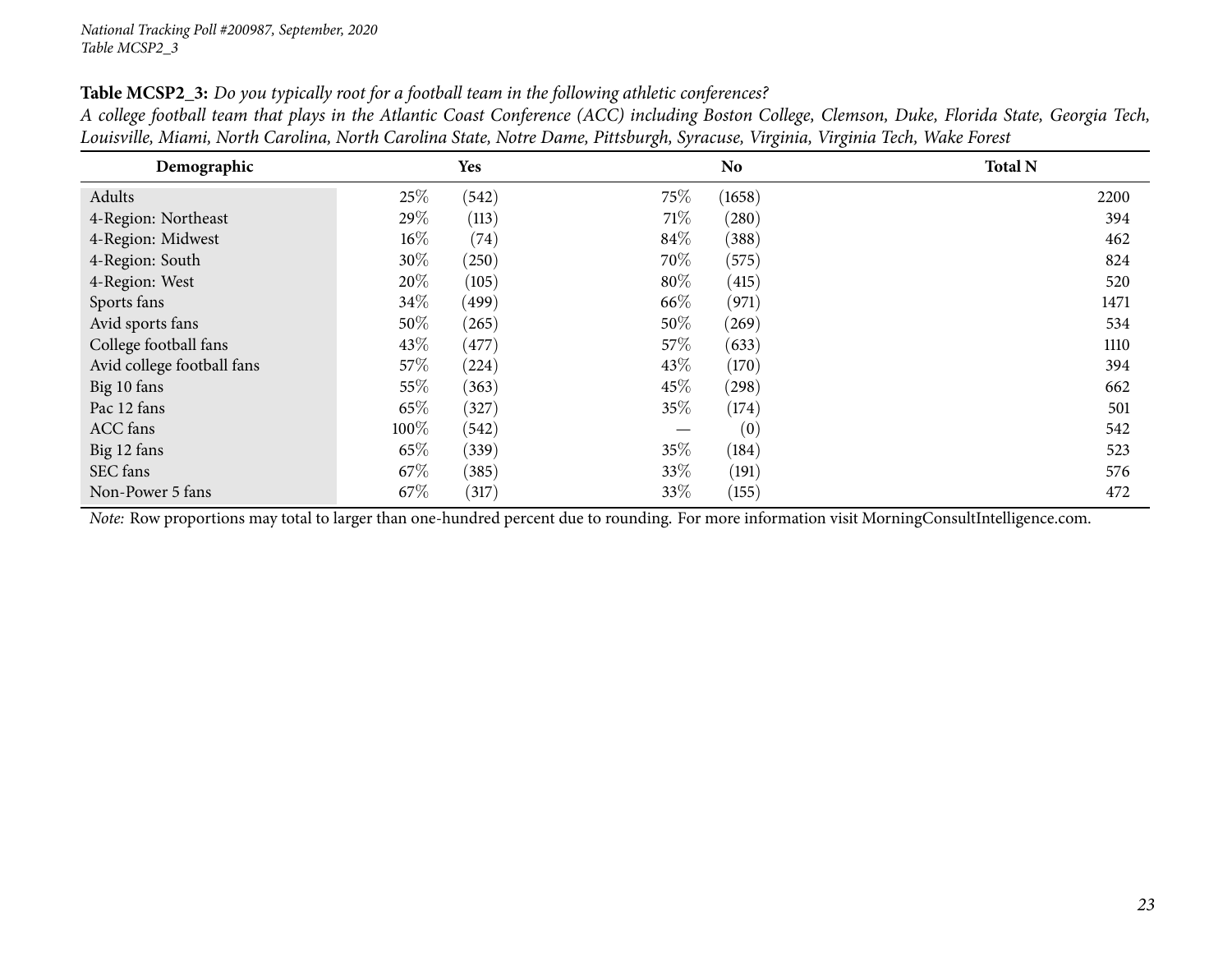Table MCSP2\_4: Do you typically root for a football team in the following athletic conferences? A college football team that plays in the Big 12 conference including Baylor, Iowa State, Kansas, Kansas State, Oklahoma, Oklahoma State, TCU, Texas, *Texas Tech, West Virginia*

<span id="page-23-0"></span>

| Demographic              |        | Yes   |      | N <sub>o</sub> | <b>Total N</b> |
|--------------------------|--------|-------|------|----------------|----------------|
| Adults                   | 24\%   | (523) | 76%  | (1677)         | 2200           |
| Gender: Male             | 33%    | (350) | 67\% | (712)          | 1062           |
| Gender: Female           | 15%    | (173) | 85%  | (965)          | 1138           |
| Age: 18-34               | 30%    | (197) | 70%  | (458)          | 655            |
| Age: 35-44               | $31\%$ | (110) | 69%  | (247)          | 358            |
| Age: 45-64               | 19%    | (146) | 81\% | (605)          | 751            |
| Age: 65+                 | $16\%$ | (70)  | 84%  | (366)          | 436            |
| GenZers: 1997-2012       | 24\%   | (61)  | 76%  | (192)          | 253            |
| Millennials: 1981-1996   | 33%    | (191) | 67\% | (397)          | 588            |
| GenXers: 1965-1980       | 23%    | (131) | 77\% | (426)          | 556            |
| Baby Boomers: 1946-1964  | $18\%$ | (128) | 82%  | (592)          | 720            |
| PID: Dem (no lean)       | 27%    | (227) | 73%  | (608)          | 834            |
| PID: Ind (no lean)       | $16\%$ | (98)  | 84%  | (528)          | 626            |
| PID: Rep (no lean)       | 27%    | (198) | 73%  | (542)          | 740            |
| PID/Gender: Dem Men      | 40%    | (158) | 60%  | (234)          | 393            |
| PID/Gender: Dem Women    | 15%    | (68)  | 85%  | (373)          | 442            |
| PID/Gender: Ind Men      | 18%    | (55)  | 82%  | (260)          | 315            |
| PID/Gender: Ind Women    | 14%    | (43)  | 86%  | (268)          | 311            |
| PID/Gender: Rep Men      | 39%    | (136) | 61\% | (218)          | 354            |
| PID/Gender: Rep Women    | $16\%$ | (62)  | 84\% | (324)          | 386            |
| Ideo: Liberal (1-3)      | 27%    | (166) | 73\% | (457)          | 622            |
| Ideo: Moderate (4)       | 23%    | (160) | 77%  | (524)          | 683            |
| Ideo: Conservative (5-7) | 23%    | (165) | 77%  | (543)          | 709            |
| Educ: < College          | $21\%$ | (321) | 79%  | (1191)         | 1512           |
| Educ: Bachelors degree   | 26%    | (114) | 74\% | (330)          | 444            |
| Educ: Post-grad          | 36%    | (88)  | 64\% | (156)          | 244            |
| Income: Under 50k        | $21\%$ | (257) | 79%  | (990)          | 1246           |
| Income: 50k-100k         | 24%    | (144) | 76\% | (469)          | 613            |
| Income: 100k+            | 36%    | (122) | 64\% | (218)          | 341            |
| Ethnicity: White         | 22%    | (373) | 78%  | (1349)         | 1722           |
| Ethnicity: Hispanic      | 33%    | (114) | 67%  | (235)          | 349            |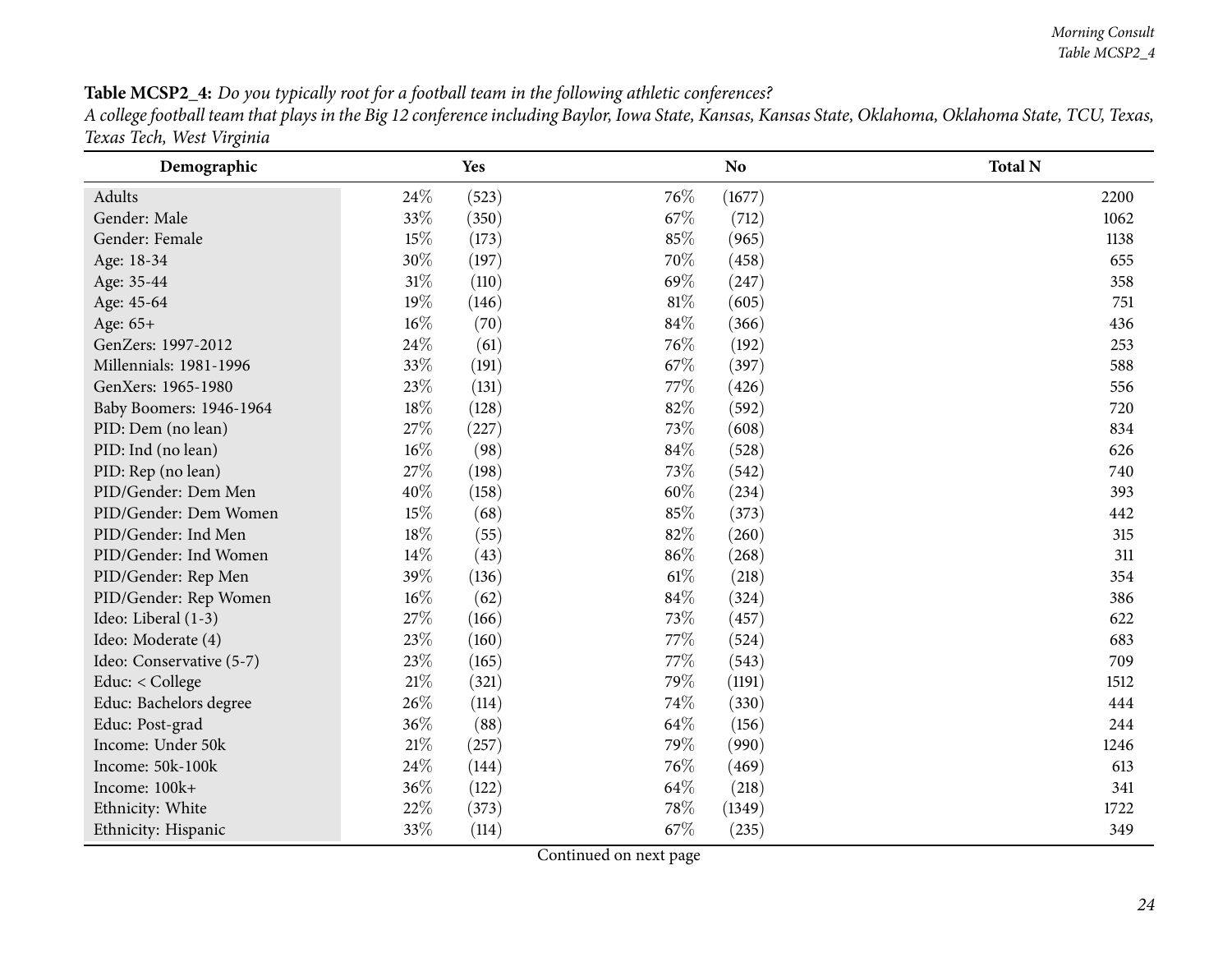Table MCSP2\_4: Do you typically root for a football team in the following athletic conferences? A college football team that plays in the Big 12 conference including Baylor, Iowa State, Kansas, Kansas State, Oklahoma, Oklahoma State, TCU, Texas, *Texas Tech, West Virginia*

| Demographic                       |        | Yes   |        | N <sub>o</sub> | <b>Total N</b> |
|-----------------------------------|--------|-------|--------|----------------|----------------|
| Adults                            | 24%    | (523) | 76%    | (1677)         | 2200           |
| Ethnicity: Black                  | 37%    | (103) | 63%    | (172)          | 274            |
| Ethnicity: Other                  | 23%    | (47)  | 77%    | (157)          | 204            |
| All Christian                     | 27%    | (294) | 73%    | (800)          | 1094           |
| All Non-Christian                 | 25%    | (36)  | $75\%$ | (108)          | 144            |
| Atheist                           | 13%    | (11)  | 87%    | (74)           | 85             |
| Agnostic/Nothing in particular    | $21\%$ | (112) | 79%    | (427)          | 539            |
| Something Else                    | $21\%$ | (70)  | 79%    | (269)          | 339            |
| Religious Non-Protestant/Catholic | 28\%   | (49)  | 72%    | (125)          | 174            |
| Evangelical                       | 29%    | (181) | 71%    | (442)          | 623            |
| Non-Evangelical                   | $21\%$ | (152) | 79%    | (589)          | 742            |
| Community: Urban                  | 30%    | (204) | 70%    | (478)          | 682            |
| Community: Suburban               | 22%    | (218) | 78%    | (782)          | 1001           |
| Community: Rural                  | 20%    | (101) | 80%    | (416)          | 517            |
| Employ: Private Sector            | $31\%$ | (200) | 69%    | (444)          | 645            |
| Employ: Government                | 35%    | (44)  | 65%    | (83)           | 127            |
| Employ: Self-Employed             | 30%    | (58)  | 70%    | (137)          | 196            |
| Employ: Homemaker                 | 17%    | (32)  | 83%    | (156)          | 188            |
| Employ: Retired                   | 15%    | (74)  | 85%    | (410)          | 484            |
| Employ: Unemployed                | 13%    | (41)  | 87%    | (272)          | 312            |
| Employ: Other                     | 33%    | (47)  | 67%    | (95)           | 142            |
| Military HH: Yes                  | 24\%   | (84)  | 76%    | (268)          | 352            |
| Military HH: No                   | 24\%   | (439) | 76%    | (1409)         | 1848           |
| RD/WT: Right Direction            | $31\%$ | (218) | 69%    | (487)          | 705            |
| RD/WT: Wrong Track                | 20%    | (305) | 80%    | (1190)         | 1495           |
| Trump Job Approve                 | 28%    | (269) | 72%    | (676)          | 945            |
| Trump Job Disapprove              | $21\%$ | (250) | 79%    | (941)          | 1191           |
| Trump Job Strongly Approve        | 30%    | (176) | 70%    | (405)          | 582            |
| Trump Job Somewhat Approve        | 26%    | (93)  | 74%    | (271)          | 364            |
| Trump Job Somewhat Disapprove     | 26%    | (66)  | 74%    | (183)          | 249            |
| Trump Job Strongly Disapprove     | 20%    | (184) | 80%    | (759)          | 943            |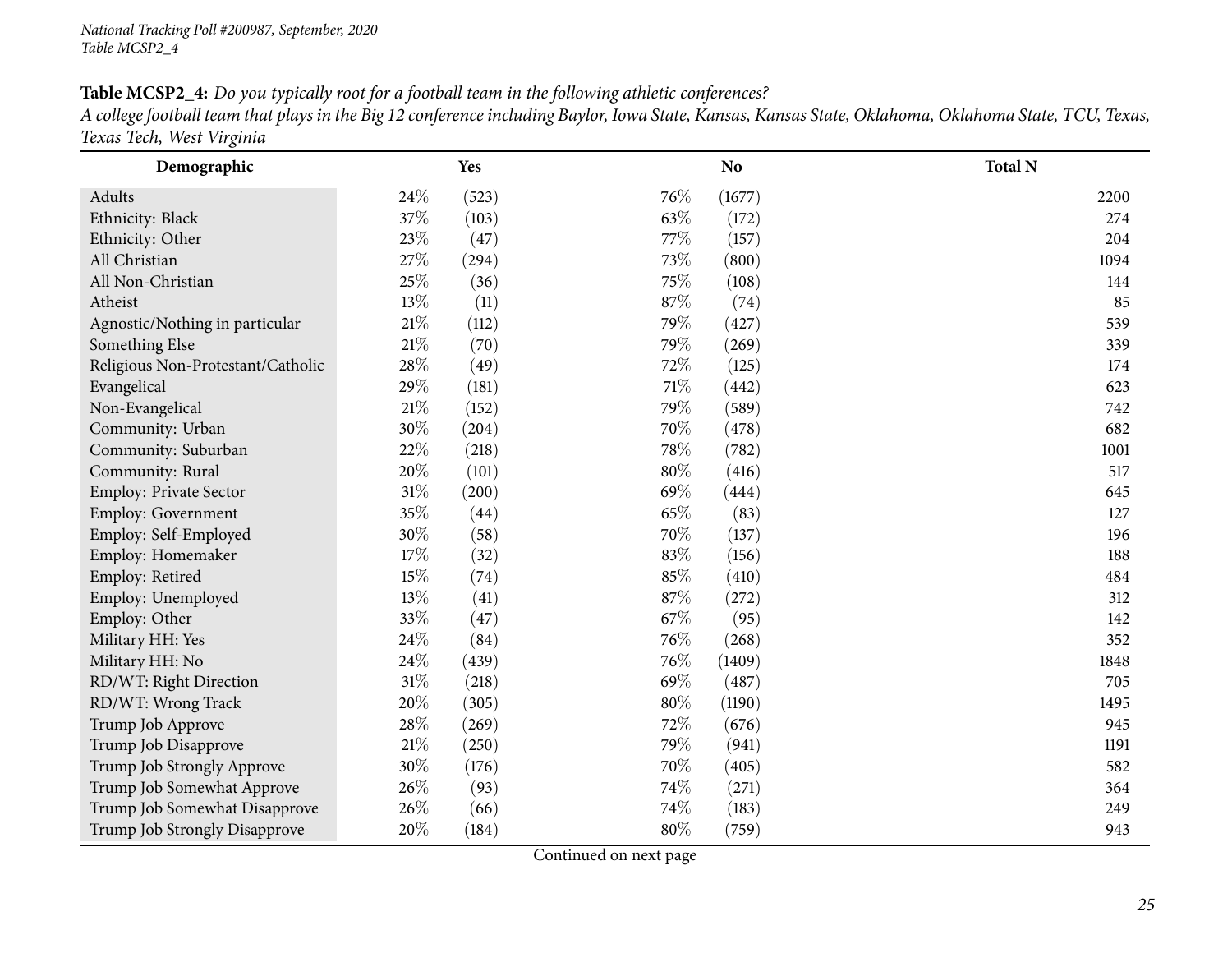#### Table MCSP2\_4: Do you typically root for a football team in the following athletic conferences?

A college football team that plays in the Big 12 conference including Baylor, Iowa State, Kansas, Kansas State, Oklahoma, Oklahoma State, TCU, Texas, *Texas Tech, West Virginia*

| Demographic                          |        | Yes   |      | <b>No</b> | <b>Total N</b> |
|--------------------------------------|--------|-------|------|-----------|----------------|
| Adults                               | 24%    | (523) | 76\% | (1677)    | 2200           |
| Favorable of Trump                   | 28%    | (267) | 72%  | (681)     | 948            |
| Unfavorable of Trump                 | 20%    | (238) | 80%  | (932)     | 1169           |
| Very Favorable of Trump              | 30%    | (181) | 70\% | (414)     | 594            |
| Somewhat Favorable of Trump          | 24\%   | (87)  | 76%  | (268)     | 354            |
| Somewhat Unfavorable of Trump        | 23%    | (45)  | 77\% | (155)     | 200            |
| Very Unfavorable of Trump            | 20%    | (192) | 80%  | (777)     | 969            |
| #1 Issue: Economy                    | 26%    | (190) | 74%  | (548)     | 737            |
| #1 Issue: Security                   | 21%    | (51)  | 79\% | (193)     | 244            |
| #1 Issue: Health Care                | 26\%   | (106) | 74%  | (308)     | 414            |
| #1 Issue: Medicare / Social Security | 17%    | (59)  | 83%  | (281)     | 340            |
| #1 Issue: Women's Issues             | 20%    | (21)  | 80%  | (83)      | 104            |
| #1 Issue: Education                  | 40%    | (47)  | 60%  | (71)      | 118            |
| #1 Issue: Energy                     | 23%    | (21)  | 77\% | (69)      | 90             |
| #1 Issue: Other                      | 19%    | (28)  | 81%  | (124)     | 153            |
| 2018 House Vote: Democrat            | 25%    | (187) | 75\% | (549)     | 736            |
| 2018 House Vote: Republican          | 26\%   | (164) | 74%  | (457)     | 621            |
| 2018 House Vote: Someone else        | $12\%$ | (7)   | 88%  | (51)      | 59             |
| 2016 Vote: Hillary Clinton           | 23%    | (161) | 77%  | (539)     | 700            |
| 2016 Vote: Donald Trump              | 26\%   | (180) | 74\% | (519)     | 698            |
| 2016 Vote: Other                     | 18%    | (18)  | 82%  | (83)      | 101            |
| 2016 Vote: Didn't Vote               | 23\%   | (163) | 77\% | (535)     | 698            |
| Voted in 2014: Yes                   | 25%    | (302) | 75%  | (915)     | 1217           |
| Voted in 2014: No                    | 23\%   | (222) | 77\% | (762)     | 983            |
| 2012 Vote: Barack Obama              | 24\%   | (201) | 76\% | (627)     | 828            |
| 2012 Vote: Mitt Romney               | 23%    | (112) | 77\% | (373)     | 485            |
| 2012 Vote: Other                     | 22%    | (17)  | 78%  | (59)      | 76             |
| 2012 Vote: Didn't Vote               | 24\%   | (193) | 76%  | (613)     | 806            |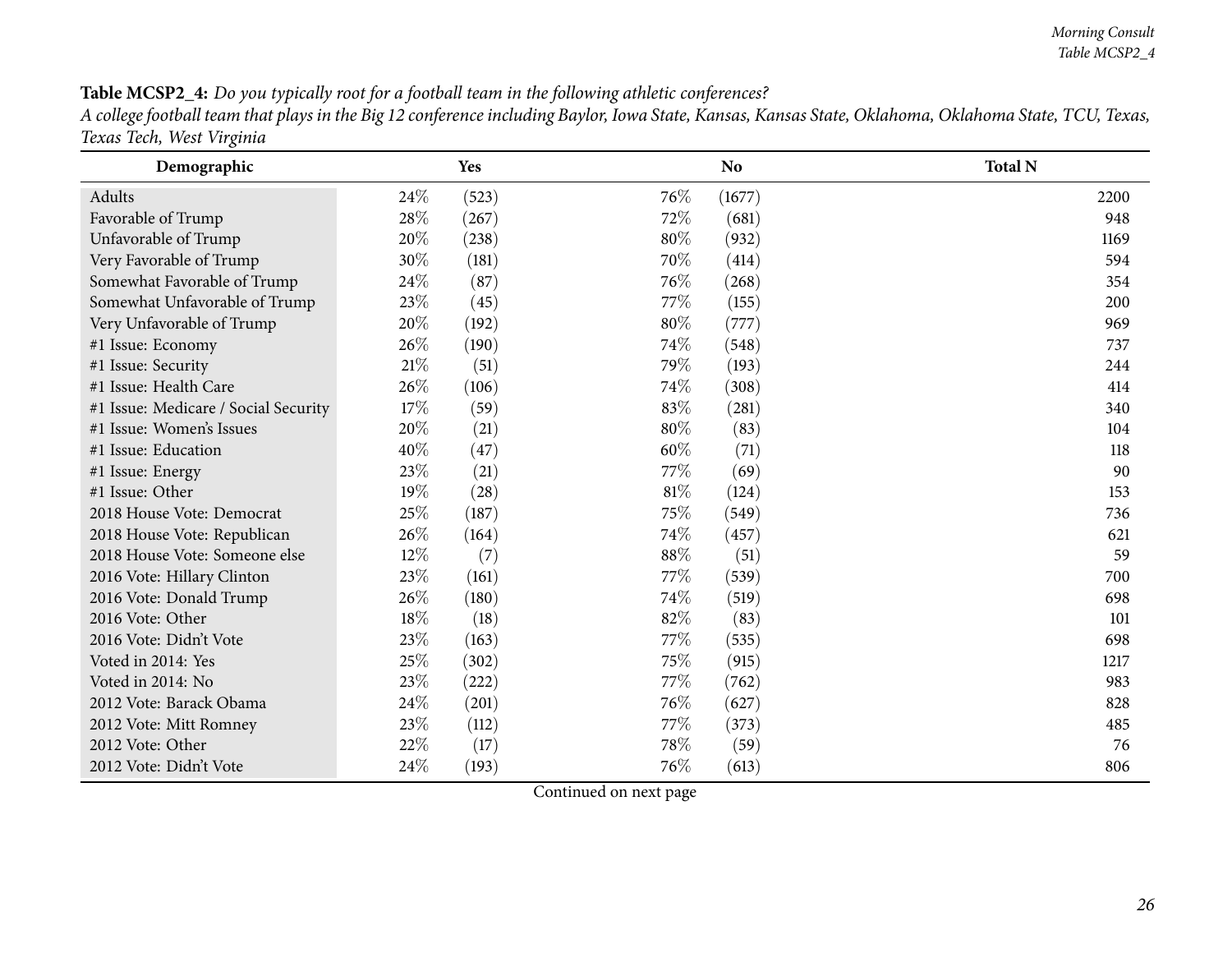| ັ<br>Demographic           |        | Yes   |        | <b>No</b> | <b>Total N</b> |
|----------------------------|--------|-------|--------|-----------|----------------|
| Adults                     | 24\%   | (523) | 76\%   | (1677)    | 2200           |
| 4-Region: Northeast        | 22%    | (88)  | 78\%   | (306)     | 394            |
| 4-Region: Midwest          | 20%    | (90)  | 80%    | (372)     | 462            |
| 4-Region: South            | 29%    | (235) | 71\%   | (589)     | 824            |
| 4-Region: West             | $21\%$ | (110) | 79%    | (410)     | 520            |
| Sports fans                | 33\%   | (481) | 67\%   | (990)     | 1471           |
| Avid sports fans           | 49\%   | (262) | $51\%$ | (272)     | 534            |
| College football fans      | $41\%$ | (460) | 59%    | (650)     | 1110           |
| Avid college football fans | $52\%$ | (205) | 48\%   | (189)     | 394            |
| Big 10 fans                | $55\%$ | (367) | 45\%   | (295)     | 662            |
| Pac 12 fans                | 65\%   | (325) | 35\%   | (175)     | 501            |
| ACC fans                   | 62\%   | (339) | 38\%   | (204)     | 542            |
| Big 12 fans                | 100%   | (523) |        | (0)       | 523            |
| SEC fans                   | $61\%$ | (352) | 39%    | (224)     | 576            |
| Non-Power 5 fans           | 69%    | (324) | $31\%$ | (149)     | 472            |

Table MCSP2\_4: Do you typically root for a football team in the following athletic conferences?

A college football team that plays in the Big 12 conference including Baylor, Iowa State, Kansas, Kansas State, Oklahoma, Oklahoma State, TCU, Texas, *Texas Tech, West Virginia*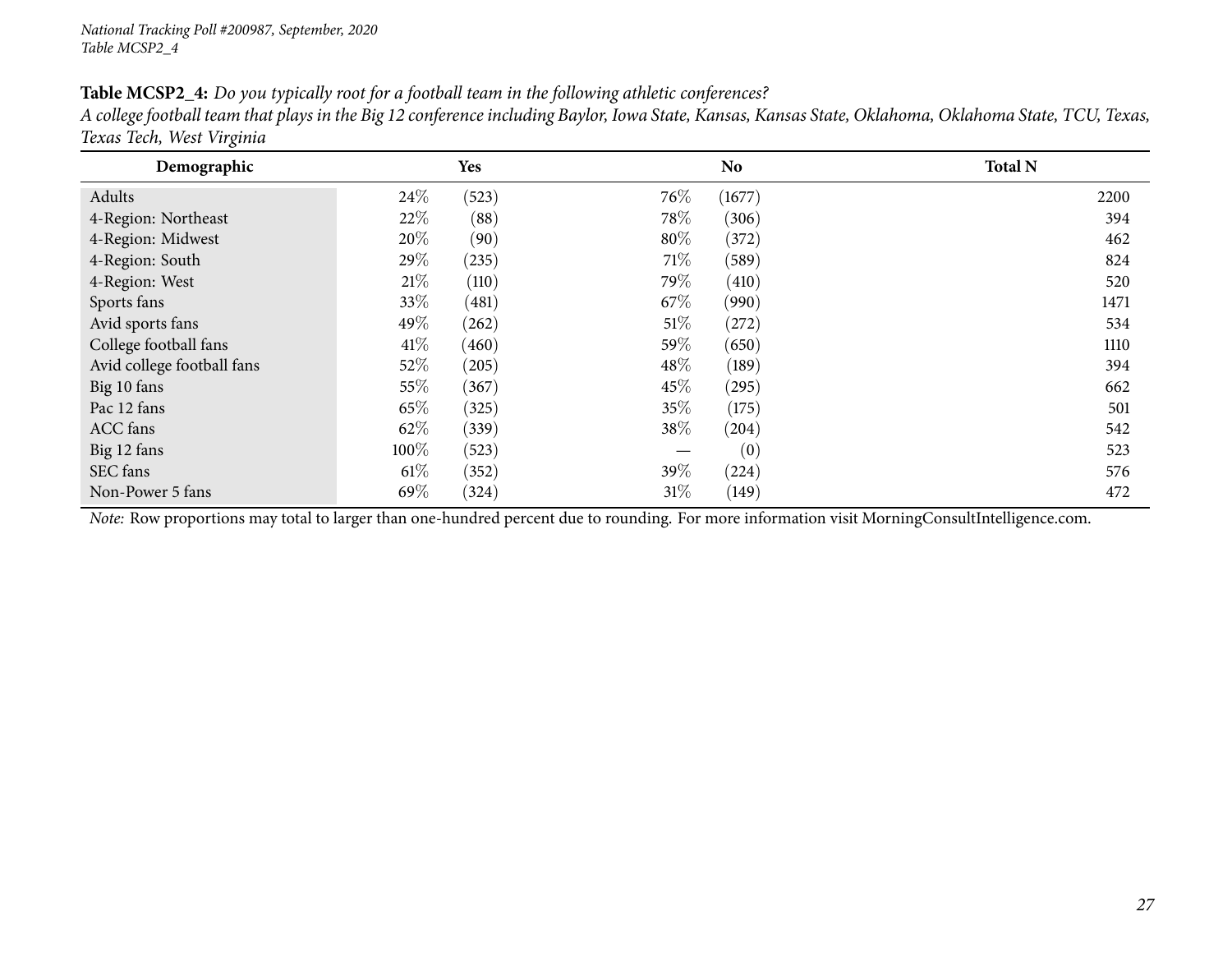*Morning Consult Table MCSP2\_5*

Table MCSP2\_5: Do you typically root for a football team in the following athletic conferences?

| A college football team that plays in the Southeastern Conference (SEC) including Alabama, Arkansas, Auburn, Florida, Georgia, Kentucky, Louisiana |
|----------------------------------------------------------------------------------------------------------------------------------------------------|
| State, Mississippi, Mississippi State, Missouri, South Carolina, Tennessee, Texas A&M, Vanderbilt                                                  |

<span id="page-27-0"></span>

| $\mathbf{1}$<br>$\overline{1}$<br>Demographic |        | Yes   |        | No.    | <b>Total N</b> |
|-----------------------------------------------|--------|-------|--------|--------|----------------|
| Adults                                        | 26%    | (576) | 74\%   | (1624) | 2200           |
| Gender: Male                                  | 34%    | (364) | 66%    | (698)  | 1062           |
| Gender: Female                                | 19%    | (212) | $81\%$ | (926)  | 1138           |
| Age: 18-34                                    | 30%    | (199) | 70%    | (457)  | 655            |
| Age: 35-44                                    | 33%    | (117) | 67%    | (241)  | 358            |
| Age: 45-64                                    | 23%    | (176) | 77%    | (575)  | 751            |
| Age: 65+                                      | 20%    | (85)  | $80\%$ | (351)  | 436            |
| GenZers: 1997-2012                            | 28%    | (71)  | 72%    | (182)  | 253            |
| Millennials: 1981-1996                        | 30%    | (176) | 70%    | (412)  | 588            |
| GenXers: 1965-1980                            | 30%    | (169) | 70%    | (387)  | 556            |
| Baby Boomers: 1946-1964                       | 20%    | (147) | 80%    | (573)  | 720            |
| PID: Dem (no lean)                            | 29%    | (240) | 71\%   | (594)  | 834            |
| PID: Ind (no lean)                            | 18%    | (115) | 82%    | (511)  | 626            |
| PID: Rep (no lean)                            | 30%    | (221) | 70%    | (519)  | 740            |
| PID/Gender: Dem Men                           | 38%    | (149) | 62%    | (243)  | 393            |
| PID/Gender: Dem Women                         | $21\%$ | (91)  | 79%    | (351)  | 442            |
| PID/Gender: Ind Men                           | 23%    | (73)  | 77%    | (242)  | 315            |
| PID/Gender: Ind Women                         | 13%    | (42)  | 87%    | (269)  | 311            |
| PID/Gender: Rep Men                           | 40%    | (141) | 60%    | (213)  | 354            |
| PID/Gender: Rep Women                         | 21%    | (80)  | 79%    | (306)  | 386            |
| Ideo: Liberal (1-3)                           | 28%    | (174) | 72%    | (448)  | 622            |
| Ideo: Moderate (4)                            | 27%    | (184) | 73%    | (500)  | 683            |
| Ideo: Conservative (5-7)                      | 27%    | (190) | 73%    | (519)  | 709            |
| Educ: < College                               | 25%    | (374) | 75\%   | (1139) | 1512           |
| Educ: Bachelors degree                        | 25%    | (109) | 75%    | (335)  | 444            |
| Educ: Post-grad                               | 38%    | (93)  | 62%    | (151)  | 244            |
| Income: Under 50k                             | 23%    | (291) | 77%    | (955)  | 1246           |
| Income: 50k-100k                              | 27%    | (164) | 73%    | (449)  | 613            |
| Income: 100k+                                 | 35%    | (121) | 65%    | (220)  | 341            |
| Ethnicity: White                              | 25%    | (424) | 75%    | (1298) | 1722           |
| Ethnicity: Hispanic                           | 28%    | (98)  | 72%    | (252)  | 349            |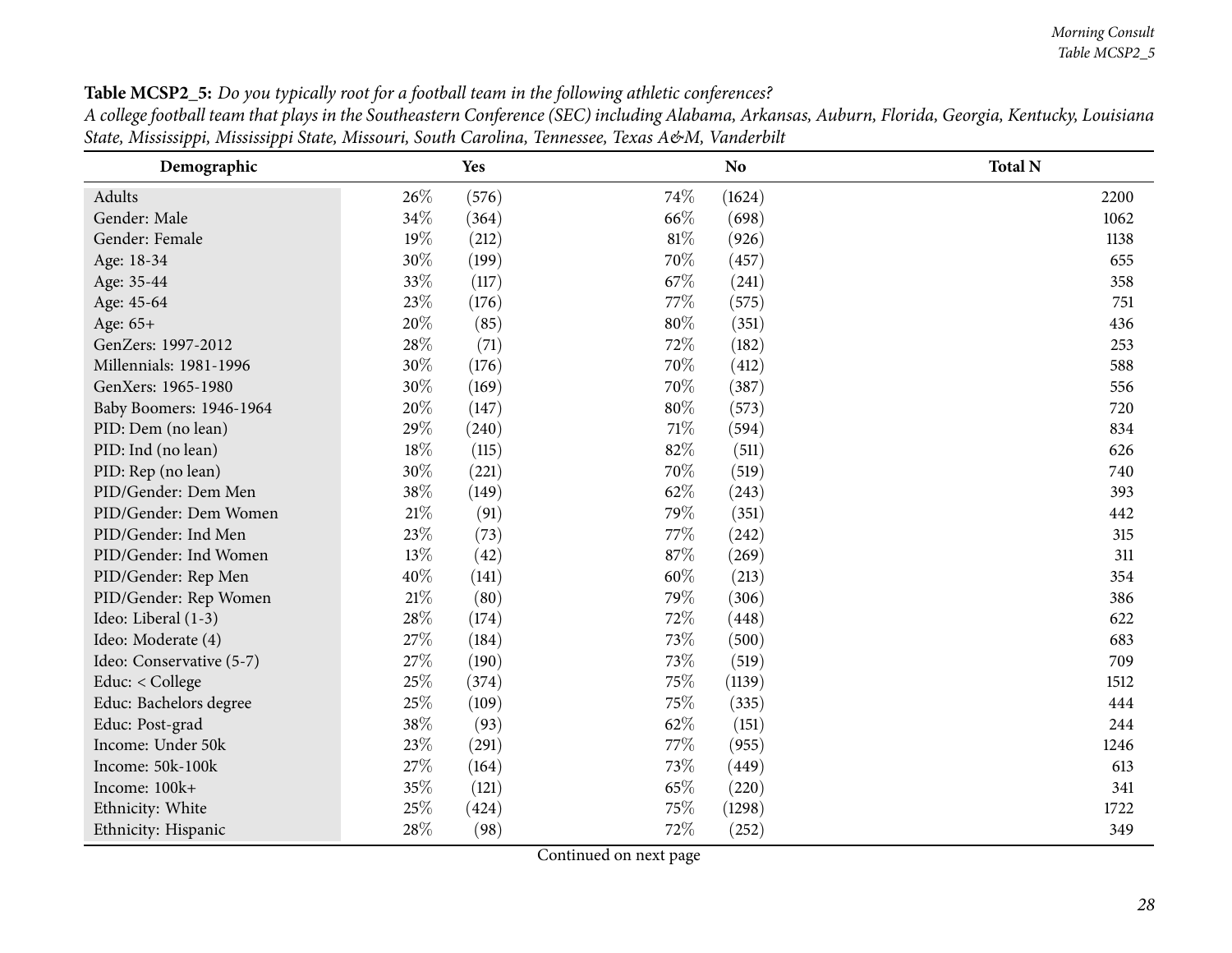Table MCSP2\_5: Do you typically root for a football team in the following athletic conferences? A college football team that plays in the Southeastern Conference (SEC) including Alabama, Arkansas, Auburn, Florida, Georgia, Kentucky, Louisiana State, Mississippi, Mississippi State, Missouri, South Carolina, Tennessee, Texas A&M, Vanderbilt

| Demographic                       |        | Yes   |        | No     | <b>Total N</b> |
|-----------------------------------|--------|-------|--------|--------|----------------|
| Adults                            | 26\%   | (576) | 74%    | (1624) | 2200           |
| Ethnicity: Black                  | 37%    | (103) | 63%    | (172)  | 274            |
| Ethnicity: Other                  | 24\%   | (49)  | 76\%   | (155)  | 204            |
| All Christian                     | 29%    | (317) | 71%    | (777)  | 1094           |
| All Non-Christian                 | 30%    | (43)  | 70%    | (101)  | 144            |
| Atheist                           | $11\%$ | (9)   | 89%    | (76)   | 85             |
| Agnostic/Nothing in particular    | 23%    | (125) | 77%    | (413)  | 539            |
| Something Else                    | 24\%   | (82)  | 76\%   | (257)  | 339            |
| Religious Non-Protestant/Catholic | 29%    | (50)  | 71%    | (123)  | 174            |
| Evangelical                       | 36%    | (223) | 64%    | (400)  | 623            |
| Non-Evangelical                   | $21\%$ | (153) | 79%    | (589)  | 742            |
| Community: Urban                  | 33%    | (225) | 67%    | (457)  | 682            |
| Community: Suburban               | $25\%$ | (246) | 75%    | (755)  | 1001           |
| Community: Rural                  | $20\%$ | (105) | $80\%$ | (412)  | 517            |
| Employ: Private Sector            | 32%    | (207) | 68%    | (437)  | 645            |
| <b>Employ: Government</b>         | 27\%   | (34)  | 73%    | (93)   | 127            |
| Employ: Self-Employed             | $31\%$ | (61)  | 69%    | (135)  | 196            |
| Employ: Homemaker                 | 19%    | (36)  | 81%    | (152)  | 188            |
| Employ: Retired                   | 20%    | (98)  | $80\%$ | (385)  | 484            |
| Employ: Unemployed                | $21\%$ | (66)  | 79%    | (246)  | 312            |
| Employ: Other                     | $31\%$ | (44)  | 69%    | (98)   | 142            |
| Military HH: Yes                  | 29%    | (102) | 71%    | (250)  | 352            |
| Military HH: No                   | 26%    | (474) | 74%    | (1373) | 1848           |
| RD/WT: Right Direction            | 33%    | (231) | 67%    | (474)  | 705            |
| RD/WT: Wrong Track                | 23\%   | (345) | 77\%   | (1150) | 1495           |
| Trump Job Approve                 | $30\%$ | (285) | 70%    | (660)  | 945            |
| Trump Job Disapprove              | 24\%   | (280) | 76\%   | (911)  | 1191           |
| Trump Job Strongly Approve        | 30\%   | (172) | 70%    | (409)  | 582            |
| Trump Job Somewhat Approve        | $31\%$ | (113) | 69%    | (251)  | 364            |
| Trump Job Somewhat Disapprove     | $35\%$ | (88)  | 65%    | (161)  | 249            |
| Trump Job Strongly Disapprove     | 20%    | (193) | 80%    | (750)  | 943            |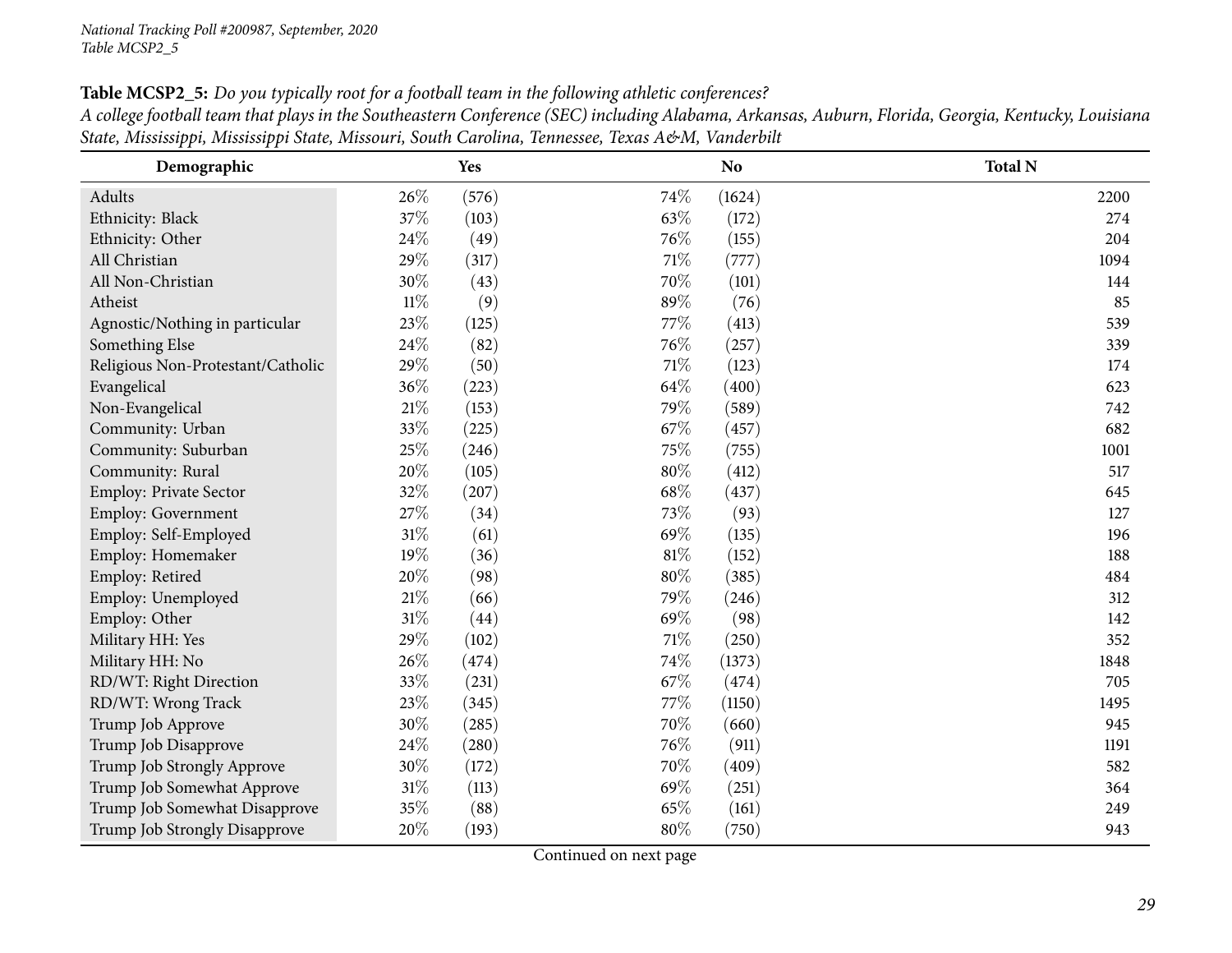Table MCSP2\_5: Do you typically root for a football team in the following athletic conferences?

A college football team that plays in the Southeastern Conference (SEC) including Alabama, Arkansas, Auburn, Florida, Georgia, Kentucky, Louisiana State, Mississippi, Mississippi State, Missouri, South Carolina, Tennessee, Texas A&M, Vanderbilt

| Demographic                          |        | Yes       |      | No     | <b>Total N</b> |
|--------------------------------------|--------|-----------|------|--------|----------------|
| Adults                               | 26%    | (576)     | 74%  | (1624) | 2200           |
| Favorable of Trump                   | 30%    | (282)     | 70%  | (666)  | 948            |
| Unfavorable of Trump                 | 23%    | (272)     | 77\% | (897)  | 1169           |
| Very Favorable of Trump              | 31%    | (182)     | 69\% | (412)  | 594            |
| Somewhat Favorable of Trump          | 28%    | (100)     | 72\% | (254)  | 354            |
| Somewhat Unfavorable of Trump        | 32%    | (65)      | 68\% | (135)  | 200            |
| Very Unfavorable of Trump            | 21%    | (208)     | 79%  | (762)  | 969            |
| #1 Issue: Economy                    | 31%    | (226)     | 69%  | (511)  | 737            |
| #1 Issue: Security                   | 26%    | (63)      | 74\% | (181)  | 244            |
| #1 Issue: Health Care                | 22\%   | (93)      | 78%  | (322)  | 414            |
| #1 Issue: Medicare / Social Security | 21%    | (72)      | 79%  | (268)  | 340            |
| #1 Issue: Women's Issues             | $24\%$ | $^{(25)}$ | 76\% | (79)   | 104            |
| #1 Issue: Education                  | 32%    | (38)      | 68\% | (80)   | 118            |
| #1 Issue: Energy                     | $28\%$ | (25)      | 72%  | (65)   | 90             |
| #1 Issue: Other                      | 23%    | (35)      | 77\% | (118)  | 153            |
| 2018 House Vote: Democrat            | $27\%$ | (198)     | 73%  | (538)  | 736            |
| 2018 House Vote: Republican          | 29%    | (178)     | 71%  | (443)  | 621            |
| 2018 House Vote: Someone else        | $28\%$ | (16)      | 72%  | (42)   | 59             |
| 2016 Vote: Hillary Clinton           | 27%    | (187)     | 73%  | (512)  | 700            |
| 2016 Vote: Donald Trump              | $27\%$ | (186)     | 73\% | (512)  | 698            |
| 2016 Vote: Other                     | 17%    | (18)      | 83%  | (84)   | 101            |
| 2016 Vote: Didn't Vote               | $26\%$ | (183)     | 74%  | (514)  | 698            |
| Voted in 2014: Yes                   | $28\%$ | (341)     | 72%  | (876)  | 1217           |
| Voted in 2014: No                    | $24\%$ | (235)     | 76%  | (748)  | 983            |
| 2012 Vote: Barack Obama              | $28\%$ | (233)     | 72%  | (595)  | 828            |
| 2012 Vote: Mitt Romney               | $28\%$ | (138)     | 72%  | (348)  | 485            |
| 2012 Vote: Other                     | 23%    | (17)      | 77\% | (59)   | 76             |
| 2012 Vote: Didn't Vote               | 23%    | (187)     | 77\% | (619)  | 806            |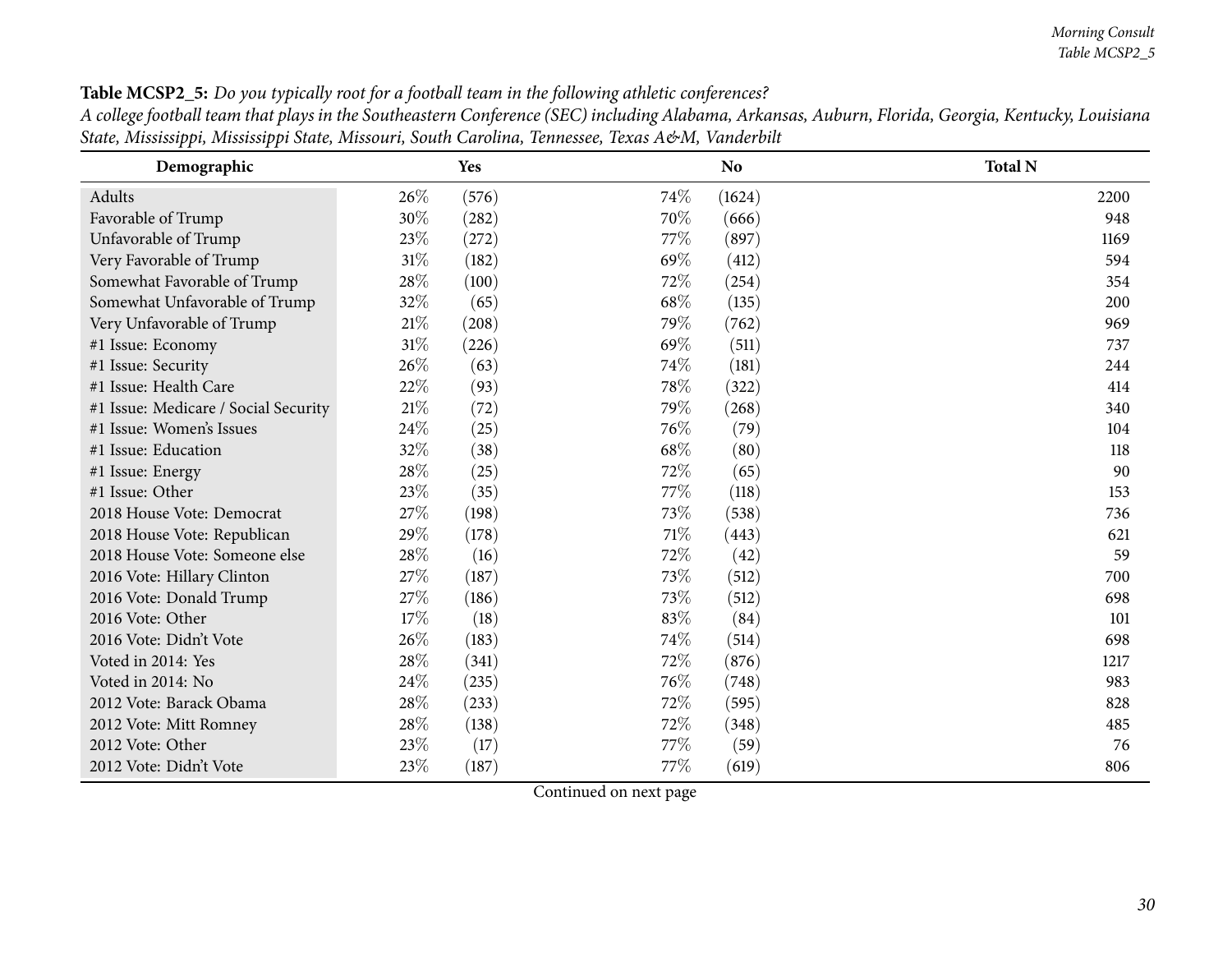| Table MCSP2_5: Do you typically root for a football team in the following athletic conferences? |  |  |  |  |  |  |  |  |  |  |  |  |  |  |  |  |  |
|-------------------------------------------------------------------------------------------------|--|--|--|--|--|--|--|--|--|--|--|--|--|--|--|--|--|
|-------------------------------------------------------------------------------------------------|--|--|--|--|--|--|--|--|--|--|--|--|--|--|--|--|--|

| A college football team that plays in the Southeastern Conference (SEC) including Alabama, Arkansas, Auburn, Florida, Georgia, Kentucky, Louisiana |  |  |
|----------------------------------------------------------------------------------------------------------------------------------------------------|--|--|
| State, Mississippi, Mississippi State, Missouri, South Carolina, Tennessee, Texas A&M, Vanderbilt                                                  |  |  |

| Demographic                |        | Yes   |        | <b>No</b> | <b>Total N</b> |
|----------------------------|--------|-------|--------|-----------|----------------|
| Adults                     | 26\%   | (576) | 74\%   | (1624)    | 2200           |
| 4-Region: Northeast        | 22\%   | (88)  | 78\%   | (305)     | 394            |
| 4-Region: Midwest          | $19\%$ | (88)  | $81\%$ | (375)     | 462            |
| 4-Region: South            | 36%    | (300) | 64\%   | (524)     | 824            |
| 4-Region: West             | $19\%$ | (100) | $81\%$ | (420)     | 520            |
| Sports fans                | 35\%   | (521) | 65\%   | (949)     | 1471           |
| Avid sports fans           | 50%    | (268) | $50\%$ | (266)     | 534            |
| College football fans      | $46\%$ | (508) | 54\%   | (603)     | 1110           |
| Avid college football fans | 62\%   | (242) | 38\%   | (151)     | 394            |
| Big 10 fans                | $54\%$ | (359) | $46\%$ | (303)     | 662            |
| Pac 12 fans                | 65\%   | (324) | 35%    | (177)     | 501            |
| ACC fans                   | 71%    | (385) | 29\%   | (157)     | 542            |
| Big 12 fans                | 67\%   | (352) | 33\%   | (171)     | 523            |
| SEC fans                   | 100%   | (576) |        | (0)       | 576            |
| Non-Power 5 fans           | $72\%$ | (338) | 28\%   | (134)     | 472            |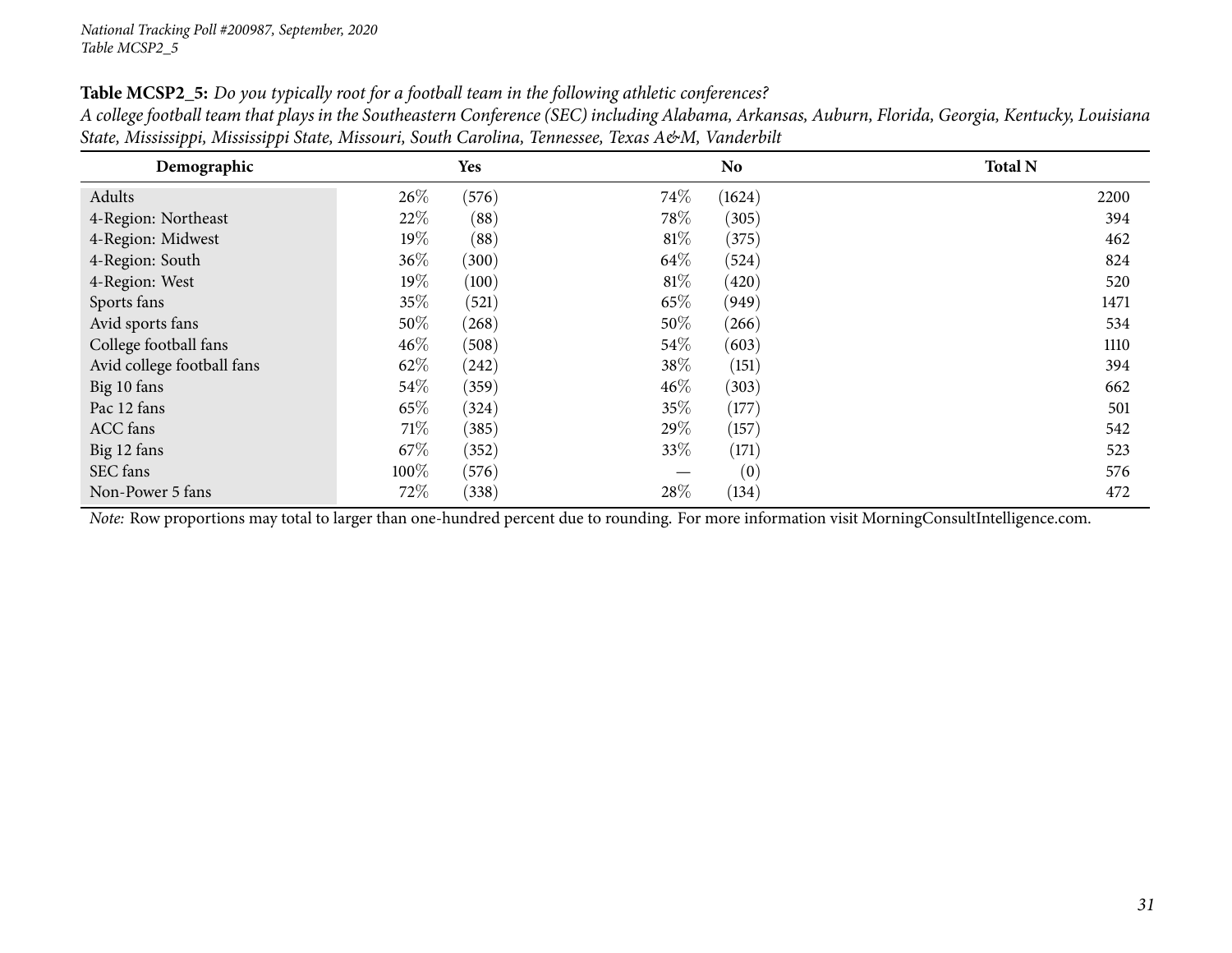*Morning Consult Table MCSP2\_6*

<span id="page-31-0"></span>

| Demographic              |        | Yes   |        | <b>No</b> | It conced footom team mar piaps oaisiac of me big fen conference, I ac 12 conference, Inamic Souse Sonference, big 12 conference or SLS<br><b>Total N</b> |
|--------------------------|--------|-------|--------|-----------|-----------------------------------------------------------------------------------------------------------------------------------------------------------|
| Adults                   | $21\%$ | (472) | 79%    | (1728)    | 2200                                                                                                                                                      |
| Gender: Male             | 29%    | (306) | $71\%$ | (755)     | 1062                                                                                                                                                      |
| Gender: Female           | 15%    | (166) | 85%    | (972)     | 1138                                                                                                                                                      |
| Age: 18-34               | 25%    | (162) | 75%    | (494)     | 655                                                                                                                                                       |
| Age: 35-44               | 27\%   | (96)  | 73\%   | (261)     | 358                                                                                                                                                       |
| Age: 45-64               | 19%    | (140) | 81%    | (611)     | 751                                                                                                                                                       |
| Age: 65+                 | 17%    | (74)  | 83%    | (362)     | 436                                                                                                                                                       |
| GenZers: 1997-2012       | 24%    | (60)  | 76%    | (193)     | 253                                                                                                                                                       |
| Millennials: 1981-1996   | $25\%$ | (148) | 75\%   | (440)     | 588                                                                                                                                                       |
| GenXers: 1965-1980       | $21\%$ | (119) | 79%    | (437)     | 556                                                                                                                                                       |
| Baby Boomers: 1946-1964  | 18%    | (132) | 82%    | (589)     | 720                                                                                                                                                       |
| PID: Dem (no lean)       | 24%    | (200) | 76\%   | (634)     | 834                                                                                                                                                       |
| PID: Ind (no lean)       | 16%    | (98)  | 84%    | (528)     | 626                                                                                                                                                       |
| PID: Rep (no lean)       | 24\%   | (174) | 76\%   | (566)     | 740                                                                                                                                                       |
| PID/Gender: Dem Men      | 34%    | (132) | 66%    | (261)     | 393                                                                                                                                                       |
| PID/Gender: Dem Women    | $16\%$ | (68)  | 84\%   | (373)     | 442                                                                                                                                                       |
| PID/Gender: Ind Men      | 17%    | (53)  | 83%    | (262)     | 315                                                                                                                                                       |
| PID/Gender: Ind Women    | 15%    | (45)  | 85%    | (266)     | 311                                                                                                                                                       |
| PID/Gender: Rep Men      | 34%    | (122) | 66%    | (232)     | 354                                                                                                                                                       |
| PID/Gender: Rep Women    | $13\%$ | (52)  | 87%    | (334)     | 386                                                                                                                                                       |
| Ideo: Liberal (1-3)      | 24\%   | (148) | 76%    | (474)     | 622                                                                                                                                                       |
| Ideo: Moderate (4)       | 22%    | (150) | 78%    | (533)     | 683                                                                                                                                                       |
| Ideo: Conservative (5-7) | 22%    | (157) | 78%    | (552)     | 709                                                                                                                                                       |
| Educ: < College          | 18%    | (278) | 82%    | (1234)    | 1512                                                                                                                                                      |
| Educ: Bachelors degree   | 24\%   | (107) | 76%    | (337)     | 444                                                                                                                                                       |
| Educ: Post-grad          | 35%    | (86)  | 65%    | (158)     | 244                                                                                                                                                       |
| Income: Under 50k        | 19%    | (231) | $81\%$ | (1015)    | 1246                                                                                                                                                      |
| Income: 50k-100k         | 22\%   | (135) | 78\%   | (478)     | 613                                                                                                                                                       |
| Income: 100k+            | $31\%$ | (106) | 69%    | (235)     | 341                                                                                                                                                       |
| Ethnicity: White         | 20%    | (344) | 80%    | (1377)    | 1722                                                                                                                                                      |
| Ethnicity: Hispanic      | 23%    | (80)  | 77\%   | (269)     | 349                                                                                                                                                       |
| Ethnicity: Black         | 32%    | (89)  | 68%    | (185)     | 274                                                                                                                                                       |

Table MCSP2\_6: Do you typically root for a football team in the following athletic conferences? A college football team that plays outside of the Big Ten conference, Pac-12 conference, Atlantic Coast Conference, Big 12 conference or SEC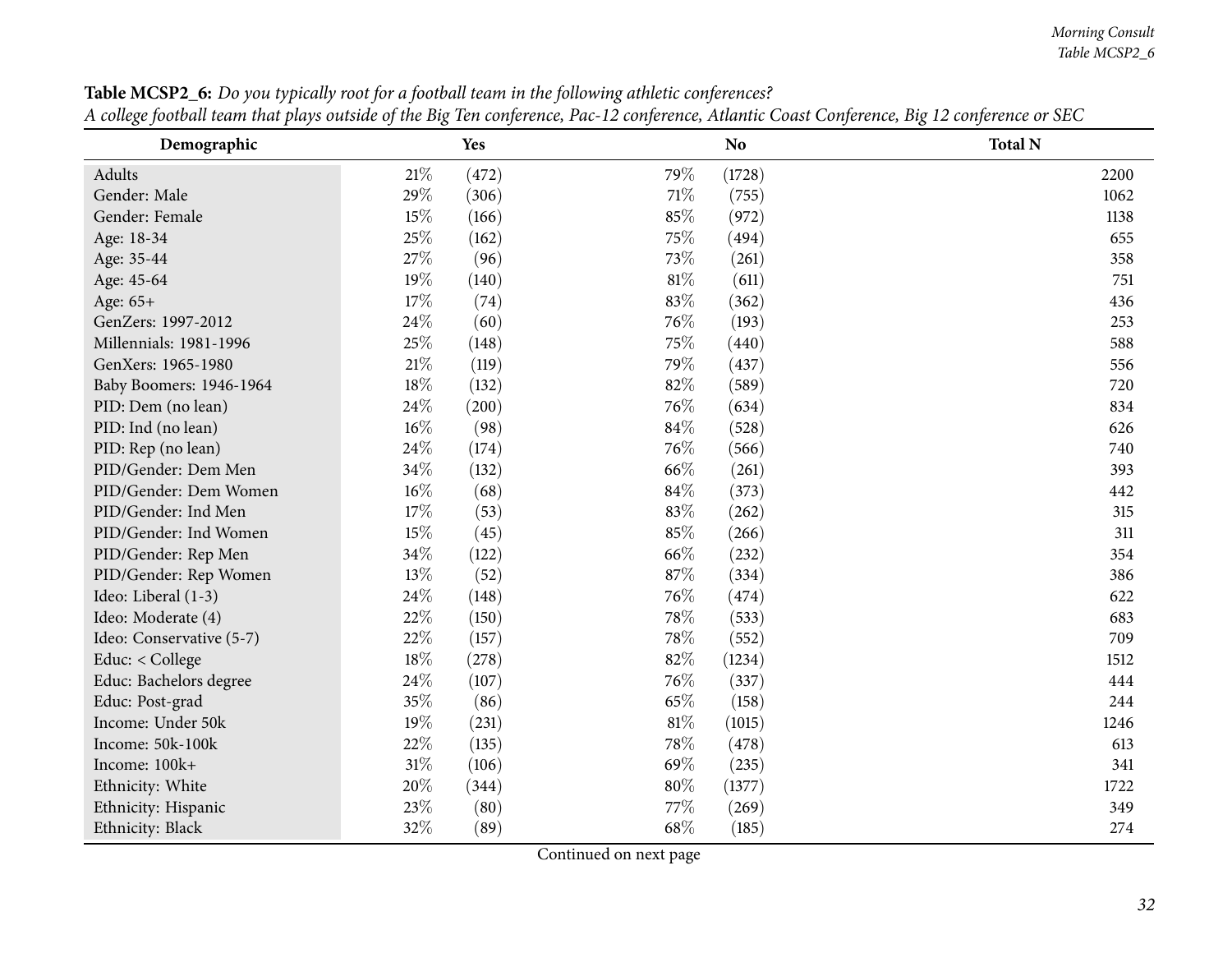| Demographic                       |        | <b>Yes</b> |        | N <sub>o</sub> | <b>Total N</b> |
|-----------------------------------|--------|------------|--------|----------------|----------------|
| Adults                            | $21\%$ | (472)      | 79%    | (1728)         | 2200           |
| Ethnicity: Other                  | 19%    | (39)       | $81\%$ | (165)          | 204            |
| All Christian                     | 25%    | (270)      | 75%    | (824)          | 1094           |
| All Non-Christian                 | 28\%   | (41)       | 72%    | (103)          | 144            |
| Atheist                           | $9\%$  | (8)        | 91%    | (77)           | 85             |
| Agnostic/Nothing in particular    | 17%    | (93)       | 83%    | (445)          | 539            |
| Something Else                    | $18\%$ | (60)       | 82%    | (278)          | 339            |
| Religious Non-Protestant/Catholic | 26%    | (45)       | 74%    | (128)          | 174            |
| Evangelical                       | 27%    | (168)      | 73%    | (455)          | 623            |
| Non-Evangelical                   | 19%    | (142)      | $81\%$ | (599)          | 742            |
| Community: Urban                  | 27%    | (181)      | 73%    | (501)          | 682            |
| Community: Suburban               | $21\%$ | (206)      | 79%    | (795)          | 1001           |
| Community: Rural                  | $16\%$ | (85)       | 84\%   | (432)          | 517            |
| Employ: Private Sector            | 29%    | (184)      | $71\%$ | (461)          | 645            |
| Employ: Government                | 25%    | (32)       | 75%    | (95)           | 127            |
| Employ: Self-Employed             | 24\%   | (47)       | 76%    | (148)          | 196            |
| Employ: Homemaker                 | 14\%   | (27)       | 86%    | (161)          | 188            |
| Employ: Retired                   | 17%    | (84)       | 83%    | (400)          | 484            |
| Employ: Unemployed                | 13%    | (42)       | 87%    | (270)          | 312            |
| Employ: Other                     | 24\%   | (33)       | 76%    | (109)          | 142            |
| Military HH: Yes                  | 22%    | (77)       | 78%    | (275)          | 352            |
| Military HH: No                   | $21\%$ | (395)      | 79%    | (1453)         | 1848           |
| RD/WT: Right Direction            | 28%    | (195)      | 72%    | (510)          | 705            |
| RD/WT: Wrong Track                | 19%    | (277)      | $81\%$ | (1218)         | 1495           |
| Trump Job Approve                 | $25\%$ | (232)      | 75%    | (713)          | 945            |
| Trump Job Disapprove              | 20%    | (234)      | $80\%$ | (958)          | 1191           |
| Trump Job Strongly Approve        | 25%    | (148)      | 75%    | (434)          | 582            |
| Trump Job Somewhat Approve        | 23%    | (84)       | 77%    | (280)          | 364            |
| Trump Job Somewhat Disapprove     | 25%    | (63)       | 75%    | (186)          | 249            |
| Trump Job Strongly Disapprove     | $18\%$ | (171)      | 82%    | (772)          | 943            |
| Favorable of Trump                | 24\%   | (229)      | 76%    | (720)          | 948            |
| Unfavorable of Trump              | 19%    | (227)      | $81\%$ | (942)          | 1169           |

**Table MCSP2\_6:** Do you typically root for a football team in the following athletic conferences?  $\mathcal{L}$ <u>A college football team that plays outside of the Big Ten conference, Pac-12 conference, Atlantic Coast Conference, Big 12 conference or SEC</u>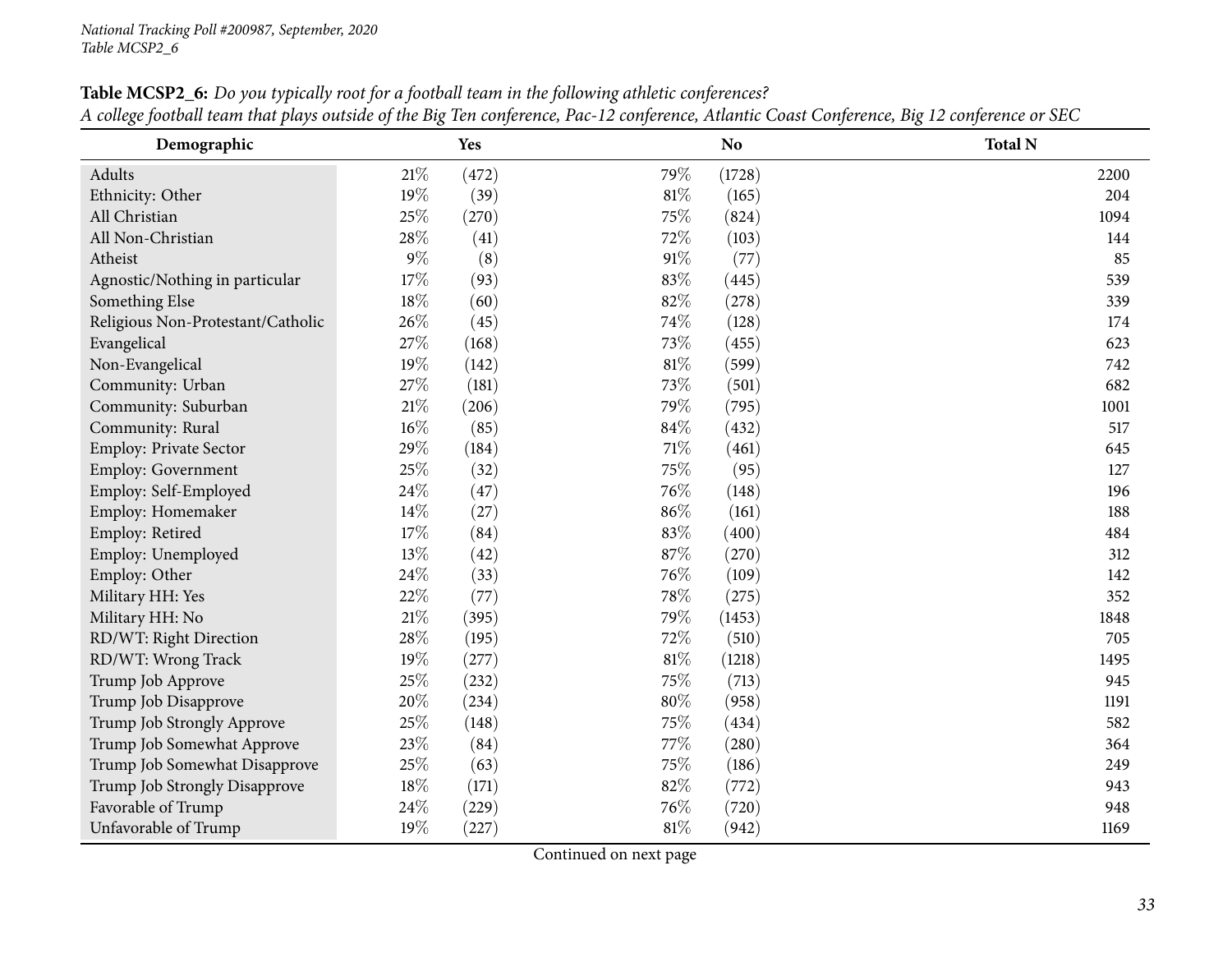| o J<br>Demographic                   | o      | Yes   |      | N <sub>o</sub> | o<br><b>Total N</b> |
|--------------------------------------|--------|-------|------|----------------|---------------------|
| Adults                               | $21\%$ | (472) | 79%  | (1728)         | 2200                |
| Very Favorable of Trump              | 25%    | (150) | 75%  | (444)          | 594                 |
| Somewhat Favorable of Trump          | 22%    | (79)  | 78%  | (275)          | 354                 |
| Somewhat Unfavorable of Trump        | 23%    | (46)  | 77\% | (154)          | 200                 |
| Very Unfavorable of Trump            | 19%    | (181) | 81%  | (788)          | 969                 |
| #1 Issue: Economy                    | 25%    | (181) | 75%  | (557)          | 737                 |
| #1 Issue: Security                   | $18\%$ | (43)  | 82%  | (201)          | 244                 |
| #1 Issue: Health Care                | 22%    | (91)  | 78%  | (324)          | 414                 |
| #1 Issue: Medicare / Social Security | 17%    | (58)  | 83%  | (282)          | 340                 |
| #1 Issue: Women's Issues             | 20%    | (21)  | 80%  | (83)           | 104                 |
| #1 Issue: Education                  | 27\%   | (31)  | 73%  | (87)           | 118                 |
| #1 Issue: Energy                     | 26%    | (24)  | 74%  | (67)           | 90                  |
| #1 Issue: Other                      | 16%    | (24)  | 84%  | (128)          | 153                 |
| 2018 House Vote: Democrat            | 24\%   | (180) | 76\% | (556)          | 736                 |
| 2018 House Vote: Republican          | 23%    | (145) | 77%  | (476)          | 621                 |
| 2018 House Vote: Someone else        | 27%    | (16)  | 73%  | (43)           | 59                  |
| 2016 Vote: Hillary Clinton           | 23%    | (161) | 77\% | (538)          | 700                 |
| 2016 Vote: Donald Trump              | 22%    | (154) | 78%  | (544)          | 698                 |
| 2016 Vote: Other                     | 18%    | (19)  | 82%  | (83)           | 101                 |
| 2016 Vote: Didn't Vote               | 20%    | (137) | 80%  | (561)          | 698                 |
| Voted in 2014: Yes                   | 24\%   | (298) | 76%  | (919)          | 1217                |
| Voted in 2014: No                    | 18%    | (175) | 82%  | (809)          | 983                 |
| 2012 Vote: Barack Obama              | 24\%   | (196) | 76%  | (632)          | 828                 |
| 2012 Vote: Mitt Romney               | 23%    | (111) | 77\% | (375)          | 485                 |
| 2012 Vote: Other                     | 22%    | (17)  | 78%  | (59)           | 76                  |
| 2012 Vote: Didn't Vote               | 18%    | (149) | 82%  | (658)          | 806                 |
| 4-Region: Northeast                  | 24\%   | (93)  | 76\% | (301)          | 394                 |
| 4-Region: Midwest                    | 18%    | (84)  | 82%  | (378)          | 462                 |
| 4-Region: South                      | 23%    | (193) | 77\% | (632)          | 824                 |
| 4-Region: West                       | 20%    | (103) | 80%  | (417)          | 520                 |
| Sports fans                          | 29%    | (433) | 71%  | (1037)         | 1471                |
| Avid sports fans                     | 45%    | (242) | 55%  | (291)          | 534                 |

Table MCSP2\_6: Do you typically root for a football team in the following athletic conferences? A college football team that plays outside of the Big Ten conference, Pac-12 conference, Atlantic Coast Conference, Big 12 conference or SEC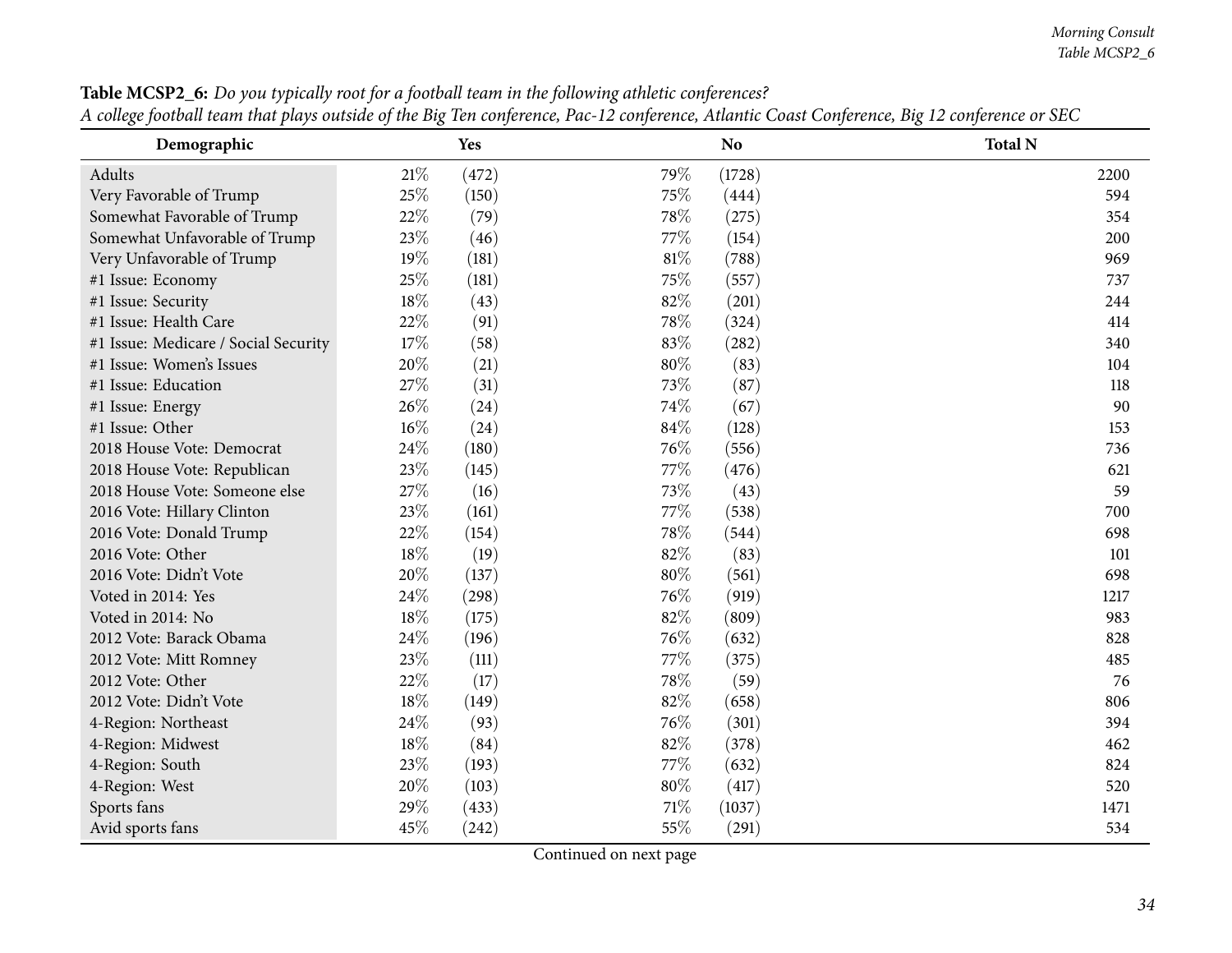| Demographic                                                                                                                                    |        | <b>Yes</b> |        | No.    | <b>Total N</b> |  |  |  |
|------------------------------------------------------------------------------------------------------------------------------------------------|--------|------------|--------|--------|----------------|--|--|--|
| Adults                                                                                                                                         | 21%    | (472)      | 79\%   | (1728) | 2200           |  |  |  |
| College football fans                                                                                                                          | 38\%   | (420)      | $62\%$ | (690)  | 1110           |  |  |  |
| Avid college football fans                                                                                                                     | $55\%$ | (216)      | 45\%   | (178)  | 394            |  |  |  |
| Big 10 fans                                                                                                                                    | $52\%$ | (343)      | $48\%$ | (319)  | 662            |  |  |  |
| Pac 12 fans                                                                                                                                    | 64\%   | (319)      | $36\%$ | (182)  | 501            |  |  |  |
| ACC fans                                                                                                                                       | 59\%   | (317)      | $41\%$ | (225)  | 542            |  |  |  |
| Big 12 fans                                                                                                                                    | 62\%   | (324)      | 38\%   | (200)  | 523            |  |  |  |
| SEC fans                                                                                                                                       | 59\%   | (338)      | $41\%$ | (238)  | 576            |  |  |  |
| Non-Power 5 fans                                                                                                                               | 100%   | (472)      |        | (0)    | 472            |  |  |  |
| Note: Row proportions may total to larger than one-hundred percent due to rounding. For more information visit MorningConsultIntelligence.com. |        |            |        |        |                |  |  |  |

Table MCSP2\_6: Do you typically root for a football team in the following athletic conferences? A college football team that plays outside of the Big Ten conference, Pac-12 conference, Atlantic Coast Conference, Big 12 conference or SEC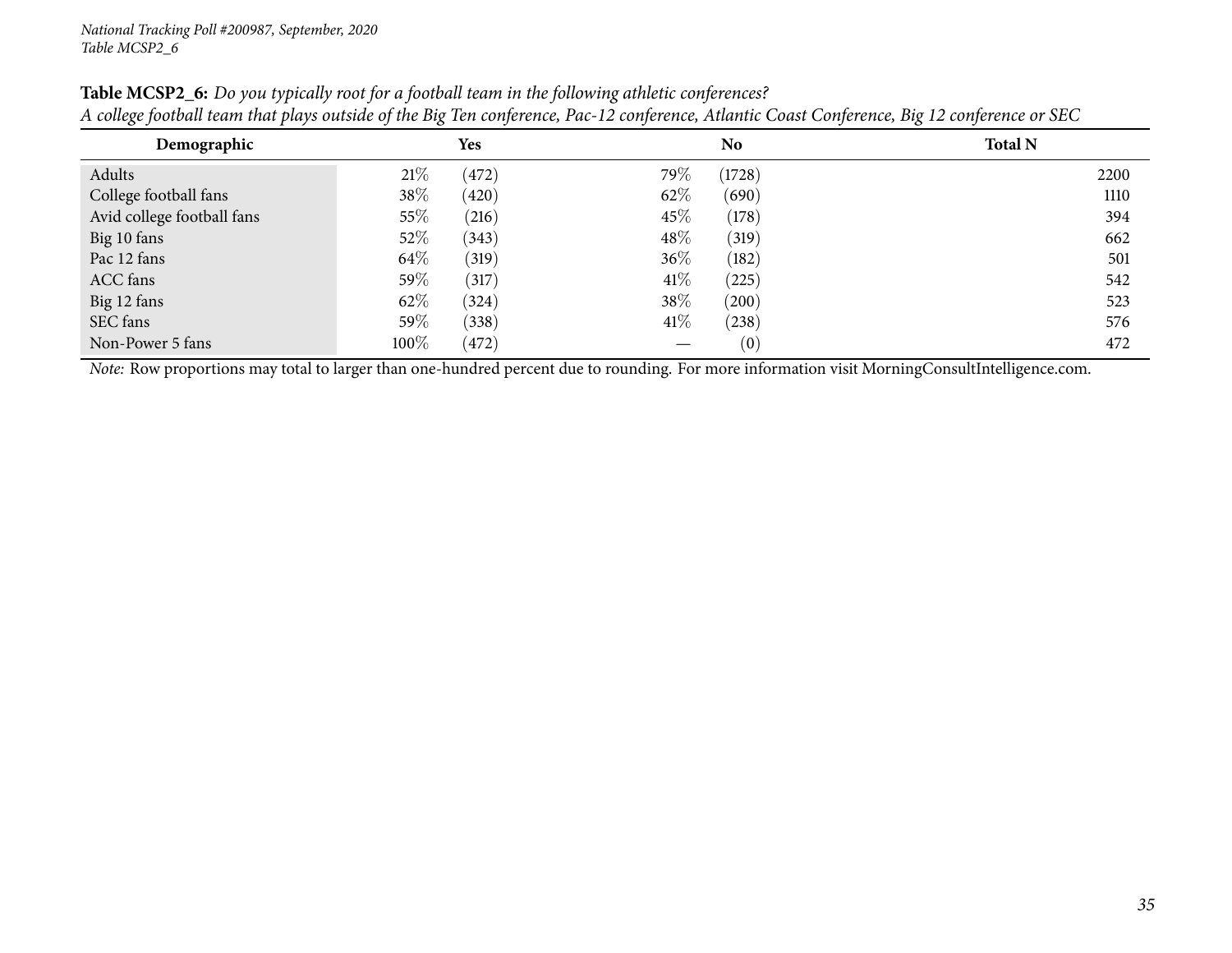*Morning Consult Table MCSP3*

<span id="page-35-0"></span>

|                          |        |                 |        |               |     | No, probably |        | No, definitely |        | Don't know/ |                |
|--------------------------|--------|-----------------|--------|---------------|-----|--------------|--------|----------------|--------|-------------|----------------|
| Demographic              |        | Yes, definitely |        | Yes, probably |     | not          |        | not            |        | No opinion  | <b>Total N</b> |
| Adults                   | 16%    | (345)           | 19%    | (427)         | 28% | (618)        | 24%    | (520)          | 13%    | (291)       | 2200           |
| Gender: Male             | $21\%$ | (227)           | 22%    | (238)         | 25% | (263)        | 21%    | (226)          | 10%    | (107)       | 1062           |
| Gender: Female           | 10%    | (117)           | 17%    | (189)         | 31% | (354)        | 26%    | (294)          | $16\%$ | (184)       | 1138           |
| Age: 18-34               | 16%    | (102)           | 16%    | (102)         | 29% | (189)        | 26%    | (172)          | 14%    | (90)        | 655            |
| Age: 35-44               | 18%    | (66)            | 25%    | (91)          | 26% | (93)         | $18\%$ | (66)           | 12%    | (43)        | 358            |
| Age: 45-64               | 15%    | (115)           | 20%    | (150)         | 25% | (187)        | 26%    | (193)          | 14%    | (105)       | 751            |
| Age: 65+                 | 14%    | (62)            | 19%    | (84)          | 34% | (149)        | 20%    | (89)           | 12%    | (53)        | 436            |
| GenZers: 1997-2012       | 10%    | (26)            | 12%    | (31)          | 34% | (87)         | 30%    | (76)           | 13%    | (33)        | 253            |
| Millennials: 1981-1996   | 19%    | (111)           | 22%    | (127)         | 24% | (140)        | 23%    | (133)          | 13%    | (78)        | 588            |
| GenXers: 1965-1980       | 15%    | (85)            | $21\%$ | (120)         | 27% | (148)        | 23%    | (126)          | 14%    | (77)        | 556            |
| Baby Boomers: 1946-1964  | 16%    | (113)           | 19%    | (138)         | 29% | (212)        | 24\%   | (171)          | 12%    | (87)        | 720            |
| PID: Dem (no lean)       | 9%     | (75)            | $17\%$ | (141)         | 34% | (284)        | 28%    | (234)          | 12%    | (99)        | 834            |
| PID: Ind (no lean)       | $11\%$ | (69)            | 16%    | (98)          | 30% | (189)        | 26%    | (165)          | $17\%$ | (105)       | 626            |
| PID: Rep (no lean)       | 27%    | (200)           | $25\%$ | (188)         | 20% | (144)        | 16%    | (121)          | 12%    | (86)        | 740            |
| PID/Gender: Dem Men      | 15%    | (60)            | $21\%$ | (83)          | 35% | (138)        | 21%    | (84)           | 7%     | (28)        | 393            |
| PID/Gender: Dem Women    | $3\%$  | (15)            | 13%    | (59)          | 33% | (146)        | 34%    | (150)          | 16%    | (72)        | 442            |
| PID/Gender: Ind Men      | 13%    | (41)            | $18\%$ | (55)          | 25% | (77)         | 27%    | (85)           | 18%    | (56)        | 315            |
| PID/Gender: Ind Women    | 9%     | (29)            | 14%    | (42)          | 36% | (112)        | 26%    | (79)           | 16%    | (49)        | 311            |
| PID/Gender: Rep Men      | 36%    | (126)           | 28\%   | (101)         | 14% | (48)         | $16\%$ | (57)           | $6\%$  | (23)        | 354            |
| PID/Gender: Rep Women    | 19%    | (74)            | 23%    | (87)          | 25% | (96)         | 17%    | (64)           | 16%    | (64)        | 386            |
| Ideo: Liberal (1-3)      | $11\%$ | (68)            | 13%    | (83)          | 36% | (221)        | 33%    | (206)          | $7\%$  | (44)        | 622            |
| Ideo: Moderate (4)       | 13%    | (88)            | $19\%$ | (133)         | 28% | (193)        | 24\%   | (166)          | 15%    | (104)       | 683            |
| Ideo: Conservative (5-7) | 25%    | (175)           | 26%    | (182)         | 22% | (155)        | $16\%$ | (110)          | 12%    | (87)        | 709            |
| Educ: < College          | 15%    | (220)           | 18%    | (276)         | 28% | (428)        | 23%    | (355)          | 15%    | (233)       | 1512           |
| Educ: Bachelors degree   | 17%    | (76)            | 22%    | (97)          | 29% | (131)        | 22%    | (98)           | 10%    | (43)        | 444            |
| Educ: Post-grad          | 20%    | (48)            | 22%    | (55)          | 24% | (59)         | 27%    | (67)           | $6\%$  | (15)        | 244            |
| Income: Under 50k        | 13%    | (160)           | 18%    | (229)         | 29% | (360)        | 25%    | (306)          | 15%    | (191)       | 1246           |
| Income: 50k-100k         | 17%    | (105)           | 20%    | (122)         | 29% | (175)        | $21\%$ | (131)          | 13%    | (81)        | 613            |
| Income: 100k+            | 23%    | (80)            | 22%    | (76)          | 24% | (82)         | 24\%   | (83)           | $6\%$  | (19)        | 341            |
| Ethnicity: White         | $16\%$ | (280)           | 20%    | (345)         | 28% | (483)        | 22%    | (387)          | 13%    | (226)       | 1722           |
| Ethnicity: Hispanic      | 13%    | (44)            | 19%    | (68)          | 31% | (109)        | 24%    | (83)           | 13%    | (45)        | 349            |
| Ethnicity: Black         | 14%    | (38)            | 15%    | (42)          | 29% | (80)         | 28%    | (76)           | 14%    | (38)        | 274            |

Table MCSP3: In general, do you believe college football should be played amid the COVID-19 pandemic (coronavirus)?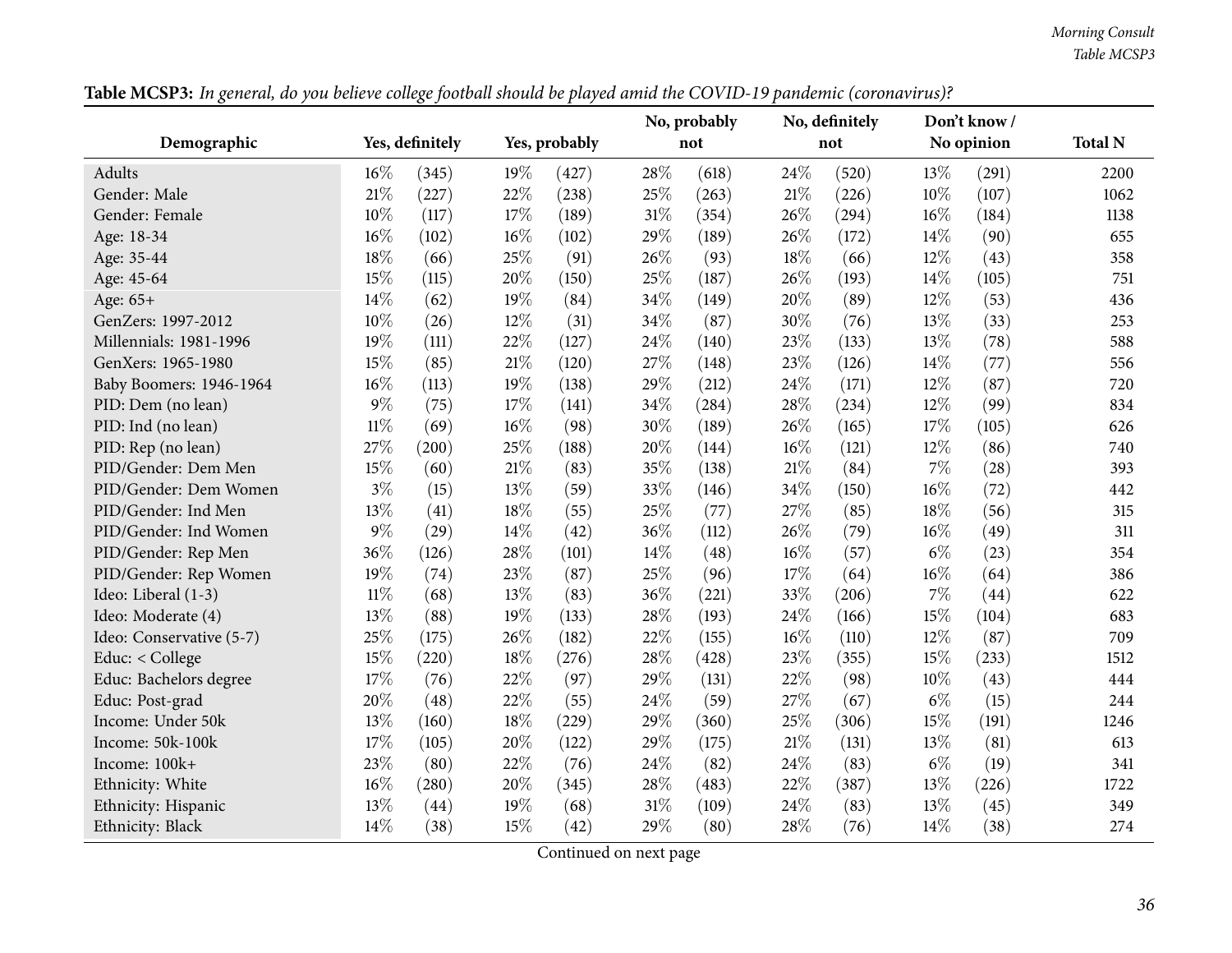|                                   |        |                 |        |               |        | No, probably |        | No, definitely |        | Don't know/ |                |
|-----------------------------------|--------|-----------------|--------|---------------|--------|--------------|--------|----------------|--------|-------------|----------------|
| Demographic                       |        | Yes, definitely |        | Yes, probably |        | not          |        | not            |        | No opinion  | <b>Total N</b> |
| Adults                            | 16%    | (345)           | 19%    | (427)         | 28%    | (618)        | 24%    | (520)          | 13%    | (291)       | 2200           |
| Ethnicity: Other                  | 13%    | (26)            | 20%    | (40)          | 27%    | (55)         | 28%    | (57)           | 13%    | (26)        | 204            |
| All Christian                     | 18%    | (193)           | 24%    | (264)         | 27%    | (298)        | 20%    | (216)          | $11\%$ | (123)       | 1094           |
| All Non-Christian                 | 16%    | (23)            | 15%    | (22)          | 24%    | (35)         | 35%    | (51)           | $9\%$  | (13)        | 144            |
| Atheist                           | 12%    | (10)            | 10%    | (9)           | 28%    | (24)         | 43%    | (36)           | $7\%$  | (6)         | 85             |
| Agnostic/Nothing in particular    | 14%    | (76)            | 15%    | (78)          | 32%    | (174)        | 23%    | (122)          | 16%    | (88)        | 539            |
| Something Else                    | 13%    | (43)            | 16%    | (53)          | 26%    | (87)         | 28%    | (95)           | 18%    | (60)        | 339            |
| Religious Non-Protestant/Catholic | 15%    | (26)            | 16%    | (28)          | 23%    | (39)         | 33%    | (58)           | 13%    | (22)        | 174            |
| Evangelical                       | 21%    | (132)           | 24%    | (149)         | 22%    | (138)        | 20%    | (127)          | 12%    | (77)        | 623            |
| Non-Evangelical                   | 13%    | (93)            | 21%    | (154)         | 32%    | (236)        | 23%    | (169)          | 12%    | (90)        | 742            |
| Community: Urban                  | 15%    | (106)           | 20%    | (135)         | 25%    | (170)        | 26%    | (180)          | 14%    | (92)        | 682            |
| Community: Suburban               | 15%    | (152)           | 20%    | (201)         | 28%    | (283)        | 24%    | (238)          | 13%    | (126)       | 1001           |
| Community: Rural                  | 17%    | (87)            | $18\%$ | (91)          | 32%    | (165)        | 20%    | (102)          | 14%    | (72)        | 517            |
| Employ: Private Sector            | 19%    | (122)           | 24%    | (156)         | 27%    | (175)        | 20%    | (129)          | 10%    | (62)        | 645            |
| Employ: Government                | 16%    | (20)            | 27%    | (34)          | 27%    | (34)         | 22%    | (28)           | $9\%$  | (12)        | 127            |
| Employ: Self-Employed             | 16%    | (31)            | 24%    | (46)          | 21%    | (41)         | 28%    | (55)           | $11\%$ | (22)        | 196            |
| Employ: Homemaker                 | 17%    | (33)            | 16%    | (29)          | 29%    | (55)         | 19%    | (35)           | 19%    | (36)        | 188            |
| Employ: Retired                   | 15%    | (74)            | 17%    | (81)          | 32%    | (153)        | 24%    | (118)          | 12%    | (58)        | 484            |
| Employ: Unemployed                | $11\%$ | (35)            | 13%    | (39)          | 26%    | (82)         | 29%    | (91)           | 21%    | (65)        | 312            |
| Employ: Other                     | 13%    | (19)            | 19%    | (27)          | 25%    | (36)         | 25%    | (35)           | 18%    | (25)        | 142            |
| Military HH: Yes                  | 20%    | (69)            | 20%    | (72)          | 26%    | (90)         | 20%    | (71)           | 14%    | (50)        | 352            |
| Military HH: No                   | 15%    | (276)           | 19%    | (355)         | 29%    | (528)        | 24%    | (449)          | 13%    | (241)       | 1848           |
| RD/WT: Right Direction            | 28%    | (198)           | 26%    | (180)         | 19%    | (137)        | 14%    | (99)           | 13%    | (91)        | 705            |
| RD/WT: Wrong Track                | 10%    | (147)           | 16%    | (246)         | 32%    | (481)        | 28%    | (421)          | 13%    | (199)       | 1495           |
| Trump Job Approve                 | 27%    | (257)           | 24%    | (231)         | $21\%$ | (199)        | 14%    | (132)          | 13%    | (126)       | 945            |
| Trump Job Disapprove              | $7\%$  | (85)            | 16%    | (185)         | 34%    | (409)        | 32%    | (377)          | $11\%$ | (136)       | 1191           |
| Trump Job Strongly Approve        | 35%    | (206)           | 21%    | (125)         | 16%    | (93)         | 16%    | (91)           | 12%    | (67)        | 582            |
| Trump Job Somewhat Approve        | 14%    | (52)            | 29%    | (106)         | 29%    | (106)        | $11\%$ | (41)           | 16%    | (59)        | 364            |
| Trump Job Somewhat Disapprove     | $9\%$  | (22)            | 29%    | (73)          | $31\%$ | (78)         | 17%    | (41)           | 14%    | (35)        | 249            |
| Trump Job Strongly Disapprove     | $7\%$  | (63)            | 12%    | (113)         | 35%    | (331)        | 36%    | (336)          | $11\%$ | (101)       | 943            |
| Favorable of Trump                | 27%    | (256)           | 24%    | (231)         | 20%    | (191)        | 14%    | (136)          | 14%    | (135)       | 948            |
| Unfavorable of Trump              | 7%     | (78)            | 15%    | (178)         | 35%    | (413)        | 32%    | (371)          | $11\%$ | (129)       | 1169           |

Table MCSP3: In general, do you believe college football should be played amid the COVID-19 pandemic (coronavirus)?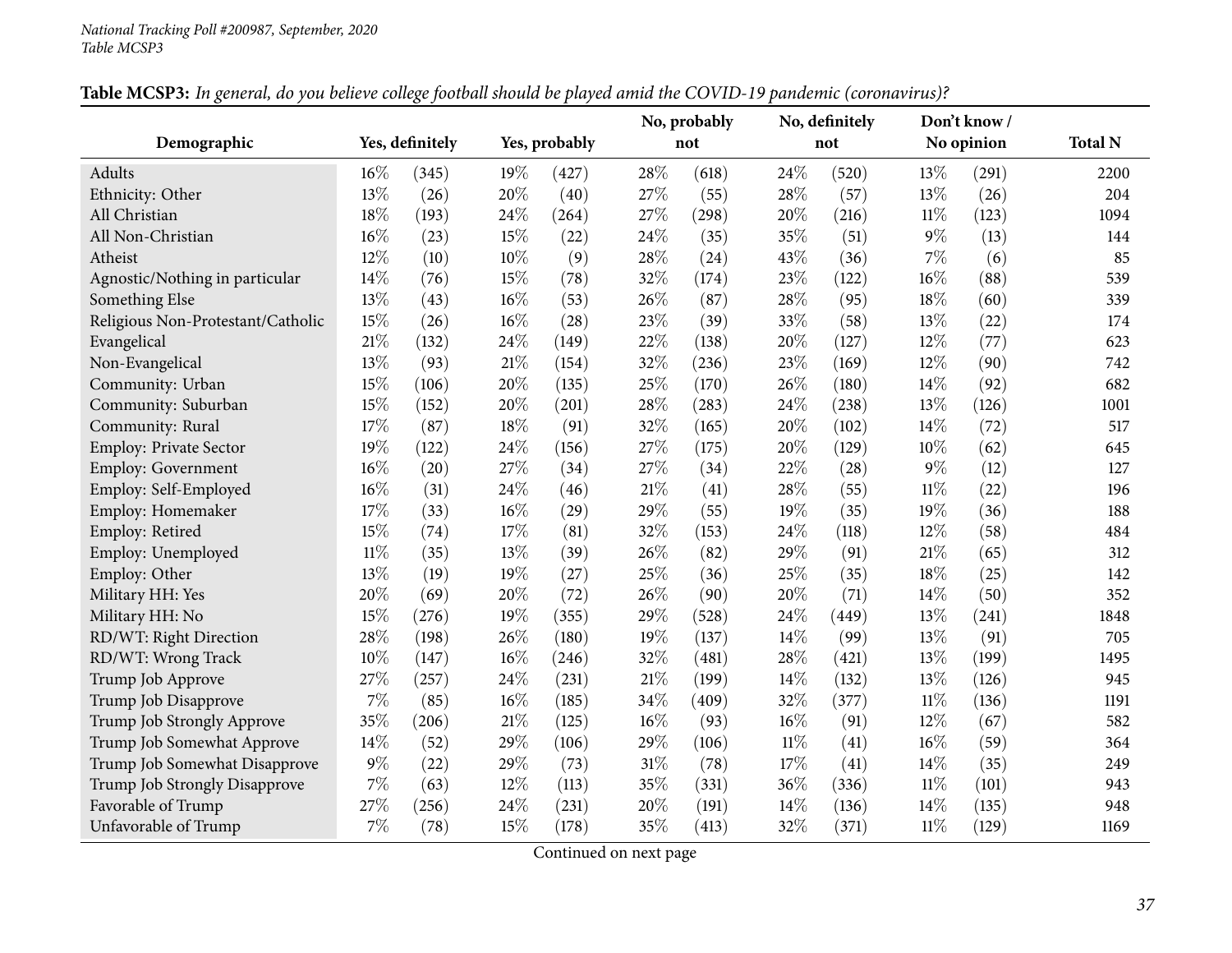*Morning Consult Table MCSP3*

|                                      |        | Yes, probably<br>Yes, definitely |     |       | No, probably |       | No, definitely |       | Don't know/ | <b>Total N</b> |      |
|--------------------------------------|--------|----------------------------------|-----|-------|--------------|-------|----------------|-------|-------------|----------------|------|
| Demographic                          |        |                                  |     |       |              | not   |                | not   |             | No opinion     |      |
| Adults                               | $16\%$ | (345)                            | 19% | (427) | 28%          | (618) | 24%            | (520) | 13%         | (291)          | 2200 |
| Very Favorable of Trump              | 33%    | (195)                            | 24% | (144) | 17%          | (98)  | 15%            | (86)  | 12%         | (71)           | 594  |
| Somewhat Favorable of Trump          | 17%    | (61)                             | 25% | (87)  | 26%          | (93)  | 14%            | (49)  | 18%         | (64)           | 354  |
| Somewhat Unfavorable of Trump        | 10%    | (20)                             | 27% | (55)  | 32%          | (65)  | 19%            | (38)  | $11\%$      | (23)           | 200  |
| Very Unfavorable of Trump            | $6\%$  | (58)                             | 13% | (123) | 36%          | (349) | 34%            | (333) | $11\%$      | (107)          | 969  |
| #1 Issue: Economy                    | 20%    | (144)                            | 22% | (164) | 27%          | (201) | 19%            | (142) | 12%         | (86)           | 737  |
| #1 Issue: Security                   | 28%    | (68)                             | 19% | (47)  | 20%          | (49)  | 17%            | (42)  | 16%         | (39)           | 244  |
| #1 Issue: Health Care                | $11\%$ | (45)                             | 17% | (69)  | 31%          | (128) | 29%            | (120) | 12%         | (52)           | 414  |
| #1 Issue: Medicare / Social Security | $9\%$  | (31)                             | 19% | (66)  | 34%          | (117) | 24%            | (83)  | 13%         | (43)           | 340  |
| #1 Issue: Women's Issues             | $2\%$  | (2)                              | 12% | (12)  | 33%          | (35)  | 40%            | (42)  | 13%         | (13)           | 104  |
| #1 Issue: Education                  | 16%    | (19)                             | 25% | (29)  | 23%          | (27)  | 27%            | (32)  | $9\%$       | (11)           | 118  |
| #1 Issue: Energy                     | 16%    | (15)                             | 20% | (18)  | 26%          | (24)  | 22%            | (20)  | 15%         | (14)           | 90   |
| #1 Issue: Other                      | 13%    | (20)                             | 14% | (22)  | 25%          | (38)  | 26%            | (40)  | $21\%$      | (33)           | 153  |
| 2018 House Vote: Democrat            | 10%    | (73)                             | 16% | (120) | 33%          | (242) | 31%            | (228) | 10%         | (72)           | 736  |
| 2018 House Vote: Republican          | 26%    | (163)                            | 27% | (168) | 20%          | (124) | 15%            | (90)  | 12%         | (76)           | 621  |
| 2018 House Vote: Someone else        | 15%    | (9)                              | 15% | (9)   | 19%          | (11)  | 34%            | (20)  | 17%         | (10)           | 59   |
| 2016 Vote: Hillary Clinton           | $9\%$  | (63)                             | 15% | (105) | 33%          | (233) | 32%            | (224) | $11\%$      | (74)           | 700  |
| 2016 Vote: Donald Trump              | 25%    | (177)                            | 26% | (178) | 21%          | (148) | $16\%$         | (110) | 12%         | (86)           | 698  |
| 2016 Vote: Other                     | 12%    | (12)                             | 14% | (14)  | 31%          | (32)  | 28%            | (28)  | 15%         | (16)           | 101  |
| 2016 Vote: Didn't Vote               | 13%    | (92)                             | 18% | (128) | 29%          | (205) | 23%            | (158) | $16\%$      | (115)          | 698  |
| Voted in 2014: Yes                   | 18%    | (213)                            | 20% | (241) | 27%          | (331) | 23%            | (284) | 12%         | (147)          | 1217 |
| Voted in 2014: No                    | 13%    | (131)                            | 19% | (185) | 29%          | (287) | 24%            | (236) | 15%         | (144)          | 983  |
| 2012 Vote: Barack Obama              | 12%    | (98)                             | 17% | (138) | 32%          | (265) | 29%            | (236) | $11\%$      | (90)           | 828  |
| 2012 Vote: Mitt Romney               | 26%    | (124)                            | 26% | (126) | 20%          | (98)  | 14%            | (68)  | 14%         | (68)           | 485  |
| 2012 Vote: Other                     | 13%    | (10)                             | 17% | (13)  | 34%          | (26)  | 17%            | (13)  | 18%         | (14)           | 76   |
| 2012 Vote: Didn't Vote               | 14%    | (112)                            | 18% | (149) | 28%          | (225) | 25%            | (202) | 15%         | (119)          | 806  |
| 4-Region: Northeast                  | 16%    | (64)                             | 22% | (85)  | 25%          | (98)  | 25%            | (98)  | 12%         | (48)           | 394  |
| 4-Region: Midwest                    | 17%    | (79)                             | 17% | (78)  | 31%          | (141) | 23%            | (107) | 12%         | (58)           | 462  |
| 4-Region: South                      | 17%    | (139)                            | 20% | (164) | 27%          | (224) | 21%            | (174) | 15%         | (123)          | 824  |
| 4-Region: West                       | 12%    | (63)                             | 19% | (100) | 30%          | (154) | 27%            | (141) | 12%         | (62)           | 520  |
| Sports fans                          | 19%    | (280)                            | 24% | (353) | 30%          | (446) | 17%            | (250) | 10%         | (141)          | 1471 |
| Avid sports fans                     | 27%    | (144)                            | 26% | (140) | 26\%         | (136) | 14\%           | (73)  | $8\%$       | (41)           | 534  |

Table MCSP3: In general, do you believe college football should be played amid the COVID-19 pandemic (coronavirus)?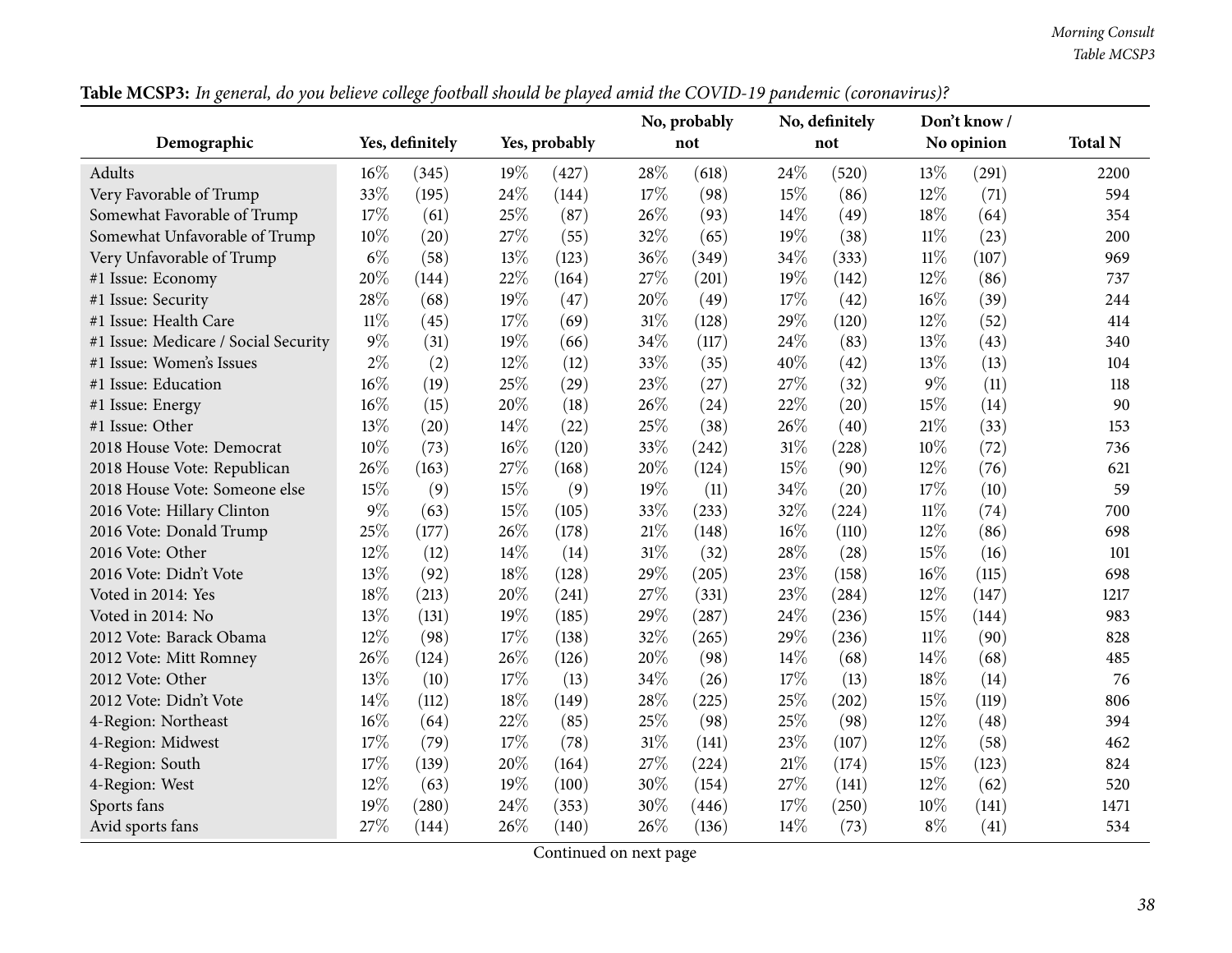|                            |        |                 |        |               |      | No, probably |        | No, definitely |       | Don't know / |                |
|----------------------------|--------|-----------------|--------|---------------|------|--------------|--------|----------------|-------|--------------|----------------|
| Demographic                |        | Yes, definitely |        | Yes, probably |      | not          |        | not            |       | No opinion   | <b>Total N</b> |
| Adults                     | $16\%$ | (345)           | $19\%$ | (427)         | 28%  | (618)        | 24\%   | (520)          | 13\%  | (291)        | 2200           |
| College football fans      | 25%    | (272)           | 27\%   | (300)         | 28\% | (313)        | $12\%$ | (138)          | $8\%$ | (87)         | 1110           |
| Avid college football fans | 37%    | 147             | 28\%   | (109)         | 21%  | (84)         | $9\%$  | (36)           | $5\%$ | (18)         | 394            |
| Big 10 fans                | 26\%   | (173)           | 27\%   | (179)         | 27\% | (180)        | 14%    | (94)           | $5\%$ | (36)         | 662            |
| Pac 12 fans                | 26\%   | (132)           | 29\%   | (146)         | 25\% | (127)        | $11\%$ | (57)           | $8\%$ | (39)         | 501            |
| <b>ACC</b> fans            | 27%    | (148)           | 30\%   | (160)         | 25\% | (134)        | $12\%$ | (66)           | $6\%$ | (35)         | 542            |
| Big 12 fans                | 29%    | (154)           | $26\%$ | (134)         | 28\% | (145)        | $11\%$ | (56)           | $7\%$ | (34)         | 523            |
| SEC fans                   | 26\%   | (151)           | 29\%   | (164)         | 26\% | (147)        | 12%    | (70)           | $8\%$ | (44)         | 576            |
| Non-Power 5 fans           | 29%    | (138)           | 27\%   | (130)         | 24\% | (114)        | 13\%   | (61)           | $6\%$ | (30)         | 472            |

Table MCSP3: In general, do you believe college football should be played amid the COVID-19 pandemic (coronavirus)?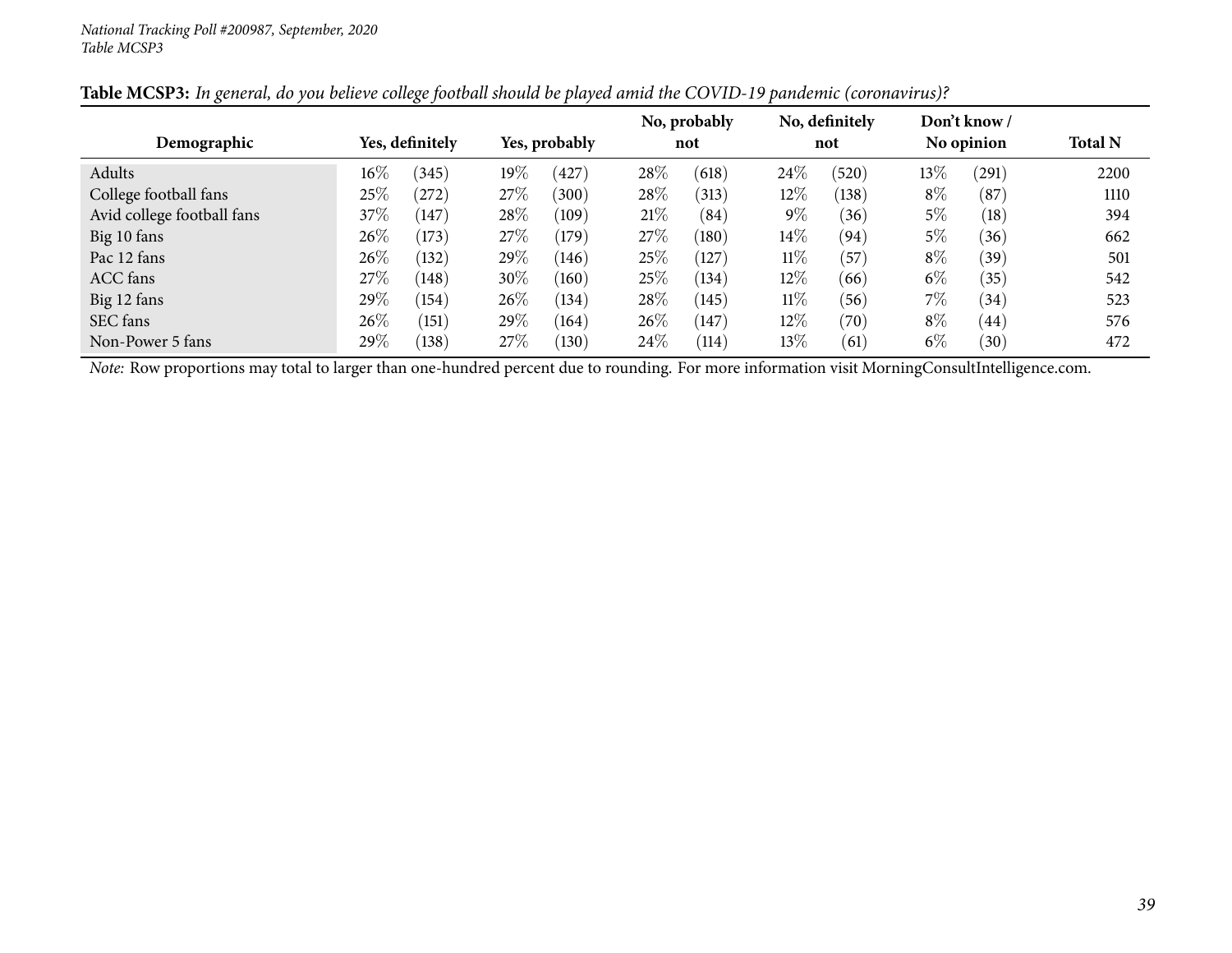Table MCSP4\_1: Considering the COVID-19 pandemic (coronavirus), to what extent do you believe the following fall 2020 seasons will be safe or *unsafe for student athletes? College football*

|                          |        |           | Somewhat |               |     |        |      |             | Don't know/ |            |                |
|--------------------------|--------|-----------|----------|---------------|-----|--------|------|-------------|-------------|------------|----------------|
| Demographic              |        | Very safe |          | Somewhat safe |     | unsafe |      | Very unsafe |             | No opinion | <b>Total N</b> |
| Adults                   | 12%    | (253)     | 22%      | (490)         | 28% | (607)  | 27%  | (601)       | $11\%$      | (249)      | 2200           |
| Gender: Male             | 15%    | (162)     | 27%      | (290)         | 25% | (264)  | 24\% | (260)       | $8\%$       | (87)       | 1062           |
| Gender: Female           | $8\%$  | (92)      | 18%      | (200)         | 30% | (342)  | 30%  | (341)       | 14\%        | (162)      | 1138           |
| Age: 18-34               | 12%    | (79)      | 20%      | (132)         | 26% | (171)  | 28\% | (187)       | 13%         | (87)       | 655            |
| Age: 35-44               | 13%    | (45)      | 29%      | (104)         | 25% | (89)   | 24%  | (86)        | $9\%$       | (34)       | 358            |
| Age: 45-64               | 12%    | (93)      | 21%      | (158)         | 27% | (202)  | 27%  | (204)       | 12%         | (93)       | 751            |
| Age: 65+                 | $8\%$  | (37)      | 22%      | (96)          | 33% | (144)  | 28\% | (124)       | $8\%$       | (35)       | 436            |
| GenZers: 1997-2012       | $9\%$  | (23)      | 20%      | (51)          | 30% | (76)   | 30%  | (76)        | 11%         | (28)       | 253            |
| Millennials: 1981-1996   | 14%    | (83)      | 24\%     | (139)         | 23% | (135)  | 27%  | (157)       | 13%         | (74)       | 588            |
| GenXers: 1965-1980       | 13%    | (73)      | $21\%$   | (118)         | 27% | (152)  | 25%  | (137)       | 14\%        | (77)       | 556            |
| Baby Boomers: 1946-1964  | $9\%$  | (67)      | 24%      | (170)         | 30% | (218)  | 28%  | (205)       | $8\%$       | (61)       | 720            |
| PID: Dem (no lean)       | $8\%$  | (67)      | $18\%$   | (147)         | 31% | (256)  | 34%  | (287)       | $9\%$       | (77)       | 834            |
| PID: Ind (no lean)       | $9\%$  | (54)      | 18%      | (112)         | 29% | (184)  | 30%  | (185)       | 15%         | (91)       | 626            |
| PID: Rep (no lean)       | 18%    | (132)     | $31\%$   | (231)         | 22% | (166)  | 17%  | (129)       | $11\%$      | (81)       | 740            |
| PID/Gender: Dem Men      | 13%    | (51)      | 22%      | (86)          | 31% | (121)  | 29%  | (114)       | $5\%$       | (21)       | 393            |
| PID/Gender: Dem Women    | $4\%$  | (16)      | 14%      | (61)          | 31% | (135)  | 39%  | (174)       | 13%         | (56)       | 442            |
| PID/Gender: Ind Men      | 10%    | (31)      | 22%      | (68)          | 25% | (79)   | 29%  | (93)        | 14%         | (44)       | 315            |
| PID/Gender: Ind Women    | $8\%$  | (23)      | 14%      | (43)          | 34% | (105)  | 30%  | (92)        | 15%         | (48)       | 311            |
| PID/Gender: Rep Men      | 23%    | (80)      | 38%      | (135)         | 18% | (64)   | 15%  | (54)        | $6\%$       | (22)       | 354            |
| PID/Gender: Rep Women    | 14%    | (52)      | 25%      | (96)          | 27% | (103)  | 20%  | (76)        | 15%         | (59)       | 386            |
| Ideo: Liberal (1-3)      | $8\%$  | (47)      | 18%      | (109)         | 33% | (204)  | 36%  | (226)       | $6\%$       | (36)       | 622            |
| Ideo: Moderate (4)       | $8\%$  | (56)      | 23%      | (156)         | 29% | (199)  | 28\% | (188)       | 12%         | (85)       | 683            |
| Ideo: Conservative (5-7) | 19%    | (134)     | 29%      | (205)         | 24% | (167)  | 19%  | (136)       | 10%         | (68)       | 709            |
| Educ: < College          | 12%    | (175)     | $21\%$   | (316)         | 26% | (399)  | 28%  | (416)       | 14%         | (207)      | 1512           |
| Educ: Bachelors degree   | 10%    | (46)      | 25%      | (112)         | 32% | (141)  | 25%  | (113)       | 7%          | (33)       | 444            |
| Educ: Post-grad          | 14%    | (33)      | 26%      | (63)          | 27% | (67)   | 29%  | (72)        | $4\%$       | (9)        | 244            |
| Income: Under 50k        | 10%    | (130)     | 20%      | (250)         | 27% | (336)  | 29%  | (361)       | 13%         | (168)      | 1246           |
| Income: 50k-100k         | $11\%$ | (68)      | 24%      | (149)         | 30% | (184)  | 25%  | (154)       | 10%         | (59)       | 613            |
| Income: 100k+            | 16%    | (55)      | 27%      | (91)          | 25% | (86)   | 25%  | (86)        | $6\%$       | (22)       | 341            |
| Ethnicity: White         | $11\%$ | (197)     | 23%      | (402)         | 28% | (480)  | 27%  | (460)       | $11\%$      | (182)      | 1722           |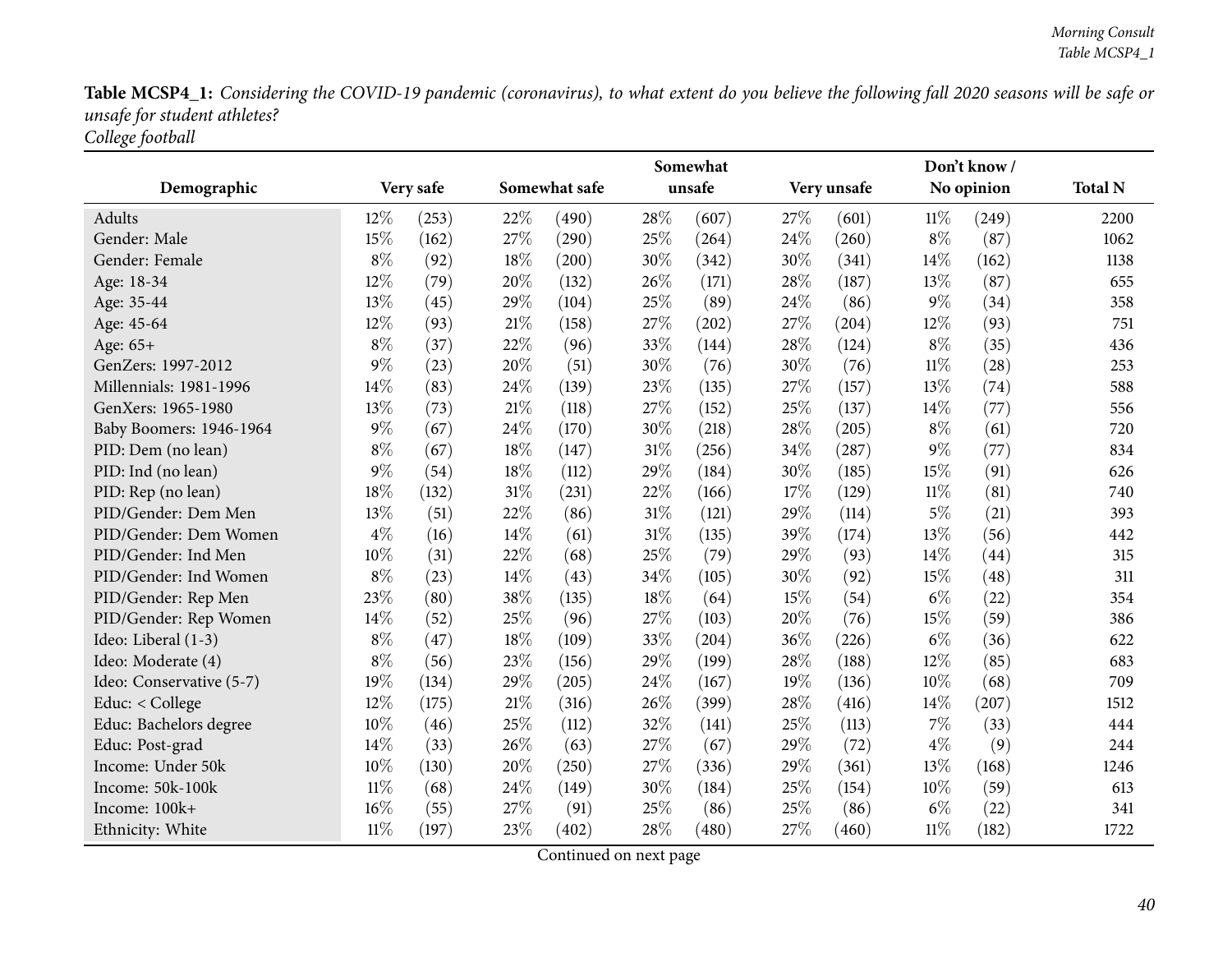| Table MCSP4_1: Considering the COVID-19 pandemic (coronavirus), to what extent do you believe the following fall 2020 seasons will be safe or |  |
|-----------------------------------------------------------------------------------------------------------------------------------------------|--|
| unsafe for student athletes?                                                                                                                  |  |
| College football                                                                                                                              |  |

|                                   |        |           | Somewhat |               |        |        |     |             |        | Don't know/ |                |
|-----------------------------------|--------|-----------|----------|---------------|--------|--------|-----|-------------|--------|-------------|----------------|
| Demographic                       |        | Very safe |          | Somewhat safe |        | unsafe |     | Very unsafe |        | No opinion  | <b>Total N</b> |
| Adults                            | $12\%$ | (253)     | 22%      | (490)         | 28%    | (607)  | 27% | (601)       | $11\%$ | (249)       | 2200           |
| Ethnicity: Hispanic               | $8\%$  | (28)      | 24%      | (83)          | 26%    | (90)   | 29% | (102)       | 13%    | (46)        | 349            |
| Ethnicity: Black                  | 13%    | (36)      | 19%      | (52)          | 24%    | (66)   | 27% | (74)        | 17%    | (46)        | 274            |
| Ethnicity: Other                  | 10%    | (20)      | 17%      | (36)          | 30%    | (61)   | 33% | (67)        | 10%    | (21)        | 204            |
| All Christian                     | 12%    | (132)     | 28%      | (311)         | 27%    | (299)  | 23% | (251)       | $9\%$  | (101)       | 1094           |
| All Non-Christian                 | 14%    | (20)      | $17\%$   | (24)          | $29\%$ | (42)   | 32% | (47)        | $8\%$  | (12)        | 144            |
| Atheist                           | $8\%$  | (7)       | $8\%$    | (7)           | 25%    | (21)   | 53% | (45)        | $6\%$  | (5)         | 85             |
| Agnostic/Nothing in particular    | 10%    | (56)      | $17\%$   | (92)          | 30%    | (160)  | 29% | (154)       | 14%    | (77)        | 539            |
| Something Else                    | 12%    | (40)      | 17%      | (57)          | 25%    | (83)   | 31% | (105)       | 16%    | (54)        | 339            |
| Religious Non-Protestant/Catholic | 14%    | (25)      | $16\%$   | (28)          | 27%    | (47)   | 30% | (52)        | 12%    | (21)        | 174            |
| Evangelical                       | 17%    | (104)     | $28\%$   | (172)         | 24%    | (148)  | 23% | (143)       | $9\%$  | (57)        | 623            |
| Non-Evangelical                   | $8\%$  | (60)      | $24\%$   | (175)         | $30\%$ | (221)  | 27% | (202)       | $11\%$ | (84)        | 742            |
| Community: Urban                  | 12%    | (80)      | 24\%     | (163)         | 24%    | (165)  | 31% | (209)       | $9\%$  | (65)        | 682            |
| Community: Suburban               | $11\%$ | (108)     | 21%      | (215)         | 29%    | (286)  | 28% | (278)       | $11\%$ | (113)       | 1001           |
| Community: Rural                  | 13%    | (65)      | 22%      | (112)         | 30%    | (155)  | 22% | (114)       | 14\%   | (71)        | 517            |
| Employ: Private Sector            | 13%    | (83)      | 26%      | (167)         | 30%    | (196)  | 23% | (147)       | $8\%$  | (51)        | 645            |
| Employ: Government                | $10\%$ | (13)      | 32%      | (41)          | 27%    | (34)   | 27% | (34)        | $4\%$  | (6)         | 127            |
| Employ: Self-Employed             | 16%    | (32)      | $21\%$   | (42)          | 23%    | (45)   | 25% | (50)        | 14%    | (27)        | 196            |
| Employ: Homemaker                 | 13%    | (25)      | $17\%$   | (32)          | 26%    | (48)   | 22% | (41)        | 22%    | (42)        | 188            |
| Employ: Retired                   | $9\%$  | (46)      | $21\%$   | (104)         | 29%    | (140)  | 31% | (152)       | 9%     | (42)        | 484            |
| Employ: Unemployed                | $9\%$  | (28)      | $18\%$   | (56)          | 25%    | (79)   | 31% | (96)        | 17%    | (53)        | 312            |
| Employ: Other                     | 12%    | (17)      | 18%      | (25)          | 26%    | (37)   | 31% | (44)        | 14%    | (20)        | 142            |
| Military HH: Yes                  | 14%    | (49)      | 25%      | (88)          | 27%    | (95)   | 24% | (85)        | 10%    | (34)        | 352            |
| Military HH: No                   | 11%    | (204)     | 22%      | (402)         | 28%    | (512)  | 28% | (516)       | 12%    | (214)       | 1848           |
| RD/WT: Right Direction            | 20%    | (144)     | 30%      | (214)         | 22%    | (156)  | 16% | (112)       | $11\%$ | (78)        | 705            |
| RD/WT: Wrong Track                | 7%     | (109)     | 18%      | (276)         | 30%    | (450)  | 33% | (489)       | $11\%$ | (170)       | 1495           |
| Trump Job Approve                 | 19%    | (181)     | 30%      | (279)         | 23%    | (220)  | 16% | (149)       | 12%    | (116)       | 945            |
| Trump Job Disapprove              | $5\%$  | (63)      | 17%      | (208)         | 31%    | (375)  | 37% | (439)       | 9%     | (106)       | 1191           |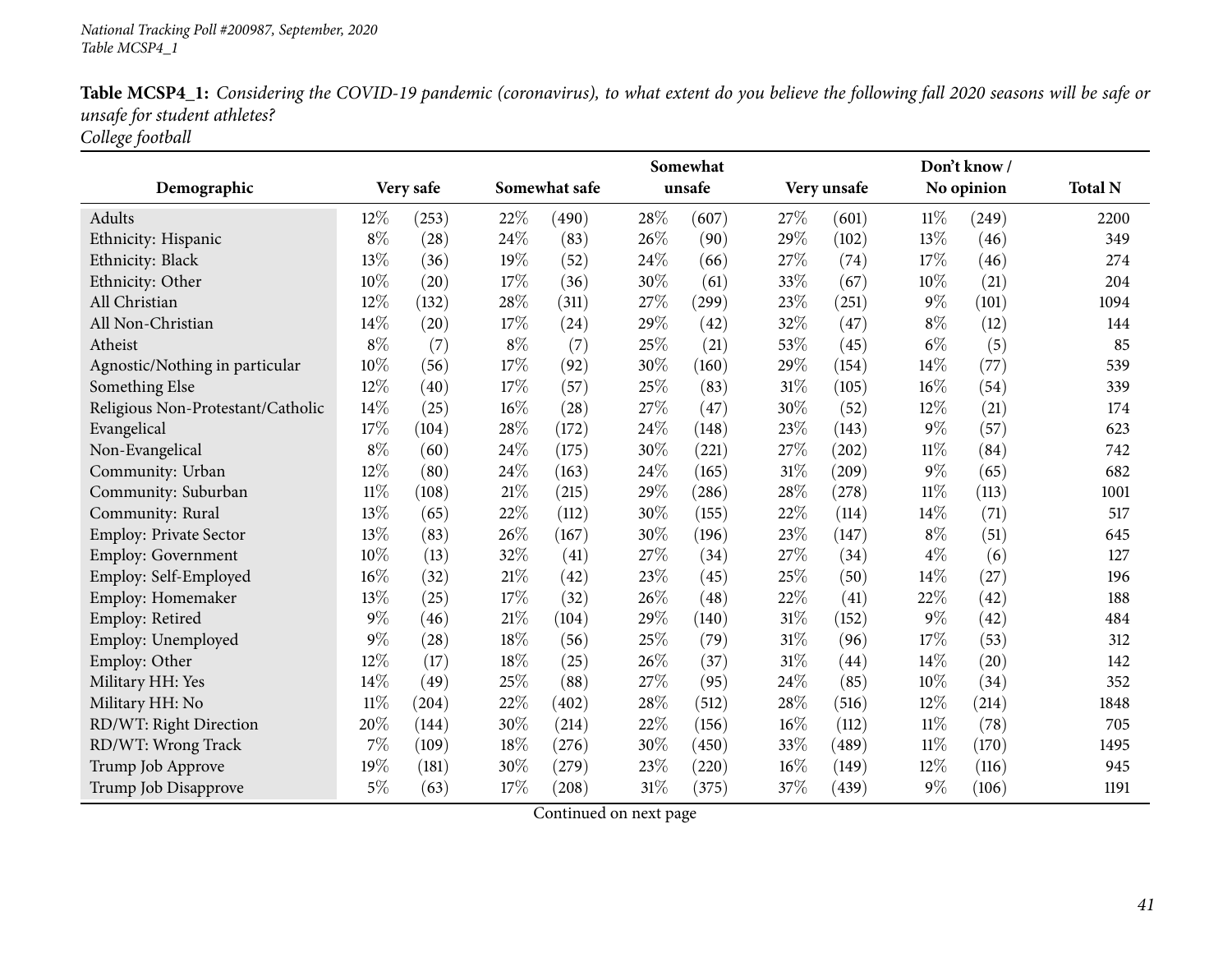Table MCSP4\_1: Considering the COVID-19 pandemic (coronavirus), to what extent do you believe the following fall 2020 seasons will be safe or *unsafe for student athletes? College football*

|                                      |        |           | Somewhat |               |        |        |      |             | Don't know/ |            |                |
|--------------------------------------|--------|-----------|----------|---------------|--------|--------|------|-------------|-------------|------------|----------------|
| Demographic                          |        | Very safe |          | Somewhat safe |        | unsafe |      | Very unsafe |             | No opinion | <b>Total N</b> |
| Adults                               | $12\%$ | (253)     | 22%      | (490)         | 28%    | (607)  | 27%  | (601)       | $11\%$      | (249)      | 2200           |
| Trump Job Strongly Approve           | 24%    | (142)     | 30%      | (172)         | 18%    | (108)  | 17%  | (100)       | 10%         | (60)       | 582            |
| Trump Job Somewhat Approve           | $11\%$ | (39)      | 29%      | (107)         | 31%    | (112)  | 14%  | (49)        | 15%         | (56)       | 364            |
| Trump Job Somewhat Disapprove        | 10%    | (26)      | 26%      | (65)          | 32%    | (80)   | 21%  | (52)        | 10%         | (25)       | 249            |
| Trump Job Strongly Disapprove        | $4\%$  | (37)      | 15%      | (142)         | 31%    | (295)  | 41\% | (387)       | $9\%$       | (82)       | 943            |
| Favorable of Trump                   | 19%    | (183)     | 30%      | (285)         | 22%    | (212)  | 16%  | (151)       | 12%         | (117)      | 948            |
| Unfavorable of Trump                 | $4\%$  | (51)      | 17%      | (197)         | 33%    | (380)  | 37%  | (435)       | $9\%$       | (106)      | 1169           |
| Very Favorable of Trump              | 24%    | (143)     | $31\%$   | (183)         | 19%    | (112)  | 16%  | (94)        | $11\%$      | (63)       | 594            |
| Somewhat Favorable of Trump          | $11\%$ | (40)      | 29%      | (102)         | 28%    | (100)  | 16%  | (58)        | 15%         | (54)       | 354            |
| Somewhat Unfavorable of Trump        | $8\%$  | (16)      | 24\%     | (48)          | 39%    | (79)   | 21%  | (41)        | $8\%$       | (17)       | 200            |
| Very Unfavorable of Trump            | $4\%$  | (35)      | 15%      | (150)         | 31%    | (301)  | 41\% | (393)       | $9\%$       | (89)       | 969            |
| #1 Issue: Economy                    | 15%    | (110)     | 24%      | (177)         | 26%    | (195)  | 24%  | (177)       | $11\%$      | (80)       | 737            |
| #1 Issue: Security                   | 21\%   | (51)      | 26%      | (64)          | 21%    | (52)   | 20%  | (48)        | 12%         | (29)       | 244            |
| #1 Issue: Health Care                | 7%     | (27)      | 18%      | (76)          | 33%    | (137)  | 30%  | (125)       | 12%         | (49)       | 414            |
| #1 Issue: Medicare / Social Security | 7%     | (23)      | 21%      | (71)          | 30%    | (102)  | 31%  | (105)       | $11\%$      | (39)       | 340            |
| #1 Issue: Women's Issues             | $4\%$  | (5)       | 15%      | (16)          | 27%    | (28)   | 40%  | (41)        | 13%         | (14)       | 104            |
| #1 Issue: Education                  | 13%    | (15)      | 32%      | (37)          | 21%    | (25)   | 27%  | (32)        | 7%          | (8)        | 118            |
| #1 Issue: Energy                     | $7\%$  | (6)       | 29%      | (26)          | 26%    | (23)   | 27%  | (24)        | 12%         | (11)       | 90             |
| #1 Issue: Other                      | $11\%$ | (16)      | 15%      | (23)          | 29%    | (44)   | 32%  | (49)        | 13%         | (20)       | 153            |
| 2018 House Vote: Democrat            | 7%     | (51)      | 19%      | (136)         | 33%    | (241)  | 36%  | (262)       | $6\%$       | (46)       | 736            |
| 2018 House Vote: Republican          | 18%    | (111)     | 31%      | (190)         | $24\%$ | (149)  | 17%  | (105)       | $11\%$      | (65)       | 621            |
| 2018 House Vote: Someone else        | 12%    | (7)       | $16\%$   | (9)           | 23%    | (14)   | 33%  | (19)        | 15%         | (9)        | 59             |
| 2016 Vote: Hillary Clinton           | $6\%$  | (45)      | 18%      | (125)         | 32%    | (226)  | 36%  | (251)       | 7%          | (52)       | 700            |
| 2016 Vote: Donald Trump              | 17%    | (121)     | 30%      | (208)         | 24%    | (170)  | 17%  | (121)       | $11\%$      | (79)       | 698            |
| 2016 Vote: Other                     | $11\%$ | (11)      | 13%      | (13)          | 29%    | (29)   | 36%  | (37)        | $11\%$      | (11)       | 101            |
| 2016 Vote: Didn't Vote               | $11\%$ | (76)      | $21\%$   | (143)         | 26%    | (180)  | 27%  | (191)       | 15%         | (107)      | 698            |
| Voted in 2014: Yes                   | 12%    | (145)     | 24%      | (290)         | 29%    | (347)  | 27%  | (323)       | 9%          | (112)      | 1217           |
| Voted in 2014: No                    | $11\%$ | (109)     | 20%      | (200)         | 26%    | (259)  | 28%  | (278)       | 14%         | (137)      | 983            |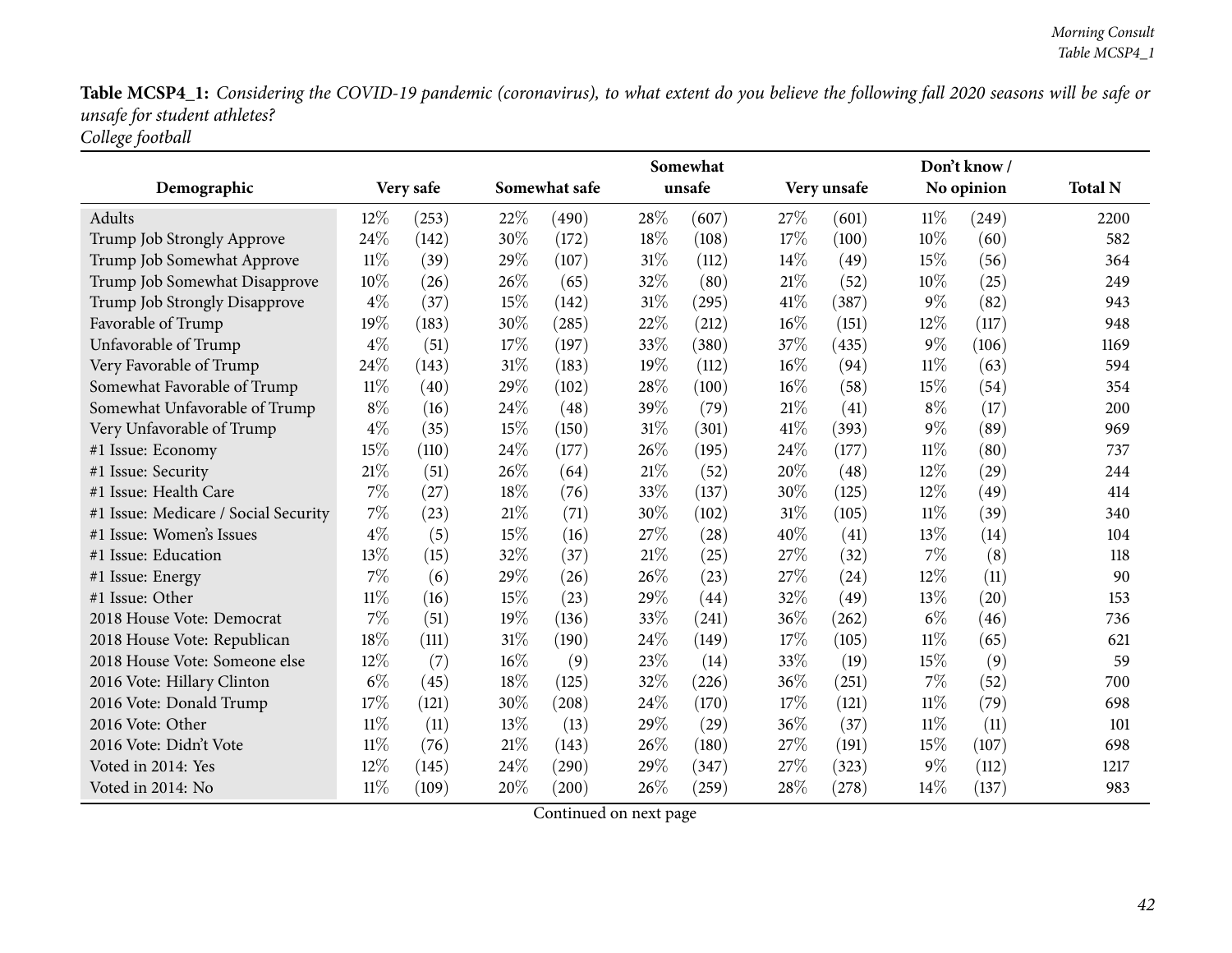|                            |        |           | Somewhat |               |      |        |             |       |            | Don't know/ |                |
|----------------------------|--------|-----------|----------|---------------|------|--------|-------------|-------|------------|-------------|----------------|
| Demographic                |        | Very safe |          | Somewhat safe |      | unsafe | Very unsafe |       | No opinion |             | <b>Total N</b> |
| Adults                     | 12%    | (253)     | 22\%     | (490)         | 28\% | (607)  | 27\%        | (601) | $11\%$     | (249)       | 2200           |
| 2012 Vote: Barack Obama    | $8\%$  | (67)      | 19%      | (160)         | 31\% | (255)  | 33\%        | (271) | $9\%$      | (74)        | 828            |
| 2012 Vote: Mitt Romney     | $16\%$ | (78)      | 32%      | (154)         | 25\% | (120)  | 17%         | (82)  | $11\%$     | (51)        | 485            |
| 2012 Vote: Other           | 14%    | (11)      | $11\%$   | (9)           | 37%  | (28)   | 21%         | (16)  | 16%        | (12)        | 76             |
| 2012 Vote: Didn't Vote     | 12%    | (97)      | 21%      | (167)         | 25\% | (200)  | 29\%        | (231) | 14\%       | (111)       | 806            |
| 4-Region: Northeast        | $10\%$ | (38)      | 26\%     | (103)         | 26\% | (102)  | 28\%        | (109) | $10\%$     | (41)        | 394            |
| 4-Region: Midwest          | 12%    | (54)      | $21\%$   | (95)          | 31\% | (145)  | 27\%        | (123) | 10%        | (45)        | 462            |
| 4-Region: South            | 13\%   | (110)     | 22\%     | (180)         | 26\% | (217)  | 25\%        | (207) | 13\%       | (110)       | 824            |
| 4-Region: West             | $10\%$ | (52)      | 21%      | (112)         | 27\% | (142)  | $31\%$      | (162) | $10\%$     | (53)        | 520            |
| Sports fans                | 13\%   | (196)     | 27\%     | (403)         | 30%  | (435)  | 22%         | (322) | $8\%$      | (115)       | 1471           |
| Avid sports fans           | 18%    | (96)      | 34\%     | (181)         | 26\% | (137)  | 18%         | (97)  | $4\%$      | (22)        | 534            |
| College football fans      | 17%    | (187)     | $31\%$   | (348)         | 29%  | (320)  | $16\%$      | (182) | 7%         | (73)        | 1110           |
| Avid college football fans | 25%    | (100)     | 36\%     | (141)         | 22\% | (86)   | $14\%$      | (56)  | $3\%$      | (11)        | 394            |
| Big 10 fans                | 18%    | (122)     | 32%      | (213)         | 28\% | (187)  | 17%         | (112) | $4\%$      | (29)        | 662            |
| Pac 12 fans                | 19%    | (97)      | 33\%     | (166)         | 26\% | (129)  | 15%         | (77)  | $6\%$      | (31)        | 501            |
| ACC fans                   | 19%    | (105)     | 33\%     | (180)         | 26%  | (139)  | $16\%$      | (89)  | $5\%$      | (30)        | 542            |
| Big 12 fans                | 20%    | (105)     | $31\%$   | (164)         | 26\% | (138)  | 15%         | (80)  | $7\%$      | (36)        | 523            |
| SEC fans                   | 20%    | (117)     | 32\%     | (187)         | 26%  | (150)  | $16\%$      | (93)  | $5\%$      | (29)        | 576            |
| Non-Power 5 fans           | $20\%$ | (96)      | $35\%$   | (165)         | 26\% | (124)  | 14\%        | (67)  | $4\%$      | (20)        | 472            |

Table MCSP4\_1: Considering the COVID-19 pandemic (coronavirus), to what extent do you believe the following fall 2020 seasons will be safe or *unsafe for student athletes? College football*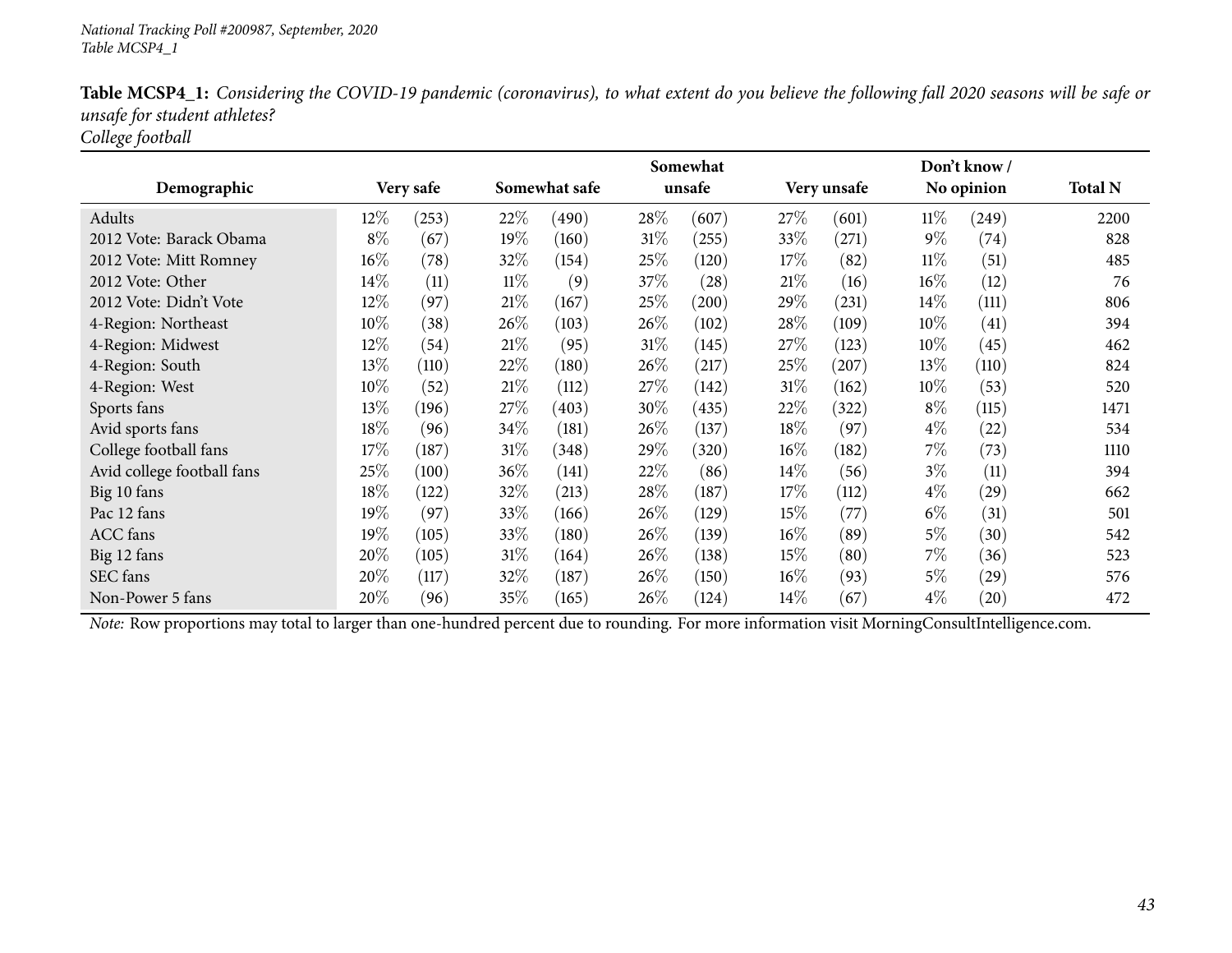Table MCSP4\_2: Considering the COVID-19 pandemic (coronavirus), to what extent do you believe the following fall 2020 seasons will be safe or *unsafe for student athletes? College sports in genera<sup>l</sup>*

|                          |        |           | Somewhat |               |     |        |      |             |        | Don't know/ |                |
|--------------------------|--------|-----------|----------|---------------|-----|--------|------|-------------|--------|-------------|----------------|
| Demographic              |        | Very safe |          | Somewhat safe |     | unsafe |      | Very unsafe |        | No opinion  | <b>Total N</b> |
| <b>Adults</b>            | 12\%   | (256)     | 22%      | (493)         | 28% | (614)  | 27%  | (586)       | $11\%$ | (250)       | 2200           |
| Gender: Male             | 16%    | (166)     | 27%      | (290)         | 25% | (269)  | 24\% | (250)       | $8\%$  | (88)        | 1062           |
| Gender: Female           | $8\%$  | (90)      | 18%      | (203)         | 30% | (345)  | 30%  | (337)       | 14%    | (162)       | 1138           |
| Age: 18-34               | 12%    | (77)      | 20%      | (133)         | 26% | (167)  | 29%  | (189)       | 13%    | (88)        | 655            |
| Age: 35-44               | 15%    | (55)      | 28\%     | (102)         | 26% | (93)   | 21%  | (74)        | 10%    | (35)        | 358            |
| Age: 45-64               | 12%    | (89)      | 21\%     | (161)         | 27% | (205)  | 27%  | (203)       | 12%    | (93)        | 751            |
| Age: 65+                 | $8\%$  | (35)      | 22%      | (97)          | 34% | (149)  | 28%  | (121)       | $8\%$  | (34)        | 436            |
| GenZers: 1997-2012       | $6\%$  | (16)      | 23%      | (59)          | 29% | (73)   | 30%  | (75)        | 12%    | (30)        | 253            |
| Millennials: 1981-1996   | 16%    | (95)      | 22%      | (128)         | 23% | (137)  | 26%  | (154)       | 13%    | (74)        | 588            |
| GenXers: 1965-1980       | 14%    | (76)      | 22%      | (121)         | 27% | (152)  | 23%  | (128)       | 14%    | (79)        | 556            |
| Baby Boomers: 1946-1964  | $9\%$  | (61)      | 24\%     | (172)         | 32% | (228)  | 28%  | (202)       | $8\%$  | (57)        | 720            |
| PID: Dem (no lean)       | $7\%$  | (57)      | 18%      | (153)         | 33% | (276)  | 32%  | (267)       | 10%    | (81)        | 834            |
| PID: Ind (no lean)       | $8\%$  | (47)      | 19%      | (121)         | 29% | (181)  | 30%  | (188)       | 14%    | (89)        | 626            |
| PID: Rep (no lean)       | 21%    | (152)     | 30%      | (219)         | 21% | (158)  | 18%  | (131)       | $11\%$ | (80)        | 740            |
| PID/Gender: Dem Men      | $11\%$ | (44)      | 23%      | (91)          | 34% | (133)  | 25%  | (99)        | $7\%$  | (26)        | 393            |
| PID/Gender: Dem Women    | $3\%$  | (13)      | 14%      | (62)          | 32% | (143)  | 38%  | (168)       | 12%    | (55)        | 442            |
| PID/Gender: Ind Men      | $9\%$  | (27)      | 23%      | (73)          | 24% | (77)   | 30%  | (95)        | 14%    | (43)        | 315            |
| PID/Gender: Ind Women    | $7\%$  | (20)      | 16%      | (49)          | 33% | (104)  | 30%  | (92)        | 15%    | (46)        | 311            |
| PID/Gender: Rep Men      | 27%    | (95)      | 36%      | (126)         | 17% | (59)   | 16%  | (56)        | $5\%$  | (19)        | 354            |
| PID/Gender: Rep Women    | 15%    | (57)      | 24%      | (93)          | 26% | (99)   | 20%  | (76)        | 16%    | (62)        | 386            |
| Ideo: Liberal (1-3)      | $8\%$  | (48)      | 17%      | (108)         | 34% | (214)  | 34%  | (211)       | $6\%$  | (40)        | 622            |
| Ideo: Moderate (4)       | $9\%$  | (58)      | 23%      | (157)         | 29% | (197)  | 27%  | (187)       | 12%    | (85)        | 683            |
| Ideo: Conservative (5-7) | 19%    | (134)     | 29%      | (208)         | 22% | (157)  | 20%  | (142)       | $10\%$ | (68)        | 709            |
| Educ: < College          | $11\%$ | (172)     | $21\%$   | (323)         | 26% | (397)  | 27%  | (414)       | 14%    | (206)       | 1512           |
| Educ: Bachelors degree   | $11\%$ | (49)      | 24\%     | (105)         | 34% | (150)  | 24\% | (106)       | $8\%$  | (34)        | 444            |
| Educ: Post-grad          | 14%    | (34)      | 27%      | (66)          | 28% | (67)   | 27%  | (66)        | $4\%$  | (10)        | 244            |
| Income: Under 50k        | 10%    | (127)     | $21\%$   | (262)         | 27% | (334)  | 28%  | (348)       | 14%    | (175)       | 1246           |
| Income: 50k-100k         | $11\%$ | (67)      | 24%      | (149)         | 31% | (187)  | 25%  | (153)       | $9\%$  | (56)        | 613            |
| Income: 100k+            | 18%    | (62)      | 24%      | (82)          | 27% | (93)   | 25%  | (85)        | $6\%$  | (19)        | 341            |
| Ethnicity: White         | 12%    | (208)     | 23%      | (394)         | 29% | (492)  | 25%  | (437)       | $11\%$ | (190)       | 1722           |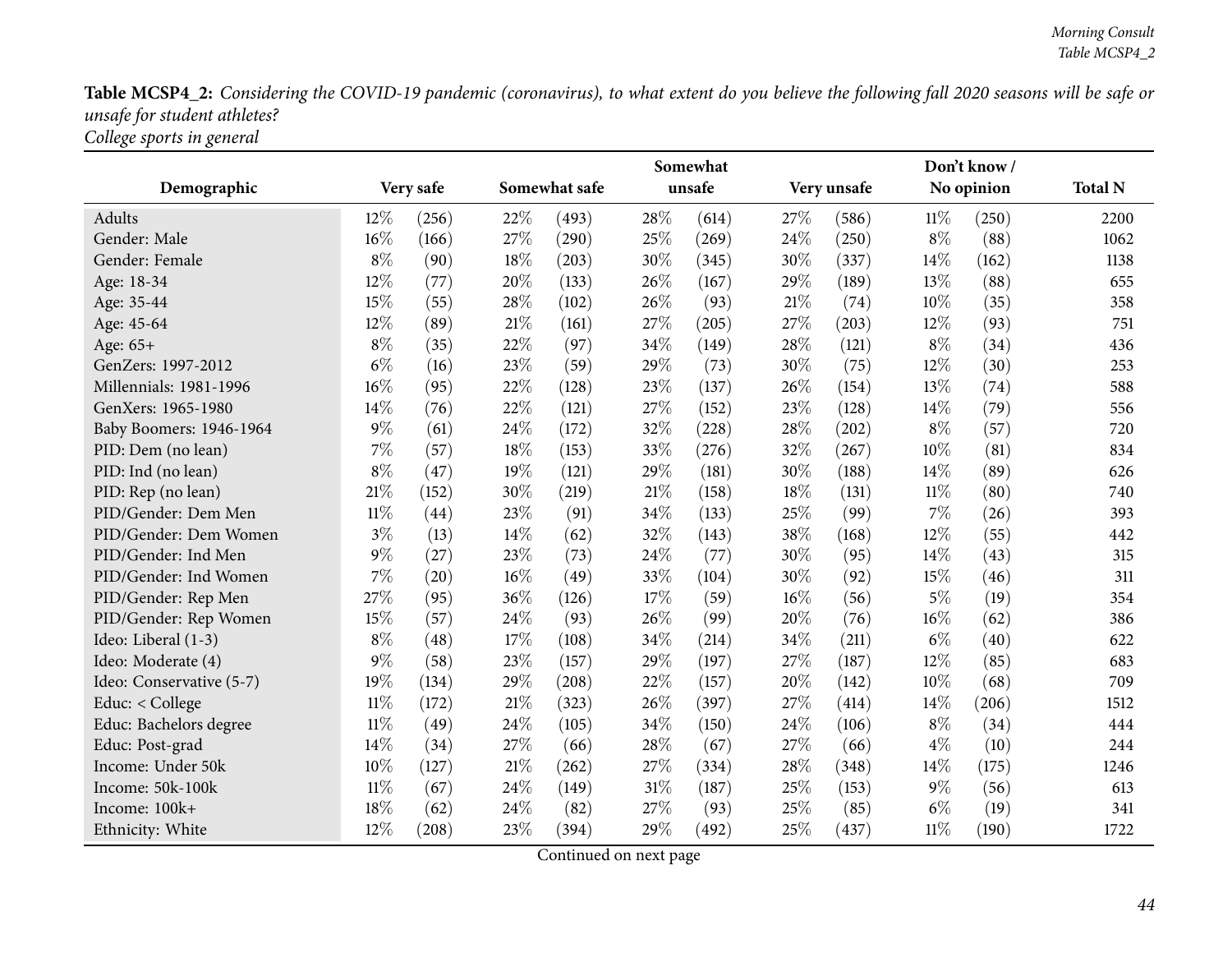| <b>Table MCSP4_2:</b> Considering the COVID-19 pandemic (coronavirus), to what extent do you believe the following fall 2020 seasons will be safe or |  |
|------------------------------------------------------------------------------------------------------------------------------------------------------|--|
| unsafe for student athletes?                                                                                                                         |  |
| College sports in general                                                                                                                            |  |

|                                   |        |           | Somewhat |               |        |        |        |             | Don't know/ |            |                |
|-----------------------------------|--------|-----------|----------|---------------|--------|--------|--------|-------------|-------------|------------|----------------|
| Demographic                       |        | Very safe |          | Somewhat safe |        | unsafe |        | Very unsafe |             | No opinion | <b>Total N</b> |
| Adults                            | $12\%$ | (256)     | 22%      | (493)         | 28%    | (614)  | 27%    | (586)       | 11%         | (250)      | 2200           |
| Ethnicity: Hispanic               | $9\%$  | (31)      | 23%      | (81)          | 26%    | (89)   | 29%    | (103)       | 13%         | (45)       | 349            |
| Ethnicity: Black                  | 10%    | (28)      | 22%      | (59)          | 24%    | (66)   | 30%    | (82)        | 14%         | (39)       | 274            |
| Ethnicity: Other                  | 10%    | (20)      | 20%      | (40)          | 28%    | (56)   | 33%    | (67)        | 10%         | (21)       | 204            |
| All Christian                     | 12%    | (133)     | 28%      | (309)         | 27%    | (300)  | 23%    | (251)       | $9\%$       | (101)      | 1094           |
| All Non-Christian                 | 12%    | (17)      | 23\%     | (33)          | 26%    | (38)   | 32%    | (47)        | $6\%$       | (9)        | 144            |
| Atheist                           | 10%    | (9)       | $6\%$    | (5)           | 27%    | (22)   | 51%    | (43)        | $6\%$       | (5)        | 85             |
| Agnostic/Nothing in particular    | 11%    | (59)      | 17%      | (90)          | 32%    | (175)  | 25%    | (136)       | 15%         | (78)       | 539            |
| Something Else                    | $11\%$ | (39)      | 16%      | (56)          | 23%    | (79)   | 32%    | (110)       | 16%         | (56)       | 339            |
| Religious Non-Protestant/Catholic | 13%    | (23)      | 22%      | (38)          | 24%    | (41)   | 32%    | (55)        | $9\%$       | (16)       | 174            |
| Evangelical                       | $16\%$ | (102)     | 28%      | (173)         | 24%    | (147)  | 23%    | (142)       | 9%          | (59)       | 623            |
| Non-Evangelical                   | $8\%$  | (61)      | 23\%     | (170)         | $30\%$ | (221)  | $28\%$ | (205)       | 12%         | (86)       | 742            |
| Community: Urban                  | 13%    | (88)      | 23%      | (158)         | 27%    | (183)  | 28%    | (188)       | 10%         | (65)       | 682            |
| Community: Suburban               | $11\%$ | (107)     | 22%      | (220)         | 28%    | (284)  | 28%    | (277)       | 11%         | (113)      | 1001           |
| Community: Rural                  | 12%    | (61)      | 22%      | (115)         | 28%    | (147)  | 24%    | (122)       | 14%         | (72)       | 517            |
| Employ: Private Sector            | 14%    | (90)      | 25%      | (160)         | $31\%$ | (197)  | 23%    | (147)       | $8\%$       | (50)       | 645            |
| Employ: Government                | 12%    | (15)      | 33%      | (41)          | 25%    | (32)   | 25%    | (31)        | $6\%$       | (7)        | 127            |
| Employ: Self-Employed             | 16%    | (32)      | $24\%$   | (46)          | 25%    | (49)   | 20%    | (40)        | 15%         | (29)       | 196            |
| Employ: Homemaker                 | 12%    | (22)      | 19%      | (36)          | $24\%$ | (45)   | 23%    | (44)        | 22%         | (41)       | 188            |
| Employ: Retired                   | $9\%$  | (45)      | $21\%$   | (101)         | $31\%$ | (148)  | 30%    | (147)       | $9\%$       | (42)       | 484            |
| Employ: Unemployed                | $9\%$  | (28)      | 18%      | (58)          | 25%    | (77)   | 31%    | (98)        | 17%         | (52)       | 312            |
| Employ: Other                     | 12%    | (17)      | 20%      | (28)          | 24%    | (35)   | 29%    | (41)        | 15%         | (22)       | 142            |
| Military HH: Yes                  | 14%    | (50)      | 26%      | (92)          | 26%    | (91)   | 24%    | (84)        | 10%         | (34)       | 352            |
| Military HH: No                   | $11\%$ | (206)     | 22%      | (401)         | 28%    | (523)  | 27%    | (502)       | 12%         | (216)      | 1848           |
| RD/WT: Right Direction            | 22%    | (153)     | 30%      | (213)         | 20%    | (144)  | 16%    | (116)       | $11\%$      | (79)       | 705            |
| RD/WT: Wrong Track                | $7\%$  | (104)     | 19%      | (280)         | $31\%$ | (470)  | $31\%$ | (470)       | $11\%$      | (171)      | 1495           |
| Trump Job Approve                 | 20%    | (191)     | 30%      | (282)         | 22%    | (207)  | 16%    | (149)       | 12%         | (116)      | 945            |
| Trump Job Disapprove              | $5\%$  | (59)      | 17%      | (205)         | 33%    | (397)  | 35%    | (423)       | $9\%$       | (108)      | 1191           |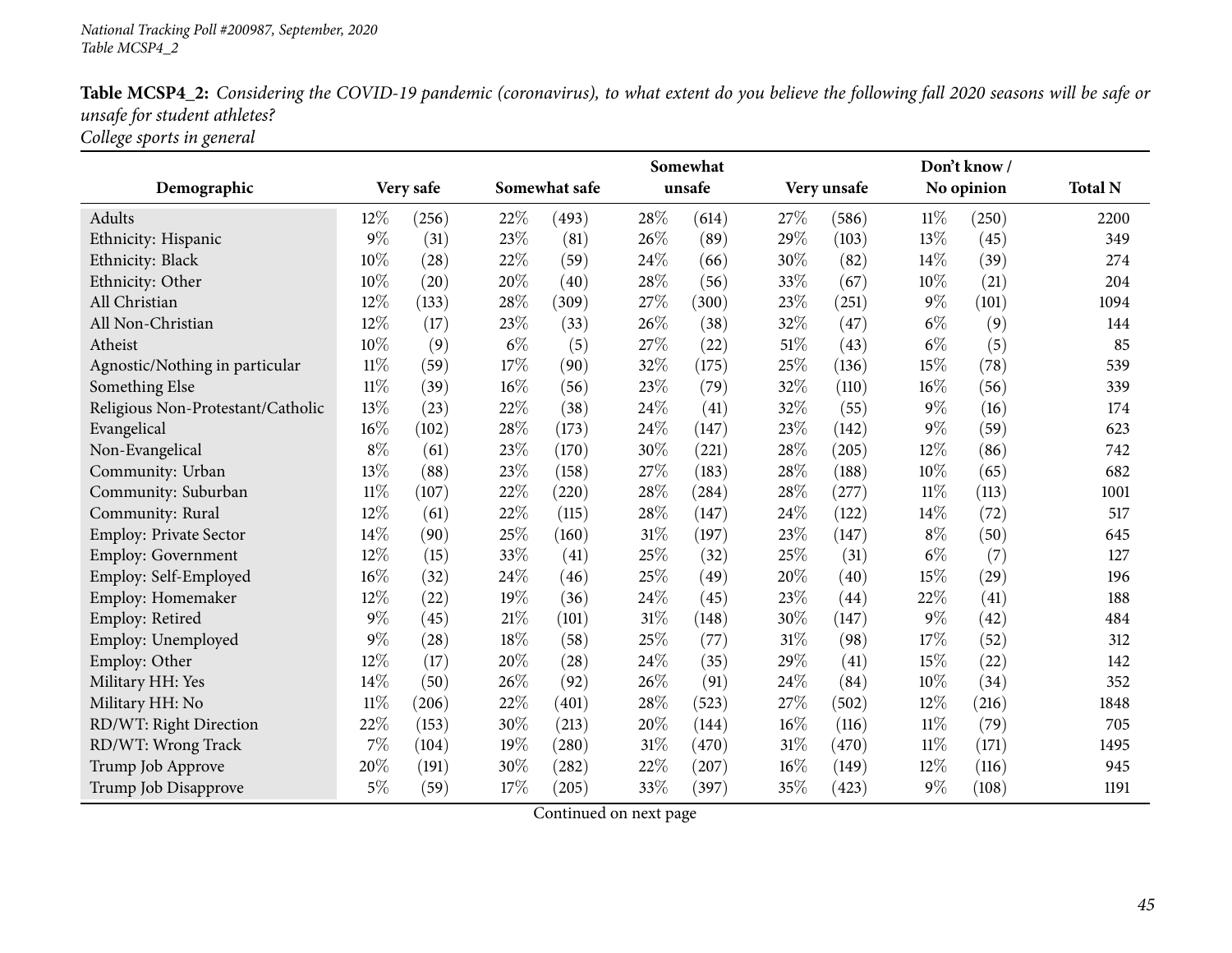Table MCSP4\_2: Considering the COVID-19 pandemic (coronavirus), to what extent do you believe the following fall 2020 seasons will be safe or *unsafe for student athletes? College sports in genera<sup>l</sup>*

|                                      |        |           | Somewhat |               |     |        |      |             |        | Don't know/ |                |
|--------------------------------------|--------|-----------|----------|---------------|-----|--------|------|-------------|--------|-------------|----------------|
| Demographic                          |        | Very safe |          | Somewhat safe |     | unsafe |      | Very unsafe |        | No opinion  | <b>Total N</b> |
| Adults                               | $12\%$ | (256)     | 22%      | (493)         | 28% | (614)  | 27%  | (586)       | 11%    | (250)       | 2200           |
| Trump Job Strongly Approve           | 27%    | (155)     | 29%      | (170)         | 17% | (101)  | 16%  | (96)        | 10%    | (60)        | 582            |
| Trump Job Somewhat Approve           | 10%    | (36)      | $31\%$   | (113)         | 29% | (107)  | 15%  | (53)        | 15%    | (55)        | 364            |
| Trump Job Somewhat Disapprove        | $8\%$  | (20)      | 29%      | (72)          | 34% | (84)   | 17%  | (43)        | 12%    | (29)        | 249            |
| Trump Job Strongly Disapprove        | $4\%$  | (39)      | 14%      | (133)         | 33% | (313)  | 40%  | (379)       | $8\%$  | (79)        | 943            |
| Favorable of Trump                   | 20%    | (194)     | 30%      | (285)         | 21% | (197)  | 16%  | (153)       | 13%    | (119)       | 948            |
| Unfavorable of Trump                 | $4\%$  | (46)      | 17%      | (201)         | 34% | (402)  | 36%  | (417)       | $9\%$  | (104)       | 1169           |
| Very Favorable of Trump              | 26%    | (154)     | 30%      | (178)         | 18% | (109)  | 15%  | (91)        | $11\%$ | (63)        | 594            |
| Somewhat Favorable of Trump          | $11\%$ | (40)      | 30%      | (107)         | 25% | (88)   | 18\% | (63)        | 16%    | (56)        | 354            |
| Somewhat Unfavorable of Trump        | $8\%$  | (15)      | 23%      | (47)          | 41% | (81)   | 20%  | (40)        | $9\%$  | (17)        | 200            |
| Very Unfavorable of Trump            | $3\%$  | (30)      | $16\%$   | (155)         | 33% | (320)  | 39%  | (377)       | $9\%$  | (87)        | 969            |
| #1 Issue: Economy                    | 15%    | (107)     | 25%      | (183)         | 27% | (201)  | 23%  | (169)       | $11\%$ | (78)        | 737            |
| #1 Issue: Security                   | 22%    | (53)      | 25%      | (60)          | 22% | (53)   | 20%  | (48)        | 12%    | (29)        | 244            |
| #1 Issue: Health Care                | $7\%$  | (30)      | 18%      | (76)          | 31% | (130)  | 31%  | (127)       | 12%    | (52)        | 414            |
| #1 Issue: Medicare / Social Security | $6\%$  | (22)      | 21%      | (72)          | 31% | (105)  | 31%  | (104)       | 11%    | (38)        | 340            |
| #1 Issue: Women's Issues             | $5\%$  | (5)       | $16\%$   | (16)          | 28% | (29)   | 38%  | (40)        | 13%    | (13)        | 104            |
| #1 Issue: Education                  | $11\%$ | (13)      | 35%      | (42)          | 22% | (26)   | 24%  | (28)        | $8\%$  | (9)         | 118            |
| #1 Issue: Energy                     | $11\%$ | (10)      | 22%      | (20)          | 29% | (26)   | 26%  | (23)        | 12%    | (11)        | 90             |
| #1 Issue: Other                      | $11\%$ | (16)      | $16\%$   | (24)          | 29% | (45)   | 31%  | (47)        | 13%    | (20)        | 153            |
| 2018 House Vote: Democrat            | $6\%$  | (46)      | 19%      | (142)         | 34% | (251)  | 34%  | (251)       | $6\%$  | (47)        | 736            |
| 2018 House Vote: Republican          | 20%    | (125)     | 29%      | (183)         | 22% | (140)  | 17%  | (105)       | $11\%$ | (69)        | 621            |
| 2018 House Vote: Someone else        | $12\%$ | (7)       | 15%      | (9)           | 25% | (15)   | 32%  | (19)        | 15%    | (9)         | 59             |
| 2016 Vote: Hillary Clinton           | $6\%$  | (40)      | 19%      | (131)         | 34% | (238)  | 34%  | (236)       | $8\%$  | (55)        | 700            |
| 2016 Vote: Donald Trump              | 19%    | (134)     | 29%      | (202)         | 22% | (156)  | 19%  | (129)       | $11\%$ | (77)        | 698            |
| 2016 Vote: Other                     | $11\%$ | (11)      | $10\%$   | (10)          | 33% | (33)   | 35%  | (35)        | 11%    | (11)        | 101            |
| 2016 Vote: Didn't Vote               | 10%    | (71)      | $21\%$   | (149)         | 27% | (186)  | 27%  | (185)       | 15%    | (107)       | 698            |
| Voted in 2014: Yes                   | 12%    | (150)     | 24\%     | (290)         | 29% | (350)  | 25%  | (309)       | 10%    | (118)       | 1217           |
| Voted in 2014: No                    | $11\%$ | (106)     | $21\%$   | (203)         | 27% | (264)  | 28%  | (278)       | 13%    | (132)       | 983            |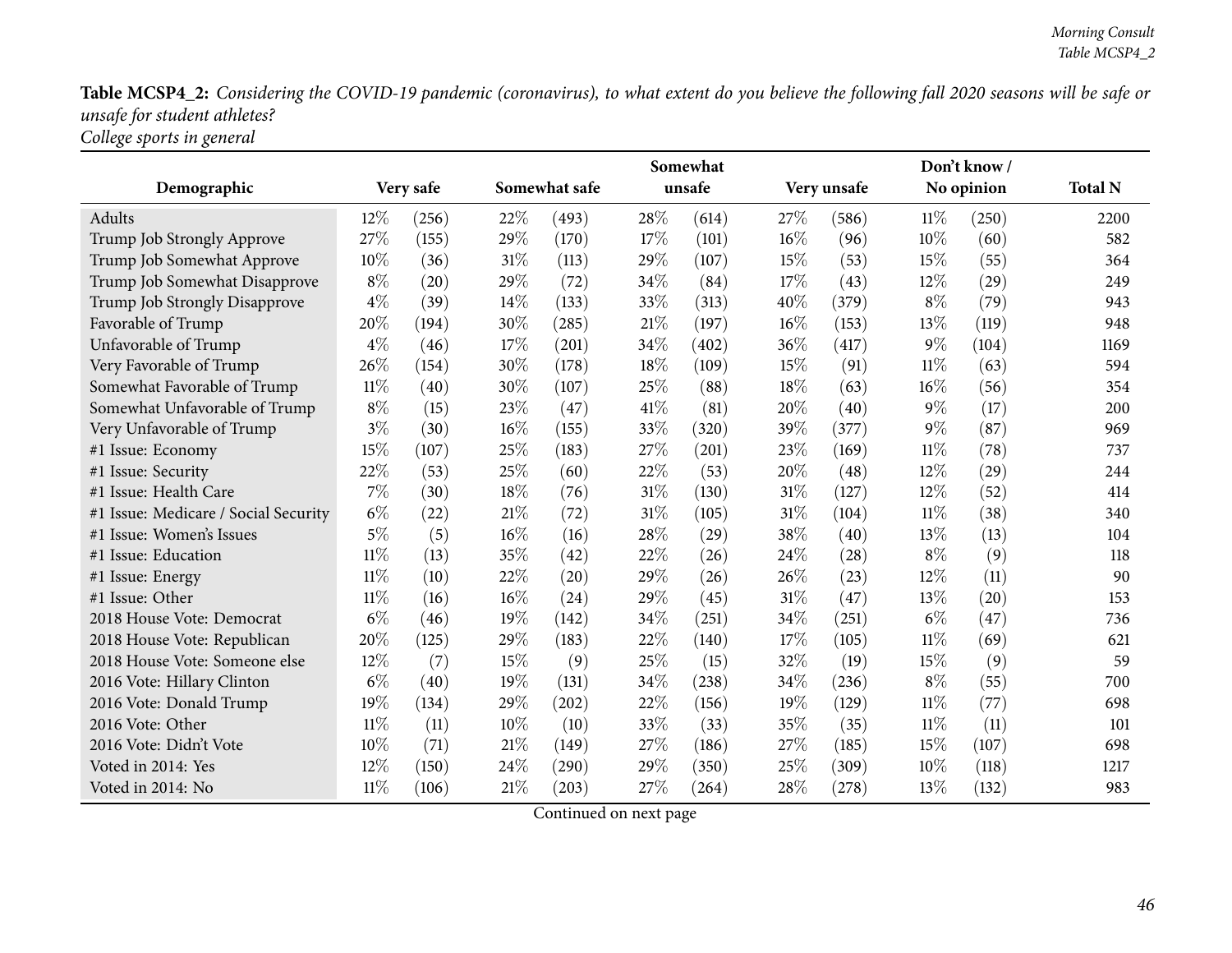| <b>Table MCSP4_2:</b> Considering the COVID-19 pandemic (coronavirus), to what extent do you believe the following fall 2020 seasons will be safe or |  |
|------------------------------------------------------------------------------------------------------------------------------------------------------|--|
| unsafe for student athletes?                                                                                                                         |  |
| College sports in general                                                                                                                            |  |

|                            |        |           | Somewhat |               |        |        |        |             |        | Don't know / |                |
|----------------------------|--------|-----------|----------|---------------|--------|--------|--------|-------------|--------|--------------|----------------|
| Demographic                |        | Very safe |          | Somewhat safe |        | unsafe |        | Very unsafe |        | No opinion   | <b>Total N</b> |
| Adults                     | $12\%$ | (256)     | 22\%     | (493)         | 28%    | (614)  | $27\%$ | (586)       | $11\%$ | (250)        | 2200           |
| 2012 Vote: Barack Obama    | $8\%$  | (65)      | 19%      | (161)         | 32\%   | (261)  | $32\%$ | (266)       | $9\%$  | (75)         | 828            |
| 2012 Vote: Mitt Romney     | 18%    | (85)      | $31\%$   | (151)         | 23\%   | (114)  | 17%    | (82)        | 11%    | (53)         | 485            |
| 2012 Vote: Other           | 15%    | (12)      | $10\%$   | (8)           | 37\%   | (28)   | 21%    | (16)        | $16\%$ | (12)         | 76             |
| 2012 Vote: Didn't Vote     | $12\%$ | (95)      | 21%      | (173)         | 26\%   | (208)  | 27\%   | (221)       | 14\%   | (109)        | 806            |
| 4-Region: Northeast        | $10\%$ | (40)      | 25%      | (100)         | 28\%   | (111)  | 26\%   | (101)       | $10\%$ | (40)         | 394            |
| 4-Region: Midwest          | $11\%$ | (50)      | 22%      | (103)         | $31\%$ | (146)  | 25\%   | (117)       | $10\%$ | (47)         | 462            |
| 4-Region: South            | 12\%   | (103)     | 23\%     | (185)         | 26\%   | (216)  | 26\%   | (211)       | $13\%$ | (110)        | 824            |
| 4-Region: West             | 12%    | (63)      | 20%      | (105)         | 27\%   | (141)  | 30%    | (157)       | $10\%$ | (54)         | 520            |
| Sports fans                | 14\%   | (200)     | 28\%     | (407)         | 30%    | (448)  | 21%    | (305)       | $8\%$  | (111)        | 1471           |
| Avid sports fans           | 18%    | (98)      | 33\%     | (174)         | 28\%   | (147)  | 17%    | (92)        | $4\%$  | (24)         | 534            |
| College football fans      | 17%    | (192)     | $31\%$   | (348)         | 29%    | (326)  | 15%    | (171)       | 7%     | (72)         | 1110           |
| Avid college football fans | 26\%   | (103)     | 37%      | (146)         | 23\%   | (90)   | $11\%$ | (44)        | $3\%$  | (11)         | 394            |
| Big 10 fans                | 18%    | (116)     | 33\%     | (217)         | 28\%   | (186)  | 17%    | (115)       | $4\%$  | (27)         | 662            |
| Pac 12 fans                | 20%    | (101)     | 33\%     | (167)         | $26\%$ | (128)  | 15%    | (74)        | $6\%$  | (31)         | 501            |
| <b>ACC</b> fans            | 19%    | (104)     | 33\%     | (179)         | 25\%   | (138)  | 17%    | (92)        | $5\%$  | (29)         | 542            |
| Big 12 fans                | 21%    | (110)     | $31\%$   | (164)         | 26\%   | (138)  | 15%    | (78)        | $6\%$  | (34)         | 523            |
| SEC fans                   | 19%    | (109)     | 34\%     | (198)         | 26%    | (147)  | 16%    | (90)        | $5\%$  | (31)         | 576            |
| Non-Power 5 fans           | 20%    | (96)      | $36\%$   | (168)         | 25%    | (120)  | 14\%   | (66)        | $4\%$  | (21)         | 472            |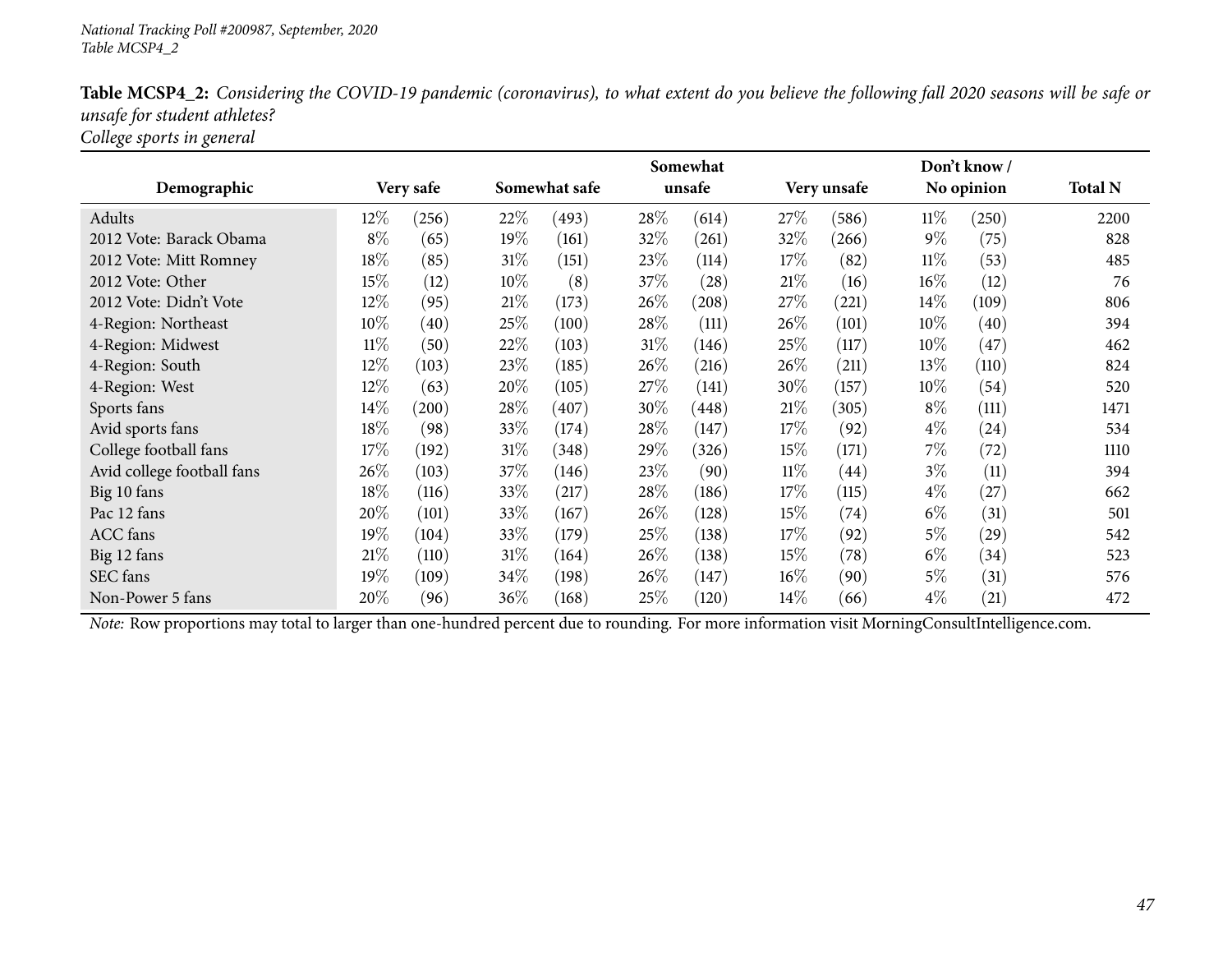| Demographic              |        | <b>Strongly</b><br>support |        | Somewhat<br>support |        | Somewhat<br>oppose |      | <b>Strongly</b><br>oppose |        | Don't know/<br>No opinion | <b>Total N</b> |
|--------------------------|--------|----------------------------|--------|---------------------|--------|--------------------|------|---------------------------|--------|---------------------------|----------------|
| Adults                   | 18%    | (407)                      | 22%    | (474)               | 21%    | (468)              | 21%  | (466)                     | 18%    | (385)                     | 2200           |
| Gender: Male             | 24%    | (257)                      | 26%    | (279)               | 19%    | (198)              | 19%  | (199)                     | $12\%$ | (128)                     | 1062           |
| Gender: Female           | 13%    | (149)                      | 17%    | (195)               | 24%    | (270)              | 23%  | (267)                     | 23%    | (257)                     | 1138           |
| Age: 18-34               | 17%    | (112)                      | $21\%$ | (138)               | 22%    | (144)              | 19%  | (124)                     | 21%    | (137)                     | 655            |
| Age: 35-44               | 23%    | (83)                       | 25%    | (91)                | 17%    | (60)               | 18%  | (63)                      | 17%    | (60)                      | 358            |
| Age: 45-64               | 20%    | (147)                      | 19%    | (146)               | 20%    | (147)              | 24%  | (182)                     | 17%    | (129)                     | 751            |
| Age: 65+                 | 15%    | (63)                       | 23%    | (99)                | 27%    | (118)              | 22%  | (97)                      | 13%    | (58)                      | 436            |
| GenZers: 1997-2012       | 12%    | (31)                       | 20%    | (51)                | 27%    | (69)               | 18%  | (45)                      | 23%    | (57)                      | 253            |
| Millennials: 1981-1996   | 21%    | (126)                      | 24%    | (141)               | 16%    | (94)               | 20%  | (118)                     | 19%    | (110)                     | 588            |
| GenXers: 1965-1980       | 20%    | (112)                      | 20%    | (113)               | 20%    | (112)              | 20%  | (113)                     | 19%    | (106)                     | 556            |
| Baby Boomers: 1946-1964  | 18%    | (128)                      | $21\%$ | (151)               | 24%    | (173)              | 24%  | (171)                     | $13\%$ | (97)                      | 720            |
| PID: Dem (no lean)       | 13%    | (112)                      | 17%    | (145)               | 26%    | (215)              | 27%  | (226)                     | 16%    | (136)                     | 834            |
| PID: Ind (no lean)       | 14\%   | (87)                       | 20%    | (127)               | 20%    | (127)              | 22%  | (135)                     | 24%    | (150)                     | 626            |
| PID: Rep (no lean)       | 28%    | (207)                      | 27%    | (202)               | 17%    | (127)              | 14%  | (105)                     | 13%    | (99)                      | 740            |
| PID/Gender: Dem Men      | 19%    | (75)                       | 23%    | (91)                | 24%    | (93)               | 23%  | (90)                      | $11\%$ | (43)                      | 393            |
| PID/Gender: Dem Women    | $8\%$  | (37)                       | 12%    | (54)                | 28%    | (122)              | 31%  | (136)                     | 21%    | (93)                      | 442            |
| PID/Gender: Ind Men      | 17%    | (52)                       | 23%    | (73)                | 21%    | (66)               | 20%  | (63)                      | 19%    | (60)                      | 315            |
| PID/Gender: Ind Women    | $11\%$ | (35)                       | 17%    | (54)                | 20%    | (61)               | 23%  | (72)                      | 29%    | (89)                      | 311            |
| PID/Gender: Rep Men      | 37%    | (130)                      | 32%    | (114)               | $11\%$ | (39)               | 13%  | (46)                      | 7%     | (25)                      | 354            |
| PID/Gender: Rep Women    | 20%    | (77)                       | 23%    | (88)                | 23%    | (87)               | 15%  | (59)                      | 19%    | (74)                      | 386            |
| Ideo: Liberal (1-3)      | 14%    | (85)                       | 18%    | (113)               | 27%    | (165)              | 30%  | (184)                     | 12%    | (75)                      | 622            |
| Ideo: Moderate (4)       | 15%    | (105)                      | $21\%$ | (142)               | 22%    | (152)              | 22%  | (151)                     | 19%    | (133)                     | 683            |
| Ideo: Conservative (5-7) | 28%    | (200)                      | 26%    | (187)               | 18%    | (126)              | 13%  | (95)                      | 14%    | (102)                     | 709            |
| Educ: < College          | 18%    | (265)                      | 20%    | (300)               | 21%    | (318)              | 21%  | (316)                     | 21%    | (313)                     | 1512           |
| Educ: Bachelors degree   | 20%    | (90)                       | 24%    | (107)               | 23%    | (101)              | 21\% | (93)                      | 12%    | (52)                      | 444            |
| Educ: Post-grad          | 21%    | (51)                       | 27%    | (66)                | 20%    | (49)               | 23%  | (57)                      | $8\%$  | (21)                      | 244            |
| Income: Under 50k        | 17%    | (206)                      | 19%    | (240)               | 22%    | (274)              | 21%  | (267)                     | 21%    | (260)                     | 1246           |
| Income: 50k-100k         | 19%    | (115)                      | 24%    | (146)               | 21%    | (130)              | 22%  | (133)                     | 15%    | (89)                      | 613            |
| Income: 100k+            | 25%    | (85)                       | 26%    | (88)                | 19%    | (65)               | 19%  | (66)                      | $11\%$ | (37)                      | 341            |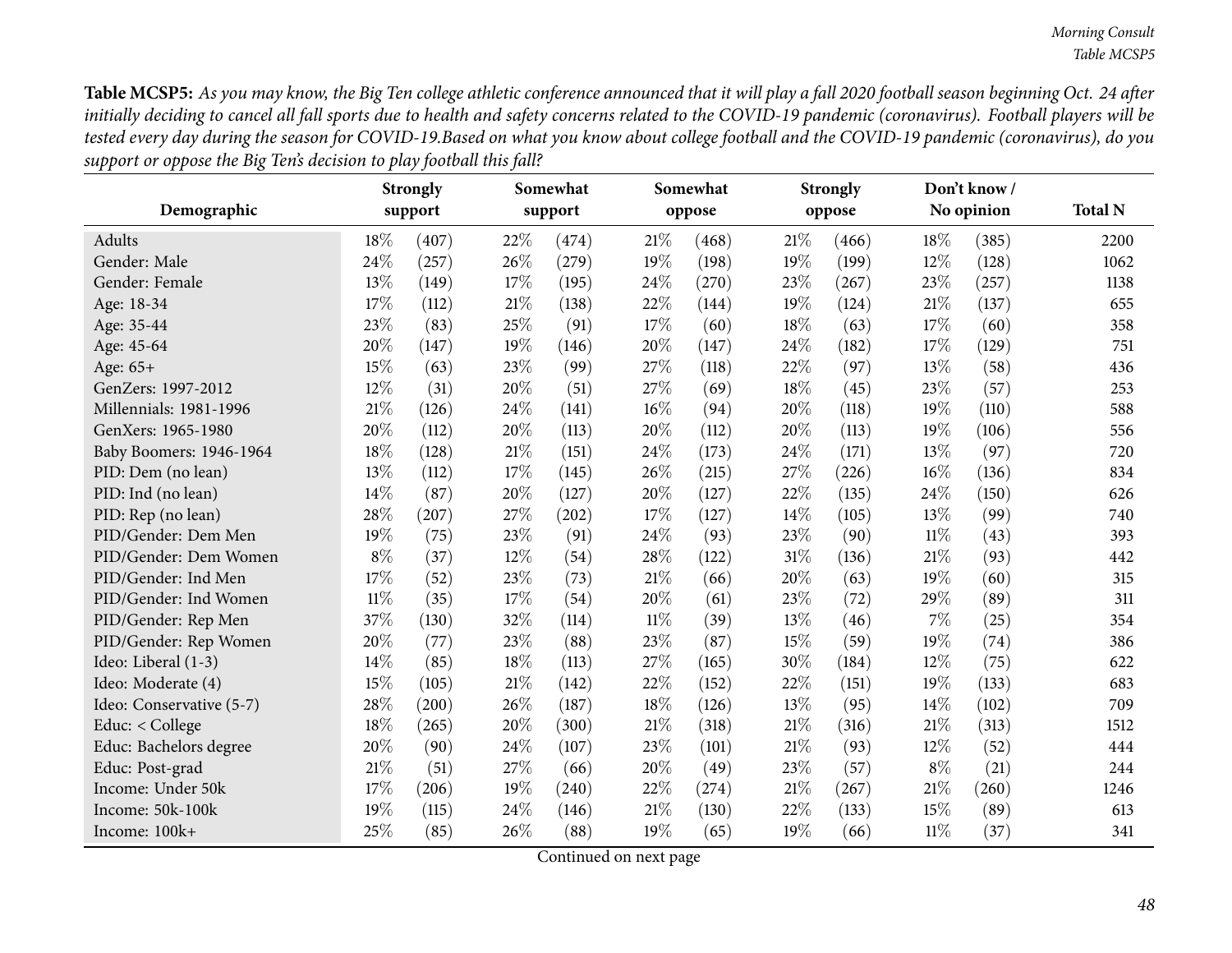|                                   |     | <b>Strongly</b> |        | Somewhat |        | Somewhat |     | <b>Strongly</b> |        | Don't know/ |                |
|-----------------------------------|-----|-----------------|--------|----------|--------|----------|-----|-----------------|--------|-------------|----------------|
| Demographic                       |     | support         |        | support  |        | oppose   |     | oppose          |        | No opinion  | <b>Total N</b> |
| Adults                            | 18% | (407)           | 22%    | (474)    | 21%    | (468)    | 21% | (466)           | 18%    | (385)       | 2200           |
| Ethnicity: White                  | 18% | (311)           | 23%    | (393)    | $21\%$ | (367)    | 21% | (363)           | 17%    | (288)       | 1722           |
| Ethnicity: Hispanic               | 16% | (57)            | 23%    | (80)     | 25%    | (87)     | 17% | (60)            | 18%    | (65)        | 349            |
| Ethnicity: Black                  | 20% | (55)            | $16\%$ | (45)     | 23%    | (62)     | 19% | (53)            | 22%    | (60)        | 274            |
| Ethnicity: Other                  | 20% | (41)            | $18\%$ | (36)     | 20%    | (40)     | 24% | (50)            | 18%    | (37)        | 204            |
| All Christian                     | 20% | (219)           | 26%    | (289)    | 21%    | (230)    | 18% | (198)           | 14%    | (159)       | 1094           |
| All Non-Christian                 | 22% | (32)            | 13%    | (19)     | 20%    | (29)     | 31% | (44)            | 14%    | (20)        | 144            |
| Atheist                           | 9%  | (7)             | 12%    | (10)     | 28%    | (24)     | 37% | (31)            | 15%    | (12)        | 85             |
| Agnostic/Nothing in particular    | 17% | (93)            | $18\%$ | (95)     | 22%    | (116)    | 21% | (113)           | 22%    | (121)       | 539            |
| Something Else                    | 16% | (55)            | 18%    | (61)     | 20%    | (69)     | 23% | (79)            | 22%    | (73)        | 339            |
| Religious Non-Protestant/Catholic | 22% | (38)            | 15%    | (26)     | 20%    | (35)     | 29% | (51)            | 14%    | (24)        | 174            |
| Evangelical                       | 25% | (157)           | 25%    | (153)    | 17%    | (107)    | 19% | (119)           | 14%    | (87)        | 623            |
| Non-Evangelical                   | 14% | (102)           | 24\%   | (177)    | 24%    | (181)    | 20% | (148)           | 18%    | (134)       | 742            |
| Community: Urban                  | 20% | (137)           | 23%    | (156)    | 17%    | (118)    | 22% | (153)           | 17%    | (117)       | 682            |
| Community: Suburban               | 18% | (180)           | 22\%   | (216)    | 22%    | (220)    | 21% | (211)           | 17%    | (175)       | 1001           |
| Community: Rural                  | 17% | (90)            | 20%    | (102)    | 25%    | (130)    | 20% | (102)           | 18%    | (93)        | 517            |
| Employ: Private Sector            | 22% | (143)           | 26%    | (166)    | 21%    | (136)    | 17% | (110)           | 14\%   | (89)        | 645            |
| Employ: Government                | 18% | (22)            | 33%    | (42)     | $21\%$ | (27)     | 16% | (20)            | 12%    | (15)        | 127            |
| Employ: Self-Employed             | 23% | (44)            | 18%    | (36)     | 16%    | (32)     | 24% | (47)            | 19%    | (37)        | 196            |
| Employ: Homemaker                 | 20% | (38)            | 12%    | (22)     | 21%    | (40)     | 18% | (34)            | 28%    | (53)        | 188            |
| Employ: Retired                   | 17% | (82)            | $21\%$ | (103)    | 26%    | (126)    | 23% | (109)           | 13%    | (63)        | 484            |
| Employ: Unemployed                | 12% | (36)            | 16%    | (51)     | 17%    | (53)     | 29% | (91)            | 26%    | (81)        | 312            |
| Employ: Other                     | 19% | (27)            | 19%    | (27)     | 17%    | (24)     | 26% | (38)            | 19%    | (26)        | 142            |
| Military HH: Yes                  | 23% | (80)            | 25%    | (87)     | 20%    | (69)     | 20% | (72)            | 12%    | (44)        | 352            |
| Military HH: No                   | 18% | (326)           | $21\%$ | (387)    | 22%    | (400)    | 21% | (394)           | $18\%$ | (341)       | 1848           |
| RD/WT: Right Direction            | 30% | (214)           | 28\%   | (195)    | 15%    | (107)    | 12% | (87)            | 14%    | (102)       | 705            |
| RD/WT: Wrong Track                | 13% | (193)           | 19%    | (279)    | 24%    | (361)    | 25% | (379)           | 19%    | (283)       | 1495           |
| Trump Job Approve                 | 29% | (277)           | 26%    | (247)    | 18%    | (174)    | 12% | (114)           | 14%    | (133)       | 945            |
| Trump Job Disapprove              | 10% | (122)           | 18%    | (220)    | 24%    | (291)    | 29% | (344)           | 18%    | (214)       | 1191           |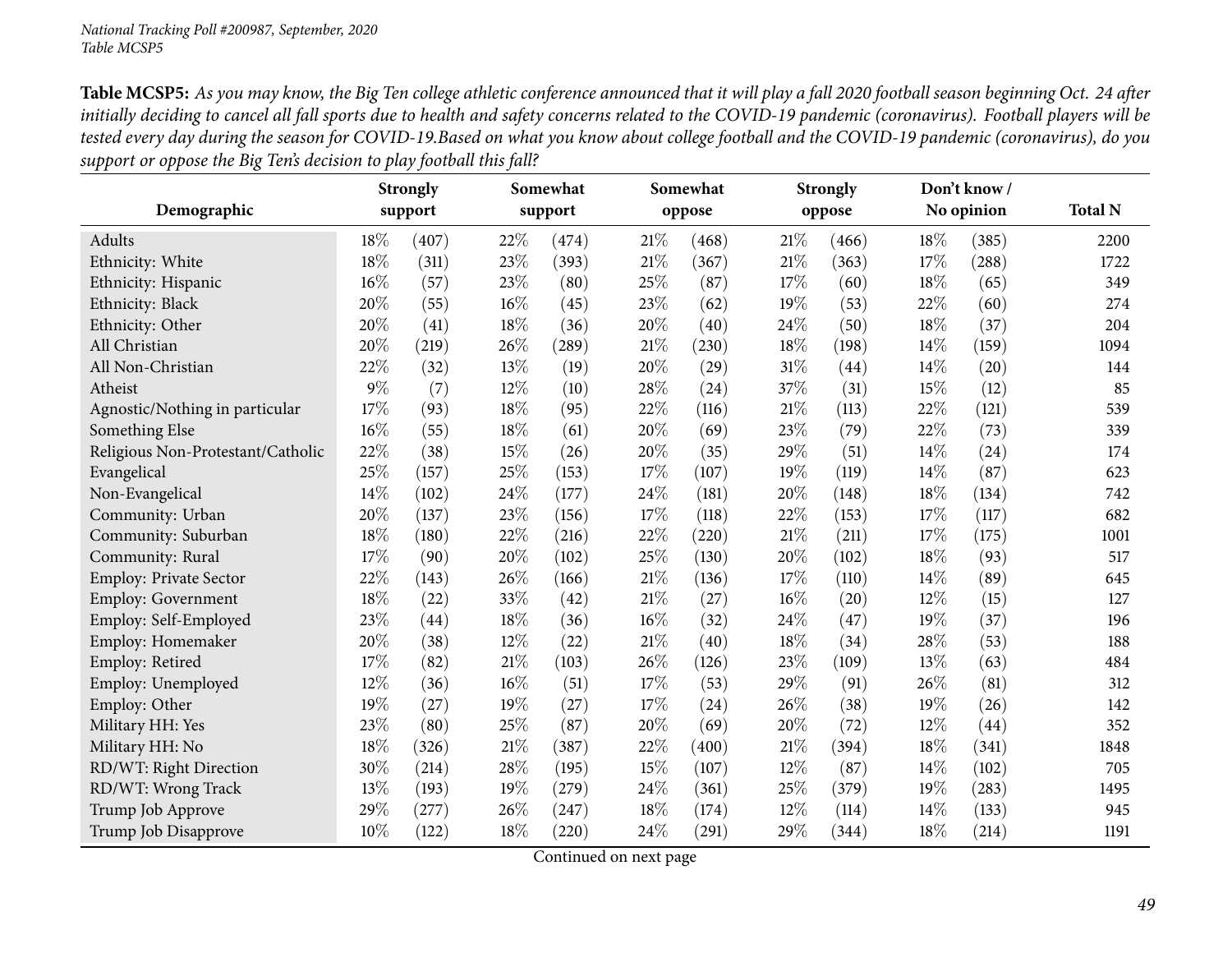| Demographic                          |        | <b>Strongly</b><br>support |        | Somewhat<br>support |        | Somewhat<br>oppose |      | <b>Strongly</b><br>oppose |      | Don't know/<br>No opinion | <b>Total N</b> |
|--------------------------------------|--------|----------------------------|--------|---------------------|--------|--------------------|------|---------------------------|------|---------------------------|----------------|
|                                      |        |                            |        |                     |        |                    |      |                           |      |                           |                |
| <b>Adults</b>                        | 18\%   | (407)                      | 22%    | (474)               | 21\%   | (468)              | 21%  | (466)                     | 18%  | (385)                     | 2200           |
| Trump Job Strongly Approve           | 36%    | (210)                      | 22%    | (131)               | $16\%$ | (95)               | 14%  | (79)                      | 12%  | (67)                      | 582            |
| Trump Job Somewhat Approve           | 18%    | (67)                       | 32\%   | (116)               | 22%    | (79)               | 10%  | (36)                      | 18%  | (66)                      | 364            |
| Trump Job Somewhat Disapprove        | 13%    | (32)                       | 31%    | (78)                | 18%    | (44)               | 19%  | (47)                      | 19%  | (47)                      | 249            |
| Trump Job Strongly Disapprove        | 10%    | (90)                       | 15%    | (142)               | 26\%   | (247)              | 32%  | (297)                     | 18%  | (166)                     | 943            |
| Favorable of Trump                   | 29%    | (270)                      | 27%    | (257)               | 17%    | (165)              | 13\% | (122)                     | 14\% | (133)                     | 948            |
| Unfavorable of Trump                 | $11\%$ | (123)                      | 18%    | (205)               | 25%    | (296)              | 28%  | (332)                     | 18%  | (213)                     | 1169           |
| Very Favorable of Trump              | 36%    | (213)                      | 25%    | (149)               | 14%    | (86)               | 13%  | (75)                      | 12%  | (72)                      | 594            |
| Somewhat Favorable of Trump          | 16%    | (57)                       | 31%    | (109)               | 22%    | (79)               | 13\% | (47)                      | 17%  | (62)                      | 354            |
| Somewhat Unfavorable of Trump        | 14%    | (28)                       | 29%    | (58)                | 19%    | (39)               | 18%  | (36)                      | 20%  | (39)                      | 200            |
| Very Unfavorable of Trump            | 10%    | (96)                       | 15%    | (146)               | 27%    | (258)              | 31%  | (296)                     | 18%  | (174)                     | 969            |
| #1 Issue: Economy                    | 25%    | (183)                      | 23%    | (170)               | 19%    | (141)              | 16%  | (119)                     | 17%  | (125)                     | 737            |
| #1 Issue: Security                   | 25%    | (61)                       | 25%    | (62)                | 18%    | (43)               | 16%  | (39)                      | 16%  | (39)                      | 244            |
| #1 Issue: Health Care                | 10%    | (41)                       | 21%    | (86)                | 25%    | (104)              | 26%  | (107)                     | 19%  | (77)                      | 414            |
| #1 Issue: Medicare / Social Security | 14%    | (47)                       | 22%    | (74)                | 24%    | (81)               | 25%  | (85)                      | 16%  | (53)                      | 340            |
| #1 Issue: Women's Issues             | 7%     | (8)                        | 12%    | (13)                | 27%    | (28)               | 32%  | (33)                      | 22%  | (23)                      | 104            |
| #1 Issue: Education                  | 25%    | (29)                       | 25%    | (29)                | $16\%$ | (18)               | 23%  | (27)                      | 12%  | (14)                      | 118            |
| #1 Issue: Energy                     | 12%    | (11)                       | 27%    | (24)                | 30%    | (27)               | 13%  | (12)                      | 19%  | (17)                      | 90             |
| #1 Issue: Other                      | 18%    | (27)                       | $11\%$ | (17)                | 18%    | (27)               | 29%  | (45)                      | 24\% | (37)                      | 153            |
| 2018 House Vote: Democrat            | 15%    | (109)                      | 19%    | (141)               | 23%    | (172)              | 28%  | (204)                     | 15%  | (109)                     | 736            |
| 2018 House Vote: Republican          | 29%    | (180)                      | 28%    | (171)               | 16%    | (100)              | 14%  | (84)                      | 14%  | (85)                      | 621            |
| 2018 House Vote: Someone else        | $11\%$ | (6)                        | 22%    | (13)                | 12%    | (7)                | 29%  | (17)                      | 27%  | (16)                      | 59             |
| 2016 Vote: Hillary Clinton           | 14%    | (98)                       | 17%    | (122)               | 23%    | (160)              | 30%  | (210)                     | 16%  | (109)                     | 700            |
| 2016 Vote: Donald Trump              | 27%    | (191)                      | 29%    | (200)               | 17%    | (118)              | 13%  | (93)                      | 14\% | (97)                      | 698            |
| 2016 Vote: Other                     | 12%    | (13)                       | $16\%$ | (16)                | 28%    | (28)               | 26%  | (26)                      | 18%  | (19)                      | 101            |
| 2016 Vote: Didn't Vote               | 15%    | (104)                      | 19%    | (135)               | 23%    | (161)              | 20%  | (137)                     | 23%  | (160)                     | 698            |
| Voted in 2014: Yes                   | 22%    | (265)                      | 22%    | (262)               | 20%    | (248)              | 21%  | (261)                     | 15%  | (181)                     | 1217           |
| Voted in 2014: No                    | 14%    | (142)                      | 22%    | (212)               | 22%    | (221)              | 21%  | (205)                     | 21%  | (204)                     | 983            |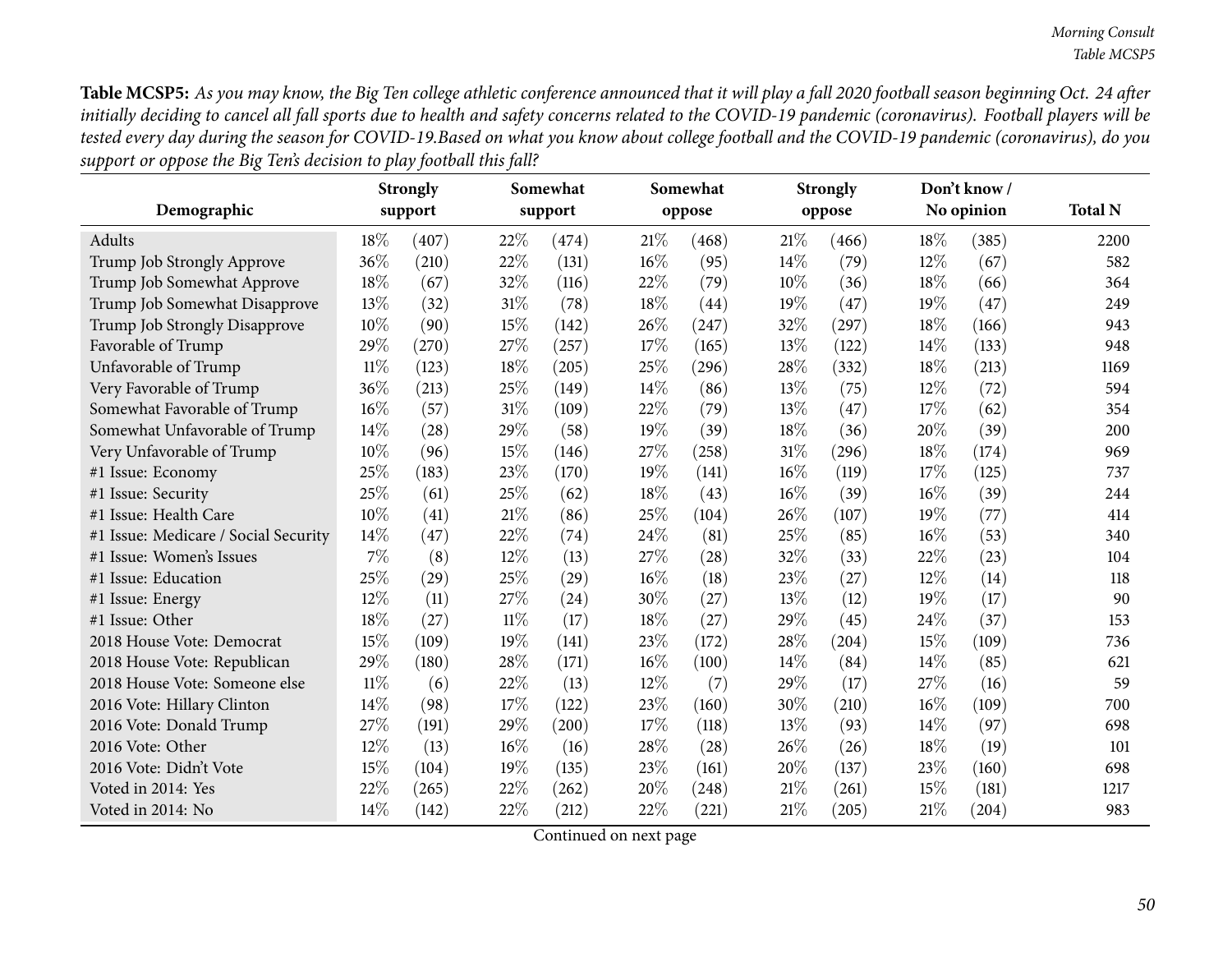|                            |        | <b>Strongly</b> |        | Somewhat |      | Somewhat |        | <b>Strongly</b> |        | Don't know / |                |
|----------------------------|--------|-----------------|--------|----------|------|----------|--------|-----------------|--------|--------------|----------------|
| Demographic                |        | support         |        | support  |      | oppose   |        | oppose          |        | No opinion   | <b>Total N</b> |
| Adults                     | $18\%$ | (407)           | 22%    | (474)    | 21%  | (468)    | 21%    | (466)           | $18\%$ | (385)        | 2200           |
| 2012 Vote: Barack Obama    | 16%    | (130)           | 19%    | (160)    | 23%  | (194)    | 27%    | (220)           | 15\%   | (124)        | 828            |
| 2012 Vote: Mitt Romney     | 29%    | (141)           | $26\%$ | (128)    | 15\% | (74)     | 15%    | (72)            | 14\%   | (70)         | 485            |
| 2012 Vote: Other           | 15%    | (11)            | $16\%$ | (12)     | 25\% | (19)     | 21%    | (16)            | 23\%   | (17)         | 76             |
| 2012 Vote: Didn't Vote     | 15%    | (124)           | 22%    | (174)    | 22%  | (177)    | 20%    | (158)           | 22%    | (173)        | 806            |
| 4-Region: Northeast        | 17\%   | (68)            | $24\%$ | (95)     | 17\% | (68)     | $24\%$ | (96)            | 17\%   | (67)         | 394            |
| 4-Region: Midwest          | 17%    | (81)            | $21\%$ | (99)     | 24\% | (110)    | 20%    | (93)            | 17\%   | (80)         | 462            |
| 4-Region: South            | 21%    | (170)           | $20\%$ | (168)    | 21\% | (173)    | 19%    | (157)           | 19%    | (156)        | 824            |
| 4-Region: West             | 17%    | (89)            | 22\%   | (112)    | 23\% | (117)    | 23%    | (120)           | $16\%$ | (82)         | 520            |
| Sports fans                | 23%    | (332)           | 26\%   | (384)    | 23%  | (338)    | 16%    | (230)           | 13\%   | (186)        | 1471           |
| Avid sports fans           | 33%    | (179)           | 28\%   | (148)    | 20%  | (105)    | $12\%$ | (62)            | $8\%$  | (40)         | 534            |
| College football fans      | 28%    | (313)           | 30%    | (333)    | 21\% | (238)    | $11\%$ | (126)           | $9\%$  | (101)        | 1110           |
| Avid college football fans | 43\%   | (170)           | 27\%   | (107)    | 17\% | (67)     | $8\%$  | (30)            | $5\%$  | (20)         | 394            |
| Big 10 fans                | 31%    | (205)           | $31\%$ | (203)    | 20%  | (135)    | $11\%$ | (72)            | 7%     | (47)         | 662            |
| Pac 12 fans                | 33\%   | (163)           | 30\%   | (149)    | 22\% | (108)    | 10%    | (51)            | $6\%$  | (30)         | 501            |
| <b>ACC</b> fans            | 34\%   | (182)           | $31\%$ | (170)    | 17\% | (95)     | $11\%$ | (60)            | $6\%$  | (34)         | 542            |
| Big 12 fans                | 35%    | (182)           | 30\%   | (155)    | 22%  | (113)    | $9\%$  | (46)            | $5\%$  | (29)         | 523            |
| SEC fans                   | 33%    | (192)           | 29%    | (168)    | 20%  | (114)    | 10%    | (56)            | $8\%$  | (46)         | 576            |
| Non-Power 5 fans           | 33\%   | (155)           | 32%    | (150)    | 17\% | (82)     | $11\%$ | (52)            | 7%     | (34)         | 472            |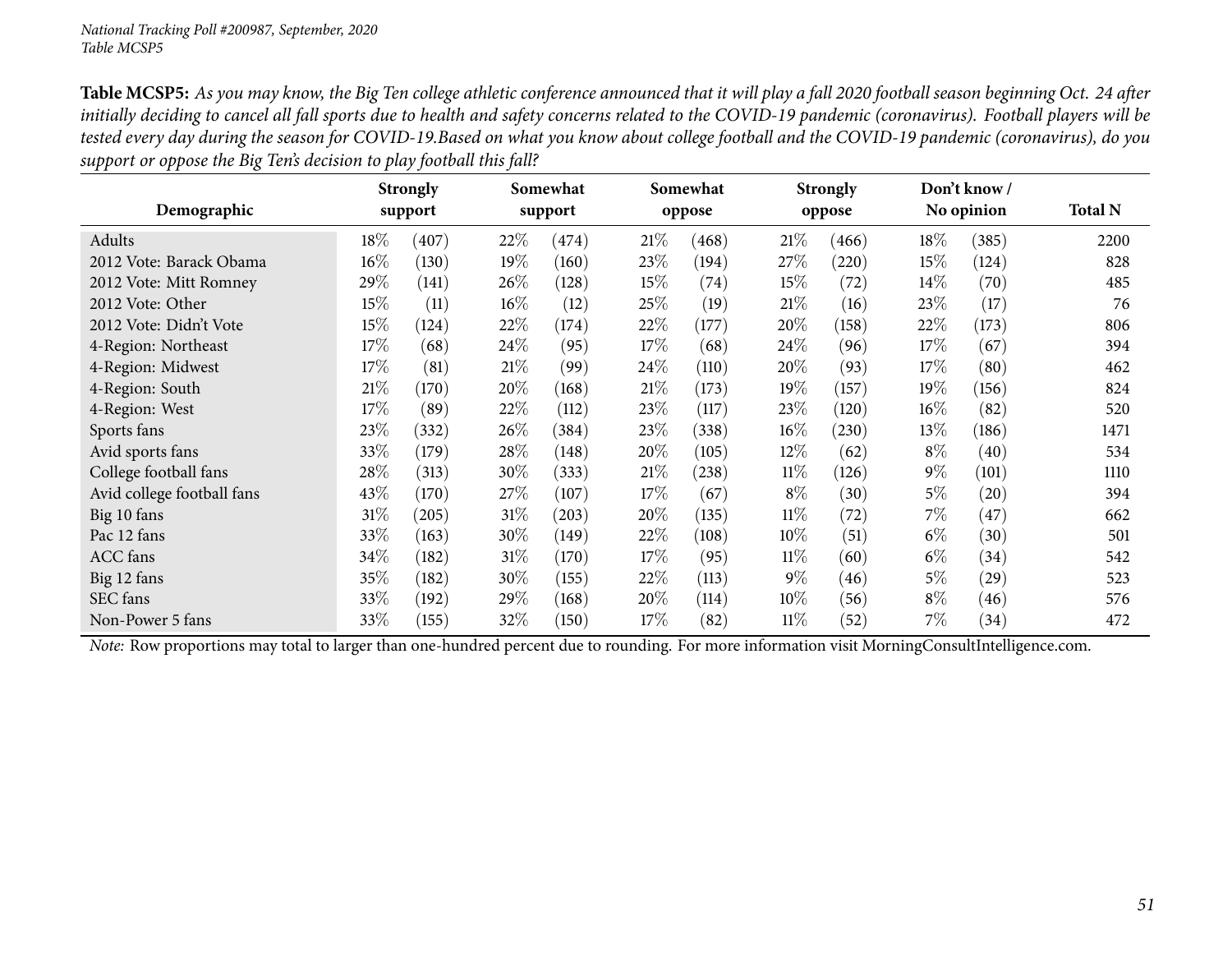Table MCSP6: As you may know, the Pac-12 college athletic conference decided to cancel all fall sports due to health and safety concerns related to the COVID-19 pandemic (coronavirus), with hopes of instead playing in spring 2021. Now that the Big Ten is returning, the Pac-12 is the only one of the Power Five conferences without plans to play football this fall.Based on what you know about college football and the COVID-19 pandemic (coronavirus), which of the following best describes your opinion, even if neither is exactly right?

| Demographic              |        | The Pac-12 should play<br>football this fall |        | The Pac-12 should not<br>play football this fall |        | Don't know / No<br>opinion | <b>Total N</b> |
|--------------------------|--------|----------------------------------------------|--------|--------------------------------------------------|--------|----------------------------|----------------|
| Adults                   | 29%    | (649)                                        | 42%    | (920)                                            | 29%    | (631)                      | 2200           |
| Gender: Male             | 38\%   | (399)                                        | 41\%   | (432)                                            | 22%    | (231)                      | 1062           |
| Gender: Female           | 22%    | (250)                                        | 43%    | (488)                                            | 35%    | (400)                      | 1138           |
| Age: 18-34               | 28%    | (185)                                        | 41\%   | (270)                                            | $31\%$ | (201)                      | 655            |
| Age: 35-44               | 37%    | (131)                                        | 39%    | (140)                                            | 24\%   | (86)                       | 358            |
| Age: 45-64               | 30%    | (224)                                        | 41\%   | (305)                                            | 30%    | (222)                      | 751            |
| Age: 65+                 | 25%    | (109)                                        | 47\%   | (205)                                            | 28\%   | (122)                      | 436            |
| GenZers: 1997-2012       | 26%    | (65)                                         | 40%    | (101)                                            | 35%    | (88)                       | 253            |
| Millennials: 1981-1996   | 33%    | (192)                                        | 41\%   | (238)                                            | 27%    | (158)                      | 588            |
| GenXers: 1965-1980       | $31\%$ | (171)                                        | 40%    | (221)                                            | 29%    | (164)                      | 556            |
| Baby Boomers: 1946-1964  | 29%    | (206)                                        | 45%    | (321)                                            | 27%    | (193)                      | 720            |
| PID: Dem (no lean)       | $21\%$ | (174)                                        | 52%    | (435)                                            | 27%    | (225)                      | 834            |
| PID: Ind (no lean)       | 24%    | (151)                                        | 42%    | (260)                                            | 34\%   | (215)                      | 626            |
| PID: Rep (no lean)       | 44\%   | (323)                                        | $30\%$ | (225)                                            | 26%    | (191)                      | 740            |
| PID/Gender: Dem Men      | 29%    | (114)                                        | $51\%$ | (200)                                            | 20%    | (79)                       | 393            |
| PID/Gender: Dem Women    | 14\%   | (60)                                         | 53%    | (235)                                            | 33\%   | (146)                      | 442            |
| PID/Gender: Ind Men      | 29%    | (92)                                         | 41\%   | (129)                                            | 30%    | (95)                       | 315            |
| PID/Gender: Ind Women    | 19%    | (60)                                         | 42%    | (131)                                            | 39%    | (120)                      | 311            |
| PID/Gender: Rep Men      | 55%    | (194)                                        | 29%    | (104)                                            | $16\%$ | (57)                       | 354            |
| PID/Gender: Rep Women    | 34\%   | (130)                                        | 32%    | (122)                                            | 35%    | (134)                      | 386            |
| Ideo: Liberal (1-3)      | $21\%$ | (129)                                        | 59%    | (370)                                            | 20%    | (123)                      | 622            |
| Ideo: Moderate (4)       | 26%    | (180)                                        | 42%    | (288)                                            | 32%    | (215)                      | 683            |
| Ideo: Conservative (5-7) | 44\%   | (311)                                        | 29%    | (205)                                            | 27%    | (193)                      | 709            |
| Educ: < College          | 28\%   | (424)                                        | 40%    | (601)                                            | 32\%   | (488)                      | 1512           |
| Educ: Bachelors degree   | 32%    | (140)                                        | 45%    | (198)                                            | 24\%   | (105)                      | 444            |
| Educ: Post-grad          | 35%    | (85)                                         | 50%    | (121)                                            | $16\%$ | (38)                       | 244            |
| Income: Under 50k        | 27%    | (340)                                        | 41\%   | (510)                                            | 32%    | (396)                      | 1246           |
| Income: 50k-100k         | 30%    | (181)                                        | 44\%   | (273)                                            | 26%    | (159)                      | 613            |
| Income: 100k+            | 37%    | (127)                                        | 40%    | (137)                                            | 22%    | (77)                       | 341            |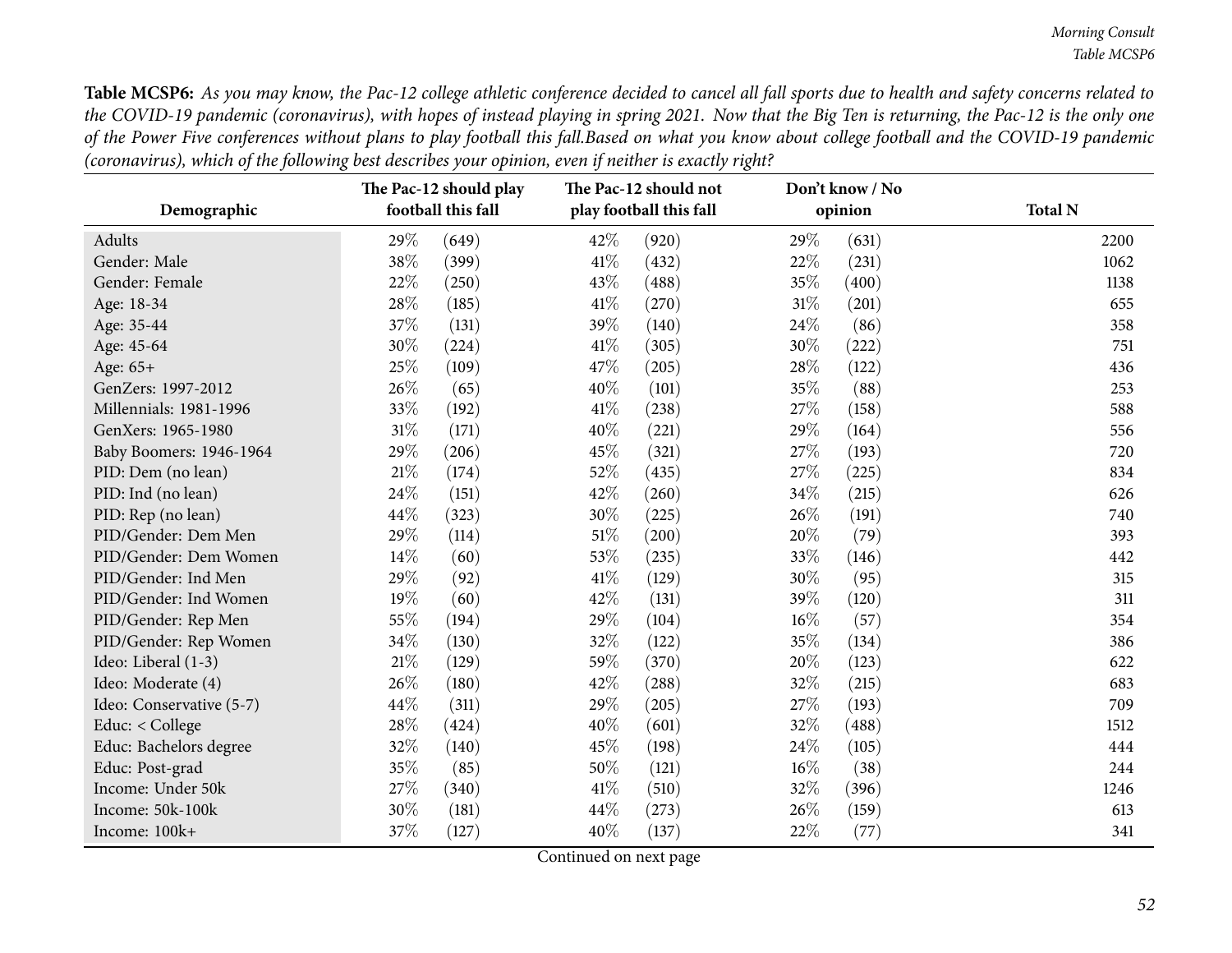## *National Tracking Poll #200987, September, <sup>2020</sup> Table MCSP6*

Table MCSP6: As you may know, the Pac-12 college athletic conference decided to cancel all fall sports due to health and safety concerns related to the COVID-19 pandemic (coronavirus), with hopes of instead playing in spring 2021. Now that the Big Ten is returning, the Pac-12 is the only one of the Power Five conferences without plans to play football this fall.Based on what you know about college football and the COVID-19 pandemic (coronavirus), which of the following best describes your opinion, even if neither is exactly right?

|                                   | The Pac-12 should play |                    |        | The Pac-12 should not   |        | Don't know / No |                |
|-----------------------------------|------------------------|--------------------|--------|-------------------------|--------|-----------------|----------------|
| Demographic                       |                        | football this fall |        | play football this fall |        | opinion         | <b>Total N</b> |
| Adults                            | 29%                    | (649)              | 42%    | (920)                   | 29%    | (631)           | 2200           |
| Ethnicity: White                  | 30%                    | (523)              | 42%    | (717)                   | 28\%   | (482)           | 1722           |
| Ethnicity: Hispanic               | 33%                    | (114)              | 37%    | (130)                   | 30%    | (105)           | 349            |
| Ethnicity: Black                  | 25%                    | (68)               | 40%    | (110)                   | 35%    | (96)            | 274            |
| Ethnicity: Other                  | 29%                    | (58)               | 46%    | (93)                    | 26%    | (53)            | 204            |
| All Christian                     | 35%                    | (378)              | 40%    | (443)                   | 25%    | (273)           | 1094           |
| All Non-Christian                 | 28%                    | (41)               | 50%    | (73)                    | 21%    | (31)            | 144            |
| Atheist                           | 19%                    | (16)               | 66%    | (56)                    | 15%    | (12)            | 85             |
| Agnostic/Nothing in particular    | $23\%$                 | (126)              | 41\%   | (220)                   | 36%    | (193)           | 539            |
| Something Else                    | 26%                    | (87)               | 38%    | (129)                   | 36%    | (122)           | 339            |
| Religious Non-Protestant/Catholic | 28\%                   | (48)               | 48%    | (84)                    | 24\%   | (42)            | 174            |
| Evangelical                       | 38\%                   | (237)              | 38%    | (235)                   | 24\%   | (151)           | 623            |
| Non-Evangelical                   | 28\%                   | (206)              | 42%    | (314)                   | 30%    | (222)           | 742            |
| Community: Urban                  | $31\%$                 | (213)              | 44%    | (303)                   | 24%    | (166)           | 682            |
| Community: Suburban               | 29%                    | (294)              | 40%    | (402)                   | 30%    | (304)           | 1001           |
| Community: Rural                  | 27%                    | (141)              | 42%    | (215)                   | $31\%$ | (161)           | 517            |
| Employ: Private Sector            | 35%                    | (223)              | 43%    | (274)                   | 23%    | (148)           | 645            |
| Employ: Government                | 38%                    | (48)               | 41\%   | (52)                    | 21%    | (27)            | 127            |
| Employ: Self-Employed             | 32%                    | (62)               | 35%    | (68)                    | 33%    | (66)            | 196            |
| Employ: Homemaker                 | 27%                    | (52)               | 30%    | (55)                    | 43%    | (81)            | 188            |
| Employ: Retired                   | 27%                    | (128)              | 47%    | (226)                   | 27%    | (130)           | 484            |
| Employ: Unemployed                | 25%                    | (78)               | 46%    | (143)                   | 29%    | (92)            | 312            |
| Employ: Other                     | 25%                    | (36)               | 37%    | (53)                    | 37\%   | (53)            | 142            |
| Military HH: Yes                  | 36%                    | (126)              | 39%    | (136)                   | 26%    | (90)            | 352            |
| Military HH: No                   | 28\%                   | (523)              | 42%    | (784)                   | 29%    | (541)           | 1848           |
| RD/WT: Right Direction            | 47%                    | (330)              | $27\%$ | (191)                   | $26\%$ | (183)           | 705            |
| RD/WT: Wrong Track                | $21\%$                 | (319)              | 49%    | (729)                   | 30%    | (448)           | 1495           |
| Trump Job Approve                 | 44%                    | (416)              | 29%    | (271)                   | 27%    | (259)           | 945            |
| Trump Job Disapprove              | 19%                    | (226)              | 54%    | (640)                   | 27%    | (325)           | 1191           |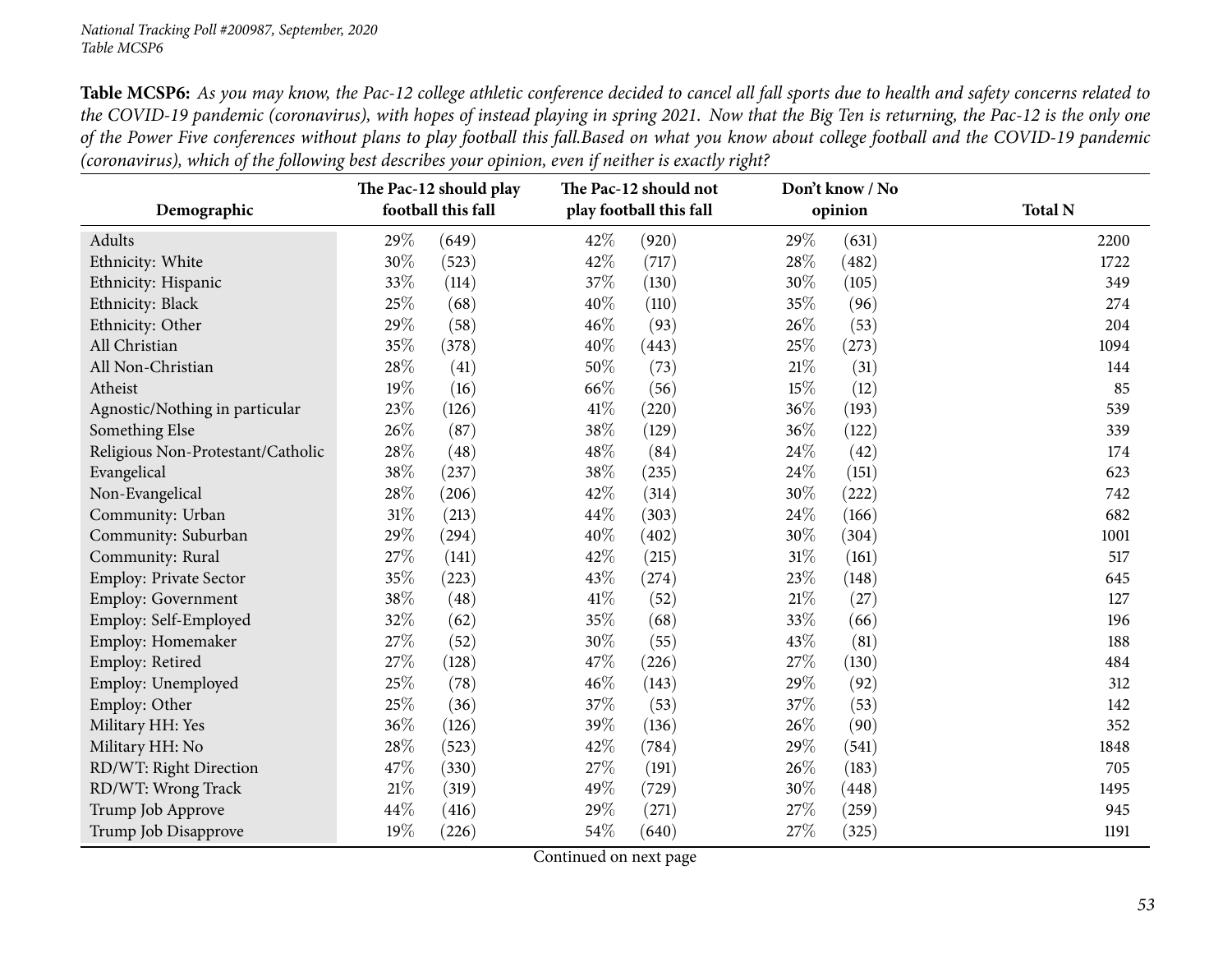Table MCSP6: As you may know, the Pac-12 college athletic conference decided to cancel all fall sports due to health and safety concerns related to the COVID-19 pandemic (coronavirus), with hopes of instead playing in spring 2021. Now that the Big Ten is returning, the Pac-12 is the only one of the Power Five conferences without plans to play football this fall.Based on what you know about college football and the COVID-19 pandemic (coronavirus), which of the following best describes your opinion, even if neither is exactly right?

|                                      | The Pac-12 should play<br>football this fall |       |        | The Pac-12 should not   |        | Don't know / No |                |
|--------------------------------------|----------------------------------------------|-------|--------|-------------------------|--------|-----------------|----------------|
| Demographic                          |                                              |       |        | play football this fall |        | opinion         | <b>Total N</b> |
| Adults                               | 29%                                          | (649) | 42\%   | (920)                   | 29%    | (631)           | 2200           |
| Trump Job Strongly Approve           | 49%                                          | (288) | 27\%   | (157)                   | 24%    | (137)           | 582            |
| Trump Job Somewhat Approve           | 35%                                          | (128) | $31\%$ | (114)                   | 34%    | (122)           | 364            |
| Trump Job Somewhat Disapprove        | 33%                                          | (83)  | 36%    | (88)                    | 31%    | (77)            | 249            |
| Trump Job Strongly Disapprove        | 15%                                          | (143) | 58\%   | (551)                   | 26%    | (248)           | 943            |
| Favorable of Trump                   | 44%                                          | (419) | 29%    | (272)                   | 27%    | (257)           | 948            |
| Unfavorable of Trump                 | 18%                                          | (213) | 54\%   | (628)                   | 28%    | (328)           | 1169           |
| Very Favorable of Trump              | 49%                                          | (291) | 25%    | (150)                   | 26%    | (153)           | 594            |
| Somewhat Favorable of Trump          | 36%                                          | (128) | 35%    | (122)                   | 29%    | (104)           | 354            |
| Somewhat Unfavorable of Trump        | 30%                                          | (60)  | 35%    | (70)                    | 35%    | (71)            | 200            |
| Very Unfavorable of Trump            | $16\%$                                       | (153) | 58\%   | (558)                   | 27%    | (258)           | 969            |
| #1 Issue: Economy                    | 35%                                          | (258) | 36%    | (268)                   | 29%    | (211)           | 737            |
| #1 Issue: Security                   | 42%                                          | (103) | 34\%   | (82)                    | 24%    | (59)            | 244            |
| #1 Issue: Health Care                | 25%                                          | (105) | 44\%   | (183)                   | $31\%$ | (126)           | 414            |
| #1 Issue: Medicare / Social Security | 23%                                          | (78)  | $46\%$ | (158)                   | $31\%$ | (104)           | 340            |
| #1 Issue: Women's Issues             | 13%                                          | (14)  | 59%    | (61)                    | 28%    | (29)            | 104            |
| #1 Issue: Education                  | 36%                                          | (43)  | 42%    | (49)                    | 22%    | (26)            | 118            |
| #1 Issue: Energy                     | 24%                                          | (22)  | 48%    | (43)                    | 29%    | (26)            | 90             |
| #1 Issue: Other                      | 18%                                          | (27)  | 49%    | (76)                    | 33%    | (50)            | 153            |
| 2018 House Vote: Democrat            | 23%                                          | (170) | 54\%   | (399)                   | 23%    | (167)           | 736            |
| 2018 House Vote: Republican          | 45%                                          | (276) | 29%    | (180)                   | 26%    | (164)           | 621            |
| 2018 House Vote: Someone else        | 25%                                          | (15)  | 48\%   | (28)                    | 27%    | (16)            | 59             |
| 2016 Vote: Hillary Clinton           | 21%                                          | (145) | 56\%   | (388)                   | 24%    | (166)           | 700            |
| 2016 Vote: Donald Trump              | 44%                                          | (304) | 30%    | (210)                   | 26%    | (184)           | 698            |
| 2016 Vote: Other                     | 18%                                          | (18)  | 60%    | (61)                    | 22%    | (22)            | 101            |
| 2016 Vote: Didn't Vote               | 26%                                          | (180) | 37%    | (259)                   | 37%    | (259)           | 698            |
| Voted in 2014: Yes                   | 31%                                          | (380) | 44\%   | (531)                   | 25%    | (306)           | 1217           |
| Voted in 2014: No                    | 27%                                          | (269) | 40%    | (389)                   | 33%    | (325)           | 983            |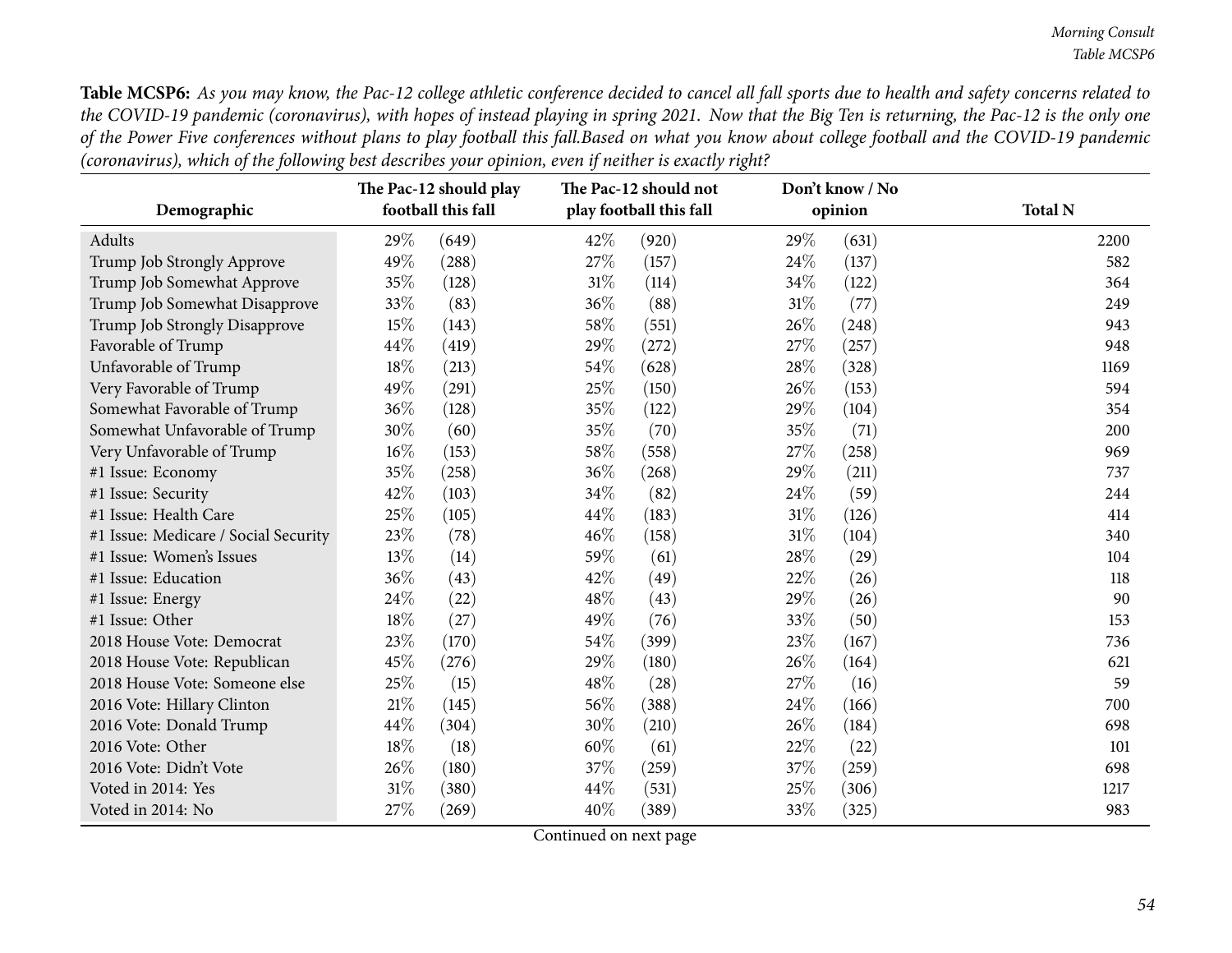## *National Tracking Poll #200987, September, <sup>2020</sup> Table MCSP6*

Table MCSP6: As you may know, the Pac-12 college athletic conference decided to cancel all fall sports due to health and safety concerns related to the COVID-19 pandemic (coronavirus), with hopes of instead playing in spring 2021. Now that the Big Ten is returning, the Pac-12 is the only one of the Power Five conferences without plans to play football this fall.Based on what you know about college football and the COVID-19 pandemic (coronavirus), which of the following best describes your opinion, even if neither is exactly right?

| Demographic                | The Pac-12 should play<br>football this fall | The Pac-12 should not<br>play football this fall | Don't know / No<br>opinion    | <b>Total N</b> |
|----------------------------|----------------------------------------------|--------------------------------------------------|-------------------------------|----------------|
| Adults                     | 29\%<br>(649)                                | $42\%$<br>(920)                                  | 29\%<br>(631)                 | 2200           |
| 2012 Vote: Barack Obama    | 23\%<br>(193)                                | 52\%<br>(430)                                    | 25%<br>(206)                  | 828            |
| 2012 Vote: Mitt Romney     | 43\%<br>(208)                                | $31\%$<br>(150)                                  | 26\%<br>(128)                 | 485            |
| 2012 Vote: Other           | 25\%<br>(19)                                 | 42\%<br>(32)                                     | 33\%<br>(25)                  | 76             |
| 2012 Vote: Didn't Vote     | 28\%<br>(229)                                | 38\%<br>(307)                                    | 34\%<br>(270)                 | 806            |
| 4-Region: Northeast        | $31\%$<br>(121)                              | 45\%<br>(178)                                    | 24%<br>(95)                   | 394            |
| 4-Region: Midwest          | 28\%<br>(129)                                | 42\%<br>(194)                                    | 30\%<br>(139)                 | 462            |
| 4-Region: South            | 29\%<br>(240)                                | 37\%<br>(305)                                    | $34\%$<br>$\left( 280\right)$ | 824            |
| 4-Region: West             | $31\%$<br>(159)                              | 47\%<br>(243)                                    | 23\%<br>(118)                 | 520            |
| Sports fans                | 35\%<br>(520)                                | 39\%<br>(580)                                    | 25%<br>(370)                  | 1471           |
| Avid sports fans           | 47\%<br>(251)                                | 38\%<br>(201)                                    | $15\%$<br>(82)                | 534            |
| College football fans      | 42%<br>(468)                                 | $35\%$<br>(390)                                  | 23\%<br>(253)                 | 1110           |
| Avid college football fans | 53%<br>(210)                                 | 30\%<br>(119)                                    | $16\%$<br>(65)                | 394            |
| Big 10 fans                | $44\%$<br>(293)                              | 35\%<br>(230)                                    | 21%<br>(138)                  | 662            |
| Pac 12 fans                | 47\%<br>(237)                                | 36\%<br>(178)                                    | 17%<br>(86)                   | 501            |
| <b>ACC</b> fans            | 49\%<br>(265)                                | 32\%<br>(174)                                    | $19\%$<br>(104)               | 542            |
| Big 12 fans                | 47\%<br>(247)                                | 32\%<br>(169)                                    | 21%<br>(107)                  | 523            |
| SEC fans                   | 47\%<br>(272)                                | $31\%$<br>(177)                                  | 22\%<br>(127)                 | 576            |
| Non-Power 5 fans           | 47\%<br>(220)                                | $33\%$<br>(154)                                  | 21%<br>(98)                   | 472            |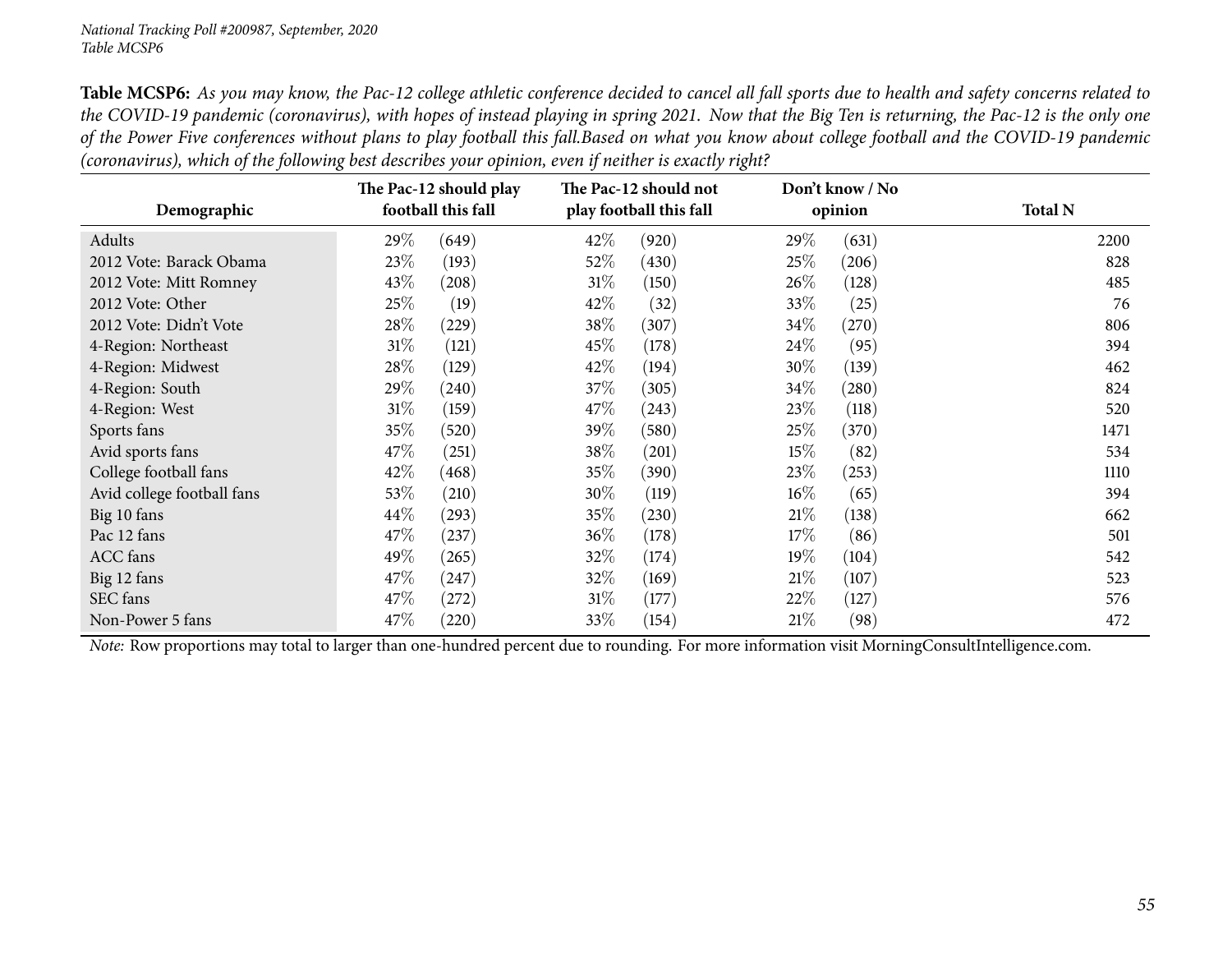${\bf Table \, MCSP7\_1:}$  How significant or insignificant do you believe each of the following factors were in the Big Ten's decision to play football this fall? *The wellbeing of student athletes*

| O.                       |      |                  | Somewhat |             |     | Somewhat      |        | <b>Very</b>   |        | Don't know / |                |
|--------------------------|------|------------------|----------|-------------|-----|---------------|--------|---------------|--------|--------------|----------------|
| Demographic              |      | Very significant |          | significant |     | insignificant |        | insignificant |        | No opinion   | <b>Total N</b> |
| Adults                   | 26%  | (568)            | 24\%     | (535)       | 15% | (336)         | $16\%$ | (361)         | 18%    | (400)        | 2200           |
| Gender: Male             | 28%  | (296)            | 28\%     | (297)       | 14% | (150)         | 17%    | (179)         | 13%    | (140)        | 1062           |
| Gender: Female           | 24%  | (272)            | $21\%$   | (238)       | 16% | (186)         | 16%    | (182)         | 23%    | (260)        | 1138           |
| Age: 18-34               | 29%  | (192)            | 19%      | (125)       | 14% | (90)          | 17%    | (108)         | $21\%$ | (140)        | 655            |
| Age: 35-44               | 29%  | (102)            | 29%      | (105)       | 14% | (51)          | 12%    | (44)          | 15%    | (55)         | 358            |
| Age: 45-64               | 24%  | (183)            | 24\%     | (179)       | 15% | (112)         | 18%    | (134)         | 19%    | (142)        | 751            |
| Age: 65+                 | 21\% | (91)             | 29%      | (126)       | 19% | (83)          | 17%    | (74)          | 14\%   | (63)         | 436            |
| GenZers: 1997-2012       | 34%  | (86)             | 17%      | (44)        | 15% | (37)          | 18%    | (46)          | 16%    | (41)         | 253            |
| Millennials: 1981-1996   | 27%  | (156)            | 23%      | (137)       | 14% | (83)          | 14%    | (85)          | 22%    | (128)        | 588            |
| GenXers: 1965-1980       | 25%  | (141)            | 27%      | (148)       | 14% | (77)          | 15%    | (84)          | 19%    | (106)        | 556            |
| Baby Boomers: 1946-1964  | 23%  | (165)            | 25%      | (178)       | 17% | (125)         | 19%    | (136)         | 16%    | (117)        | 720            |
| PID: Dem (no lean)       | 28%  | (235)            | 20%      | (168)       | 16% | (135)         | $21\%$ | (172)         | $15\%$ | (125)        | 834            |
| PID: Ind (no lean)       | 21%  | (129)            | 19%      | (118)       | 18% | (110)         | 18%    | (112)         | 25%    | (157)        | 626            |
| PID: Rep (no lean)       | 28%  | (204)            | 34%      | (249)       | 12% | (91)          | 10%    | (77)          | 16%    | (119)        | 740            |
| PID/Gender: Dem Men      | 29%  | (114)            | 25%      | (97)        | 16% | (64)          | 20%    | (78)          | 10%    | (41)         | 393            |
| PID/Gender: Dem Women    | 27%  | (121)            | 16%      | (71)        | 16% | (71)          | 21%    | (95)          | 19%    | (84)         | 442            |
| PID/Gender: Ind Men      | 22%  | (71)             | $21\%$   | (65)        | 16% | (49)          | 20%    | (61)          | 22%    | (69)         | 315            |
| PID/Gender: Ind Women    | 19%  | (59)             | $17\%$   | (53)        | 20% | (61)          | 16%    | (50)          | 28%    | (88)         | 311            |
| PID/Gender: Rep Men      | 31%  | (112)            | 38%      | (135)       | 10% | (37)          | $11\%$ | (40)          | $9\%$  | (31)         | 354            |
| PID/Gender: Rep Women    | 24%  | (93)             | 30%      | (114)       | 14% | (54)          | 10%    | (37)          | 23%    | (88)         | 386            |
| Ideo: Liberal (1-3)      | 28%  | (176)            | 20%      | (124)       | 19% | (117)         | 24%    | (151)         | $9\%$  | (55)         | 622            |
| Ideo: Moderate (4)       | 25%  | (170)            | 24%      | (165)       | 14% | (94)          | 17%    | (114)         | 21%    | (140)        | 683            |
| Ideo: Conservative (5-7) | 27%  | (194)            | $31\%$   | (223)       | 15% | (105)         | $9\%$  | (67)          | 17%    | (120)        | 709            |
| Educ: < College          | 26%  | (398)            | $21\%$   | (325)       | 14% | (213)         | 16%    | (241)         | 22%    | (334)        | 1512           |
| Educ: Bachelors degree   | 22%  | (99)             | 30%      | (135)       | 17% | (77)          | 18%    | (82)          | $11\%$ | (51)         | 444            |
| Educ: Post-grad          | 29%  | (71)             | 31%      | (75)        | 18% | (45)          | 15%    | (38)          | $6\%$  | (16)         | 244            |
| Income: Under 50k        | 25%  | (314)            | 22%      | (270)       | 15% | (184)         | 15%    | (193)         | 23%    | (286)        | 1246           |
| Income: 50k-100k         | 25%  | (156)            | 28\%     | (172)       | 16% | (98)          | 18%    | (111)         | 12%    | (76)         | 613            |
| Income: 100k+            | 29%  | (98)             | 27%      | (93)        | 16% | (54)          | 17%    | (57)          | $11\%$ | (39)         | 341            |
| Ethnicity: White         | 24%  | (417)            | 27%      | (461)       | 16% | (269)         | 16%    | (280)         | 17%    | (294)        | 1722           |
| Ethnicity: Hispanic      | 38%  | (132)            | 21\%     | (75)        | 10% | (36)          | 13%    | (46)          | 17%    | (60)         | 349            |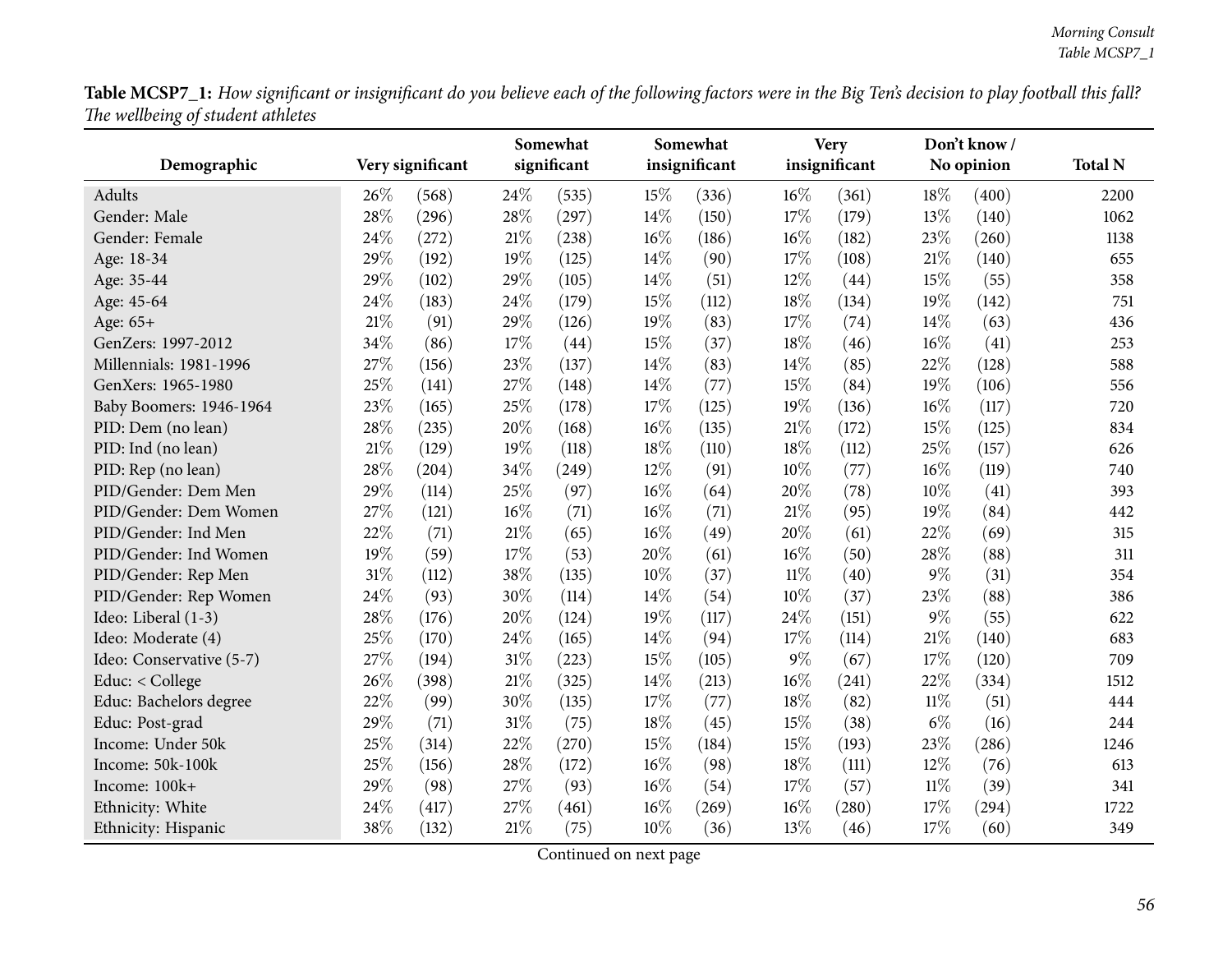|                                   | Table MCSP7_1: How significant or insignificant do you believe each of the following factors were in the Big Ten's decision to play football this fall? |  |  |  |
|-----------------------------------|---------------------------------------------------------------------------------------------------------------------------------------------------------|--|--|--|
| The wellbeing of student athletes |                                                                                                                                                         |  |  |  |

| Demographic                       |      | Very significant    |        | Somewhat<br>significant |        | Somewhat<br>insignificant |       | <b>Very</b><br>insignificant |        | Don't know/<br>No opinion | <b>Total N</b> |
|-----------------------------------|------|---------------------|--------|-------------------------|--------|---------------------------|-------|------------------------------|--------|---------------------------|----------------|
|                                   |      |                     |        |                         |        |                           |       |                              |        |                           |                |
| Adults                            | 26\% | (568)               | 24\%   | (535)                   | 15%    | (336)                     | 16%   | (361)                        | 18%    | (400)                     | 2200           |
| Ethnicity: Black                  | 29%  | (79)                | 14%    | (38)                    | 14%    | (39)                      | 16%   | (44)                         | 27%    | (74)                      | 274            |
| Ethnicity: Other                  | 35%  | (72)                | 18%    | (36)                    | 13%    | (27)                      | 18%   | (36)                         | 16%    | (32)                      | 204            |
| All Christian                     | 28%  | (306)               | 30%    | (331)                   | 16%    | (176)                     | 12%   | (135)                        | 13%    | (146)                     | 1094           |
| All Non-Christian                 | 27%  | (38)                | 22%    | (31)                    | 14%    | (19)                      | 27%   | (38)                         | 12%    | (17)                      | 144            |
| Atheist                           | 15%  | (13)                | 12%    | (10)                    | 27%    | (23)                      | 35%   | (30)                         | $11\%$ | (9)                       | 85             |
| Agnostic/Nothing in particular    | 23%  | (123)               | 18%    | (99)                    | 12%    | (66)                      | 19%   | (103)                        | 27%    | (147)                     | 539            |
| Something Else                    | 26%  | (88)                | 19%    | (64)                    | 15%    | (52)                      | 16%   | (54)                         | 24%    | (81)                      | 339            |
| Religious Non-Protestant/Catholic | 25%  | (43)                | $21\%$ | (37)                    | 14%    | (24)                      | 25%   | (43)                         | 15%    | (26)                      | 174            |
| Evangelical                       | 33%  | (205)               | 26%    | (160)                   | 14%    | (86)                      | 9%    | (57)                         | 18%    | (115)                     | 623            |
| Non-Evangelical                   | 23%  | (172)               | 29%    | (213)                   | 18%    | (133)                     | 17%   | (127)                        | 13%    | (97)                      | 742            |
| Community: Urban                  | 31%  | (209)               | 27%    | (182)                   | 12%    | (81)                      | 13%   | (88)                         | 18%    | (122)                     | 682            |
| Community: Suburban               | 23%  | (233)               | 24%    | (243)                   | 15%    | (153)                     | 19%   | (194)                        | 18%    | (178)                     | 1001           |
| Community: Rural                  | 24\% | (125)               | 21%    | (110)                   | 20%    | (102)                     | 15%   | (80)                         | 19%    | (100)                     | 517            |
| Employ: Private Sector            | 26%  | (168)               | $31\%$ | (202)                   | 13%    | (85)                      | 17%   | (110)                        | 12%    | (80)                      | 645            |
| Employ: Government                | 28%  | (36)                | 28\%   | (36)                    | 16%    | (20)                      | 16%   | (20)                         | 12%    | (15)                      | 127            |
| Employ: Self-Employed             | 34%  | (66)                | 16%    | (31)                    | 15%    | (30)                      | 15%   | (30)                         | 20%    | (38)                      | 196            |
| Employ: Homemaker                 | 21%  | (39)                | 24%    | (45)                    | $11\%$ | (21)                      | 12%   | (23)                         | 32%    | (60)                      | 188            |
| Employ: Retired                   | 24%  | (116)               | 27%    | (132)                   | 19%    | (90)                      | 16%   | (77)                         | 14%    | (69)                      | 484            |
| Employ: Unemployed                | 20%  | (63)                | 16%    | (50)                    | 14%    | (45)                      | 21%   | (65)                         | 29%    | (90)                      | 312            |
| Employ: Other                     | 31%  | (44)                | 12%    | (17)                    | 22%    | (31)                      | 14%   | (21)                         | 21%    | (30)                      | 142            |
| Military HH: Yes                  | 25%  | (87)                | 26%    | (93)                    | 16%    | (55)                      | 14%   | (51)                         | 19%    | (67)                      | 352            |
| Military HH: No                   | 26%  | $\left( 481\right)$ | 24%    | (442)                   | 15%    | (281)                     | 17%   | (310)                        | 18%    | (334)                     | 1848           |
| RD/WT: Right Direction            | 30%  | (214)               | $31\%$ | (221)                   | $11\%$ | (81)                      | $8\%$ | (58)                         | 19%    | (131)                     | 705            |
| RD/WT: Wrong Track                | 24%  | (354)               | $21\%$ | (314)                   | 17%    | (255)                     | 20%   | (302)                        | 18%    | (269)                     | 1495           |
| Trump Job Approve                 | 28%  | (261)               | 31%    | (291)                   | 13%    | (126)                     | 10%   | (90)                         | 19%    | (177)                     | 945            |
| Trump Job Disapprove              | 25%  | (302)               | 20%    | (235)                   | 17%    | (201)                     | 22%   | (266)                        | 16%    | (187)                     | 1191           |
| Trump Job Strongly Approve        | 31%  | (181)               | 30%    | (173)                   | 10%    | (60)                      | 10%   | (55)                         | 19%    | (113)                     | 582            |
| Trump Job Somewhat Approve        | 22%  | (81)                | 32%    | (118)                   | 18%    | (66)                      | 10%   | (35)                         | 17%    | (64)                      | 364            |
| Trump Job Somewhat Disapprove     | 27%  | (66)                | 31%    | (77)                    | 22%    | (54)                      | 7%    | (18)                         | 13%    | (33)                      | 249            |
| Trump Job Strongly Disapprove     | 25%  | (236)               | 17%    | (158)                   | 16%    | (147)                     | 26\%  | (248)                        | 16%    | (154)                     | 943            |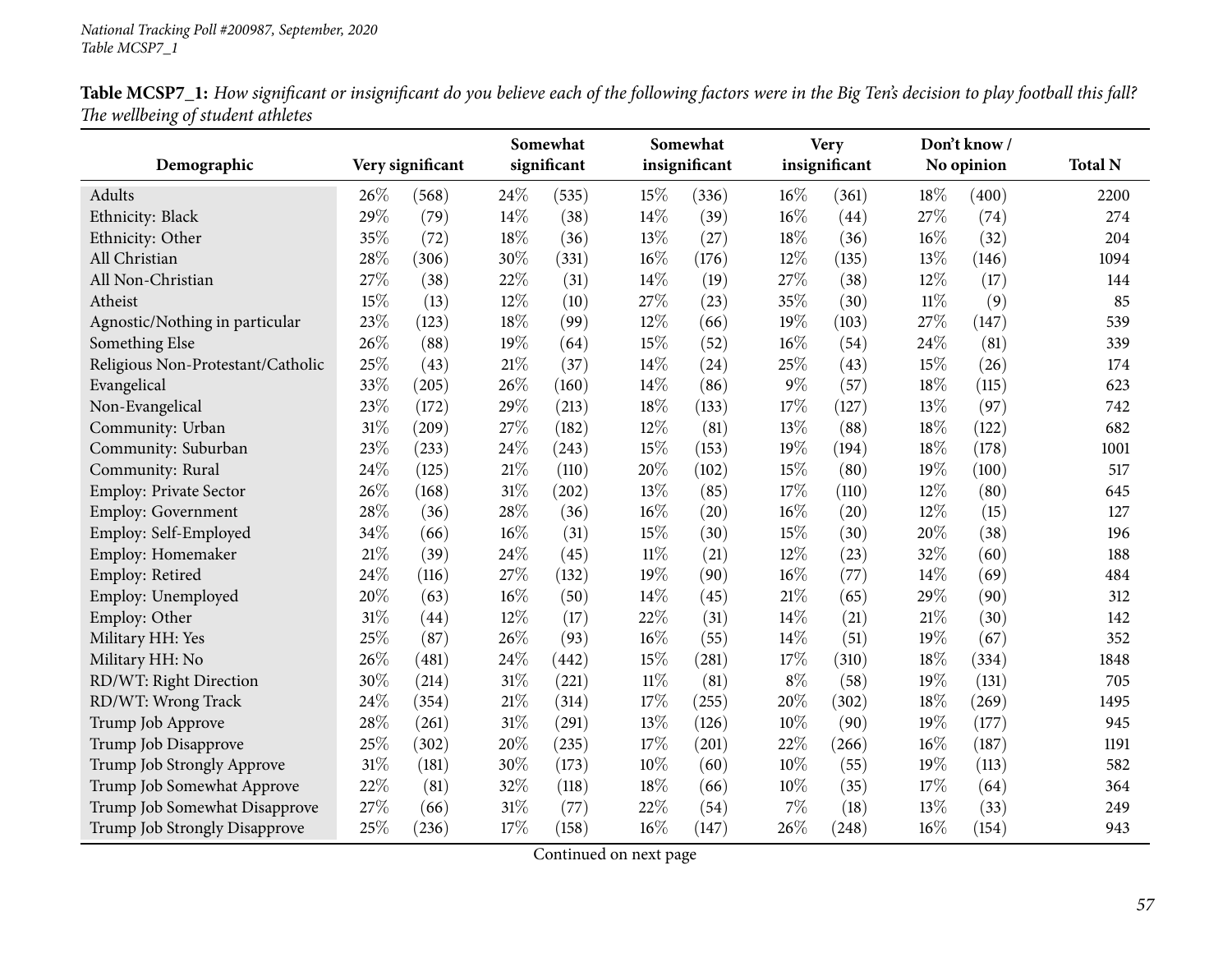Table MCSP7\_1: How significant or insignificant do you believe each of the following factors were in the Big Ten's decision to play football this fall? *The wellbeing of student athletes*

| $\circ$                              |      |                  |        | Somewhat    |        | Somewhat      |        | <b>Very</b>   |      | Don't know / |                |
|--------------------------------------|------|------------------|--------|-------------|--------|---------------|--------|---------------|------|--------------|----------------|
| Demographic                          |      | Very significant |        | significant |        | insignificant |        | insignificant |      | No opinion   | <b>Total N</b> |
| Adults                               | 26\% | (568)            | 24\%   | (535)       | 15%    | (336)         | 16%    | (361)         | 18%  | (400)        | 2200           |
| Favorable of Trump                   | 29%  | (271)            | 31%    | (292)       | 14%    | (134)         | $9\%$  | (85)          | 18%  | (167)        | 948            |
| Unfavorable of Trump                 | 24%  | (286)            | 20%    | (232)       | 17%    | (195)         | 23%    | (265)         | 16%  | (191)        | 1169           |
| Very Favorable of Trump              | 33%  | (196)            | 30%    | (177)       | 10%    | (58)          | $8\%$  | (47)          | 20%  | (116)        | 594            |
| Somewhat Favorable of Trump          | 21%  | (76)             | 32%    | (115)       | 21%    | (76)          | $11\%$ | (38)          | 14\% | (50)         | 354            |
| Somewhat Unfavorable of Trump        | 20%  | (40)             | $31\%$ | (62)        | 24%    | (48)          | 10%    | (21)          | 15%  | (29)         | 200            |
| Very Unfavorable of Trump            | 25%  | (246)            | 18%    | (170)       | 15%    | (147)         | 25%    | (244)         | 17%  | (162)        | 969            |
| #1 Issue: Economy                    | 31%  | (232)            | 25%    | (185)       | 15%    | (112)         | 14%    | (100)         | 15%  | (109)        | 737            |
| #1 Issue: Security                   | 25%  | (62)             | 32%    | (78)        | $11\%$ | (28)          | $11\%$ | (26)          | 21%  | (50)         | 244            |
| #1 Issue: Health Care                | 20%  | (82)             | 22%    | (92)        | 16%    | (64)          | 20%    | (85)          | 22%  | (91)         | 414            |
| #1 Issue: Medicare / Social Security | 24%  | (81)             | 24%    | (83)        | 17%    | (58)          | 17%    | (58)          | 18%  | (60)         | 340            |
| #1 Issue: Women's Issues             | 28%  | (29)             | 16%    | (16)        | 12%    | (13)          | 23%    | (24)          | 20%  | (21)         | 104            |
| #1 Issue: Education                  | 34%  | (40)             | 20%    | (24)        | 12%    | (14)          | 17%    | (20)          | 16%  | (19)         | 118            |
| #1 Issue: Energy                     | 19%  | (17)             | 31%    | (28)        | 18%    | (16)          | 16%    | (14)          | 17%  | (15)         | 90             |
| #1 Issue: Other                      | 16%  | (24)             | 19%    | (29)        | 20%    | (30)          | 23%    | (35)          | 23%  | (34)         | 153            |
| 2018 House Vote: Democrat            | 26%  | (194)            | 19%    | (142)       | 17%    | (127)         | 24%    | (179)         | 13%  | (94)         | 736            |
| 2018 House Vote: Republican          | 29%  | (181)            | 32%    | (196)       | 14%    | (85)          | $11\%$ | (68)          | 15%  | (91)         | 621            |
| 2018 House Vote: Someone else        | 22%  | (13)             | 19%    | (11)        | 11%    | (7)           | 25%    | (15)          | 22%  | (13)         | 59             |
| 2016 Vote: Hillary Clinton           | 27%  | (186)            | 19%    | (135)       | 18%    | (123)         | 23%    | (163)         | 13%  | (92)         | 700            |
| 2016 Vote: Donald Trump              | 28%  | (194)            | 31%    | (219)       | 14%    | (95)          | 12%    | (81)          | 16%  | (109)        | 698            |
| 2016 Vote: Other                     | 13%  | (13)             | 21\%   | (21)        | 17%    | (17)          | 29%    | (30)          | 20%  | (20)         | 101            |
| 2016 Vote: Didn't Vote               | 25%  | (174)            | 23%    | (159)       | 14%    | (99)          | 12%    | (87)          | 26%  | (179)        | 698            |
| Voted in 2014: Yes                   | 27%  | (325)            | 25%    | (310)       | 15%    | (188)         | 18%    | (219)         | 14%  | (174)        | 1217           |
| Voted in 2014: No                    | 25%  | (243)            | 23%    | (225)       | 15%    | (148)         | 14%    | (141)         | 23%  | (226)        | 983            |
| 2012 Vote: Barack Obama              | 27%  | (221)            | 21\%   | (175)       | 17%    | (139)         | 22%    | (181)         | 14%  | (112)        | 828            |
| 2012 Vote: Mitt Romney               | 27%  | (131)            | 35%    | (170)       | 15%    | (71)          | 11%    | (56)          | 12%  | (58)         | 485            |
| 2012 Vote: Other                     | 19%  | (15)             | 19%    | (14)        | 14%    | (11)          | 14%    | (11)          | 34%  | (26)         | 76             |
| 2012 Vote: Didn't Vote               | 25%  | (201)            | 22%    | (175)       | 14%    | (113)         | 14%    | (113)         | 25%  | (203)        | 806            |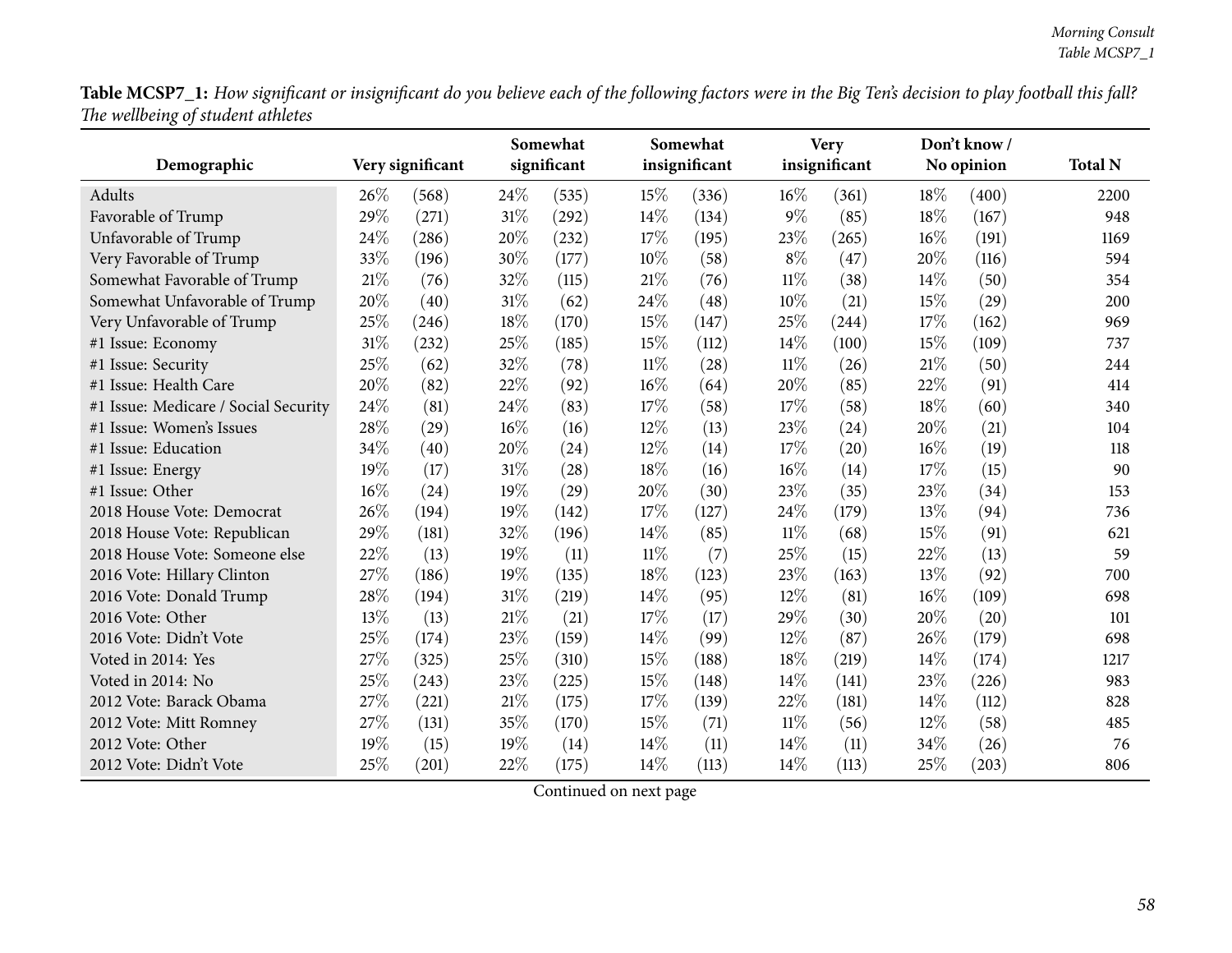|                            |      |                  |        | Somewhat           |        | Somewhat      |        | <b>Very</b>   |        | Don't know /       |                |
|----------------------------|------|------------------|--------|--------------------|--------|---------------|--------|---------------|--------|--------------------|----------------|
| Demographic                |      | Very significant |        | significant        |        | insignificant |        | insignificant |        | No opinion         | <b>Total N</b> |
| Adults                     | 26%  | (568)            | $24\%$ | (535)              | 15\%   | (336)         | $16\%$ | (361)         | 18%    | (400)              | 2200           |
| 4-Region: Northeast        | 25%  | (99)             | $26\%$ | (103)              | 14%    | (56)          | $19\%$ | (74)          | 15\%   | (61)               | 394            |
| 4-Region: Midwest          | 24\% | (110)            | $26\%$ | (118)              | 21%    | (96)          | $14\%$ | (66)          | $16\%$ | (72)               | 462            |
| 4-Region: South            | 26%  | (211)            | 23\%   | (191)              | 15%    | (121)         | $14\%$ | (115)         | 23%    | (186)              | 824            |
| 4-Region: West             | 28\% | (147)            | $24\%$ | (123)              | 12%    | (64)          | 20%    | (106)         | $16\%$ | (81)               | 520            |
| Sports fans                | 30\% | (442)            | 27%    | $\left(400\right)$ | $16\%$ | (233)         | $15\%$ | (219)         | 12\%   | (177)              | 1471           |
| Avid sports fans           | 41\% | (217)            | $28\%$ | (149)              | 15\%   | (79)          | $11\%$ | (56)          | $6\%$  | (33)               | 534            |
| College football fans      | 30\% | (334)            | $30\%$ | (330)              | 17\%   | (193)         | $12\%$ | (137)         | $10\%$ | (116)              | 1110           |
| Avid college football fans | 38\% | (151)            | 30%    | (119)              | 14\%   | (56)          | $11\%$ | (43)          | $6\%$  | (25)               | 394            |
| Big 10 fans                | 34\% | (226)            | 29\%   | (194)              | $16\%$ | (108)         | $11\%$ | (76)          | $9\%$  | (57)               | 662            |
| Pac 12 fans                | 39\% | (196)            | $28\%$ | (140)              | $11\%$ | (56)          | $12\%$ | (60)          | $10\%$ | (48)               | 501            |
| <b>ACC</b> fans            | 36\% | (194)            | 30\%   | (162)              | 15%    | (79)          | $12\%$ | (64)          | $8\%$  | $\left( 44\right)$ | 542            |
| Big 12 fans                | 38\% | $^{'}200)$       | $28\%$ | (146)              | 14\%   | (75)          | $9\%$  | (47)          | $11\%$ | (55)               | 523            |
| SEC fans                   | 35\% | (201)            | $30\%$ | (171)              | $16\%$ | (94)          | $9\%$  | (54)          | $10\%$ | (55)               | 576            |
| Non-Power 5 fans           | 37%  | (176)            | $28\%$ | (133)              | 13%    | (63)          | $11\%$ | (54)          | $10\%$ | (47)               | 472            |

Table MCSP7\_1: How significant or insignificant do you believe each of the following factors were in the Big Ten's decision to play football this fall? *The wellbeing of student athletes*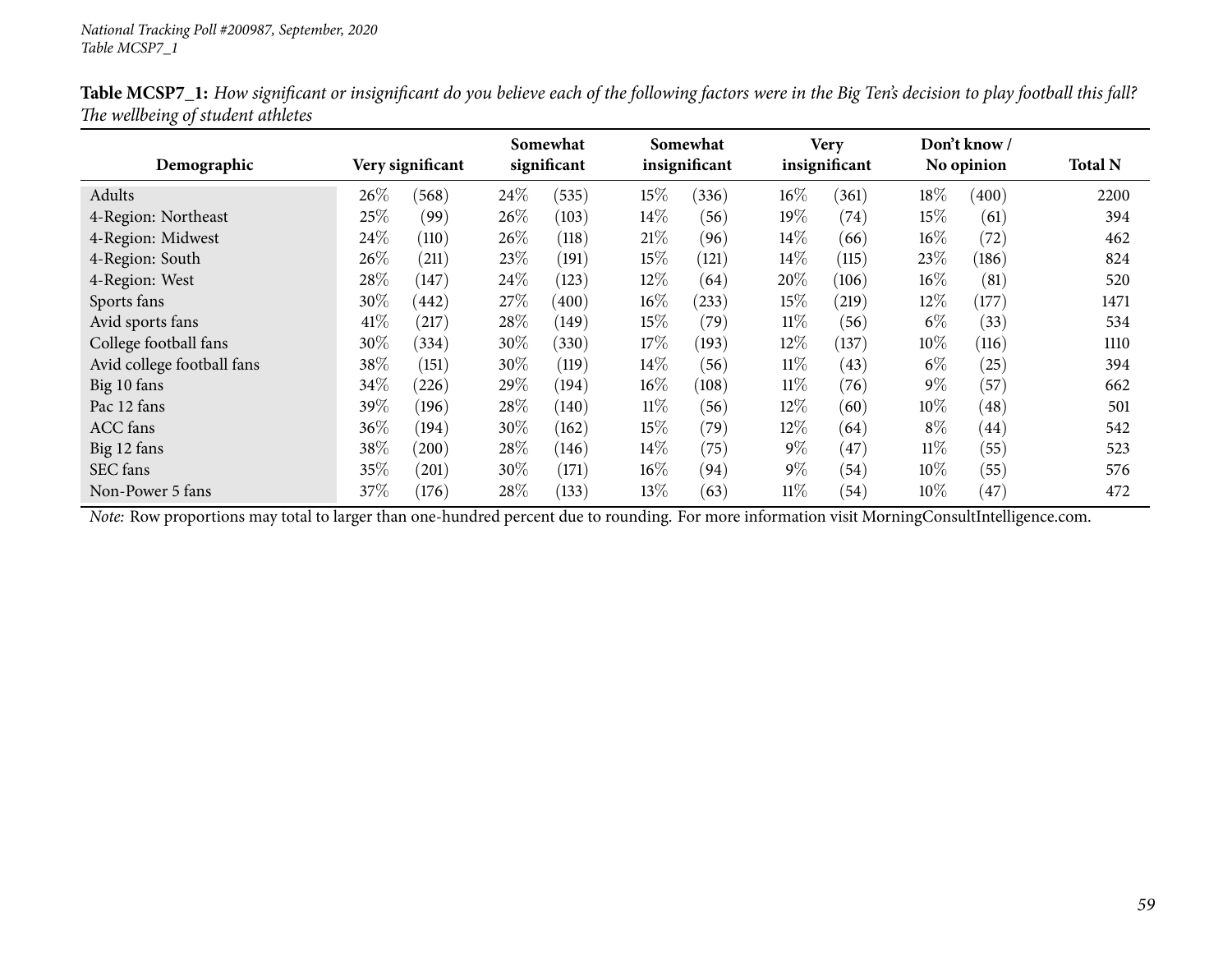Table MCSP7\_2: How significant or insignificant do you believe each of the following factors were in the Big Ten's decision to play football this fall? *The interests of fans*

| JJ                       | Very significant |       | Somewhat |             | Somewhat |               | <b>Very</b> |               | Don't know / |            |                |
|--------------------------|------------------|-------|----------|-------------|----------|---------------|-------------|---------------|--------------|------------|----------------|
| Demographic              |                  |       |          | significant |          | insignificant |             | insignificant |              | No opinion | <b>Total N</b> |
| Adults                   | 27\%             | (600) | 34\%     | (739)       | $11\%$   | (251)         | $9\%$       | (194)         | 19%          | (416)      | 2200           |
| Gender: Male             | 31%              | (326) | 35%      | (374)       | 12%      | (124)         | $9\%$       | (97)          | 13%          | (141)      | 1062           |
| Gender: Female           | 24%              | (273) | 32%      | (365)       | $11\%$   | (127)         | $9\%$       | (97)          | 24%          | (276)      | 1138           |
| Age: 18-34               | 28%              | (186) | 26%      | (171)       | 14%      | (91)          | $9\%$       | (58)          | 23%          | (149)      | 655            |
| Age: 35-44               | 30%              | (106) | 38%      | (136)       | $11\%$   | (41)          | $6\%$       | (22)          | 15%          | (53)       | 358            |
| Age: 45-64               | 27%              | (201) | $34\%$   | (257)       | 10%      | (72)          | $9\%$       | (68)          | 20%          | (154)      | 751            |
| Age: 65+                 | 25%              | (107) | 40%      | (176)       | $11\%$   | (47)          | 10%         | (46)          | 14%          | (61)       | 436            |
| GenZers: 1997-2012       | 32%              | (80)  | 27%      | (68)        | 14%      | (34)          | $8\%$       | (21)          | 20%          | (50)       | 253            |
| Millennials: 1981-1996   | 26%              | (155) | 29%      | (171)       | 14%      | (82)          | $9\%$       | (53)          | 22%          | (127)      | 588            |
| GenXers: 1965-1980       | 28%              | (155) | 34%      | (189)       | 10%      | (56)          | $8\%$       | (44)          | 20%          | (112)      | 556            |
| Baby Boomers: 1946-1964  | 26%              | (185) | 38%      | (274)       | 10%      | (73)          | $9\%$       | (67)          | 17%          | (121)      | 720            |
| PID: Dem (no lean)       | 29%              | (238) | 35%      | (293)       | $11\%$   | (95)          | 10%         | (80)          | 15%          | (128)      | 834            |
| PID: Ind (no lean)       | 22%              | (136) | 30%      | (189)       | 12%      | (73)          | 10%         | (64)          | 26%          | (165)      | 626            |
| PID: Rep (no lean)       | 31%              | (226) | 35%      | (257)       | $11\%$   | (83)          | $7\%$       | (50)          | 17%          | (124)      | 740            |
| PID/Gender: Dem Men      | 34%              | (132) | 37%      | (146)       | 12%      | (45)          | $9\%$       | (35)          | $9\%$        | (34)       | 393            |
| PID/Gender: Dem Women    | 24%              | (106) | 33%      | (147)       | $11\%$   | (50)          | 10%         | (45)          | 21%          | (93)       | 442            |
| PID/Gender: Ind Men      | 24%              | (76)  | 30%      | (95)        | $11\%$   | (36)          | $11\%$      | (35)          | 23%          | (73)       | 315            |
| PID/Gender: Ind Women    | 19%              | (59)  | 30%      | (94)        | 12%      | (37)          | $9\%$       | (28)          | 30%          | (92)       | 311            |
| PID/Gender: Rep Men      | 33%              | (118) | 38%      | (133)       | 12%      | (43)          | $8\%$       | (27)          | $9\%$        | (34)       | 354            |
| PID/Gender: Rep Women    | 28%              | (108) | 32%      | (124)       | 10%      | (40)          | $6\%$       | (23)          | 24%          | (91)       | 386            |
| Ideo: Liberal (1-3)      | 31%              | (192) | 36%      | (222)       | 13%      | (79)          | $11\%$      | (67)          | 10%          | (62)       | 622            |
| Ideo: Moderate (4)       | 25%              | (169) | 34%      | (230)       | 12%      | (85)          | $8\%$       | (54)          | 21%          | (147)      | 683            |
| Ideo: Conservative (5-7) | 30%              | (212) | 35%      | (249)       | $9\%$    | (66)          | $9\%$       | (64)          | 17%          | (118)      | 709            |
| Educ: < College          | 26%              | (388) | $31\%$   | (465)       | $11\%$   | (172)         | 9%          | (136)         | 23%          | (351)      | 1512           |
| Educ: Bachelors degree   | 29%              | (131) | 39%      | (175)       | 12%      | (52)          | $8\%$       | (37)          | $11\%$       | (48)       | 444            |
| Educ: Post-grad          | 33%              | (81)  | 40%      | (99)        | $11\%$   | (26)          | $9\%$       | (21)          | 7%           | (17)       | 244            |
| Income: Under 50k        | 26%              | (321) | 30%      | (368)       | $11\%$   | (142)         | 9%          | (114)         | 24%          | (301)      | 1246           |
| Income: 50k-100k         | 28%              | (169) | 37%      | (229)       | $11\%$   | (67)          | 10%         | (63)          | 14%          | (85)       | 613            |
| Income: 100k+            | 32%              | (110) | 42%      | (142)       | 12%      | (41)          | $5\%$       | (17)          | $9\%$        | (31)       | 341            |
| Ethnicity: White         | 28%              | (491) | 35%      | (607)       | $11\%$   | (190)         | 7%          | (128)         | 18%          | (306)      | 1722           |
| Ethnicity: Hispanic      | 25%              | (89)  | 30%      | (104)       | 14%      | (50)          | $11\%$      | (37)          | 20%          | (70)       | 349            |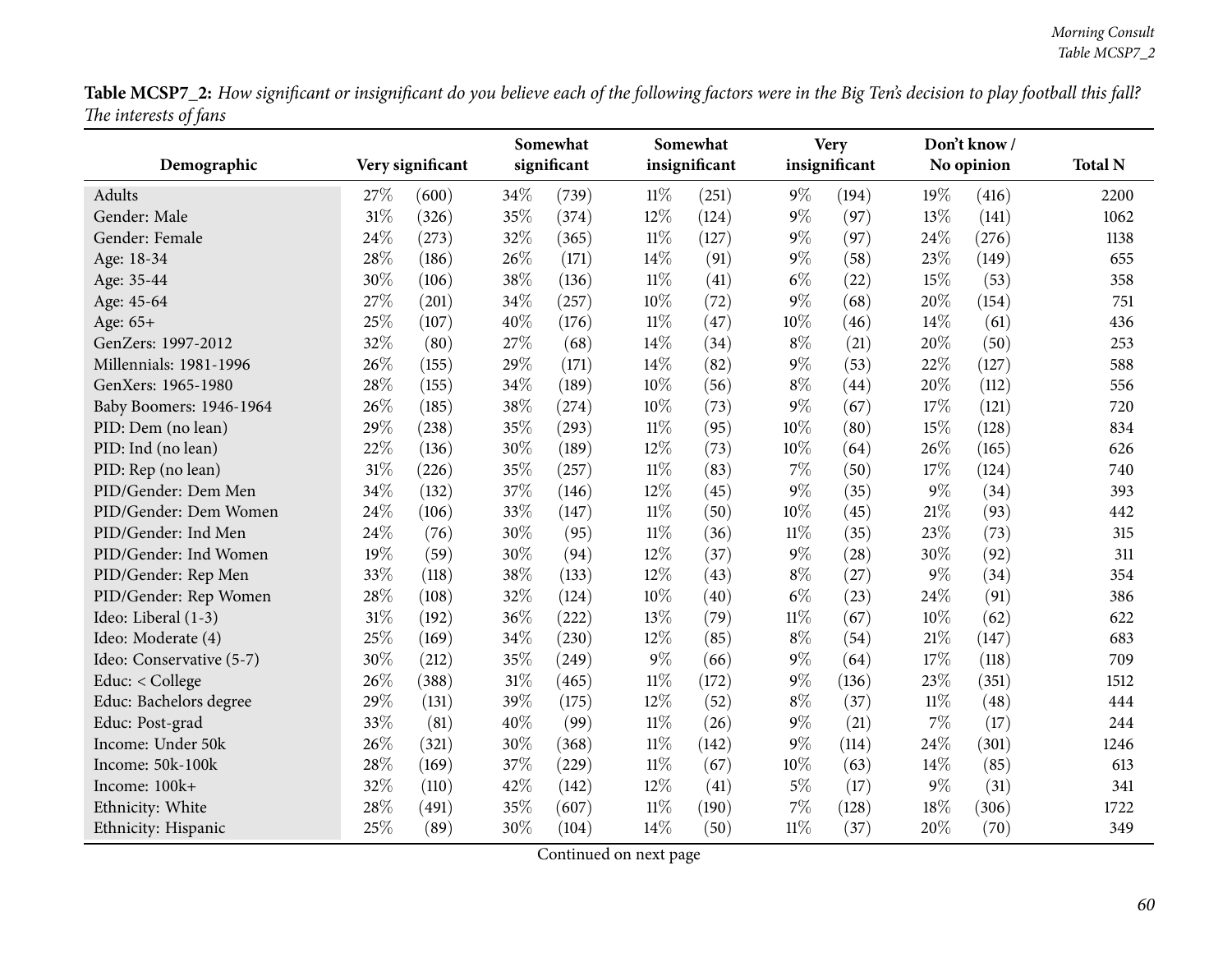|                       | Table MCSP7_2: How significant or insignificant do you believe each of the following factors were in the Big Ten's decision to play football this fall? |  |  |  |
|-----------------------|---------------------------------------------------------------------------------------------------------------------------------------------------------|--|--|--|
| The interests of fans |                                                                                                                                                         |  |  |  |

|                                   |      |                  |      | Somewhat    |        | Somewhat      |        | <b>Very</b>   |        | Don't know/ |                |
|-----------------------------------|------|------------------|------|-------------|--------|---------------|--------|---------------|--------|-------------|----------------|
| Demographic                       |      | Very significant |      | significant |        | insignificant |        | insignificant |        | No opinion  | <b>Total N</b> |
| Adults                            | 27%  | (600)            | 34\% | (739)       | 11%    | (251)         | $9\%$  | (194)         | 19%    | (416)       | 2200           |
| Ethnicity: Black                  | 21%  | (57)             | 26%  | (72)        | 14%    | (38)          | 14%    | (37)          | 26%    | (70)        | 274            |
| Ethnicity: Other                  | 25%  | (52)             | 30%  | (61)        | $11\%$ | (22)          | $14\%$ | (29)          | 19%    | (40)        | 204            |
| All Christian                     | 31%  | (334)            | 37%  | (407)       | $11\%$ | (123)         | $8\%$  | (91)          | 13%    | (139)       | 1094           |
| All Non-Christian                 | 29%  | (42)             | 29%  | (42)        | 10%    | (14)          | 16%    | (23)          | 15%    | (22)        | 144            |
| Atheist                           | 41\% | (35)             | 31%  | (26)        | $8\%$  | (7)           | 7%     | (6)           | 13%    | (11)        | 85             |
| Agnostic/Nothing in particular    | 20%  | (107)            | 30%  | (162)       | 12%    | (63)          | 9%     | (48)          | 30%    | (160)       | 539            |
| Something Else                    | 24%  | (82)             | 30%  | (101)       | 13%    | (43)          | $8\%$  | (27)          | 25%    | (85)        | 339            |
| Religious Non-Protestant/Catholic | 32%  | (55)             | 29%  | (51)        | 9%     | (15)          | 14%    | (25)          | 16%    | (28)        | 174            |
| Evangelical                       | 34%  | (210)            | 30%  | (188)       | 10%    | (63)          | 9%     | (56)          | 17%    | (105)       | 623            |
| Non-Evangelical                   | 25%  | (182)            | 40%  | (298)       | 13%    | (99)          | $8\%$  | (59)          | 14%    | (105)       | 742            |
| Community: Urban                  | 30%  | (207)            | 30%  | (206)       | 12%    | (83)          | $9\%$  | (59)          | 19%    | (127)       | 682            |
| Community: Suburban               | 26%  | (262)            | 35%  | (351)       | $11\%$ | (110)         | $8\%$  | (81)          | 20%    | (196)       | 1001           |
| Community: Rural                  | 25%  | (130)            | 35%  | (182)       | $11\%$ | (58)          | 10%    | (54)          | 18%    | (94)        | 517            |
| Employ: Private Sector            | 28%  | (178)            | 40%  | (255)       | 10%    | (65)          | 10%    | (63)          | 13%    | (83)        | 645            |
| Employ: Government                | 27%  | (34)             | 37%  | (47)        | 15%    | (19)          | 7%     | (9)           | 14%    | (18)        | 127            |
| Employ: Self-Employed             | 33%  | (65)             | 27%  | (53)        | 13%    | (25)          | 7%     | (14)          | 19%    | (38)        | 196            |
| Employ: Homemaker                 | 24%  | (44)             | 31%  | (58)        | 10%    | (19)          | $6\%$  | (12)          | 29%    | (55)        | 188            |
| Employ: Retired                   | 28%  | (133)            | 39%  | (189)       | 10%    | (47)          | 9%     | (45)          | 14%    | (69)        | 484            |
| Employ: Unemployed                | 26%  | (82)             | 24%  | (75)        | 12%    | (38)          | 10%    | (32)          | 27%    | (86)        | 312            |
| Employ: Other                     | 31%  | (43)             | 17%  | (24)        | 19%    | (28)          | $6\%$  | (9)           | 27%    | (39)        | 142            |
| Military HH: Yes                  | 28%  | (99)             | 32%  | (111)       | $11\%$ | (40)          | $9\%$  | (33)          | 20%    | (69)        | 352            |
| Military HH: No                   | 27%  | (501)            | 34%  | (628)       | $11\%$ | (211)         | 9%     | (161)         | 19%    | (348)       | 1848           |
| RD/WT: Right Direction            | 31%  | (219)            | 33%  | (235)       | $11\%$ | (75)          | $6\%$  | (44)          | 19%    | (131)       | 705            |
| RD/WT: Wrong Track                | 25%  | (381)            | 34%  | (504)       | 12%    | (175)         | 10%    | (150)         | 19%    | (285)       | 1495           |
| Trump Job Approve                 | 30%  | (283)            | 33%  | (310)       | $11\%$ | (106)         | 7%     | (66)          | 19%    | (180)       | 945            |
| Trump Job Disapprove              | 26%  | (310)            | 35%  | (418)       | 12%    | (141)         | $11\%$ | (126)         | $16\%$ | (196)       | 1191           |
| Trump Job Strongly Approve        | 33%  | (192)            | 30%  | (173)       | $11\%$ | (63)          | $8\%$  | (47)          | 18%    | (107)       | 582            |
| Trump Job Somewhat Approve        | 25%  | (91)             | 38%  | (137)       | 12%    | (44)          | $5\%$  | (19)          | 20%    | (73)        | 364            |
| Trump Job Somewhat Disapprove     | 25%  | (62)             | 41\% | (101)       | 15%    | (36)          | $6\%$  | (14)          | 14%    | (35)        | 249            |
| Trump Job Strongly Disapprove     | 26%  | (248)            | 34%  | (317)       | 11%    | (105)         | 12%    | (112)         | 17%    | (161)       | 943            |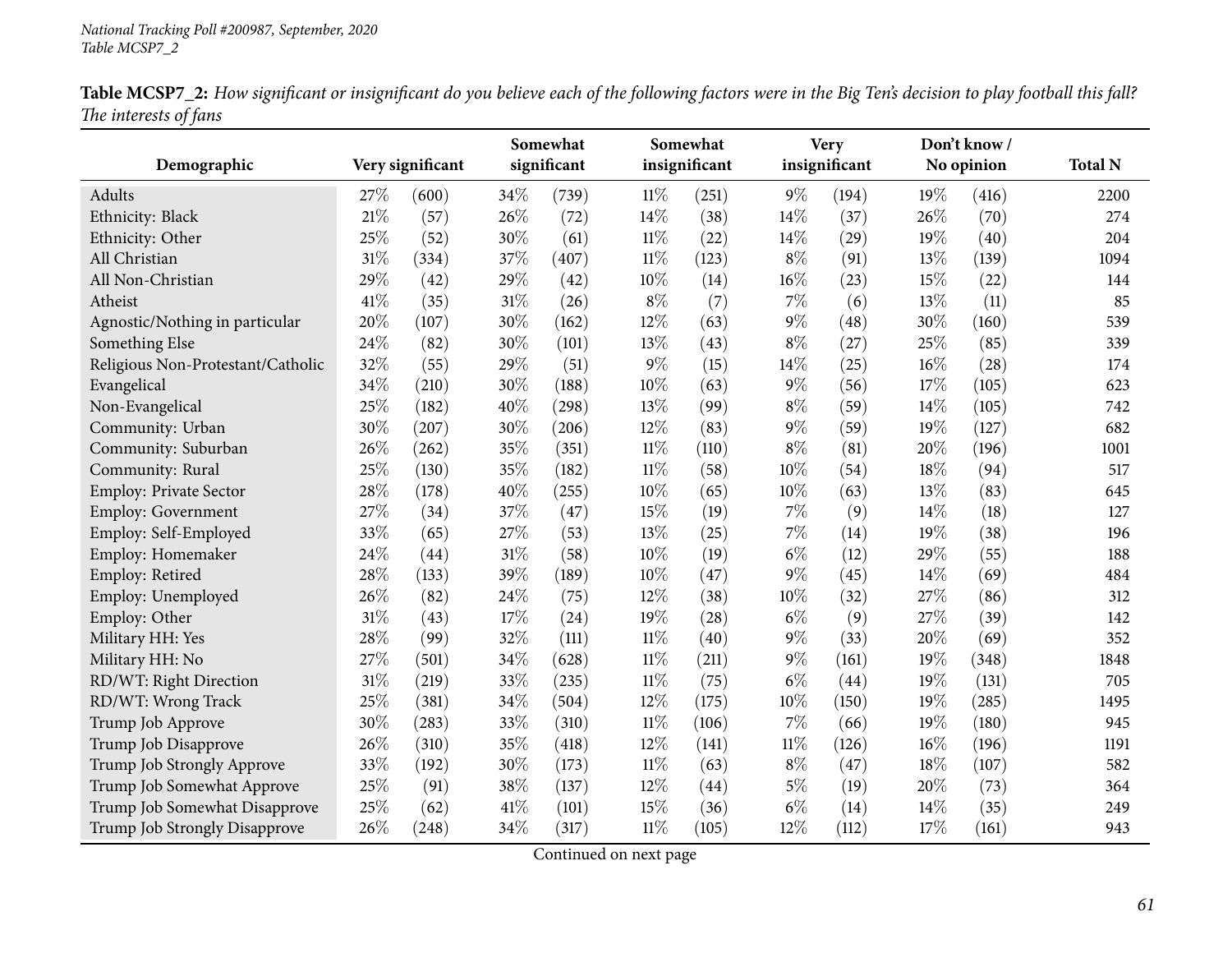Table MCSP7\_2: How significant or insignificant do you believe each of the following factors were in the Big Ten's decision to play football this fall? *The interests of fans*

| נ נ                                  |        |                  |     | Somewhat    |        | Somewhat      |        | <b>Very</b>   |     | Don't know / |                |
|--------------------------------------|--------|------------------|-----|-------------|--------|---------------|--------|---------------|-----|--------------|----------------|
| Demographic                          |        | Very significant |     | significant |        | insignificant |        | insignificant |     | No opinion   | <b>Total N</b> |
| Adults                               | 27\%   | (600)            | 34% | (739)       | 11%    | (251)         | $9\%$  | (194)         | 19% | (416)        | 2200           |
| Favorable of Trump                   | 30%    | (286)            | 34% | (323)       | 10%    | (99)          | 7%     | (63)          | 19% | (177)        | 948            |
| Unfavorable of Trump                 | 26%    | (301)            | 34% | (402)       | 12%    | (143)         | $11\%$ | (125)         | 17% | (198)        | 1169           |
| Very Favorable of Trump              | 33%    | (194)            | 31% | (184)       | 10%    | (57)          | $8\%$  | (47)          | 19% | (113)        | 594            |
| Somewhat Favorable of Trump          | 26%    | (93)             | 39% | (140)       | 12%    | (42)          | $5\%$  | (16)          | 18% | (64)         | 354            |
| Somewhat Unfavorable of Trump        | $21\%$ | (42)             | 40% | (80)        | 17%    | (34)          | $8\%$  | (15)          | 14% | (28)         | 200            |
| Very Unfavorable of Trump            | 27%    | (259)            | 33% | (322)       | $11\%$ | (108)         | 11%    | (110)         | 18% | (170)        | 969            |
| #1 Issue: Economy                    | 33%    | (242)            | 32% | (238)       | 12%    | (92)          | $6\%$  | (42)          | 17% | (123)        | 737            |
| #1 Issue: Security                   | 27%    | (65)             | 30% | (72)        | 10%    | (23)          | 13%    | (32)          | 21% | (51)         | 244            |
| #1 Issue: Health Care                | 23%    | (96)             | 35% | (144)       | 10%    | (43)          | 11%    | (47)          | 20% | (84)         | 414            |
| #1 Issue: Medicare / Social Security | 25%    | (85)             | 38% | (130)       | $11\%$ | (37)          | 9%     | (32)          | 16% | (56)         | 340            |
| #1 Issue: Women's Issues             | 23%    | (24)             | 38% | (40)        | 10%    | (11)          | 10%    | (10)          | 18% | (19)         | 104            |
| #1 Issue: Education                  | 28%    | (33)             | 36% | (42)        | 12%    | (14)          | $8\%$  | (10)          | 16% | (19)         | 118            |
| #1 Issue: Energy                     | 26%    | (23)             | 32% | (29)        | 16%    | (14)          | $9\%$  | (8)           | 18% | (16)         | 90             |
| #1 Issue: Other                      | 20%    | (30)             | 28% | (43)        | $11\%$ | (17)          | $9\%$  | (14)          | 31% | (48)         | 153            |
| 2018 House Vote: Democrat            | 30%    | (218)            | 36% | (261)       | 10%    | (77)          | $11\%$ | (77)          | 14% | (102)        | 736            |
| 2018 House Vote: Republican          | 29%    | (181)            | 36% | (225)       | $9\%$  | (59)          | $9\%$  | (59)          | 16% | (97)         | 621            |
| 2018 House Vote: Someone else        | 33%    | (20)             | 33% | (20)        | $9\%$  | (5)           | 10%    | (6)           | 15% | (9)          | 59             |
| 2016 Vote: Hillary Clinton           | 30%    | (211)            | 35% | (246)       | 10%    | (67)          | $11\%$ | (75)          | 14% | (101)        | 700            |
| 2016 Vote: Donald Trump              | 28%    | (197)            | 38% | (268)       | 10%    | (68)          | $9\%$  | (63)          | 15% | (103)        | 698            |
| 2016 Vote: Other                     | 31%    | (31)             | 30% | (31)        | 14%    | (14)          | $11\%$ | (11)          | 14% | (15)         | 101            |
| 2016 Vote: Didn't Vote               | 23%    | (159)            | 28% | (193)       | 15%    | (103)         | 7%     | (46)          | 28% | (198)        | 698            |
| Voted in 2014: Yes                   | 30%    | (367)            | 36% | (443)       | $9\%$  | (111)         | 10%    | (121)         | 14% | (175)        | 1217           |
| Voted in 2014: No                    | 24%    | (233)            | 30% | (296)       | 14%    | (140)         | 7%     | (73)          | 25% | (241)        | 983            |
| 2012 Vote: Barack Obama              | 30%    | (246)            | 35% | (289)       | $11\%$ | (95)          | 10%    | (82)          | 14% | (116)        | 828            |
| 2012 Vote: Mitt Romney               | 28%    | (137)            | 43% | (208)       | 7%     | (36)          | $9\%$  | (41)          | 13% | (64)         | 485            |
| 2012 Vote: Other                     | 33%    | (25)             | 25% | (19)        | $8\%$  | (6)           | 15%    | (11)          | 20% | (15)         | 76             |
| 2012 Vote: Didn't Vote               | 24%    | (192)            | 27% | (220)       | 14%    | (114)         | 7%     | (58)          | 28% | (222)        | 806            |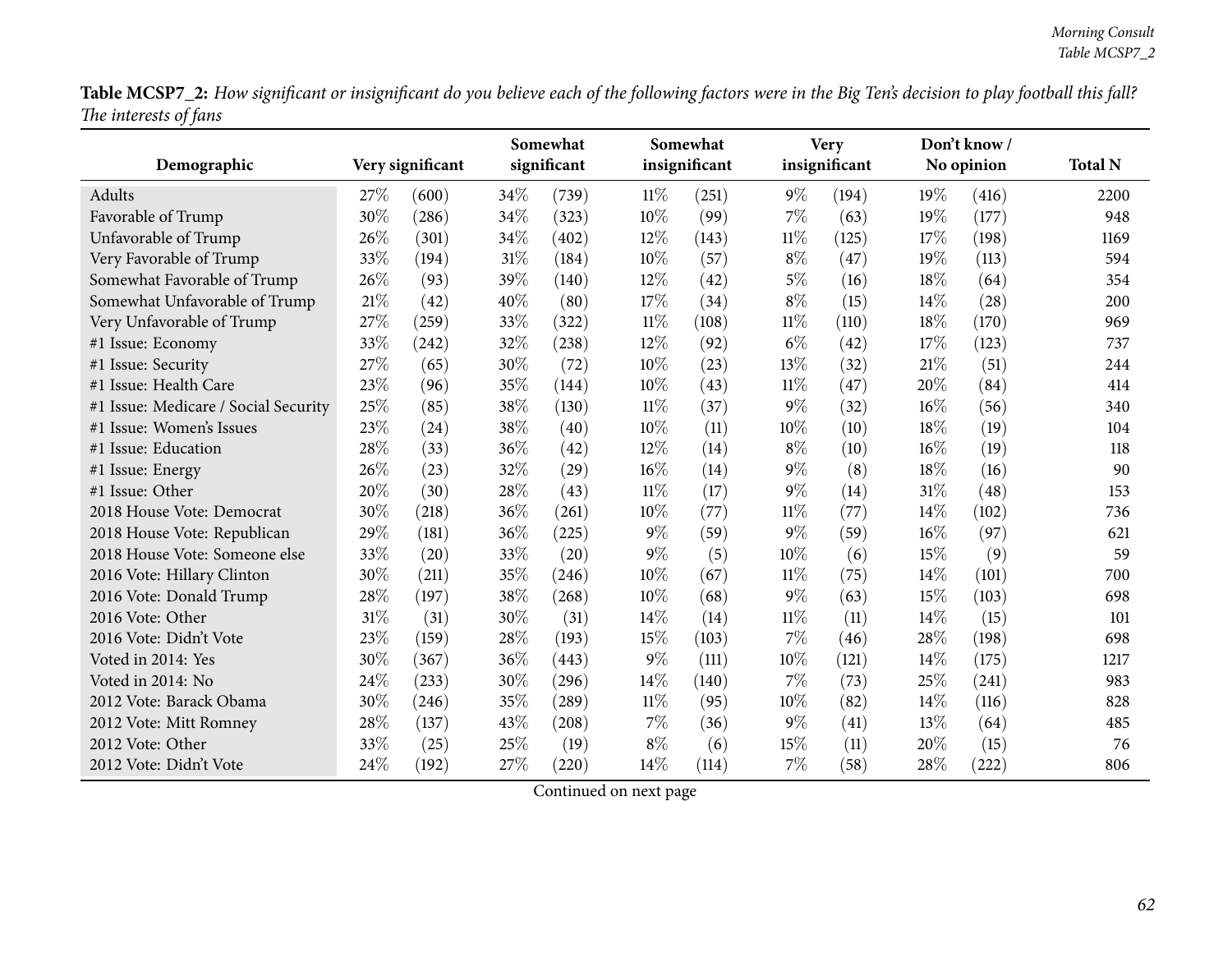| Demographic                |        | Very significant |        | Somewhat<br>significant |        | Somewhat<br>insignificant |        | <b>Very</b><br>insignificant |        | Don't know /<br>No opinion | <b>Total N</b> |
|----------------------------|--------|------------------|--------|-------------------------|--------|---------------------------|--------|------------------------------|--------|----------------------------|----------------|
| Adults                     | 27\%   | (600)            | 34\%   | (739)                   | $11\%$ | (251)                     | $9\%$  | (194)                        | 19%    | (416)                      | 2200           |
| 4-Region: Northeast        | 26\%   | (101)            | 35%    | (139)                   | 13\%   | (52)                      | $10\%$ | (39)                         | $16\%$ | (63)                       | 394            |
| 4-Region: Midwest          | 27\%   | (123)            | 39\%   | (182)                   | $12\%$ | (56)                      | $8\%$  | (36)                         | 14\%   | (64)                       | 462            |
| 4-Region: South            | 26\%   | (215)            | 32%    | $^{(264)}$              | $11\%$ | (87)                      | $7\%$  | (60)                         | 24%    | (198)                      | 824            |
| 4-Region: West             | $31\%$ | (160)            | 30\%   | (154)                   | $11\%$ | (56)                      | $11\%$ | (59)                         | 17%    | (91)                       | 520            |
| Sports fans                | $31\%$ | (455)            | $36\%$ | (524)                   | $13\%$ | (194)                     | $7\%$  | (110)                        | 13\%   | (188)                      | 1471           |
| Avid sports fans           | 39\%   | (210)            | 35%    | (189)                   | $14\%$ | (74)                      | $5\%$  | (26)                         | $6\%$  | (35)                       | 534            |
| College football fans      | 33\%   | (369)            | $36\%$ | (404)                   | $13\%$ | (150)                     | $6\%$  | (65)                         | $11\%$ | (124)                      | 1110           |
| Avid college football fans | 41\%   | (161)            | 33\%   | (129)                   | $16\%$ | (62)                      | $3\%$  | (14)                         | $7\%$  | (28)                       | 394            |
| Big 10 fans                | $36\%$ | (235)            | 37\%   | (248)                   | $13\%$ | (85)                      | $5\%$  | (33)                         | $9\%$  | (60)                       | 662            |
| Pac 12 fans                | 40%    | (198)            | 32%    | (161)                   | 13\%   | (63)                      | $6\%$  | (29)                         | 10%    | (50)                       | 501            |
| <b>ACC</b> fans            | 38\%   | (207)            | 32\%   | (174)                   | 13%    | (71)                      | $7\%$  | (36)                         | $10\%$ | (55)                       | 542            |
| Big 12 fans                | $36\%$ | (189)            | 34\%   | (177)                   | 13\%   | (68)                      | $6\%$  | (30)                         | $11\%$ | (59)                       | 523            |
| SEC fans                   | 36%    | (209)            | 33\%   | (187)                   | $15\%$ | (84)                      | $6\%$  | (37)                         | 10%    | (59)                       | 576            |
| Non-Power 5 fans           | 37\%   | (175)            | 33\%   | (156)                   | 13\%   | (59)                      | $7\%$  | (33)                         | 10%    | (49)                       | 472            |

Table MCSP7\_2: How significant or insignificant do you believe each of the following factors were in the Big Ten's decision to play football this fall? *The interests of fans*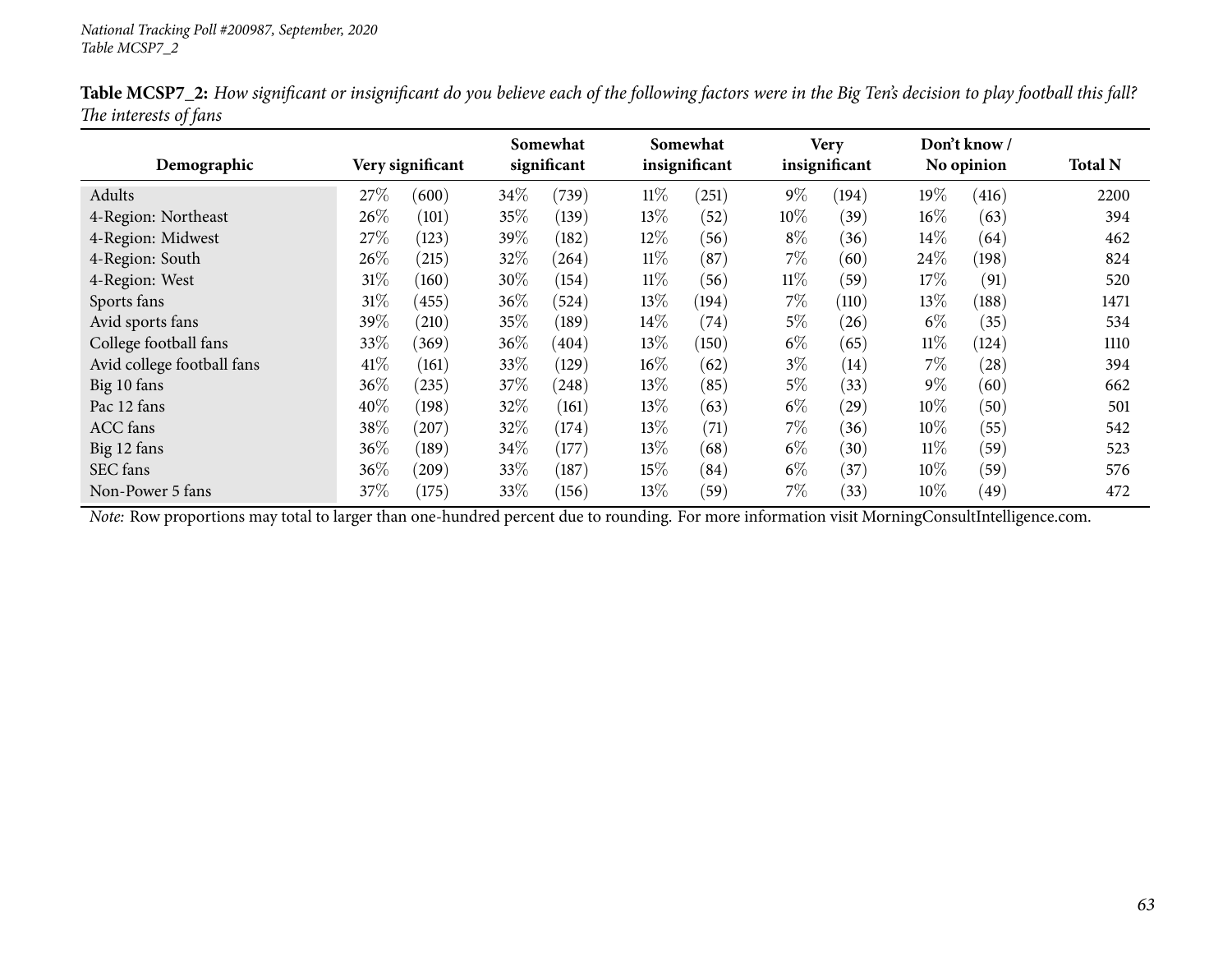Table MCSP7\_3: How significant or insignificant do you believe each of the following factors were in the Big Ten's decision to play football this fall? *Pressure from <sup>p</sup>layers and their parents*

|                          |      |                  |        | Somewhat    |        | Somewhat      |        | <b>Very</b>   |        | Don't know / |                |
|--------------------------|------|------------------|--------|-------------|--------|---------------|--------|---------------|--------|--------------|----------------|
| Demographic              |      | Very significant |        | significant |        | insignificant |        | insignificant |        | No opinion   | <b>Total N</b> |
| Adults                   | 26%  | (577)            | 32%    | (715)       | 12%    | (266)         | $8\%$  | (181)         | 21%    | (462)        | 2200           |
| Gender: Male             | 29%  | (307)            | 34%    | (359)       | 13%    | (141)         | $8\%$  | (90)          | $16\%$ | (166)        | 1062           |
| Gender: Female           | 24\% | (270)            | $31\%$ | (356)       | $11\%$ | (125)         | $8\%$  | (91)          | 26%    | (296)        | 1138           |
| Age: 18-34               | 24%  | (158)            | 28%    | (184)       | 13%    | (84)          | $11\%$ | (70)          | 24%    | (159)        | 655            |
| Age: 35-44               | 24%  | (87)             | 36%    | (129)       | 17%    | (61)          | $6\%$  | (23)          | 16%    | (58)         | 358            |
| Age: 45-64               | 27%  | (203)            | 32%    | (244)       | 10%    | (77)          | $8\%$  | (58)          | 22%    | (169)        | 751            |
| Age: 65+                 | 30%  | (129)            | 36%    | (157)       | 10%    | (44)          | 7%     | (29)          | 17%    | (76)         | 436            |
| GenZers: 1997-2012       | 23%  | (58)             | 27%    | (68)        | 17%    | (42)          | 13%    | (34)          | 20%    | (52)         | 253            |
| Millennials: 1981-1996   | 24%  | (139)            | $31\%$ | (180)       | 14%    | (82)          | $8\%$  | (48)          | 24%    | (140)        | 588            |
| GenXers: 1965-1980       | 26%  | (145)            | 34%    | (189)       | $11\%$ | (62)          | $7\%$  | (40)          | $22\%$ | (120)        | 556            |
| Baby Boomers: 1946-1964  | 29%  | (211)            | 34%    | (248)       | $10\%$ | (74)          | $7\%$  | (53)          | 19%    | (135)        | 720            |
| PID: Dem (no lean)       | 25%  | (210)            | 34%    | (281)       | 14%    | (120)         | $8\%$  | (71)          | 18%    | (152)        | 834            |
| PID: Ind (no lean)       | 23%  | (144)            | 30%    | (188)       | 10%    | (63)          | 10%    | (61)          | 27%    | (169)        | 626            |
| PID: Rep (no lean)       | 30%  | (223)            | 33%    | (245)       | $11\%$ | (82)          | $7\%$  | (49)          | 19%    | (141)        | 740            |
| PID/Gender: Dem Men      | 27%  | (107)            | 34%    | (132)       | 17%    | (68)          | $9\%$  | (34)          | 13%    | (52)         | 393            |
| PID/Gender: Dem Women    | 23%  | (102)            | 34%    | (149)       | 12%    | (53)          | $8\%$  | (37)          | 23%    | (101)        | 442            |
| PID/Gender: Ind Men      | 24%  | (75)             | 29%    | (90)        | $11\%$ | (34)          | 12%    | (38)          | 25%    | (78)         | 315            |
| PID/Gender: Ind Women    | 22%  | (69)             | 31%    | (98)        | $9\%$  | (29)          | $8\%$  | (24)          | 29%    | (91)         | 311            |
| PID/Gender: Rep Men      | 35%  | (124)            | 38%    | (136)       | $11\%$ | (40)          | $5\%$  | (18)          | 10%    | (36)         | 354            |
| PID/Gender: Rep Women    | 26%  | (98)             | 28%    | (109)       | $11\%$ | (43)          | $8\%$  | (30)          | 27%    | (105)        | 386            |
| Ideo: Liberal (1-3)      | 29%  | (180)            | 36%    | (225)       | 13%    | (79)          | 10%    | (61)          | 12%    | (77)         | 622            |
| Ideo: Moderate (4)       | 24%  | (161)            | 33%    | (225)       | 14%    | (94)          | $8\%$  | (57)          | 22%    | (147)        | 683            |
| Ideo: Conservative (5-7) | 30%  | (211)            | 32%    | (230)       | $10\%$ | (72)          | $7\%$  | (48)          | $21\%$ | (148)        | 709            |
| Educ: < College          | 25%  | (381)            | 29%    | (443)       | 12%    | (177)         | $8\%$  | (128)         | 25%    | (383)        | 1512           |
| Educ: Bachelors degree   | 27%  | (120)            | 40%    | (177)       | 13%    | (59)          | $7\%$  | (32)          | 13%    | (56)         | 444            |
| Educ: Post-grad          | 31%  | (76)             | 39%    | (96)        | 12%    | (30)          | $8\%$  | (20)          | $9\%$  | (22)         | 244            |
| Income: Under 50k        | 25%  | (309)            | 30%    | (371)       | $11\%$ | (139)         | $8\%$  | (102)         | 26%    | (326)        | 1246           |
| Income: 50k-100k         | 28%  | (170)            | 35%    | (214)       | 13%    | (82)          | $9\%$  | (57)          | 15%    | (91)         | 613            |
| Income: 100k+            | 29%  | (99)             | 38%    | (130)       | 13%    | (44)          | $6\%$  | (22)          | 13%    | (45)         | 341            |
| Ethnicity: White         | 28%  | (483)            | 34%    | (586)       | $11\%$ | (195)         | $7\%$  | (121)         | 20%    | (336)        | 1722           |
| Ethnicity: Hispanic      | 26%  | (90)             | 29%    | (103)       | $11\%$ | (37)          | $11\%$ | (40)          | 23%    | (80)         | 349            |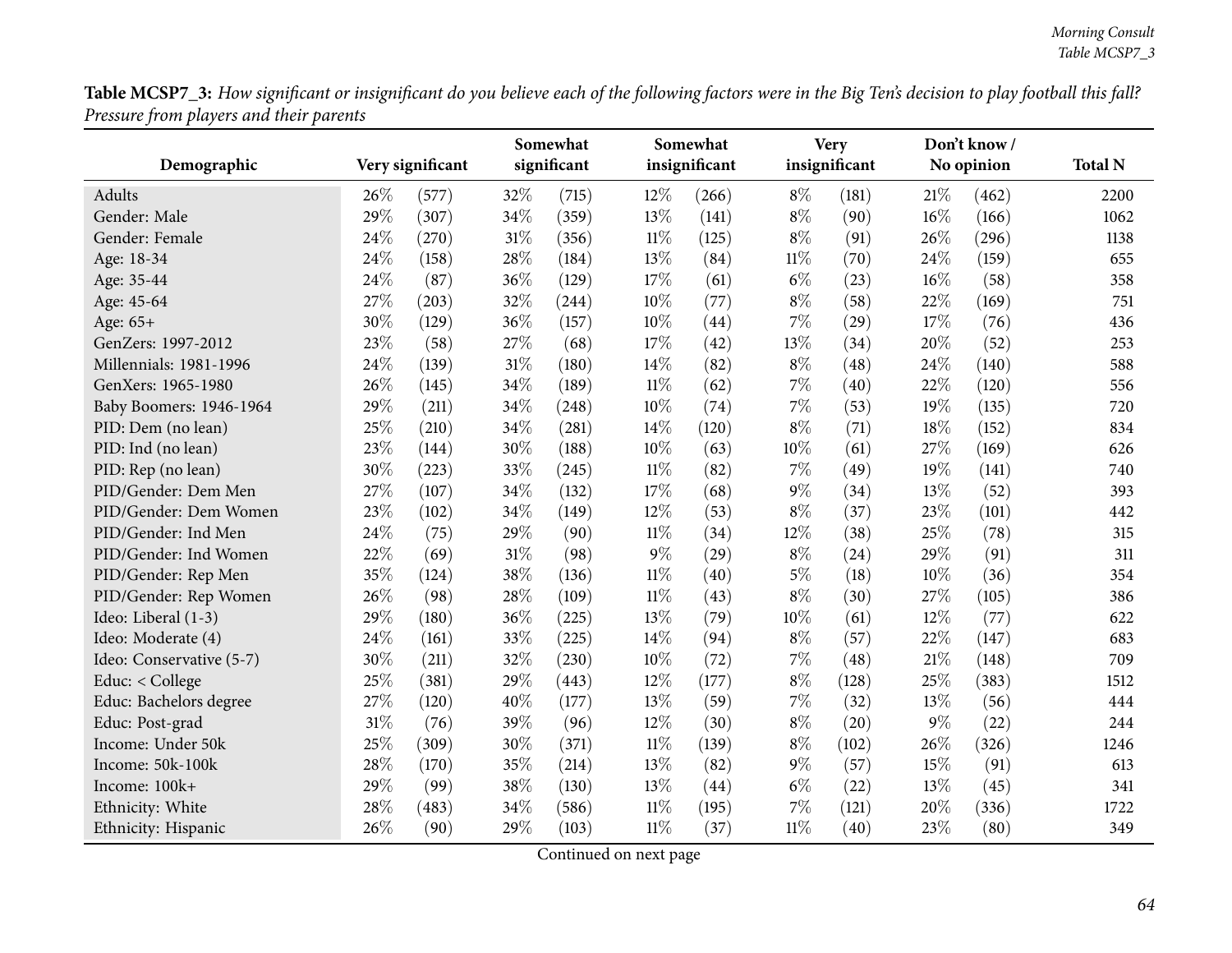|                                   |      |                  |        | Somewhat    |        | Somewhat      |        | <b>Very</b>   |     | Don't know / |                |
|-----------------------------------|------|------------------|--------|-------------|--------|---------------|--------|---------------|-----|--------------|----------------|
| Demographic                       |      | Very significant |        | significant |        | insignificant |        | insignificant |     | No opinion   | <b>Total N</b> |
| Adults                            | 26\% | (577)            | 32%    | (715)       | $12\%$ | (266)         | $8\%$  | (181)         | 21% | (462)        | 2200           |
| Ethnicity: Black                  | 17%  | (46)             | 28%    | (76)        | $16\%$ | (44)          | 12%    | (33)          | 28% | (76)         | 274            |
| Ethnicity: Other                  | 23%  | (48)             | 26%    | (53)        | 13%    | (27)          | 13%    | (26)          | 25% | (50)         | 204            |
| All Christian                     | 30%  | (329)            | 36%    | (396)       | $11\%$ | (121)         | $7\%$  | (72)          | 16% | (176)        | 1094           |
| All Non-Christian                 | 27%  | (39)             | 27%    | (39)        | 17%    | (24)          | $11\%$ | (16)          | 18% | (27)         | 144            |
| Atheist                           | 29%  | (25)             | 31%    | (26)        | 18%    | (15)          | $8\%$  | (7)           | 13% | (11)         | 85             |
| Agnostic/Nothing in particular    | 22%  | (116)            | 29%    | (157)       | 10%    | (52)          | 10%    | (54)          | 29% | (159)        | 539            |
| Something Else                    | 20%  | (68)             | 28%    | (96)        | $16\%$ | (53)          | $9\%$  | (32)          | 27% | (90)         | 339            |
| Religious Non-Protestant/Catholic | 27%  | (47)             | 27%    | (47)        | $16\%$ | (28)          | 10%    | (17)          | 20% | (34)         | 174            |
| Evangelical                       | 31%  | (191)            | 31%    | (190)       | $11\%$ | (70)          | 7%     | (45)          | 20% | (126)        | 623            |
| Non-Evangelical                   | 26%  | (195)            | 37%    | (271)       | 13%    | (95)          | 7%     | (54)          | 17% | (126)        | 742            |
| Community: Urban                  | 27%  | (187)            | 30%    | (204)       | 14\%   | (97)          | $8\%$  | (55)          | 20% | (139)        | 682            |
| Community: Suburban               | 26%  | (261)            | 33%    | (335)       | $11\%$ | (115)         | $7\%$  | (72)          | 22% | (218)        | 1001           |
| Community: Rural                  | 25%  | (128)            | 34%    | (176)       | $11\%$ | (54)          | 10%    | (53)          | 20% | (105)        | 517            |
| <b>Employ: Private Sector</b>     | 26%  | (167)            | 37%    | (240)       | 14%    | (88)          | 9%     | (58)          | 14% | (92)         | 645            |
| <b>Employ: Government</b>         | 30%  | (38)             | 40%    | (50)        | $8\%$  | (10)          | 13%    | (16)          | 10% | (13)         | 127            |
| Employ: Self-Employed             | 36%  | (71)             | $21\%$ | (41)        | $14\%$ | (27)          | $8\%$  | (15)          | 22% | (42)         | 196            |
| Employ: Homemaker                 | 18%  | (34)             | 32%    | (59)        | 14\%   | (26)          | $5\%$  | (10)          | 31% | (59)         | 188            |
| Employ: Retired                   | 31%  | (151)            | 35%    | (169)       | $10\%$ | (49)          | $7\%$  | (32)          | 17% | (83)         | 484            |
| Employ: Unemployed                | 21%  | (64)             | 28%    | (87)        | 10%    | (31)          | $6\%$  | (20)          | 35% | (110)        | 312            |
| Employ: Other                     | 24\% | (35)             | 24\%   | (35)        | 14\%   | (20)          | 10%    | (14)          | 27% | (39)         | 142            |
| Military HH: Yes                  | 29%  | (102)            | 32%    | (113)       | $11\%$ | (40)          | $6\%$  | (23)          | 21% | (74)         | 352            |
| Military HH: No                   | 26%  | (475)            | 33%    | (601)       | 12%    | (225)         | $9\%$  | (158)         | 21% | (389)        | 1848           |
| RD/WT: Right Direction            | 28%  | (196)            | 35%    | (246)       | $11\%$ | (76)          | $6\%$  | (41)          | 21% | (146)        | 705            |
| RD/WT: Wrong Track                | 26%  | (381)            | 31%    | (469)       | 13%    | (189)         | $9\%$  | (140)         | 21% | (316)        | 1495           |
| Trump Job Approve                 | 29%  | (273)            | 32%    | (304)       | $11\%$ | (102)         | $7\%$  | (67)          | 21% | (199)        | 945            |
| Trump Job Disapprove              | 25%  | (301)            | 33%    | (396)       | 13%    | (157)         | $9\%$  | (109)         | 19% | (228)        | 1191           |
| Trump Job Strongly Approve        | 34%  | (195)            | 29%    | (166)       | $10\%$ | (59)          | $7\%$  | (43)          | 20% | (119)        | 582            |
| Trump Job Somewhat Approve        | 22%  | (79)             | 38%    | (138)       | 12%    | (43)          | $7\%$  | (25)          | 22% | (80)         | 364            |
| Trump Job Somewhat Disapprove     | 19%  | (47)             | 44%    | (109)       | 12%    | (29)          | $5\%$  | (12)          | 20% | (51)         | 249            |
| Trump Job Strongly Disapprove     | 27%  | (254)            | 30%    | (286)       | 14\%   | (129)         | 10%    | (97)          | 19% | (177)        | 943            |

Table MCSP7\_3: How significant or insignificant do you believe each of the following factors were in the Big Ten's decision to play football this fall? *Pressure from <sup>p</sup>layers and their parents*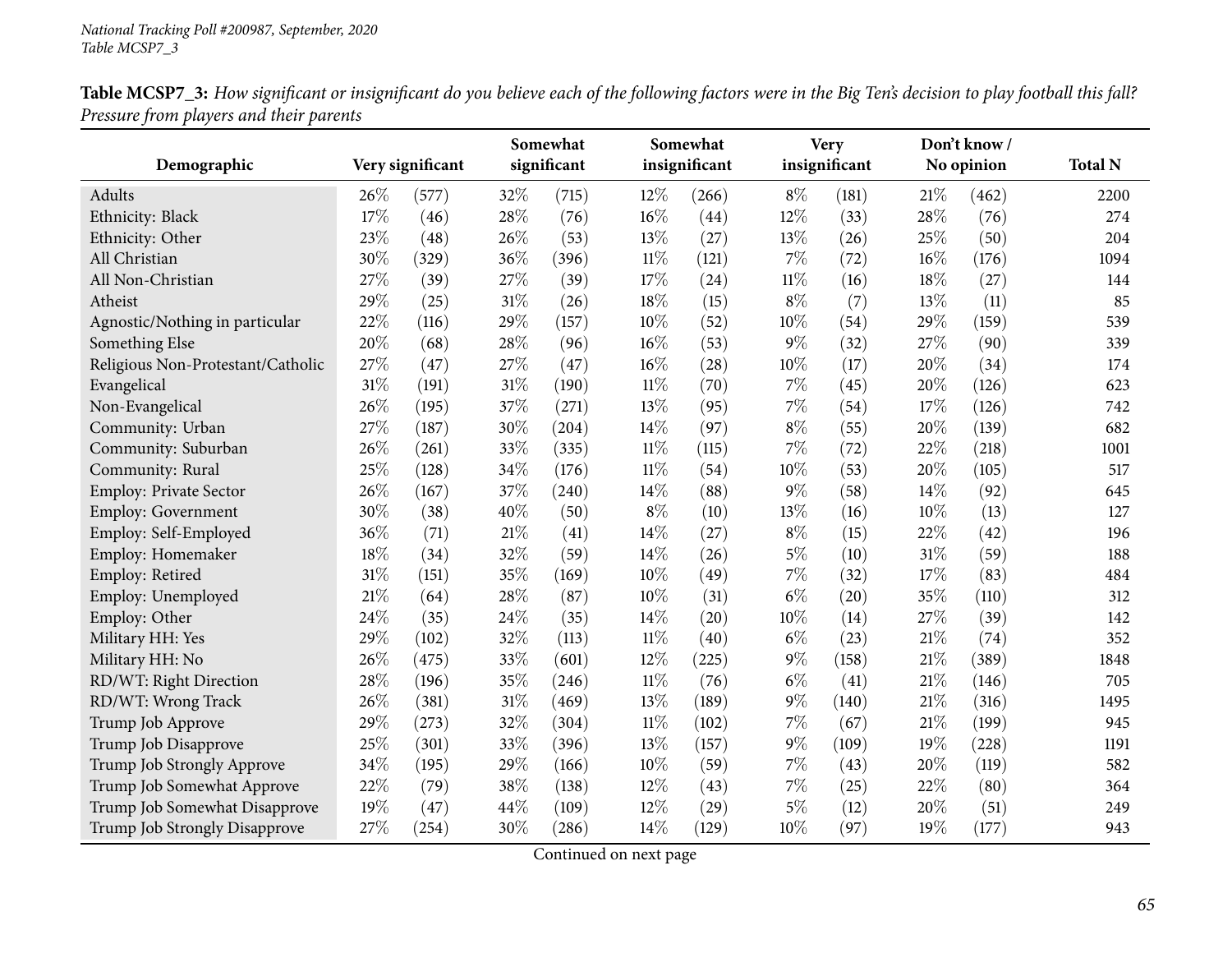Table MCSP7\_3: How significant or insignificant do you believe each of the following factors were in the Big Ten's decision to play football this fall? *Pressure from <sup>p</sup>layers and their parents*

|                                      |      |                  |      | Somewhat    |        | Somewhat      |        | <b>Very</b>   |        | Don't know / |                |
|--------------------------------------|------|------------------|------|-------------|--------|---------------|--------|---------------|--------|--------------|----------------|
| Demographic                          |      | Very significant |      | significant |        | insignificant |        | insignificant |        | No opinion   | <b>Total N</b> |
| Adults                               | 26%  | (577)            | 32%  | (715)       | 12%    | (266)         | $8\%$  | (181)         | 21%    | (462)        | 2200           |
| Favorable of Trump                   | 30%  | (281)            | 33%  | (313)       | 10%    | (99)          | 7%     | (62)          | 20%    | (193)        | 948            |
| Unfavorable of Trump                 | 24%  | (285)            | 33%  | (387)       | 13%    | (157)         | 10%    | (115)         | 19%    | (225)        | 1169           |
| Very Favorable of Trump              | 33%  | (198)            | 28%  | (168)       | 11%    | (63)          | 7%     | (42)          | 21%    | (123)        | 594            |
| Somewhat Favorable of Trump          | 23%  | (83)             | 41\% | (145)       | 10%    | (36)          | $6\%$  | (20)          | 20%    | (70)         | 354            |
| Somewhat Unfavorable of Trump        | 16%  | (31)             | 46%  | (92)        | 12%    | (25)          | 7%     | (14)          | 19%    | (38)         | 200            |
| Very Unfavorable of Trump            | 26%  | (253)            | 30%  | (295)       | 14%    | (132)         | 10%    | (101)         | 19%    | (187)        | 969            |
| #1 Issue: Economy                    | 27%  | (201)            | 35%  | (256)       | 12%    | (87)          | 7%     | (55)          | 19%    | (139)        | 737            |
| #1 Issue: Security                   | 31%  | (77)             | 27%  | (67)        | $11\%$ | (27)          | $9\%$  | (22)          | 21%    | (51)         | 244            |
| #1 Issue: Health Care                | 23%  | (95)             | 32%  | (131)       | 13%    | (54)          | 10%    | (42)          | 22%    | (93)         | 414            |
| #1 Issue: Medicare / Social Security | 28%  | (94)             | 35%  | (118)       | $11\%$ | (36)          | $6\%$  | (22)          | 20%    | (69)         | 340            |
| #1 Issue: Women's Issues             | 24%  | (25)             | 28%  | (29)        | 15%    | (16)          | $11\%$ | (11)          | 22%    | (23)         | 104            |
| #1 Issue: Education                  | 29%  | (34)             | 27%  | (32)        | 17%    | (20)          | $11\%$ | (13)          | 16%    | (18)         | 118            |
| #1 Issue: Energy                     | 20%  | (18)             | 43%  | (39)        | 14%    | (13)          | $4\%$  | (4)           | 19%    | (17)         | 90             |
| #1 Issue: Other                      | 21\% | (33)             | 28%  | (43)        | $8\%$  | (13)          | 7%     | (11)          | 34%    | (53)         | 153            |
| 2018 House Vote: Democrat            | 29%  | (215)            | 34%  | (254)       | 12%    | (89)          | $8\%$  | (60)          | 16%    | (117)        | 736            |
| 2018 House Vote: Republican          | 32%  | (200)            | 32%  | (202)       | 10%    | (60)          | $6\%$  | (39)          | 19%    | (120)        | 621            |
| 2018 House Vote: Someone else        | 26%  | (15)             | 41\% | (24)        | $6\%$  | (3)           | $9\%$  | (5)           | 19%    | (11)         | 59             |
| 2016 Vote: Hillary Clinton           | 28%  | (196)            | 34%  | (239)       | 14%    | (96)          | $8\%$  | (54)          | 16%    | (114)        | 700            |
| 2016 Vote: Donald Trump              | 30%  | (212)            | 33%  | (233)       | 12%    | (81)          | $6\%$  | (42)          | 19%    | (129)        | 698            |
| 2016 Vote: Other                     | 32%  | (32)             | 37%  | (37)        | 7%     | (8)           | 13%    | (13)          | $11\%$ | (11)         | 101            |
| 2016 Vote: Didn't Vote               | 19%  | (135)            | 29%  | (203)       | 12%    | (80)          | 10%    | (70)          | 30%    | (208)        | 698            |
| Voted in 2014: Yes                   | 31%  | (376)            | 34%  | (415)       | $11\%$ | (138)         | 7%     | (84)          | 17%    | (204)        | 1217           |
| Voted in 2014: No                    | 20%  | (201)            | 30%  | (299)       | 13%    | (127)         | 10%    | (97)          | 26%    | (259)        | 983            |
| 2012 Vote: Barack Obama              | 27%  | (226)            | 38%  | (312)       | 12%    | (100)         | 7%     | (62)          | 16%    | (129)        | 828            |
| 2012 Vote: Mitt Romney               | 34%  | (165)            | 33%  | (160)       | 10%    | (47)          | $6\%$  | (28)          | 18%    | (85)         | 485            |
| 2012 Vote: Other                     | 29%  | (22)             | 25%  | (19)        | 12%    | (9)           | $8\%$  | (6)           | 26%    | (20)         | 76             |
| 2012 Vote: Didn't Vote               | 20%  | (163)            | 27%  | (220)       | 14%    | (110)         | 10%    | (84)          | 28%    | (228)        | 806            |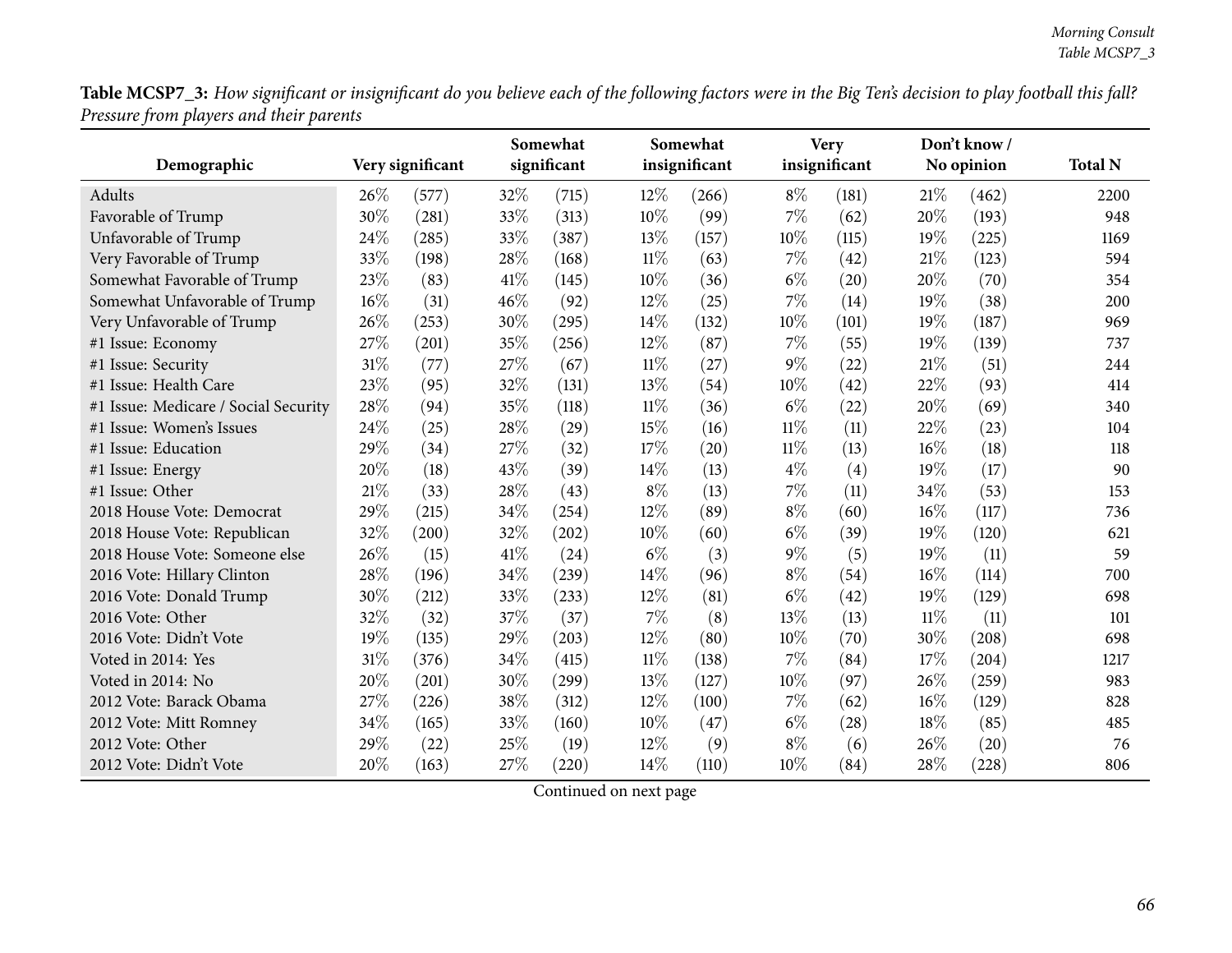| Demographic                |      | Very significant |        | Somewhat<br>significant |        | Somewhat<br>insignificant |        | <b>Very</b><br>insignificant |        | Don't know /<br>No opinion | <b>Total N</b> |
|----------------------------|------|------------------|--------|-------------------------|--------|---------------------------|--------|------------------------------|--------|----------------------------|----------------|
|                            |      |                  |        |                         |        |                           |        |                              |        |                            |                |
| Adults                     | 26%  | (577)            | 32\%   | (715)                   | 12\%   | (266)                     | $8\%$  | (181)                        | 21%    | (462)                      | 2200           |
| 4-Region: Northeast        | 24\% | (93)             | $34\%$ | (136)                   | 15\%   | (58)                      | $9\%$  | (34)                         | $19\%$ | (73)                       | 394            |
| 4-Region: Midwest          | 29\% | (135)            | 37\%   | (169)                   | $10\%$ | (47)                      | $8\%$  | (37)                         | $16\%$ | (75)                       | 462            |
| 4-Region: South            | 24\% | (200)            | 32\%   | (266)                   | $11\%$ | (93)                      | $7\%$  | (54)                         | $26\%$ | (211)                      | 824            |
| 4-Region: West             | 29\% | (149)            | 28\%   | (144)                   | 13\%   | (68)                      | $11\%$ | (55)                         | $20\%$ | (103)                      | 520            |
| Sports fans                | 29\% | (428)            | 37\%   | (537)                   | 13\%   | (187)                     | $7\%$  | (105)                        | $15\%$ | (214)                      | 1471           |
| Avid sports fans           | 35%  | (184)            | 37%    | (197)                   | 12%    | (63)                      | $7\%$  | (40)                         | $9\%$  | (49)                       | 534            |
| College football fans      | 29%  | (327)            | 38\%   | (420)                   | 13\%   | (139)                     | $6\%$  | (72)                         | $14\%$ | (151)                      | 1110           |
| Avid college football fans | 36%  | (143)            | 37\%   | (145)                   | 12\%   | (48)                      | $7\%$  | (27)                         | $8\%$  | (31)                       | 394            |
| Big 10 fans                | 31%  | $^{'}207)$       | 41\%   | (274)                   | $11\%$ | (75)                      | $6\%$  | (38)                         | $10\%$ | (68)                       | 662            |
| Pac 12 fans                | 34\% | (168)            | 37\%   | (184)                   | $11\%$ | (57)                      | $7\%$  | (35)                         | $11\%$ | (56)                       | 501            |
| <b>ACC</b> fans            | 31%  | (169)            | $36\%$ | (196)                   | $14\%$ | (74)                      | $8\%$  | (45)                         | $11\%$ | (58)                       | 542            |
| Big 12 fans                | 32%  | (167)            | 37\%   | (196)                   | 12\%   | (65)                      | $6\%$  | (32)                         | 12\%   | (63)                       | 523            |
| SEC fans                   | 34\% | (194)            | 35\%   | (201)                   | 13\%   | (73)                      | $6\%$  | (37)                         | 12\%   | (72)                       | 576            |
| Non-Power 5 fans           | 31%  | (148)            | $40\%$ | (189)                   | $11\%$ | (51)                      | $6\%$  | (28)                         | $12\%$ | (56)                       | 472            |

Table MCSP7\_3: How significant or insignificant do you believe each of the following factors were in the Big Ten's decision to play football this fall? *Pressure from <sup>p</sup>layers and their parents*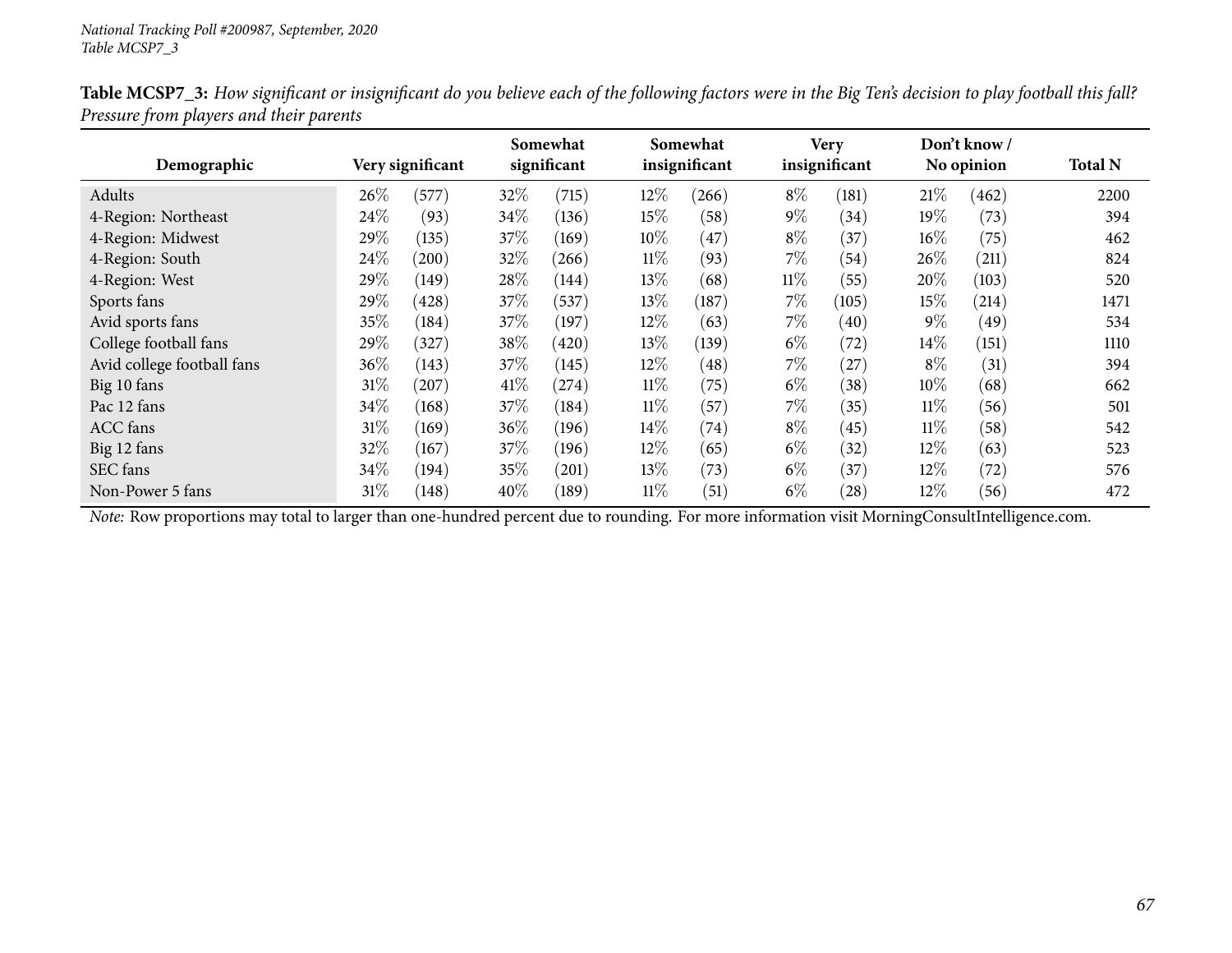Table MCSP7\_4: How significant or insignificant do you believe each of the following factors were in the Big Ten's decision to play football this fall? *Money earned from <sup>p</sup>laying <sup>a</sup> season*

|                          |      |                  | Somewhat |             |       | Somewhat      |       | <b>Very</b>   |        | Don't know / |                |
|--------------------------|------|------------------|----------|-------------|-------|---------------|-------|---------------|--------|--------------|----------------|
| Demographic              |      | Very significant |          | significant |       | insignificant |       | insignificant |        | No opinion   | <b>Total N</b> |
| Adults                   | 45%  | (990)            | 21%      | (470)       | 7%    | (157)         | $8\%$ | (178)         | 18%    | (405)        | 2200           |
| Gender: Male             | 45%  | (481)            | 24%      | (255)       | $8\%$ | (86)          | $9\%$ | (98)          | 13%    | (143)        | 1062           |
| Gender: Female           | 45%  | (509)            | 19%      | (216)       | $6\%$ | (71)          | 7%    | (81)          | 23%    | (262)        | 1138           |
| Age: 18-34               | 38%  | (251)            | 22%      | (146)       | $9\%$ | (56)          | 9%    | (62)          | 21%    | (140)        | 655            |
| Age: 35-44               | 40%  | (145)            | 28%      | (99)        | $9\%$ | (33)          | $9\%$ | (33)          | 13%    | (47)         | 358            |
| Age: 45-64               | 49%  | (365)            | 18%      | (133)       | $5\%$ | (41)          | 7%    | (54)          | 21%    | (159)        | 751            |
| Age: 65+                 | 53%  | (230)            | 21%      | (93)        | $6\%$ | (27)          | 7%    | (29)          | 13%    | (58)         | 436            |
| GenZers: 1997-2012       | 41\% | (103)            | 21\%     | (52)        | $8\%$ | (19)          | 12%   | (30)          | 19%    | (49)         | 253            |
| Millennials: 1981-1996   | 35%  | (207)            | 25%      | (148)       | 10%   | (60)          | 10%   | (56)          | 20%    | (117)        | 588            |
| GenXers: 1965-1980       | 48%  | (267)            | 21%      | (118)       | $5\%$ | (28)          | $8\%$ | (42)          | 18%    | (102)        | 556            |
| Baby Boomers: 1946-1964  | 50%  | (363)            | 19%      | (136)       | $6\%$ | (46)          | $6\%$ | (42)          | 18%    | (132)        | 720            |
| PID: Dem (no lean)       | 48%  | (399)            | 20%      | (165)       | 7%    | (58)          | 10%   | (83)          | 15%    | (129)        | 834            |
| PID: Ind (no lean)       | 44%  | (278)            | 18%      | (111)       | 7%    | (43)          | $6\%$ | (39)          | 24%    | (153)        | 626            |
| PID: Rep (no lean)       | 42%  | (313)            | 26%      | (194)       | 7%    | (55)          | $8\%$ | (56)          | 17%    | (123)        | 740            |
| PID/Gender: Dem Men      | 47%  | (184)            | 23%      | (89)        | $8\%$ | (30)          | 13%   | (53)          | 10%    | (38)         | 393            |
| PID/Gender: Dem Women    | 49%  | (215)            | 17%      | (76)        | $6\%$ | (29)          | 7%    | (31)          | 21\%   | (91)         | 442            |
| PID/Gender: Ind Men      | 47%  | (148)            | 18%      | (56)        | $8\%$ | (25)          | 7%    | (21)          | 21\%   | (65)         | 315            |
| PID/Gender: Ind Women    | 42%  | (130)            | 18%      | (56)        | $6\%$ | (18)          | $6\%$ | (19)          | 28%    | (88)         | 311            |
| PID/Gender: Rep Men      | 42%  | (149)            | 31%      | (110)       | $9\%$ | (31)          | 7%    | (24)          | $11\%$ | (40)         | 354            |
| PID/Gender: Rep Women    | 42%  | (163)            | 22%      | (84)        | $6\%$ | (24)          | $8\%$ | (31)          | 22%    | (83)         | 386            |
| Ideo: Liberal (1-3)      | 55%  | (342)            | 19%      | (116)       | 7%    | (46)          | 9%    | (55)          | 10%    | (63)         | 622            |
| Ideo: Moderate (4)       | 40%  | (274)            | 24%      | (163)       | $8\%$ | (55)          | 9%    | (59)          | 19%    | (132)        | 683            |
| Ideo: Conservative (5-7) | 46%  | (323)            | 23%      | (163)       | $6\%$ | (45)          | 7%    | (52)          | 18%    | (124)        | 709            |
| Educ: < College          | 41\% | (620)            | 19%      | (291)       | $8\%$ | (117)         | 9%    | (136)         | 23%    | (348)        | 1512           |
| Educ: Bachelors degree   | 54%  | (241)            | 24%      | (108)       | $5\%$ | (22)          | 7%    | (31)          | 10%    | (43)         | 444            |
| Educ: Post-grad          | 53%  | (129)            | 29%      | (72)        | $8\%$ | (18)          | $4\%$ | (11)          | $6\%$  | (14)         | 244            |
| Income: Under 50k        | 42%  | (520)            | 20%      | (247)       | $7\%$ | (85)          | $9\%$ | (107)         | 23%    | (288)        | 1246           |
| Income: 50k-100k         | 49%  | (299)            | 22%      | (133)       | $7\%$ | (46)          | $8\%$ | (51)          | 14\%   | (85)         | 613            |
| Income: 100k+            | 50%  | (171)            | 27%      | (91)        | $8\%$ | (26)          | $6\%$ | (20)          | 10%    | (32)         | 341            |
| Ethnicity: White         | 47%  | (817)            | 23%      | (389)       | 7%    | (115)         | $6\%$ | (112)         | 17%    | (288)        | 1722           |
| Ethnicity: Hispanic      | 34%  | (119)            | 23%      | (82)        | $6\%$ | (19)          | 16%   | (57)          | 21\%   | (72)         | 349            |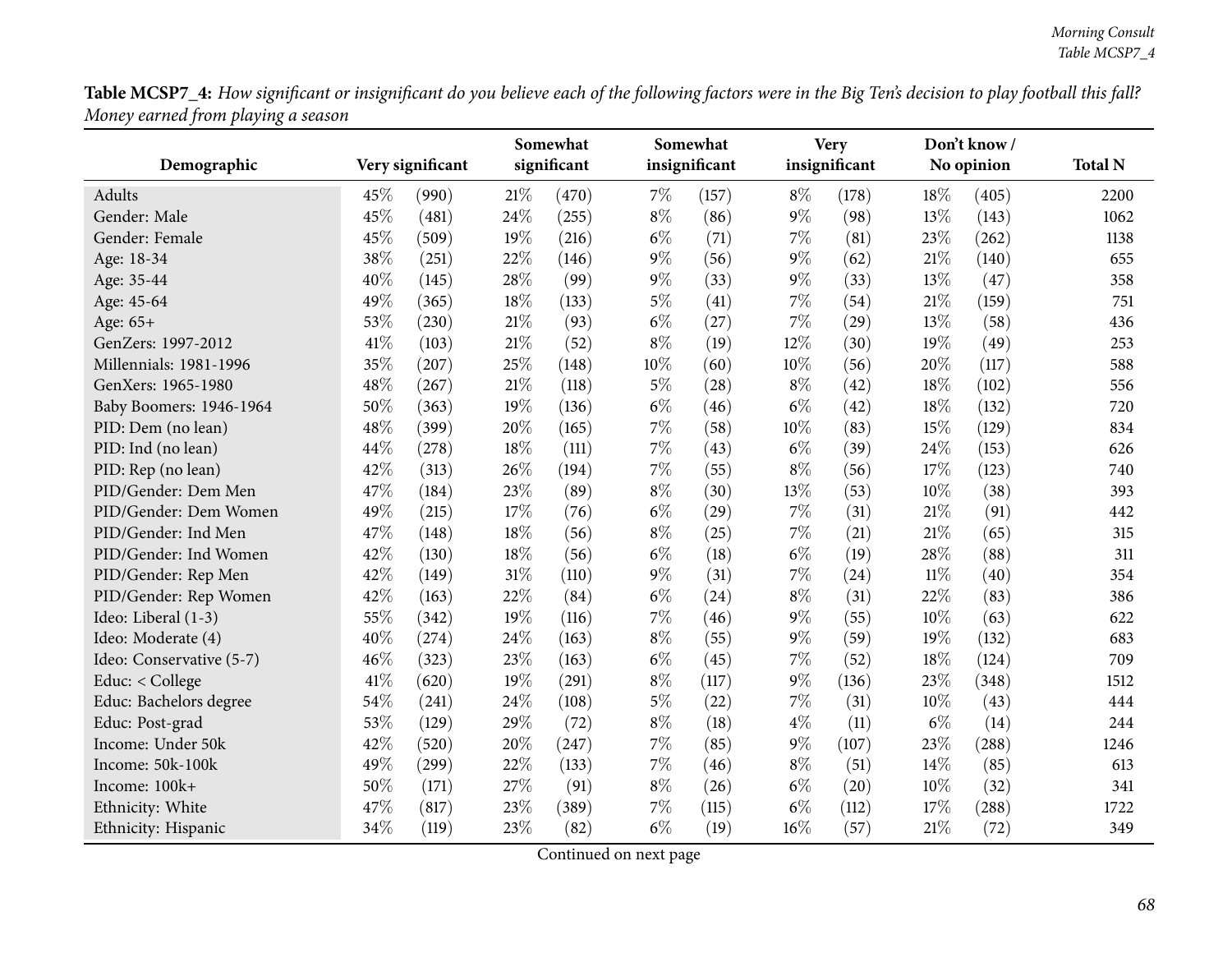| Demographic                       |      | Very significant |        | Somewhat<br>significant |        | Somewhat<br>insignificant |        | <b>Very</b><br>insignificant |        | Don't know/<br>No opinion | <b>Total N</b> |
|-----------------------------------|------|------------------|--------|-------------------------|--------|---------------------------|--------|------------------------------|--------|---------------------------|----------------|
| Adults                            | 45%  | (990)            | $21\%$ | (470)                   | $7\%$  | (157)                     | $8\%$  | (178)                        | 18%    | (405)                     | 2200           |
| Ethnicity: Black                  | 34%  | (94)             | 12%    | (34)                    | 10%    | (28)                      | 16%    | (45)                         | 27%    | (73)                      | 274            |
| Ethnicity: Other                  | 39%  | (79)             | 23%    | (47)                    | $6\%$  | (13)                      | 10%    | (21)                         | 21%    | (44)                      | 204            |
| All Christian                     | 47%  | (515)            | 24\%   | (266)                   | $6\%$  | (70)                      | $8\%$  | (88)                         | 14%    | (155)                     | 1094           |
| All Non-Christian                 | 45%  | (65)             | 19%    | (27)                    | $9\%$  | (13)                      | 12%    | (17)                         | 15%    | (22)                      | 144            |
| Atheist                           | 65%  | (55)             | 17%    | (14)                    | $3\%$  | (3)                       | $5\%$  | (4)                          | 10%    | (9)                       | 85             |
| Agnostic/Nothing in particular    | 41\% | (220)            | 18%    | (99)                    | $8\%$  | (41)                      | $7\%$  | (39)                         | 26%    | (139)                     | 539            |
| Something Else                    | 40%  | (135)            | 19%    | (64)                    | $9\%$  | $\left( 29\right)$        | $9\%$  | (30)                         | 24%    | (80)                      | 339            |
| Religious Non-Protestant/Catholic | 48%  | (83)             | 19%    | (33)                    | $8\%$  | (14)                      | $10\%$ | (17)                         | 15%    | (26)                      | 174            |
| Evangelical                       | 41\% | (256)            | 24%    | (152)                   | $8\%$  | (47)                      | $8\%$  | (52)                         | 19%    | (116)                     | 623            |
| Non-Evangelical                   | 49%  | (361)            | 21%    | (156)                   | $7\%$  | (51)                      | $9\%$  | (66)                         | 14%    | (107)                     | 742            |
| Community: Urban                  | 42%  | (287)            | 24%    | (163)                   | $8\%$  | (52)                      | $8\%$  | (52)                         | 19%    | (128)                     | 682            |
| Community: Suburban               | 48%  | (482)            | 19%    | (191)                   | $6\%$  | (63)                      | $9\%$  | (86)                         | 18%    | (179)                     | 1001           |
| Community: Rural                  | 43%  | (221)            | 22%    | (116)                   | $8\%$  | (42)                      | $8\%$  | (40)                         | 19%    | (98)                      | 517            |
| Employ: Private Sector            | 46%  | (296)            | 26%    | (167)                   | $8\%$  | (51)                      | $7\%$  | (45)                         | 13%    | (85)                      | 645            |
| Employ: Government                | 43%  | (54)             | 25%    | (31)                    | $8\%$  | (10)                      | 10%    | (12)                         | 15%    | (19)                      | 127            |
| Employ: Self-Employed             | 42%  | (82)             | 20%    | (39)                    | $9\%$  | (17)                      | 15%    | (29)                         | 15%    | (30)                      | 196            |
| Employ: Homemaker                 | 39%  | (72)             | 16%    | (30)                    | $9\%$  | (17)                      | $3\%$  | (7)                          | 33%    | (62)                      | 188            |
| Employ: Retired                   | 53%  | (257)            | 20%    | (96)                    | $5\%$  | (23)                      | $7\%$  | (31)                         | 16%    | (76)                      | 484            |
| Employ: Unemployed                | 42%  | (131)            | 18%    | (58)                    | $6\%$  | (19)                      | $8\%$  | (26)                         | 25%    | (79)                      | 312            |
| Employ: Other                     | 41\% | (59)             | 18%    | (26)                    | $7\%$  | (10)                      | $7\%$  | (9)                          | 26%    | (38)                      | 142            |
| Military HH: Yes                  | 45%  | (159)            | 18%    | (64)                    | 10%    | (36)                      | $6\%$  | (21)                         | 20%    | (72)                      | 352            |
| Military HH: No                   | 45%  | (831)            | 22%    | (407)                   | $7\%$  | (121)                     | $8\%$  | (157)                        | 18%    | (333)                     | 1848           |
| RD/WT: Right Direction            | 39%  | (276)            | 25%    | (174)                   | $8\%$  | (60)                      | $9\%$  | (62)                         | 19%    | (133)                     | 705            |
| RD/WT: Wrong Track                | 48%  | (714)            | 20%    | (296)                   | $6\%$  | (97)                      | $8\%$  | (116)                        | 18%    | (271)                     | 1495           |
| Trump Job Approve                 | 42%  | (399)            | 23%    | (220)                   | $8\%$  | (79)                      | $7\%$  | (68)                         | 19%    | (180)                     | 945            |
| Trump Job Disapprove              | 49%  | (581)            | 20%    | (241)                   | $6\%$  | (76)                      | $9\%$  | (102)                        | $16\%$ | (192)                     | 1191           |
| Trump Job Strongly Approve        | 41\% | (241)            | 23%    | (134)                   | 7%     | (43)                      | $9\%$  | (52)                         | 19%    | (112)                     | 582            |
| Trump Job Somewhat Approve        | 43%  | (158)            | 24%    | (86)                    | $10\%$ | (36)                      | $4\%$  | (16)                         | 19%    | (68)                      | 364            |
| Trump Job Somewhat Disapprove     | 37%  | (92)             | 30%    | (74)                    | $8\%$  | (19)                      | $9\%$  | (23)                         | 17%    | (41)                      | 249            |
| Trump Job Strongly Disapprove     | 52%  | (489)            | 18%    | (168)                   | $6\%$  | (57)                      | $8\%$  | (79)                         | 16%    | (150)                     | 943            |

Table MCSP7\_4: How significant or insignificant do you believe each of the following factors were in the Big Ten's decision to play football this fall? *Money earned from <sup>p</sup>laying <sup>a</sup> season*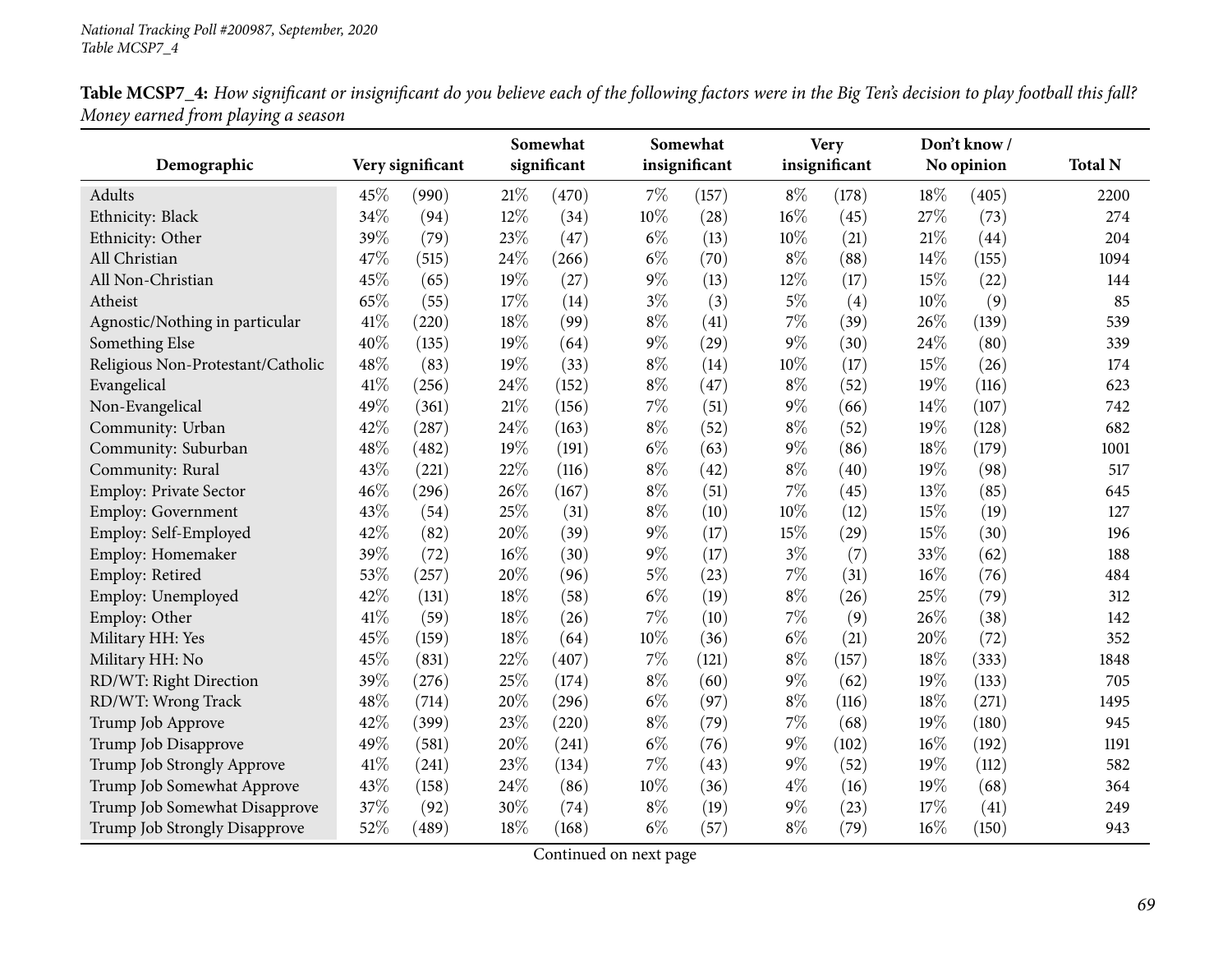Table MCSP7\_4: How significant or insignificant do you believe each of the following factors were in the Big Ten's decision to play football this fall? *Money earned from <sup>p</sup>laying <sup>a</sup> season*

|                                      |      |                  | Somewhat    |       |       | Somewhat      |        | <b>Very</b>   |        | Don't know/ |                |
|--------------------------------------|------|------------------|-------------|-------|-------|---------------|--------|---------------|--------|-------------|----------------|
| Demographic                          |      | Very significant | significant |       |       | insignificant |        | insignificant |        | No opinion  | <b>Total N</b> |
| Adults                               | 45\% | (990)            | 21%         | (470) | $7\%$ | (157)         | $8\%$  | (178)         | 18\%   | (405)       | 2200           |
| Favorable of Trump                   | 42%  | (394)            | 24%         | (227) | $8\%$ | (76)          | $8\%$  | (75)          | 19%    | (176)       | 948            |
| Unfavorable of Trump                 | 50%  | (580)            | 20%         | (233) | $6\%$ | (69)          | $8\%$  | (94)          | $16\%$ | (192)       | 1169           |
| Very Favorable of Trump              | 42%  | (249)            | 23%         | (136) | $8\%$ | (46)          | $8\%$  | (50)          | 19%    | (112)       | 594            |
| Somewhat Favorable of Trump          | 41\% | (145)            | 26%         | (91)  | $9\%$ | (30)          | 7%     | (25)          | 18%    | (64)        | 354            |
| Somewhat Unfavorable of Trump        | 38%  | (76)             | 29%         | (58)  | $6\%$ | (12)          | 9%     | (18)          | 18%    | (36)        | 200            |
| Very Unfavorable of Trump            | 52%  | (505)            | 18%         | (175) | $6\%$ | (57)          | $8\%$  | (76)          | 16%    | (156)       | 969            |
| #1 Issue: Economy                    | 45%  | (331)            | 24\%        | (180) | $8\%$ | (56)          | 7%     | (54)          | 16%    | (116)       | 737            |
| #1 Issue: Security                   | 43%  | (104)            | 21%         | (52)  | $5\%$ | (13)          | $9\%$  | (23)          | 21%    | (52)        | 244            |
| #1 Issue: Health Care                | 44%  | (180)            | 20%         | (82)  | 7%    | (29)          | $9\%$  | (39)          | 20%    | (84)        | 414            |
| #1 Issue: Medicare / Social Security | 49%  | (165)            | $21\%$      | (70)  | $7\%$ | (23)          | $6\%$  | (20)          | 18%    | (62)        | 340            |
| #1 Issue: Women's Issues             | 46%  | (48)             | 15%         | (16)  | $9\%$ | (10)          | $11\%$ | (12)          | 19%    | (19)        | 104            |
| #1 Issue: Education                  | 37%  | (44)             | 26%         | (31)  | $6\%$ | (7)           | 15%    | (17)          | $16\%$ | (19)        | 118            |
| #1 Issue: Energy                     | 48%  | (44)             | 21%         | (19)  | 10%   | (9)           | $4\%$  | (4)           | 17%    | (15)        | 90             |
| #1 Issue: Other                      | 48%  | (74)             | 14%         | (21)  | $6\%$ | (9)           | 7%     | (10)          | 25%    | (38)        | 153            |
| 2018 House Vote: Democrat            | 54%  | (397)            | 19%         | (140) | $6\%$ | (45)          | 7%     | (52)          | 14%    | (101)       | 736            |
| 2018 House Vote: Republican          | 45%  | (277)            | 26%         | (161) | $6\%$ | (40)          | $8\%$  | (47)          | 15%    | (95)        | 621            |
| 2018 House Vote: Someone else        | 55%  | (32)             | $18\%$      | (11)  | $3\%$ | (2)           | 9%     | (5)           | 14%    | (8)         | 59             |
| 2016 Vote: Hillary Clinton           | 54%  | (378)            | 19%         | (131) | $6\%$ | (42)          | $8\%$  | (58)          | 13%    | (90)        | 700            |
| 2016 Vote: Donald Trump              | 43%  | (301)            | $26\%$      | (182) | $7\%$ | (52)          | 7%     | (50)          | $16\%$ | (114)       | 698            |
| 2016 Vote: Other                     | 60%  | (61)             | 13%         | (13)  | $8\%$ | (8)           | $6\%$  | (6)           | 14%    | (14)        | 101            |
| 2016 Vote: Didn't Vote               | 36%  | (248)            | 20%         | (143) | $8\%$ | (56)          | $9\%$  | (65)          | 27%    | (186)       | 698            |
| Voted in 2014: Yes                   | 51\% | (624)            | 22%         | (263) | $5\%$ | (65)          | $8\%$  | (94)          | 14\%   | (171)       | 1217           |
| Voted in 2014: No                    | 37%  | (366)            | 21\%        | (207) | $9\%$ | (92)          | 9%     | (84)          | 24%    | (234)       | 983            |
| 2012 Vote: Barack Obama              | 51%  | (423)            | 20%         | (164) | $7\%$ | (56)          | $8\%$  | (66)          | 14%    | (119)       | 828            |
| 2012 Vote: Mitt Romney               | 50%  | (241)            | 28%         | (134) | $4\%$ | (19)          | 7%     | (32)          | 12%    | (60)        | 485            |
| 2012 Vote: Other                     | 47\% | (36)             | 13%         | (10)  | 10%   | (7)           | $3\%$  | (2)           | 27%    | (21)        | 76             |
| 2012 Vote: Didn't Vote               | 35%  | (286)            | 20%         | (163) | $9\%$ | (74)          | 10%    | (78)          | 26%    | (206)       | 806            |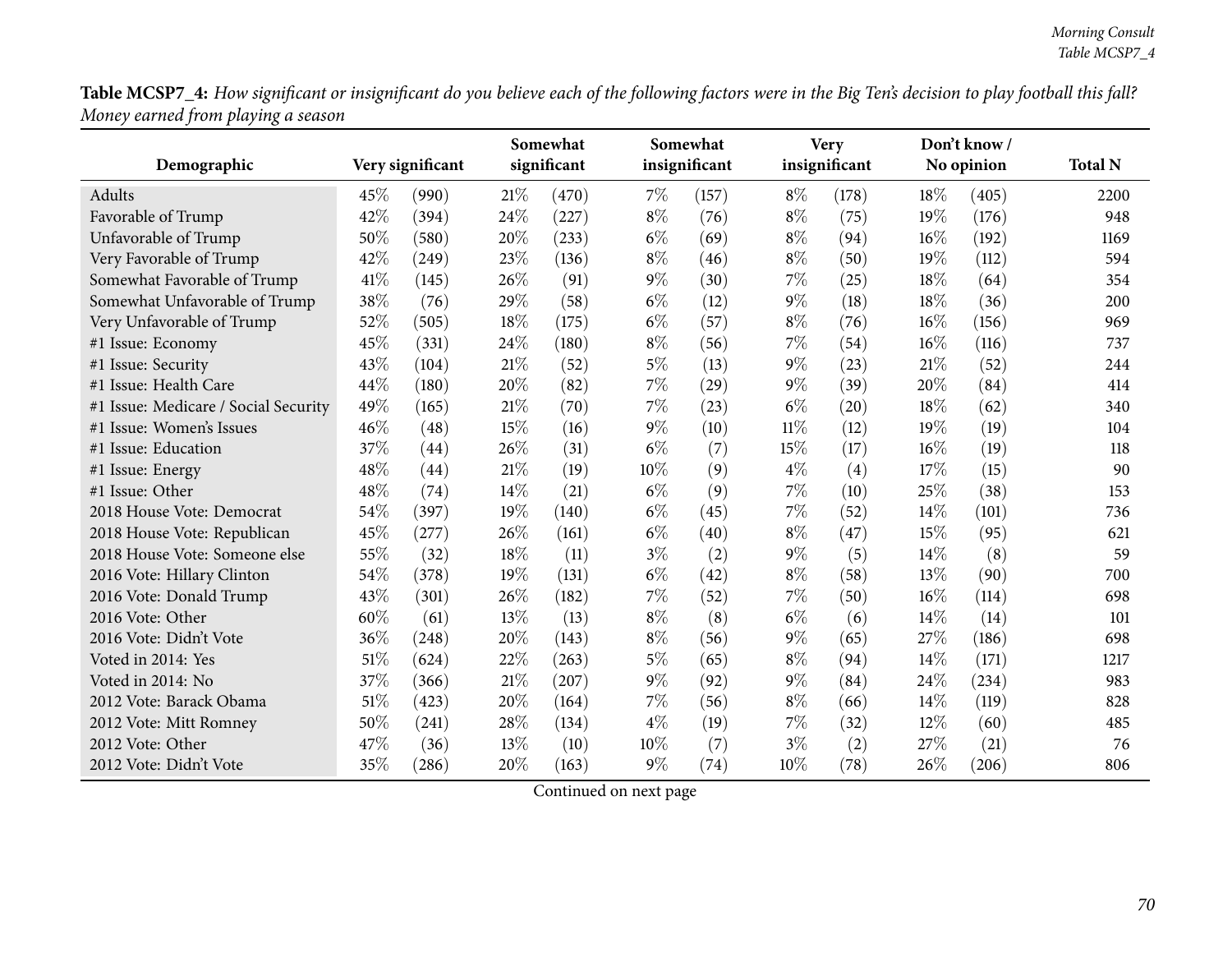|                            |        |                  |      | Somewhat    |       | Somewhat      |        | <b>Very</b>   |        | Don't know / |                |
|----------------------------|--------|------------------|------|-------------|-------|---------------|--------|---------------|--------|--------------|----------------|
| Demographic                |        | Very significant |      | significant |       | insignificant |        | insignificant |        | No opinion   | <b>Total N</b> |
| Adults                     | 45%    | (990)            | 21%  | (470)       | $7\%$ | (157)         | $8\%$  | (178)         | 18\%   | (405)        | 2200           |
| 4-Region: Northeast        | 44\%   | (174)            | 24\% | (95)        | $7\%$ | (28)          | $10\%$ | (38)          | 15\%   | (58)         | 394            |
| 4-Region: Midwest          | 52%    | (240)            | 18%  | (84)        | $7\%$ | (32)          | $9\%$  | (41)          | $14\%$ | (65)         | 462            |
| 4-Region: South            | 43%    | (355)            | 20%  | (168)       | $8\%$ | (63)          | $7\%$  | (55)          | 22\%   | (184)        | 824            |
| 4-Region: West             | 43\%   | (221)            | 24\% | (124)       | $7\%$ | (34)          | $8\%$  | (43)          | 19%    | (98)         | 520            |
| Sports fans                | 47\%   | (685)            | 25\% | (368)       | $8\%$ | (115)         | $7\%$  | (107)         | 13\%   | (195)        | 1471           |
| Avid sports fans           | 48\%   | $^{'}257$        | 29%  | (153)       | $8\%$ | (41)          | $7\%$  | (39)          | $8\%$  | (43)         | 534            |
| College football fans      | 47\%   | (516)            | 27%  | $^{'}295)$  | $8\%$ | (92)          | $7\%$  | (81)          | $11\%$ | (127)        | 1110           |
| Avid college football fans | $51\%$ | (200)            | 27\% | (108)       | $7\%$ | (28)          | $8\%$  | (32)          | $6\%$  | (26)         | 394            |
| Big 10 fans                | 48\%   | (314)            | 28\% | (186)       | $7\%$ | (48)          | $8\%$  | (53)          | $9\%$  | (61)         | 662            |
| Pac 12 fans                | 48\%   | (239)            | 27%  | (136)       | $7\%$ | (37)          | $7\%$  | (37)          | $10\%$ | (52)         | 501            |
| <b>ACC</b> fans            | 49%    | 267              | 27\% | (145)       | $8\%$ | (43)          | $6\%$  | (32)          | $10\%$ | (55)         | 542            |
| Big 12 fans                | $46\%$ | (239)            | 27%  | (142)       | $8\%$ | (40)          | $9\%$  | $^{(45)}$     | $11\%$ | (58)         | 523            |
| SEC fans                   | 48\%   | (278)            | 25%  | (142)       | $9\%$ | (55)          | $8\%$  | (44)          | $10\%$ | (57)         | 576            |
| Non-Power 5 fans           | 47\%   | (224)            | 26%  | (123)       | $8\%$ | (39)          | $7\%$  | (35)          | $11\%$ | (52)         | 472            |

Table MCSP7\_4: How significant or insignificant do you believe each of the following factors were in the Big Ten's decision to play football this fall? *Money earned from <sup>p</sup>laying <sup>a</sup> season*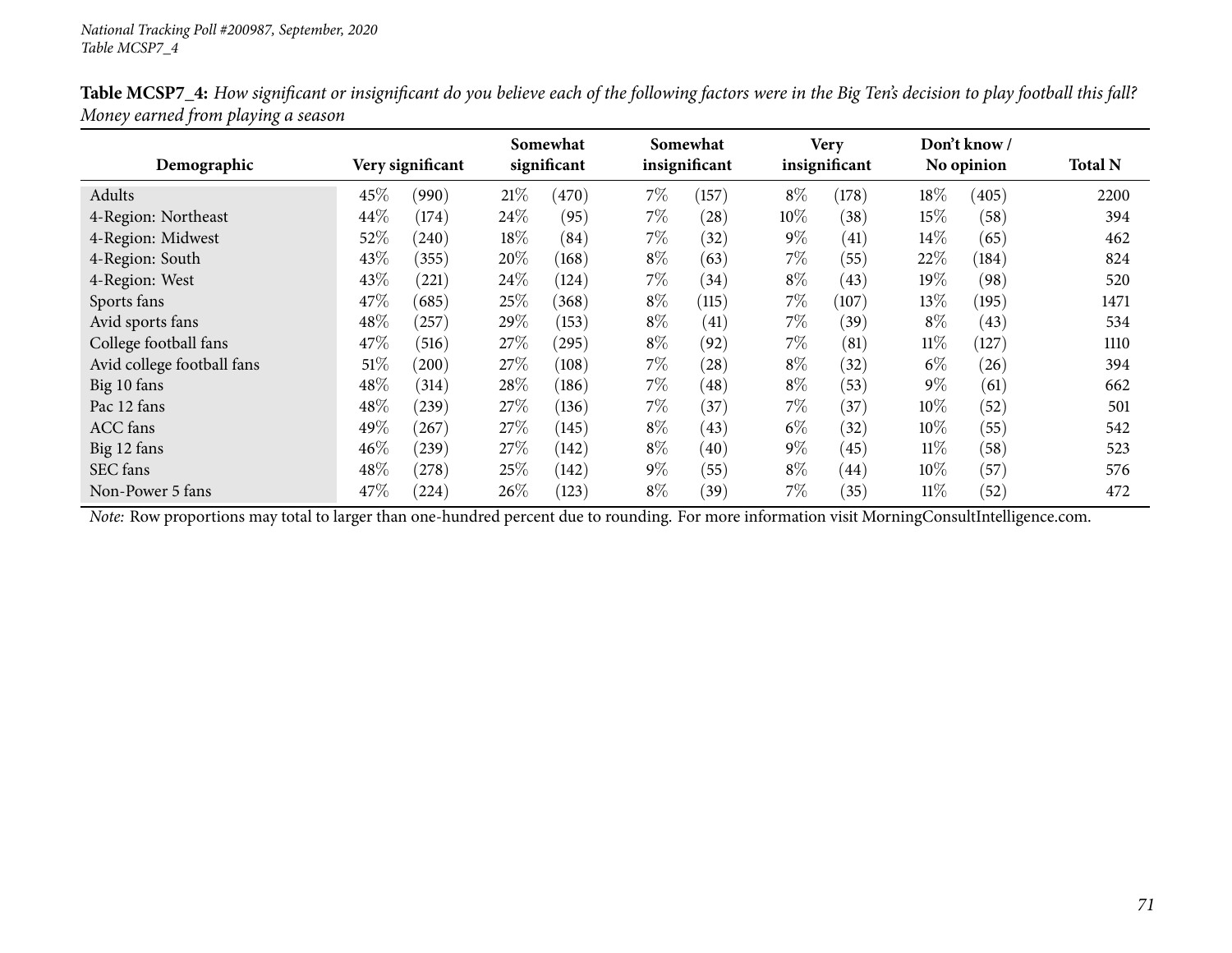Table MCSP7\_5: How significant or insignificant do you believe each of the following factors were in the Big Ten's decision to play football this fall? *Pressure from President Donald Trump*

| $\ldots$ . $\ldots$      |        |                  | Somewhat |             |        | Somewhat      |        | <b>Very</b>   |        | Don't know / |                |
|--------------------------|--------|------------------|----------|-------------|--------|---------------|--------|---------------|--------|--------------|----------------|
| Demographic              |        | Very significant |          | significant |        | insignificant |        | insignificant |        | No opinion   | <b>Total N</b> |
| <b>Adults</b>            | 22%    | (480)            | 22%      | (490)       | 13%    | (278)         | 18%    | (395)         | 25%    | (558)        | 2200           |
| Gender: Male             | 25%    | (262)            | 24%      | (257)       | 15%    | (157)         | 19%    | (199)         | 18%    | (186)        | 1062           |
| Gender: Female           | 19%    | (218)            | 20%      | (233)       | $11\%$ | (121)         | 17%    | (196)         | 33%    | (372)        | 1138           |
| Age: 18-34               | 23%    | (151)            | 22%      | (142)       | 12%    | (76)          | 17%    | (114)         | 26%    | (172)        | 655            |
| Age: 35-44               | 20%    | (72)             | 28%      | (100)       | 15%    | (55)          | 17%    | (60)          | 20%    | (71)         | 358            |
| Age: 45-64               | 21%    | (161)            | 20%      | (150)       | 12%    | (89)          | 18%    | (135)         | 29%    | (217)        | 751            |
| Age: 65+                 | 22%    | (96)             | 22%      | (98)        | 13%    | (58)          | 20%    | (85)          | 23%    | (99)         | 436            |
| GenZers: 1997-2012       | 23%    | (58)             | 23%      | (59)        | $10\%$ | (24)          | 22%    | (55)          | 23%    | (58)         | 253            |
| Millennials: 1981-1996   | 22%    | (127)            | 23%      | (135)       | 13%    | (78)          | $16\%$ | (94)          | $26\%$ | (155)        | 588            |
| GenXers: 1965-1980       | 22%    | (122)            | 22%      | (123)       | 13%    | (71)          | 16%    | (90)          | 27%    | (150)        | 556            |
| Baby Boomers: 1946-1964  | 22%    | (155)            | $21\%$   | (154)       | 13%    | (95)          | 19%    | (138)         | 25%    | (178)        | 720            |
| PID: Dem (no lean)       | 28%    | (230)            | 23%      | (190)       | 9%     | (73)          | 20%    | (169)         | 21%    | (172)        | 834            |
| PID: Ind (no lean)       | 18%    | (115)            | 20%      | (125)       | 13%    | (82)          | $16\%$ | (98)          | 33%    | (206)        | 626            |
| PID: Rep (no lean)       | 18%    | (135)            | 24%      | (175)       | 17%    | (123)         | 17%    | (128)         | 24%    | (179)        | 740            |
| PID/Gender: Dem Men      | 29%    | (113)            | 25%      | (96)        | $11\%$ | (45)          | $21\%$ | (83)          | 14%    | (55)         | 393            |
| PID/Gender: Dem Women    | 27%    | (117)            | $21\%$   | (94)        | $6\%$  | (28)          | 19%    | (85)          | $27\%$ | (117)        | 442            |
| PID/Gender: Ind Men      | 20%    | (64)             | 20%      | (64)        | 13%    | (40)          | 20%    | (62)          | 27%    | (84)         | 315            |
| PID/Gender: Ind Women    | 16%    | (51)             | 19%      | (60)        | 13%    | (42)          | 12%    | (36)          | 39%    | (122)        | 311            |
| PID/Gender: Rep Men      | 24%    | (86)             | 27%      | (96)        | 20%    | (72)          | 15%    | (54)          | 13%    | (47)         | 354            |
| PID/Gender: Rep Women    | 13%    | (50)             | 20%      | (78)        | 13%    | (51)          | 19%    | (74)          | 34%    | (132)        | 386            |
| Ideo: Liberal (1-3)      | 32%    | (201)            | 27%      | (168)       | 9%     | (54)          | 18%    | (114)         | 14%    | (84)         | 622            |
| Ideo: Moderate (4)       | $21\%$ | (142)            | 20%      | (137)       | 12%    | (82)          | 20%    | (139)         | 27%    | (183)        | 683            |
| Ideo: Conservative (5-7) | 15%    | (108)            | 23%      | (161)       | 17%    | (124)         | 17%    | (124)         | 27%    | (192)        | 709            |
| Educ: < College          | 20%    | (309)            | 19%      | (289)       | 12%    | (185)         | 18%    | (275)         | 30%    | (454)        | 1512           |
| Educ: Bachelors degree   | 22%    | (98)             | 28%      | (126)       | 14%    | (63)          | 20%    | (89)          | 15%    | (68)         | 444            |
| Educ: Post-grad          | 30%    | (72)             | $31\%$   | (74)        | 12%    | (30)          | 13%    | (31)          | 15%    | (36)         | 244            |
| Income: Under 50k        | 20%    | (245)            | 19%      | (235)       | 12%    | (150)         | 18%    | (222)         | 32%    | (394)        | 1246           |
| Income: 50k-100k         | 25%    | (150)            | 26%      | (157)       | 15%    | (89)          | 17%    | (105)         | 18%    | (111)        | 613            |
| Income: 100k+            | 25%    | (84)             | 29%      | (98)        | $11\%$ | (38)          | 20%    | (68)          | 15%    | (53)         | 341            |
| Ethnicity: White         | 22%    | (373)            | 23%      | (400)       | 13%    | (231)         | 18%    | (305)         | 24%    | (412)        | 1722           |
| Ethnicity: Hispanic      | 26%    | (92)             | 22%      | (78)        | 12%    | (40)          | 17%    | (60)          | 23%    | (79)         | 349            |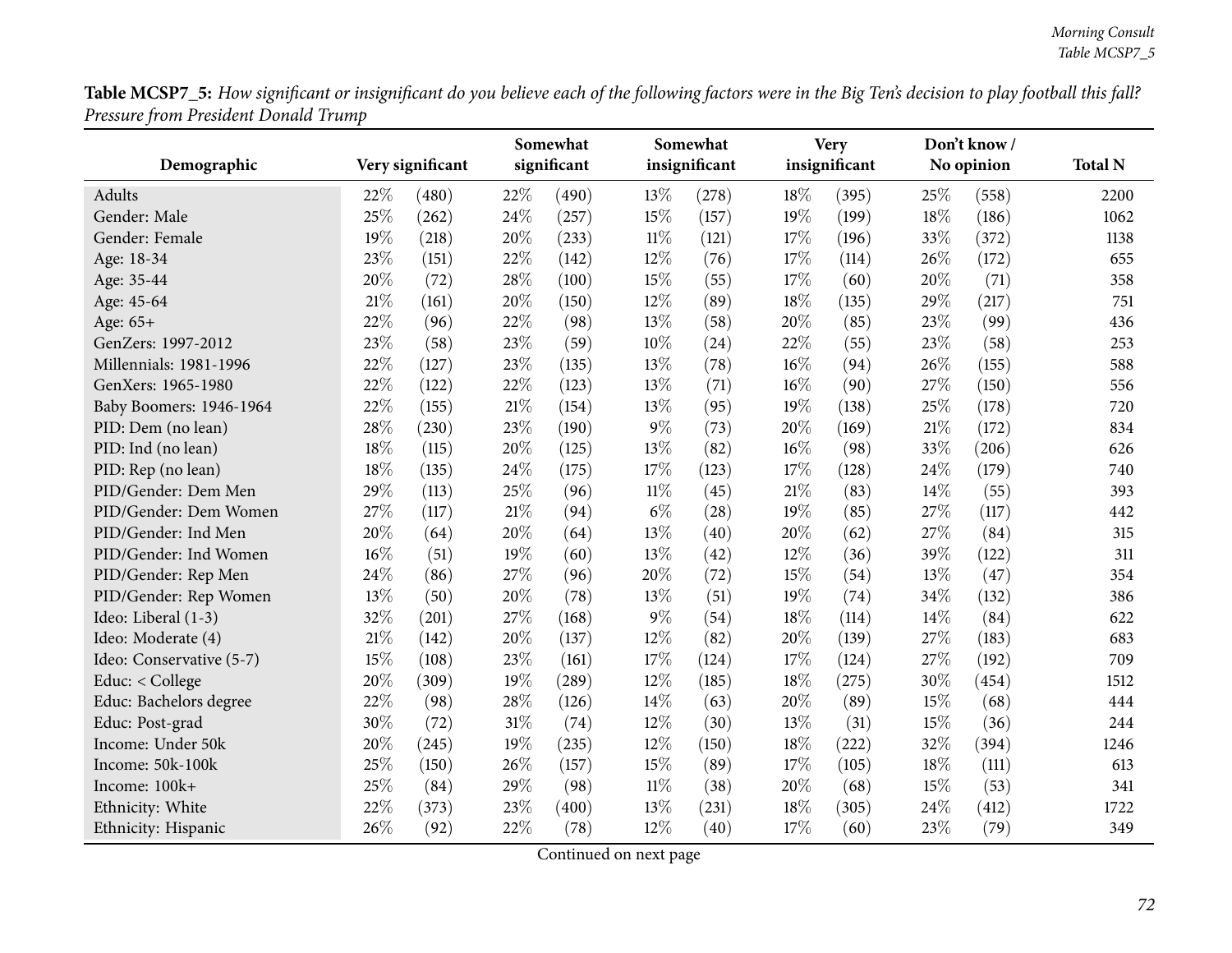| Table MCSP7_5: How significant or insignificant do you believe each of the following factors were in the Big Ten's decision to play football this fall? |  |
|---------------------------------------------------------------------------------------------------------------------------------------------------------|--|
| Pressure from President Donald Trump                                                                                                                    |  |

|                                   |     |                  |        | Somewhat    |        | Somewhat      |        | <b>Very</b>   |        | Don't know/ |                |
|-----------------------------------|-----|------------------|--------|-------------|--------|---------------|--------|---------------|--------|-------------|----------------|
| Demographic                       |     | Very significant |        | significant |        | insignificant |        | insignificant |        | No opinion  | <b>Total N</b> |
| Adults                            | 22% | (480)            | 22%    | (490)       | 13%    | (278)         | 18%    | (395)         | 25%    | (558)       | 2200           |
| Ethnicity: Black                  | 22% | (60)             | 16%    | (43)        | 10%    | (26)          | 19%    | (53)          | 33%    | (92)        | 274            |
| Ethnicity: Other                  | 23% | (47)             | 23%    | (47)        | 10%    | (21)          | 18%    | (36)          | 26%    | (54)        | 204            |
| All Christian                     | 21% | (234)            | 25%    | (276)       | 13%    | (147)         | 19%    | (210)         | 21%    | (227)       | 1094           |
| All Non-Christian                 | 34% | (49)             | 24%    | (34)        | 12%    | (17)          | $14\%$ | (21)          | 16%    | (23)        | 144            |
| Atheist                           | 32% | (27)             | 30%    | (25)        | $3\%$  | (2)           | 16%    | (14)          | 19%    | (16)        | 85             |
| Agnostic/Nothing in particular    | 20% | (108)            | 17%    | (94)        | 10%    | (52)          | 18%    | (97)          | 35%    | (189)       | 539            |
| Something Else                    | 18% | (62)             | 18%    | (61)        | 17%    | (59)          | $16\%$ | (53)          | $31\%$ | (103)       | 339            |
| Religious Non-Protestant/Catholic | 32% | (56)             | 22%    | (38)        | 13%    | (22)          | 15%    | (26)          | 18%    | (31)        | 174            |
| Evangelical                       | 22% | (137)            | 24%    | (150)       | 13%    | (78)          | 17%    | (105)         | 25%    | (154)       | 623            |
| Non-Evangelical                   | 20% | (145)            | 22%    | (166)       | 16%    | (120)         | 20%    | (151)         | 22%    | (160)       | 742            |
| Community: Urban                  | 23% | (156)            | 24%    | (165)       | 10%    | (72)          | 18%    | (125)         | 24%    | (164)       | 682            |
| Community: Suburban               | 22% | (222)            | 21%    | (206)       | 14%    | (138)         | 18%    | (176)         | 26%    | (259)       | 1001           |
| Community: Rural                  | 20% | (101)            | 23%    | (119)       | 13%    | (68)          | 18%    | (93)          | 26%    | (135)       | 517            |
| Employ: Private Sector            | 24% | (154)            | 25%    | (161)       | 15%    | (95)          | 18%    | (118)         | 18%    | (117)       | 645            |
| Employ: Government                | 20% | (25)             | 28\%   | (35)        | 14%    | (17)          | 16%    | (20)          | 23%    | (29)        | 127            |
| Employ: Self-Employed             | 26% | (50)             | 19%    | (37)        | $11\%$ | (21)          | 19%    | (38)          | 25%    | (50)        | 196            |
| Employ: Homemaker                 | 13% | (25)             | 24%    | (45)        | 10%    | (19)          | 13%    | (25)          | 39%    | (74)        | 188            |
| Employ: Retired                   | 23% | (113)            | $21\%$ | (101)       | 13%    | (65)          | 18%    | (86)          | 24%    | (119)       | 484            |
| Employ: Unemployed                | 20% | (62)             | $21\%$ | (67)        | $11\%$ | (34)          | 16%    | (50)          | 32%    | (99)        | 312            |
| Employ: Other                     | 23% | (33)             | 12%    | (17)        | 13%    | (18)          | 22%    | (31)          | 31%    | (44)        | 142            |
| Military HH: Yes                  | 22% | (77)             | 21%    | (74)        | 12%    | (42)          | 17%    | (61)          | 28%    | (97)        | 352            |
| Military HH: No                   | 22% | (403)            | 22%    | (416)       | 13%    | (235)         | 18%    | (334)         | 25%    | (460)       | 1848           |
| RD/WT: Right Direction            | 19% | (134)            | 28%    | (194)       | 14%    | (97)          | 15%    | (109)         | 24%    | (172)       | 705            |
| RD/WT: Wrong Track                | 23% | (346)            | 20%    | (296)       | 12%    | (181)         | 19%    | (286)         | 26%    | (386)       | 1495           |
| Trump Job Approve                 | 18% | (167)            | 24%    | (227)       | 16%    | (150)         | 16%    | (155)         | 26%    | (246)       | 945            |
| Trump Job Disapprove              | 26% | (312)            | 21%    | (256)       | 10%    | (120)         | 20%    | (233)         | 23%    | (270)       | 1191           |
| Trump Job Strongly Approve        | 22% | (129)            | 22%    | (129)       | 13%    | (75)          | 17%    | (98)          | 26%    | (149)       | 582            |
| Trump Job Somewhat Approve        | 10% | (38)             | 27%    | (98)        | 21%    | (75)          | 15%    | (56)          | 27%    | (97)        | 364            |
| Trump Job Somewhat Disapprove     | 14% | (34)             | 26%    | (65)        | 23%    | (58)          | 13%    | (32)          | 24%    | (60)        | 249            |
| Trump Job Strongly Disapprove     | 29% | (278)            | 20%    | (191)       | 7%     | (62)          | 21%    | (201)         | 22%    | (210)       | 943            |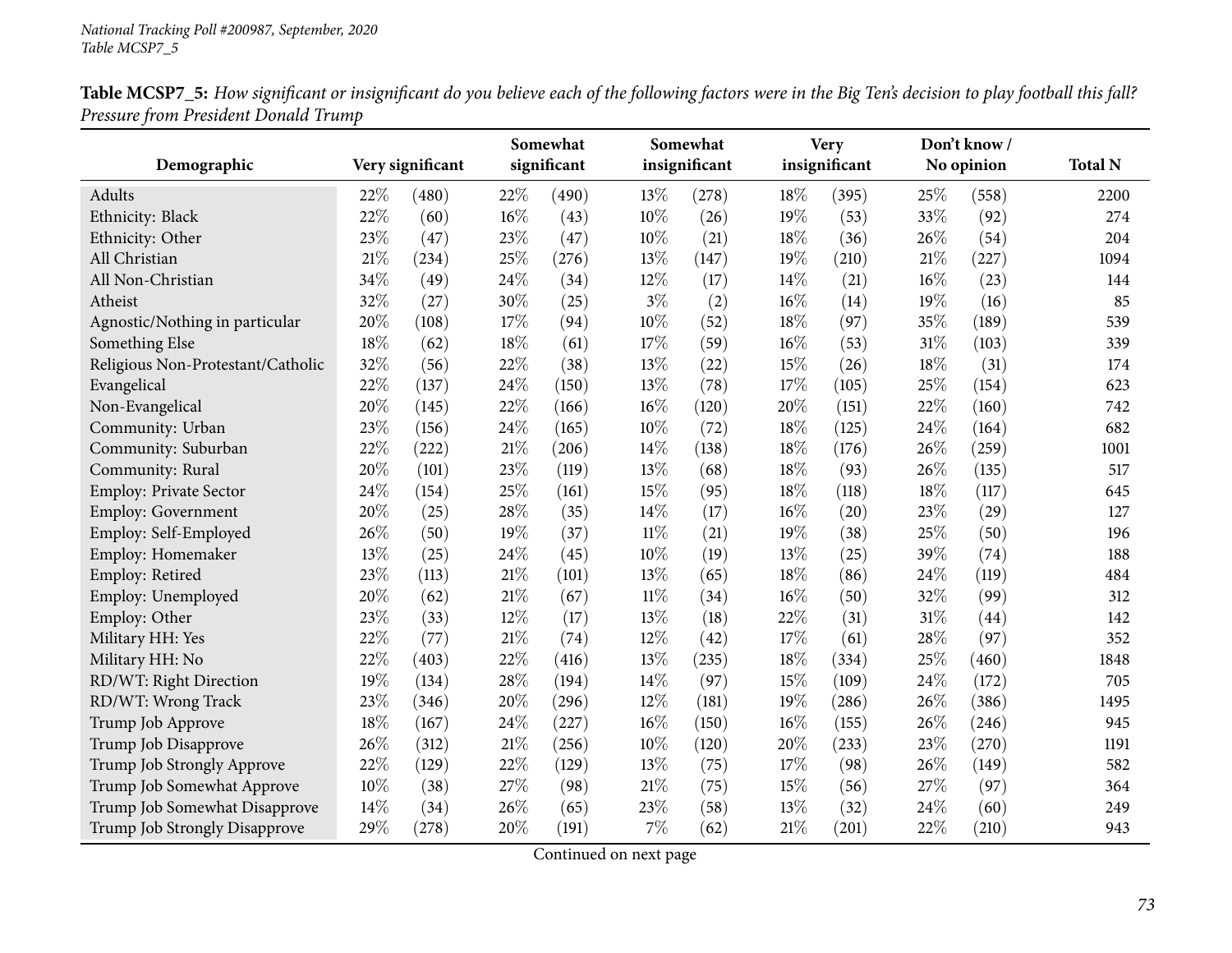Table MCSP7\_5: How significant or insignificant do you believe each of the following factors were in the Big Ten's decision to play football this fall? *Pressure from President Donald Trump*

|                                      |       |                  |        | Somewhat    |       | Somewhat      |     | <b>Very</b>   |      | Don't know / |                |
|--------------------------------------|-------|------------------|--------|-------------|-------|---------------|-----|---------------|------|--------------|----------------|
| Demographic                          |       | Very significant |        | significant |       | insignificant |     | insignificant |      | No opinion   | <b>Total N</b> |
| Adults                               | 22%   | (480)            | 22%    | (490)       | 13%   | (278)         | 18% | (395)         | 25\% | (558)        | 2200           |
| Favorable of Trump                   | 18%   | (171)            | 24%    | (224)       | 17%   | (163)         | 16% | (150)         | 25%  | (240)        | 948            |
| Unfavorable of Trump                 | 26%   | (304)            | 22%    | (257)       | 10%   | (111)         | 20% | (228)         | 23%  | (269)        | 1169           |
| Very Favorable of Trump              | 22%   | (128)            | 23%    | (134)       | 13%   | (76)          | 17% | (100)         | 26%  | (156)        | 594            |
| Somewhat Favorable of Trump          | 12%   | (43)             | 25%    | (90)        | 24%   | (87)          | 14% | (51)          | 24%  | (84)         | 354            |
| Somewhat Unfavorable of Trump        | 9%    | (19)             | $31\%$ | (61)        | 20%   | (41)          | 16% | (31)          | 24%  | (48)         | 200            |
| Very Unfavorable of Trump            | 29%   | (285)            | 20%    | (196)       | 7%    | (71)          | 20% | (197)         | 23%  | (221)        | 969            |
| #1 Issue: Economy                    | 22%   | (164)            | 22%    | (160)       | 15%   | (111)         | 17% | (122)         | 25%  | (181)        | 737            |
| #1 Issue: Security                   | 17%   | (41)             | 22%    | (53)        | 15%   | (37)          | 19% | (47)          | 27%  | (65)         | 244            |
| #1 Issue: Health Care                | 22%   | (93)             | 28%    | (115)       | 11%   | (46)          | 16% | (67)          | 23%  | (94)         | 414            |
| #1 Issue: Medicare / Social Security | 22%   | (74)             | 20%    | (68)        | 14%   | (46)          | 19% | (65)          | 26%  | (87)         | 340            |
| #1 Issue: Women's Issues             | 15%   | (16)             | 25%    | (26)        | 9%    | (9)           | 23% | (23)          | 28%  | (29)         | 104            |
| #1 Issue: Education                  | 24%   | (28)             | 27%    | (32)        | $9\%$ | (11)          | 14% | (17)          | 26%  | (30)         | 118            |
| #1 Issue: Energy                     | 28%   | (26)             | 22%    | (20)        | $6\%$ | (6)           | 17% | (15)          | 26%  | (23)         | 90             |
| #1 Issue: Other                      | 25%   | (39)             | $11\%$ | (16)        | $8\%$ | (12)          | 25% | (38)          | 31%  | (47)         | 153            |
| 2018 House Vote: Democrat            | 31%   | (225)            | 23%    | (168)       | 9%    | (68)          | 19% | (137)         | 19%  | (138)        | 736            |
| 2018 House Vote: Republican          | 18%   | (112)            | 25%    | (153)       | 15%   | (95)          | 17% | (106)         | 25%  | (155)        | 621            |
| 2018 House Vote: Someone else        | 25%   | (15)             | 24%    | (14)        | $8\%$ | (5)           | 21% | (12)          | 21%  | (13)         | 59             |
| 2016 Vote: Hillary Clinton           | 31%   | (217)            | 21%    | (150)       | 9%    | (64)          | 19% | (135)         | 19%  | (133)        | 700            |
| 2016 Vote: Donald Trump              | 17%   | (122)            | 26%    | (183)       | 16%   | (109)         | 17% | (117)         | 24%  | (168)        | 698            |
| 2016 Vote: Other                     | 24%   | (24)             | 25%    | (25)        | 9%    | (9)           | 17% | (17)          | 25%  | (25)         | 101            |
| 2016 Vote: Didn't Vote               | 16%   | (115)            | 19%    | (132)       | 14%   | (94)          | 18% | (125)         | 33%  | (232)        | 698            |
| Voted in 2014: Yes                   | 25%   | (299)            | 24\%   | (298)       | 11%   | (138)         | 18% | (223)         | 21%  | (258)        | 1217           |
| Voted in 2014: No                    | 18%   | (181)            | 20%    | (192)       | 14%   | (139)         | 17% | (172)         | 30%  | (300)        | 983            |
| 2012 Vote: Barack Obama              | 30%   | (249)            | 22%    | (183)       | 10%   | (84)          | 18% | (150)         | 20%  | (162)        | 828            |
| 2012 Vote: Mitt Romney               | 17\%  | (80)             | 27%    | (130)       | 16%   | (75)          | 19% | (93)          | 22%  | (107)        | 485            |
| 2012 Vote: Other                     | $8\%$ | (6)              | 21%    | (16)        | 17%   | (13)          | 12% | (9)           | 42%  | (32)         | 76             |
| 2012 Vote: Didn't Vote               | 18%   | (143)            | 20%    | (161)       | 13%   | (106)         | 18% | (143)         | 31%  | (253)        | 806            |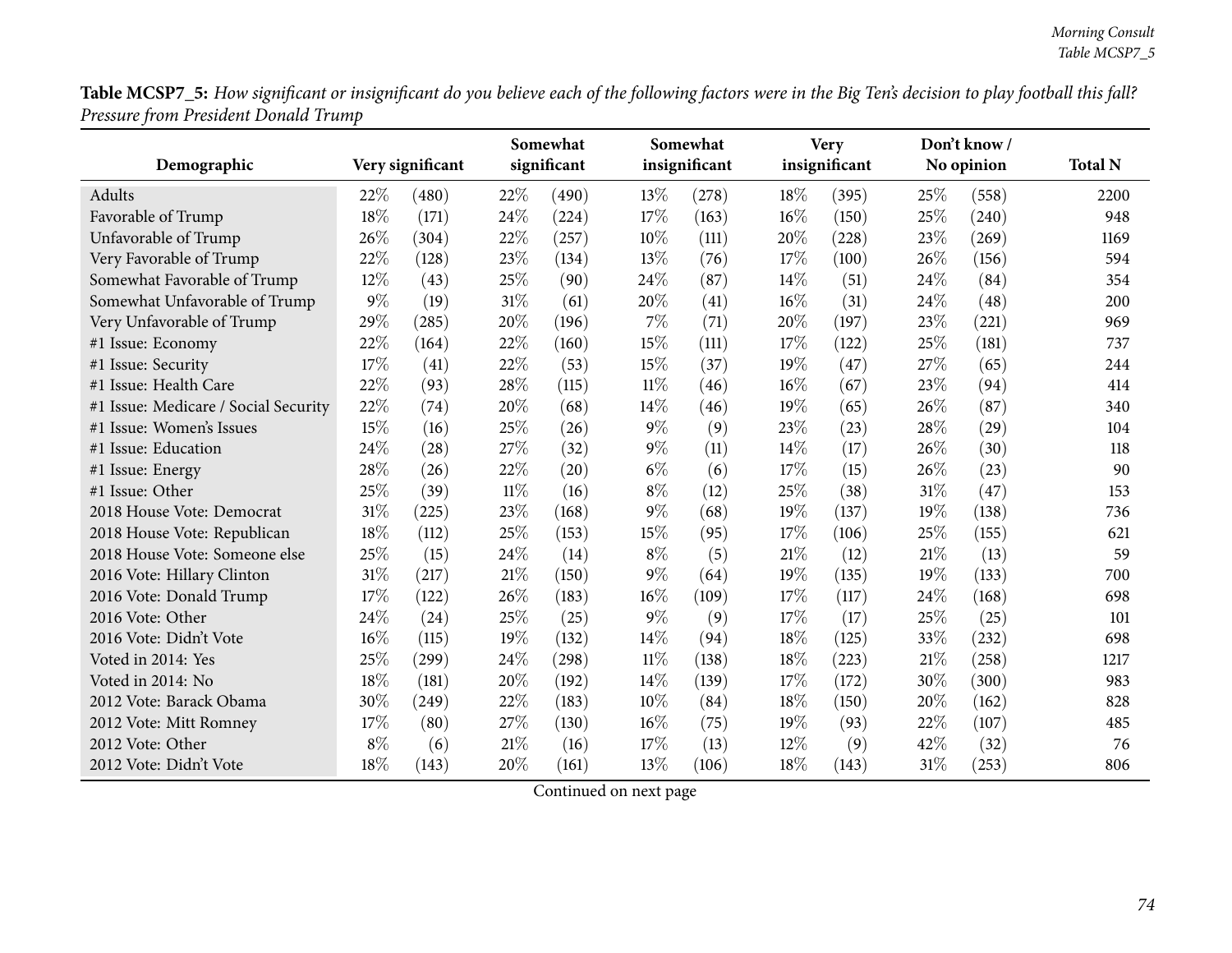|                            |      |                  |        | Somewhat    |        | Somewhat      |        | <b>Very</b>   |        | Don't know / |                |
|----------------------------|------|------------------|--------|-------------|--------|---------------|--------|---------------|--------|--------------|----------------|
| Demographic                |      | Very significant |        | significant |        | insignificant |        | insignificant |        | No opinion   | <b>Total N</b> |
| Adults                     | 22%  | (480)            | 22\%   | (490)       | 13\%   | (278)         | 18%    | (395)         | 25\%   | (558)        | 2200           |
| 4-Region: Northeast        | 22%  | (87)             | $24\%$ | (96)        | $10\%$ | (40)          | 21%    | (83)          | 22\%   | (87)         | 394            |
| 4-Region: Midwest          | 19%  | (90)             | 22\%   | (100)       | $16\%$ | (73)          | 20%    | (94)          | 23\%   | (106)        | 462            |
| 4-Region: South            | 19%  | (157)            | 21%    | (176)       | 14\%   | (117)         | 15%    | (125)         | 30\%   | (249)        | 824            |
| 4-Region: West             | 28%  | (146)            | 23%    | (118)       | $9\%$  | (48)          | 18%    | (92)          | 22\%   | (116)        | 520            |
| Sports fans                | 24\% | (353)            | 24\%   | (355)       | $14\%$ | (205)         | 18%    | (270)         | 20%    | (288)        | 1471           |
| Avid sports fans           | 28%  | (151)            | 24\%   | (130)       | 15%    | (79)          | 20%    | (108)         | 12%    | (66)         | 534            |
| College football fans      | 22%  | (245)            | 26%    | (290)       | $16\%$ | (176)         | 18%    | (204)         | 18\%   | (196)        | 1110           |
| Avid college football fans | 24\% | (94)             | 25\%   | (99)        | 18%    | (70)          | 21\%   | (81)          | $12\%$ | (49)         | 394            |
| Big 10 fans                | 22%  | (147)            | 27\%   | (176)       | $16\%$ | (106)         | 20%    | (131)         | 15%    | (102)        | 662            |
| Pac 12 fans                | 29%  | (145)            | 26%    | (131)       | 13%    | (66)          | 17%    | (84)          | 15%    | (75)         | 501            |
| <b>ACC</b> fans            | 27\% | 147              | 29\%   | (155)       | 15%    | (80)          | $16\%$ | (84)          | $14\%$ | (76)         | 542            |
| Big 12 fans                | 27\% | (141)            | 25\%   | (130)       | $16\%$ | (85)          | $16\%$ | (84)          | $16\%$ | (84)         | 523            |
| SEC fans                   | 25%  | (143)            | 25\%   | (146)       | $16\%$ | (91)          | 18%    | (102)         | $16\%$ | (94)         | 576            |
| Non-Power 5 fans           | 24\% | (114)            | 27\%   | (125)       | 17\%   | (78)          | 17\%   | (80)          | $16\%$ | (75)         | 472            |

Table MCSP7\_5: How significant or insignificant do you believe each of the following factors were in the Big Ten's decision to play football this fall? *Pressure from President Donald Trump*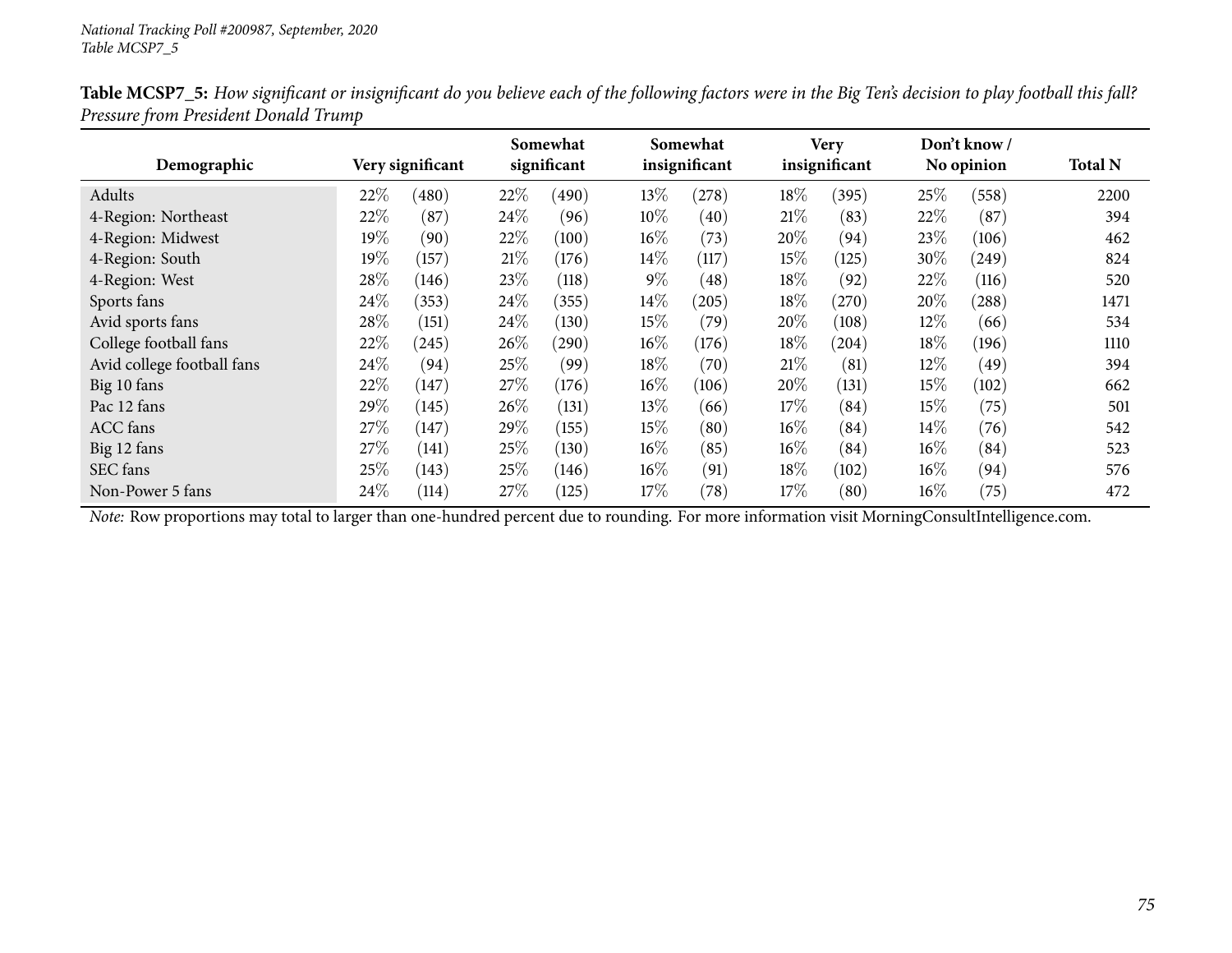**Table MCSP7\_6:** How significant or insignificant do you believe each of the following factors were in the Big Ten's decision to play football this fall? *Other college conferences <sup>p</sup>laying or <sup>p</sup>lanning to <sup>p</sup>lay football*

| o<br>o                   | $\circ$ | ג ג              |        | Somewhat    |        | Somewhat      |       | <b>Very</b>   |        | Don't know / |                |
|--------------------------|---------|------------------|--------|-------------|--------|---------------|-------|---------------|--------|--------------|----------------|
| Demographic              |         | Very significant |        | significant |        | insignificant |       | insignificant |        | No opinion   | <b>Total N</b> |
| Adults                   | 27%     | (584)            | 36%    | (786)       | 10%    | (229)         | $7\%$ | (148)         | 21%    | (453)        | 2200           |
| Gender: Male             | 30%     | (319)            | 37%    | (388)       | 13%    | (134)         | $7\%$ | (77)          | 14%    | (145)        | 1062           |
| Gender: Female           | 23%     | (265)            | 35%    | (398)       | $8\%$  | (95)          | $6\%$ | (72)          | 27%    | (309)        | 1138           |
| Age: 18-34               | 28%     | (185)            | 28\%   | (185)       | 12%    | (81)          | 7%    | (47)          | 24%    | (158)        | 655            |
| Age: 35-44               | 22%     | (80)             | 43%    | (153)       | $8\%$  | (29)          | $9\%$ | (31)          | 18%    | (65)         | 358            |
| Age: 45-64               | 26%     | (193)            | 37%    | (275)       | $11\%$ | (80)          | $6\%$ | (44)          | $21\%$ | (160)        | 751            |
| Age: 65+                 | 29%     | (126)            | 40%    | (173)       | $9\%$  | (39)          | $6\%$ | (27)          | 16%    | (72)         | 436            |
| GenZers: 1997-2012       | 29%     | (73)             | 30%    | (76)        | 13%    | (33)          | $8\%$ | (20)          | 20%    | (52)         | 253            |
| Millennials: 1981-1996   | 25%     | (147)            | 33%    | (192)       | $11\%$ | (66)          | $8\%$ | (48)          | 23%    | (135)        | 588            |
| GenXers: 1965-1980       | 27%     | (150)            | 37%    | (207)       | $9\%$  | (48)          | $5\%$ | (26)          | 23%    | (126)        | 556            |
| Baby Boomers: 1946-1964  | 26%     | (188)            | 38%    | (276)       | $11\%$ | (76)          | 7%    | (48)          | 18%    | (131)        | 720            |
| PID: Dem (no lean)       | 28%     | (234)            | 36%    | (299)       | 10%    | (85)          | $8\%$ | (67)          | 18%    | (149)        | 834            |
| PID: Ind (no lean)       | 21%     | (134)            | 35%    | (221)       | $9\%$  | (58)          | $6\%$ | (37)          | 28%    | (175)        | 626            |
| PID: Rep (no lean)       | 29%     | (216)            | 36%    | (265)       | $11\%$ | (85)          | $6\%$ | (44)          | 17%    | (129)        | 740            |
| PID/Gender: Dem Men      | 32%     | (125)            | 37%    | (146)       | 12%    | (46)          | $9\%$ | (34)          | $11\%$ | (42)         | 393            |
| PID/Gender: Dem Women    | 25%     | (109)            | 35%    | (153)       | $9\%$  | (39)          | $7\%$ | (33)          | 24%    | (108)        | 442            |
| PID/Gender: Ind Men      | 24%     | (75)             | 35%    | (111)       | $11\%$ | (36)          | $8\%$ | (24)          | 22%    | (68)         | 315            |
| PID/Gender: Ind Women    | 19%     | (59)             | 35%    | (110)       | 7%     | (22)          | $4\%$ | (14)          | 34%    | (107)        | 311            |
| PID/Gender: Rep Men      | 33%     | (119)            | 37%    | (131)       | 14%    | (51)          | $5\%$ | (19)          | 10%    | (35)         | 354            |
| PID/Gender: Rep Women    | 25%     | (98)             | 35%    | (134)       | $9\%$  | (34)          | 7%    | (25)          | 25%    | (95)         | 386            |
| Ideo: Liberal (1-3)      | 31%     | (193)            | 39%    | (244)       | $8\%$  | (49)          | 10%   | (63)          | $12\%$ | (73)         | 622            |
| Ideo: Moderate (4)       | 25%     | (173)            | 35%    | (238)       | 12%    | (83)          | 7%    | (45)          | 21%    | (145)        | 683            |
| Ideo: Conservative (5-7) | 28%     | (199)            | 36%    | (256)       | 12%    | (83)          | $5\%$ | (36)          | 19%    | (135)        | 709            |
| Educ: < College          | 25%     | (380)            | 33%    | (493)       | $11\%$ | (159)         | $7\%$ | (101)         | 25%    | (379)        | 1512           |
| Educ: Bachelors degree   | 29%     | (127)            | $41\%$ | (181)       | $11\%$ | (47)          | $7\%$ | (33)          | 13%    | (56)         | 444            |
| Educ: Post-grad          | 32%     | (77)             | 46%    | (111)       | $9\%$  | (22)          | $6\%$ | (15)          | $8\%$  | (19)         | 244            |
| Income: Under 50k        | 24%     | (302)            | $31\%$ | (388)       | 10%    | (130)         | $8\%$ | (96)          | 26%    | (330)        | 1246           |
| Income: 50k-100k         | 28%     | (175)            | 40%    | (247)       | $11\%$ | (69)          | $6\%$ | (36)          | 14%    | (87)         | 613            |
| Income: 100k+            | 32%     | (108)            | 44\%   | (151)       | $9\%$  | (29)          | $5\%$ | (17)          | $11\%$ | (36)         | 341            |
| Ethnicity: White         | 27%     | (466)            | 38%    | (647)       | 10%    | (165)         | $6\%$ | (97)          | 20%    | (346)        | 1722           |
| Ethnicity: Hispanic      | 28%     | (99)             | $31\%$ | (107)       | 10%    | (36)          | $9\%$ | (30)          | 22%    | (77)         | 349            |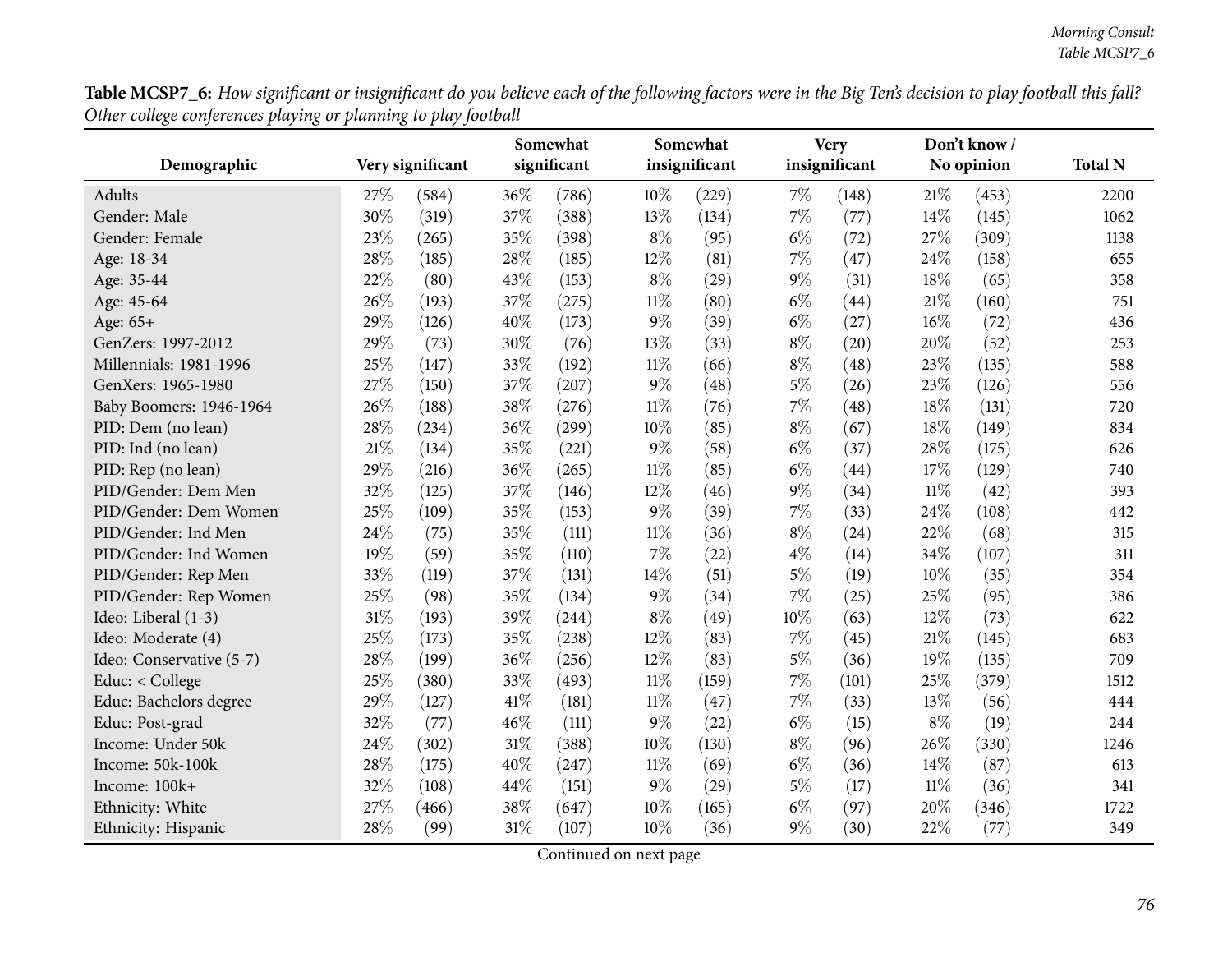|                                   |        |                  |        | Somewhat    |        | Somewhat      |       | <b>Very</b>   |        | Don't know / |                |
|-----------------------------------|--------|------------------|--------|-------------|--------|---------------|-------|---------------|--------|--------------|----------------|
| Demographic                       |        | Very significant |        | significant |        | insignificant |       | insignificant |        | No opinion   | <b>Total N</b> |
| Adults                            | 27\%   | (584)            | 36%    | (786)       | 10%    | (229)         | 7%    | (148)         | $21\%$ | (453)        | 2200           |
| Ethnicity: Black                  | 25%    | (68)             | 25%    | (69)        | 15%    | (40)          | 9%    | (25)          | 26%    | (71)         | 274            |
| Ethnicity: Other                  | 24%    | (50)             | 34%    | (70)        | 12%    | (24)          | 13%   | (26)          | 17%    | (36)         | 204            |
| All Christian                     | 29%    | (317)            | 40%    | (436)       | $11\%$ | (119)         | $6\%$ | (64)          | 14%    | (157)        | 1094           |
| All Non-Christian                 | 27%    | (39)             | 32%    | (46)        | 15%    | (22)          | 10%   | (14)          | 16%    | (23)         | 144            |
| Atheist                           | 43%    | (36)             | 27%    | (23)        | $5\%$  | (4)           | 10%   | (8)           | $16\%$ | (13)         | 85             |
| Agnostic/Nothing in particular    | 23%    | (126)            | 31%    | (167)       | 9%     | (51)          | $6\%$ | (30)          | 31%    | (165)        | 539            |
| Something Else                    | 19%    | (66)             | 33%    | (113)       | $10\%$ | (33)          | 9%    | (32)          | 28\%   | (95)         | 339            |
| Religious Non-Protestant/Catholic | $27\%$ | (48)             | $35\%$ | (60)        | $13\%$ | (22)          | $8\%$ | (15)          | 17%    | (30)         | 174            |
| Evangelical                       | 27%    | (166)            | 37%    | (230)       | $11\%$ | (68)          | 7%    | (41)          | 19%    | (119)        | 623            |
| Non-Evangelical                   | 27%    | (201)            | 39%    | (288)       | $11\%$ | (80)          | 7%    | (52)          | 16%    | (120)        | 742            |
| Community: Urban                  | 26%    | (177)            | 39%    | (263)       | $9\%$  | (64)          | 7%    | (49)          | 19%    | (129)        | 682            |
| Community: Suburban               | 28%    | (284)            | 33%    | (331)       | $11\%$ | (108)         | 7%    | (68)          | $21\%$ | (209)        | 1001           |
| Community: Rural                  | 24%    | (122)            | $37\%$ | (192)       | $11\%$ | (57)          | $6\%$ | (31)          | 22%    | (115)        | 517            |
| <b>Employ: Private Sector</b>     | 28%    | (181)            | 40%    | (256)       | 12%    | (76)          | $8\%$ | (54)          | 12%    | (77)         | 645            |
| <b>Employ: Government</b>         | 25%    | (31)             | 44%    | (55)        | $8\%$  | (10)          | 9%    | (11)          | $15\%$ | (19)         | 127            |
| Employ: Self-Employed             | 33%    | (64)             | $27\%$ | (52)        | 13%    | (25)          | 10%   | (20)          | 17%    | (34)         | 196            |
| Employ: Homemaker                 | 17%    | (32)             | 33%    | (62)        | $10\%$ | (19)          | $2\%$ | (3)           | 38%    | (71)         | 188            |
| Employ: Retired                   | $31\%$ | (149)            | 38%    | (183)       | $8\%$  | (40)          | $6\%$ | (30)          | 17%    | (81)         | 484            |
| Employ: Unemployed                | 20%    | (61)             | 33%    | (103)       | 7%     | (23)          | $6\%$ | (19)          | 34%    | (106)        | 312            |
| Employ: Other                     | 28%    | (40)             | $31\%$ | (45)        | $11\%$ | (16)          | $3\%$ | (5)           | 26%    | (37)         | 142            |
| Military HH: Yes                  | 25%    | (88)             | 38%    | (132)       | $11\%$ | (37)          | $6\%$ | (20)          | $21\%$ | (74)         | 352            |
| Military HH: No                   | 27%    | (496)            | 35%    | (653)       | $10\%$ | (191)         | 7%    | (128)         | 21\%   | (379)        | 1848           |
| RD/WT: Right Direction            | 27%    | (190)            | 37%    | (261)       | 12%    | (84)          | $5\%$ | (38)          | 19%    | (132)        | 705            |
| RD/WT: Wrong Track                | 26%    | (394)            | $35\%$ | (525)       | 10%    | (144)         | 7%    | (111)         | $21\%$ | (321)        | 1495           |
| Trump Job Approve                 | 27%    | (258)            | 36%    | (345)       | $11\%$ | (103)         | $5\%$ | (49)          | 20%    | (190)        | 945            |
| Trump Job Disapprove              | 27%    | (320)            | $36\%$ | (428)       | $10\%$ | (122)         | $8\%$ | (96)          | 19%    | (226)        | 1191           |
| Trump Job Strongly Approve        | 32%    | (188)            | $31\%$ | (178)       | $11\%$ | (64)          | $5\%$ | (28)          | 21\%   | (122)        | 582            |
| Trump Job Somewhat Approve        | 19%    | (70)             | 46%    | (166)       | $11\%$ | (39)          | $6\%$ | (21)          | 19%    | (68)         | 364            |
| Trump Job Somewhat Disapprove     | 19%    | (46)             | 46%    | (115)       | $11\%$ | (26)          | $5\%$ | (13)          | 19%    | (48)         | 249            |
| Trump Job Strongly Disapprove     | 29%    | (273)            | 33%    | (314)       | 10%    | (95)          | 9%    | (83)          | 19%    | (178)        | 943            |

Table MCSP7\_6: How significant or insignificant do you believe each of the following factors were in the Big Ten's decision to play football this fall? *Other college conferences <sup>p</sup>laying or <sup>p</sup>lanning to <sup>p</sup>lay football*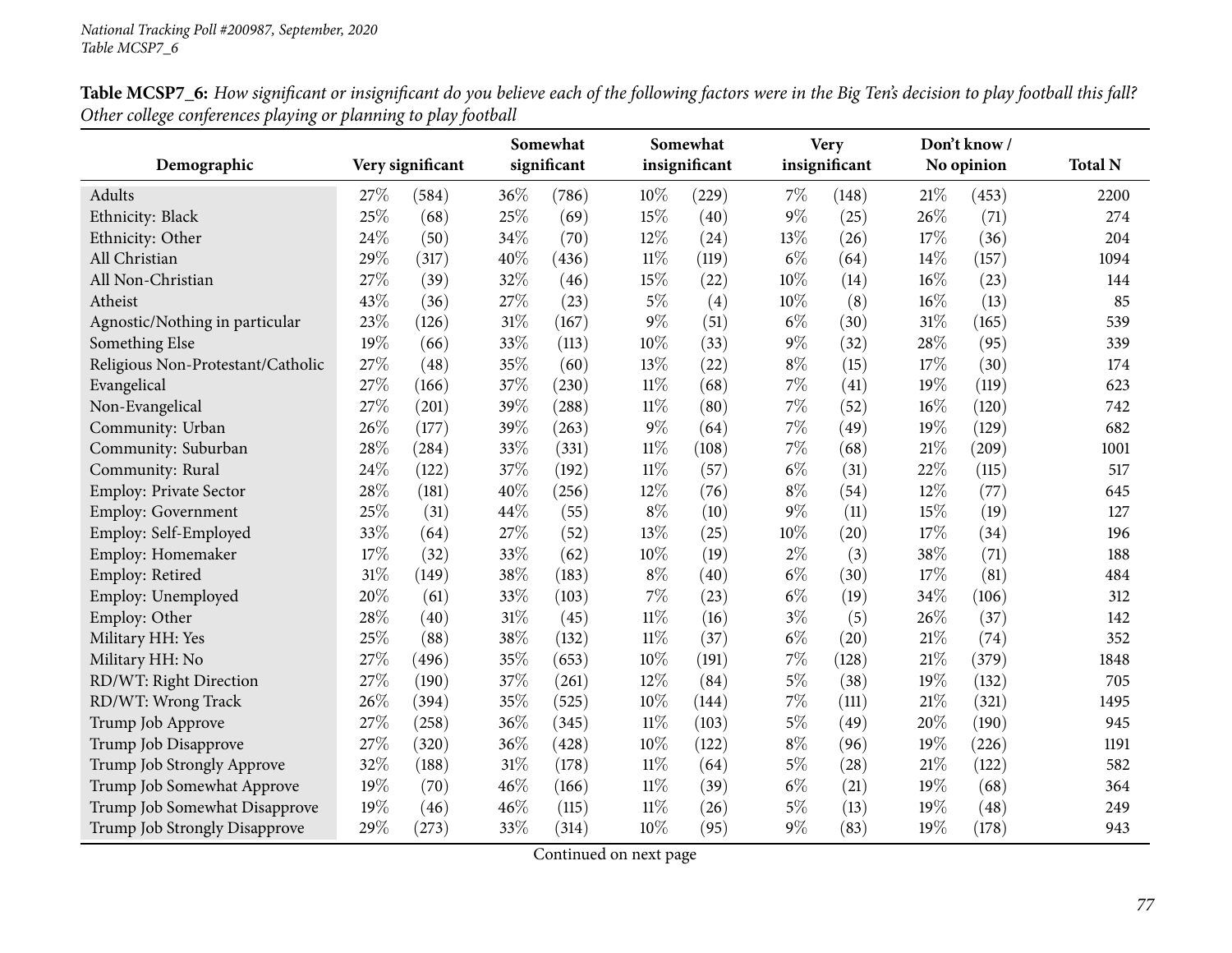**Table MCSP7\_6:** How significant or insignificant do you believe each of the following factors were in the Big Ten's decision to play football this fall? *Other college conferences <sup>p</sup>laying or <sup>p</sup>lanning to <sup>p</sup>lay football*

|                                      |        |                  |        | Somewhat    |        | Somewhat      |       | <b>Very</b>   |        | Don't know/ |                |
|--------------------------------------|--------|------------------|--------|-------------|--------|---------------|-------|---------------|--------|-------------|----------------|
| Demographic                          |        | Very significant |        | significant |        | insignificant |       | insignificant |        | No opinion  | <b>Total N</b> |
| Adults                               | 27\%   | (584)            | 36%    | (786)       | 10%    | (229)         | $7\%$ | (148)         | 21%    | (453)       | 2200           |
| Favorable of Trump                   | 28%    | (262)            | 36%    | (342)       | $11\%$ | (106)         | 5%    | (48)          | 20%    | (191)       | 948            |
| Unfavorable of Trump                 | 26%    | (308)            | 37%    | (427)       | 10%    | (114)         | $8\%$ | (98)          | 19%    | (222)       | 1169           |
| Very Favorable of Trump              | 32%    | (189)            | $31\%$ | (187)       | $11\%$ | (66)          | $5\%$ | (27)          | 21%    | (126)       | 594            |
| Somewhat Favorable of Trump          | 21%    | (73)             | 44%    | (155)       | 11%    | (41)          | $6\%$ | (20)          | 18%    | (65)        | 354            |
| Somewhat Unfavorable of Trump        | 18%    | (35)             | $51\%$ | (102)       | $9\%$  | (17)          | 7%    | (13)          | $16\%$ | (33)        | 200            |
| Very Unfavorable of Trump            | 28%    | (273)            | 34%    | (325)       | 10%    | (97)          | 9%    | (85)          | 20%    | (189)       | 969            |
| #1 Issue: Economy                    | 30%    | (223)            | 37%    | (277)       | 10%    | (73)          | $5\%$ | (33)          | 18%    | (131)       | 737            |
| #1 Issue: Security                   | 26%    | (63)             | 31%    | (75)        | $11\%$ | (27)          | 7%    | (18)          | 25%    | (61)        | 244            |
| #1 Issue: Health Care                | 22%    | (92)             | 35%    | (147)       | 13%    | (53)          | 9%    | (38)          | 21%    | (85)        | 414            |
| #1 Issue: Medicare / Social Security | 28%    | (96)             | 35%    | (120)       | 10%    | (32)          | 7%    | (25)          | 20%    | (67)        | 340            |
| #1 Issue: Women's Issues             | 19%    | (20)             | 37%    | (38)        | 15%    | (16)          | 7%    | (7)           | 21%    | (22)        | 104            |
| #1 Issue: Education                  | 27%    | (32)             | 35%    | (41)        | 13%    | (15)          | $9\%$ | (11)          | $16\%$ | (19)        | 118            |
| #1 Issue: Energy                     | 27%    | (24)             | 42%    | (38)        | $6\%$  | (6)           | $5\%$ | (5)           | 20%    | (18)        | 90             |
| #1 Issue: Other                      | 23%    | (34)             | 33%    | (51)        | $5\%$  | (7)           | 7%    | (10)          | 33%    | (50)        | 153            |
| 2018 House Vote: Democrat            | 30%    | (218)            | $37\%$ | (272)       | $8\%$  | (62)          | 9%    | (69)          | 16%    | (114)       | 736            |
| 2018 House Vote: Republican          | 29%    | (180)            | 37%    | (228)       | 13%    | (78)          | $5\%$ | (29)          | 17%    | (106)       | 621            |
| 2018 House Vote: Someone else        | 24%    | (14)             | 45%    | (27)        | $5\%$  | (3)           | $8\%$ | (5)           | 18%    | (10)        | 59             |
| 2016 Vote: Hillary Clinton           | 29%    | (206)            | 37%    | (262)       | $8\%$  | (57)          | $9\%$ | (62)          | 16%    | (113)       | 700            |
| 2016 Vote: Donald Trump              | 27%    | (190)            | 37\%   | (259)       | 13%    | (91)          | $5\%$ | (38)          | 17%    | (119)       | 698            |
| 2016 Vote: Other                     | 32%    | (33)             | 41\%   | (42)        | $8\%$  | (8)           | $6\%$ | (6)           | 13%    | (13)        | 101            |
| 2016 Vote: Didn't Vote               | 22%    | (154)            | 32%    | (222)       | 10%    | (73)          | $6\%$ | (42)          | 30%    | (207)       | 698            |
| Voted in 2014: Yes                   | 31%    | (371)            | 38%    | (462)       | 10%    | (119)         | $6\%$ | (74)          | 16%    | (190)       | 1217           |
| Voted in 2014: No                    | $22\%$ | (213)            | 33%    | (324)       | $11\%$ | (109)         | $8\%$ | (74)          | 27%    | (263)       | 983            |
| 2012 Vote: Barack Obama              | 29%    | (238)            | 38%    | (311)       | 10%    | (80)          | 7%    | (60)          | 17%    | (139)       | 828            |
| 2012 Vote: Mitt Romney               | 30%    | (145)            | 43%    | (207)       | $9\%$  | (45)          | $5\%$ | (24)          | 13%    | (64)        | 485            |
| 2012 Vote: Other                     | 27%    | (21)             | 26%    | (20)        | 14%    | (11)          | $4\%$ | (3)           | 29%    | (22)        | 76             |
| 2012 Vote: Didn't Vote               | 22%    | (180)            | 30%    | (245)       | $11\%$ | (92)          | $8\%$ | (61)          | 28%    | (228)       | 806            |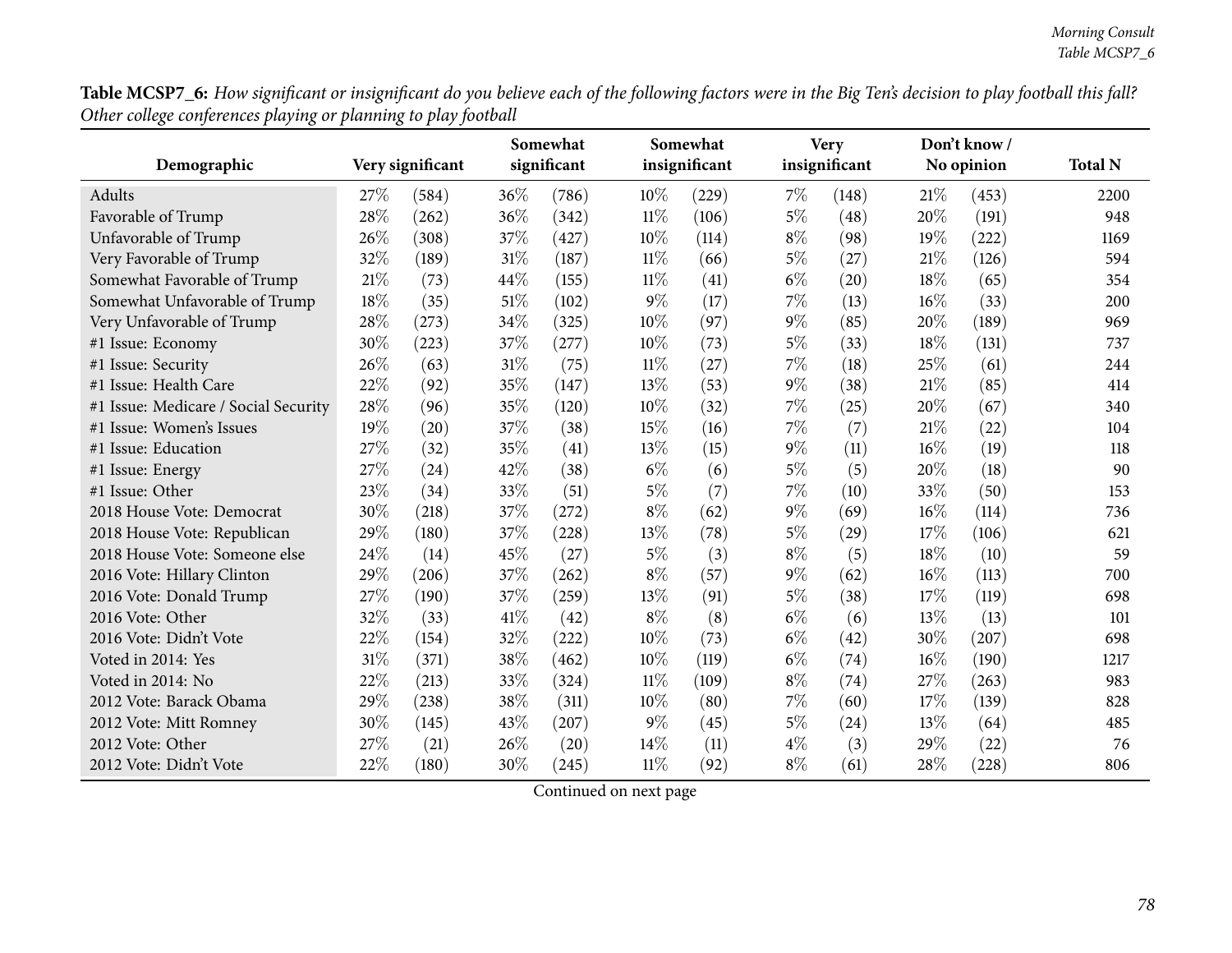|                            |      |                  |        | Somewhat    |        | Somewhat      |       | <b>Very</b>   |        | Don't know/ |                |
|----------------------------|------|------------------|--------|-------------|--------|---------------|-------|---------------|--------|-------------|----------------|
| Demographic                |      | Very significant |        | significant |        | insignificant |       | insignificant |        | No opinion  | <b>Total N</b> |
| Adults                     | 27\% | (584)            | 36\%   | (786)       | 10%    | (229)         | $7\%$ | (148)         | 21%    | (453)       | 2200           |
| 4-Region: Northeast        | 22%  | (86)             | 45\%   | (175)       | $9\%$  | (35)          | $9\%$ | (34)          | $16\%$ | (63)        | 394            |
| 4-Region: Midwest          | 29%  | (132)            | 36\%   | (166)       | 13%    | (58)          | $5\%$ | (23)          | $18\%$ | (82)        | 462            |
| 4-Region: South            | 27\% | (223)            | $31\%$ | (254)       | $11\%$ | (88)          | $6\%$ | (47)          | $26\%$ | (213)       | 824            |
| 4-Region: West             | 27\% | (143)            | 37%    | (191)       | $9\%$  | (49)          | $8\%$ | (43)          | $18\%$ | (95)        | 520            |
| Sports fans                | 29%  | (433)            | 39%    | (580)       | 12%    | (175)         | $6\%$ | (84)          | $14\%$ | (199)       | 1471           |
| Avid sports fans           | 37%  | (199)            | 39%    | (209)       | $11\%$ | (56)          | $7\%$ | (39)          | $6\%$  | (31)        | 534            |
| College football fans      | 33%  | (361)            | 40%    | (445)       | 12\%   | (137)         | 5%    | (54)          | $10\%$ | (113)       | 1110           |
| Avid college football fans | 44%  | (171)            | 34\%   | (136)       | 10%    | (38)          | $6\%$ | (23)          | $7\%$  | (26)        | 394            |
| Big 10 fans                | 34%  | $^{(224)}$       | 40%    | (266)       | 12%    | (79)          | $6\%$ | (37)          | $8\%$  | (56)        | 662            |
| Pac 12 fans                | 37\% | (185)            | 39\%   | (197)       | 10%    | (49)          | $5\%$ | (26)          | $9\%$  | (43)        | 501            |
| <b>ACC</b> fans            | 37\% | (198)            | $36\%$ | (196)       | 14\%   | (76)          | $4\%$ | (24)          | $9\%$  | (48)        | 542            |
| Big 12 fans                | 33%  | (175)            | 38\%   | (196)       | 12%    | (64)          | $6\%$ | (30)          | $11\%$ | (58)        | 523            |
| SEC fans                   | 38%  | (217)            | 37\%   | (212)       | 12%    | (70)          | $4\%$ | (25)          | $9\%$  | (53)        | 576            |
| Non-Power 5 fans           | 36%  | (170)            | 38\%   | (180)       | $9\%$  | (44)          | $6\%$ | (29)          | $10\%$ | (49)        | 472            |

Table MCSP7\_6: How significant or insignificant do you believe each of the following factors were in the Big Ten's decision to play football this fall? *Other college conferences <sup>p</sup>laying or <sup>p</sup>lanning to <sup>p</sup>lay football*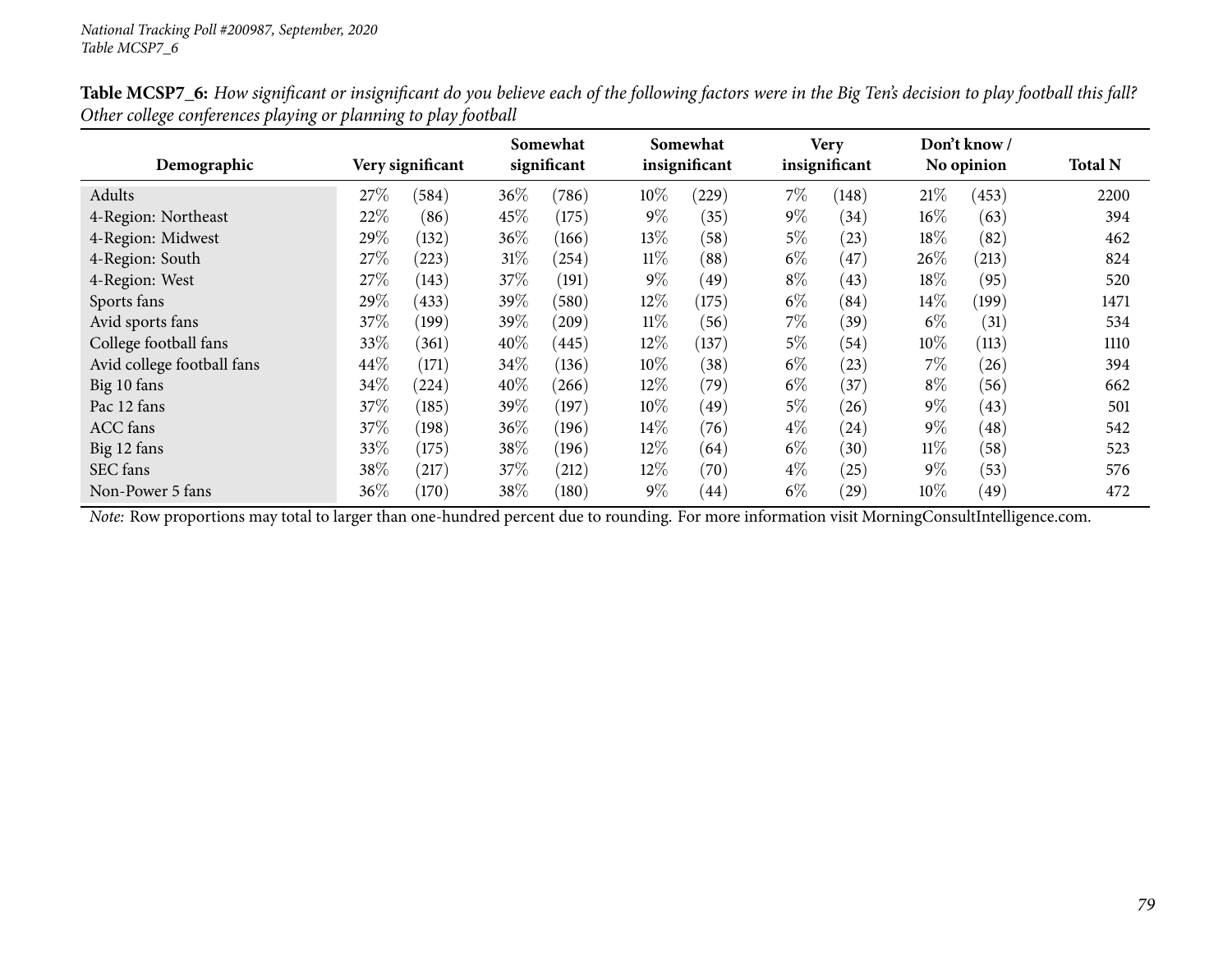|                          | 0    |                  |      | Somewhat    |     | Somewhat      |        | <b>Very</b>   |        | Don't know / |                |
|--------------------------|------|------------------|------|-------------|-----|---------------|--------|---------------|--------|--------------|----------------|
| Demographic              |      | Very significant |      | significant |     | insignificant |        | insignificant |        | No opinion   | <b>Total N</b> |
| Adults                   | 23%  | (514)            | 30%  | (656)       | 15% | (321)         | $12\%$ | (273)         | 20%    | (435)        | 2200           |
| Gender: Male             | 26%  | (281)            | 33%  | (352)       | 14% | (151)         | 12%    | (131)         | 14%    | (147)        | 1062           |
| Gender: Female           | 21%  | (234)            | 27%  | (304)       | 15% | (170)         | 13%    | (143)         | 25%    | (288)        | 1138           |
| Age: 18-34               | 26%  | (171)            | 27%  | (176)       | 14% | (90)          | $11\%$ | (71)          | 22%    | (147)        | 655            |
| Age: 35-44               | 28%  | (100)            | 33%  | (117)       | 14% | (50)          | 10%    | (35)          | 16%    | (55)         | 358            |
| Age: 45-64               | 21%  | (159)            | 28\% | (211)       | 14% | (105)         | 15%    | (111)         | 22%    | (165)        | 751            |
| Age: 65+                 | 19%  | (85)             | 35%  | (151)       | 18% | (77)          | 13%    | (56)          | 16%    | (68)         | 436            |
| GenZers: 1997-2012       | 29%  | (75)             | 26%  | (66)        | 14% | (36)          | 13%    | (32)          | 18%    | (45)         | 253            |
| Millennials: 1981-1996   | 25%  | (148)            | 30%  | (174)       | 14% | (80)          | 10%    | (60)          | 22%    | (127)        | 588            |
| GenXers: 1965-1980       | 23%  | (130)            | 28\% | (156)       | 13% | (75)          | 13%    | (72)          | 22%    | (124)        | 556            |
| Baby Boomers: 1946-1964  | 20%  | (143)            | 33%  | (237)       | 16% | (113)         | 14%    | (100)         | 18%    | (128)        | 720            |
| PID: Dem (no lean)       | 26%  | (213)            | 29%  | (241)       | 15% | (128)         | 14%    | (113)         | $17\%$ | (138)        | 834            |
| PID: Ind (no lean)       | 18%  | (116)            | 26%  | (165)       | 14% | (87)          | 14%    | (87)          | 27%    | (171)        | 626            |
| PID: Rep (no lean)       | 25%  | (186)            | 34%  | (250)       | 14% | (105)         | 10%    | (73)          | 17%    | (126)        | 740            |
| PID/Gender: Dem Men      | 27%  | (108)            | 35%  | (137)       | 15% | (59)          | $11\%$ | (45)          | $11\%$ | (45)         | 393            |
| PID/Gender: Dem Women    | 24%  | (105)            | 24\% | (105)       | 16% | (69)          | $16\%$ | (69)          | 21%    | (94)         | 442            |
| PID/Gender: Ind Men      | 21%  | (68)             | 26%  | (82)        | 14% | (44)          | $16\%$ | (50)          | 23%    | (72)         | 315            |
| PID/Gender: Ind Women    | 15%  | (48)             | 27%  | (83)        | 14% | (44)          | 12%    | (37)          | 32%    | (99)         | 311            |
| PID/Gender: Rep Men      | 30%  | (106)            | 38%  | (134)       | 14% | (49)          | 10%    | (35)          | $9\%$  | (31)         | 354            |
| PID/Gender: Rep Women    | 21\% | (80)             | 30%  | (116)       | 15% | (57)          | 10%    | (37)          | 25%    | (95)         | 386            |
| Ideo: Liberal (1-3)      | 26%  | (165)            | 30%  | (188)       | 17% | (107)         | 15%    | (96)          | $11\%$ | (66)         | 622            |
| Ideo: Moderate (4)       | 23%  | (160)            | 30%  | (207)       | 13% | (85)          | 13%    | (86)          | 21%    | (145)        | 683            |
| Ideo: Conservative (5-7) | 23%  | (163)            | 33%  | (235)       | 15% | (107)         | 10%    | (71)          | 19%    | (133)        | 709            |
| Educ: < College          | 23%  | (344)            | 28%  | (417)       | 14% | (210)         | 13%    | (192)         | 23%    | (350)        | 1512           |
| Educ: Bachelors degree   | 22%  | (97)             | 34%  | (152)       | 17% | (77)          | 13%    | (56)          | 14\%   | (61)         | 444            |
| Educ: Post-grad          | 30%  | (73)             | 36%  | (88)        | 14% | (34)          | 10%    | (25)          | 10%    | (24)         | 244            |
| Income: Under 50k        | 23%  | (289)            | 27%  | (338)       | 13% | (157)         | 13%    | (161)         | 24%    | (301)        | 1246           |
| Income: 50k-100k         | 22%  | (137)            | 33%  | (201)       | 18% | (109)         | 12%    | (74)          | 15%    | (92)         | 613            |
| Income: 100k+            | 26%  | (88)             | 34%  | (117)       | 16% | (55)          | $11\%$ | (39)          | 12%    | (42)         | 341            |
| Ethnicity: White         | 23%  | (395)            | 31\% | (541)       | 15% | (257)         | 12%    | (211)         | $18\%$ | (318)        | 1722           |
| Ethnicity: Hispanic      | 31%  | (109)            | 26%  | (90)        | 14% | (48)          | $11\%$ | (40)          | 18%    | (62)         | 349            |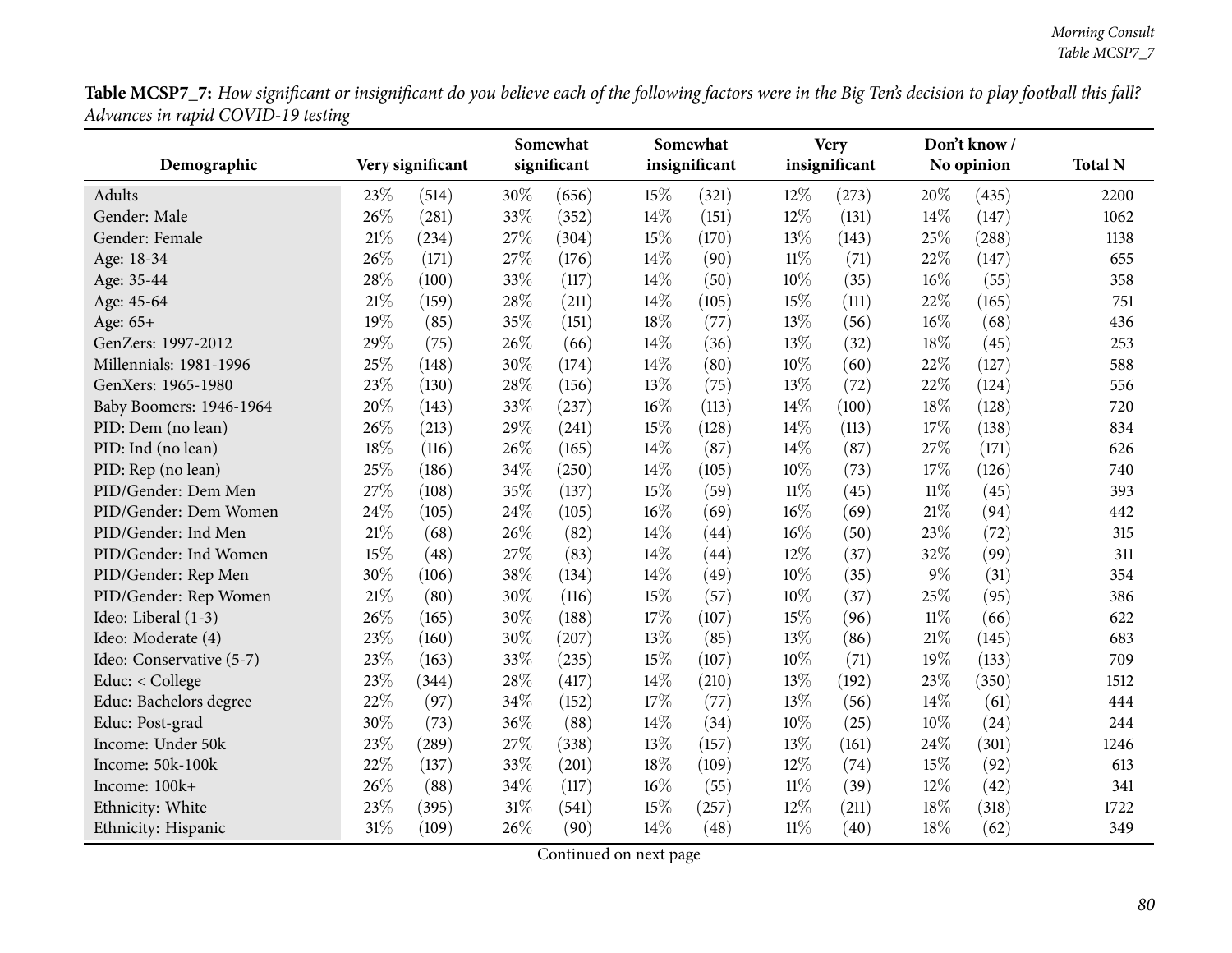|                                   |        |                  |        | Somewhat    |        | Somewhat      |        | <b>Very</b>   |        | Don't know/ |                |
|-----------------------------------|--------|------------------|--------|-------------|--------|---------------|--------|---------------|--------|-------------|----------------|
| Demographic                       |        | Very significant |        | significant |        | insignificant |        | insignificant |        | No opinion  | <b>Total N</b> |
| Adults                            | 23%    | (514)            | 30%    | (656)       | 15%    | (321)         | 12%    | (273)         | 20%    | (435)       | 2200           |
| Ethnicity: Black                  | 24%    | (67)             | 22%    | (61)        | 15%    | (40)          | $11\%$ | (29)          | 28%    | (77)        | 274            |
| Ethnicity: Other                  | 26%    | (53)             | 27%    | (54)        | 12%    | (24)          | 16%    | (33)          | 20%    | (40)        | 204            |
| All Christian                     | 25%    | (279)            | 35%    | (379)       | 15%    | (168)         | 10%    | (106)         | 15%    | (162)       | 1094           |
| All Non-Christian                 | 27%    | (38)             | 27%    | (39)        | 19%    | (27)          | 18%    | (26)          | 10%    | (14)        | 144            |
| Atheist                           | $16\%$ | (13)             | 22%    | (18)        | 17%    | (14)          | 27%    | (23)          | 19%    | (16)        | 85             |
| Agnostic/Nothing in particular    | 20%    | (109)            | 25%    | (134)       | 12%    | (62)          | 14%    | (76)          | 29%    | (157)       | 539            |
| Something Else                    | 22%    | (76)             | 25%    | (86)        | 15%    | (50)          | 12%    | (42)          | 25%    | (86)        | 339            |
| Religious Non-Protestant/Catholic | 25%    | (43)             | 28%    | (49)        | 18%    | (32)          | 16%    | (28)          | 12%    | (21)        | 174            |
| Evangelical                       | 30%    | (189)            | 31%    | (194)       | 12%    | (75)          | $8\%$  | (50)          | 18%    | (115)       | 623            |
| Non-Evangelical                   | 21%    | (154)            | 33%    | (246)       | 18%    | (131)         | 13%    | (93)          | 16%    | (118)       | 742            |
| Community: Urban                  | 28%    | (194)            | 28\%   | (191)       | 13%    | (87)          | 12%    | (83)          | 19%    | (127)       | 682            |
| Community: Suburban               | 22%    | (218)            | $31\%$ | (309)       | 14%    | (142)         | 13%    | (133)         | 20%    | (199)       | 1001           |
| Community: Rural                  | 20%    | (102)            | $30\%$ | (157)       | 18%    | (92)          | $11\%$ | (57)          | $21\%$ | (110)       | 517            |
| Employ: Private Sector            | 24%    | (156)            | 36%    | (229)       | 14%    | (92)          | 13%    | (81)          | 13%    | (86)        | 645            |
| <b>Employ: Government</b>         | 30%    | (38)             | 30%    | (38)        | 14%    | (18)          | 10%    | (13)          | 16%    | (20)        | 127            |
| Employ: Self-Employed             | 34%    | (66)             | 22%    | (42)        | $11\%$ | (22)          | 13%    | (25)          | 21%    | (40)        | 196            |
| Employ: Homemaker                 | 20%    | (38)             | $26\%$ | (50)        | 15%    | (28)          | $5\%$  | (9)           | 34%    | (63)        | 188            |
| Employ: Retired                   | $21\%$ | (101)            | 33%    | (160)       | 16%    | (78)          | 14%    | (66)          | 16%    | (77)        | 484            |
| Employ: Unemployed                | 18%    | (56)             | 20%    | (63)        | 13%    | (41)          | 19%    | (60)          | 29%    | (92)        | 312            |
| Employ: Other                     | 23%    | (33)             | 30%    | (43)        | 17%    | (24)          | $6\%$  | (9)           | 23%    | (33)        | 142            |
| Military HH: Yes                  | 24%    | (86)             | 30%    | (107)       | 16%    | (56)          | 10%    | (37)          | 19%    | (66)        | 352            |
| Military HH: No                   | 23%    | (429)            | $30\%$ | (549)       | 14%    | (265)         | 13%    | (237)         | 20%    | (369)       | 1848           |
| RD/WT: Right Direction            | 29%    | (205)            | 32%    | (225)       | 13%    | (95)          | $8\%$  | (56)          | 18%    | (125)       | 705            |
| RD/WT: Wrong Track                | 21%    | (309)            | 29%    | (432)       | 15%    | (226)         | 15%    | (218)         | 21%    | (310)       | 1495           |
| Trump Job Approve                 | 26%    | (244)            | 32%    | (301)       | 14%    | (131)         | $9\%$  | (86)          | 19%    | (183)       | 945            |
| Trump Job Disapprove              | 22%    | (268)            | 29%    | (347)       | 15%    | (182)         | 15%    | (184)         | 18%    | (210)       | 1191           |
| Trump Job Strongly Approve        | 27%    | (158)            | $31\%$ | (179)       | $11\%$ | (66)          | 10%    | (60)          | 20%    | (119)       | 582            |
| Trump Job Somewhat Approve        | 24%    | (86)             | $33\%$ | (122)       | 18%    | (65)          | 7%     | (26)          | 18%    | (65)        | 364            |
| Trump Job Somewhat Disapprove     | 22%    | (56)             | 37%    | (93)        | 15%    | (38)          | $9\%$  | (23)          | 16%    | (39)        | 249            |
| Trump Job Strongly Disapprove     | 23%    | (212)            | 27%    | (254)       | 15%    | (144)         | 17%    | (161)         | 18%    | (171)       | 943            |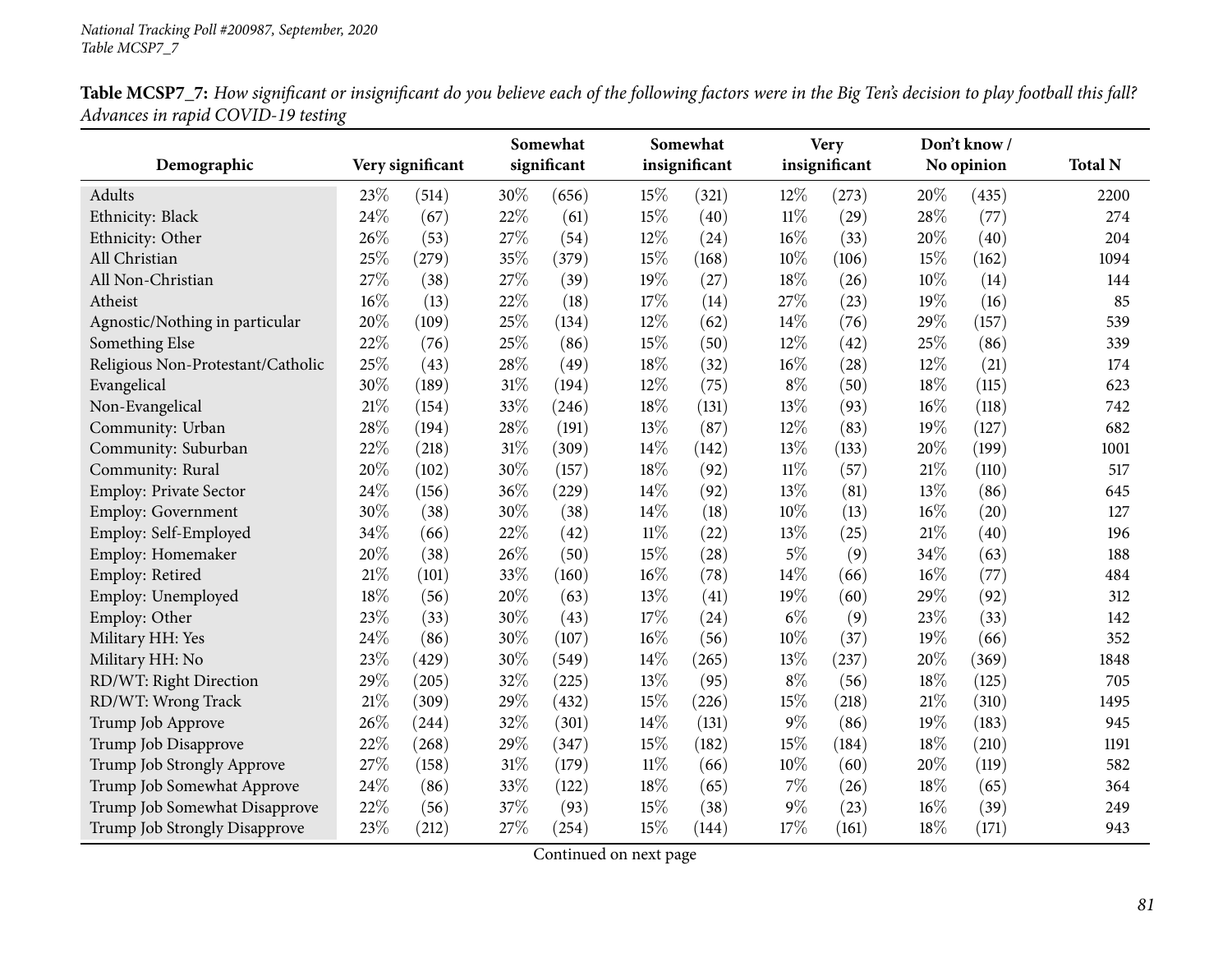|                                      | 0    |                  |     | Somewhat    |        | Somewhat      |        | <b>Very</b>   |      | Don't know / |                |
|--------------------------------------|------|------------------|-----|-------------|--------|---------------|--------|---------------|------|--------------|----------------|
| Demographic                          |      | Very significant |     | significant |        | insignificant |        | insignificant |      | No opinion   | <b>Total N</b> |
| Adults                               | 23\% | (514)            | 30% | (656)       | 15%    | (321)         | 12%    | (273)         | 20%  | (435)        | 2200           |
| Favorable of Trump                   | 26%  | (250)            | 33% | (311)       | 13%    | (128)         | $9\%$  | (85)          | 18%  | (175)        | 948            |
| Unfavorable of Trump                 | 22%  | (255)            | 29% | (336)       | 16%    | (182)         | 16%    | (184)         | 18%  | (212)        | 1169           |
| Very Favorable of Trump              | 29%  | (173)            | 30% | (181)       | $11\%$ | (67)          | $9\%$  | (53)          | 20%  | (120)        | 594            |
| Somewhat Favorable of Trump          | 22%  | (77)             | 37% | (130)       | 17%    | (60)          | $9\%$  | (32)          | 16%  | (55)         | 354            |
| Somewhat Unfavorable of Trump        | 17%  | (34)             | 42% | (85)        | 15%    | (31)          | 10%    | (21)          | 15%  | (30)         | 200            |
| Very Unfavorable of Trump            | 23%  | (221)            | 26% | (251)       | 16%    | (151)         | 17%    | (163)         | 19%  | (182)        | 969            |
| #1 Issue: Economy                    | 29%  | (215)            | 29% | (212)       | 13%    | (96)          | 12%    | (91)          | 17%  | (123)        | 737            |
| #1 Issue: Security                   | 21\% | (52)             | 29% | (71)        | 15%    | (37)          | 10%    | (25)          | 24%  | (59)         | 244            |
| #1 Issue: Health Care                | 18%  | (75)             | 34% | (139)       | 15%    | (64)          | 12%    | (51)          | 21\% | (85)         | 414            |
| #1 Issue: Medicare / Social Security | 23%  | (78)             | 30% | (102)       | 16%    | (54)          | 14%    | (47)          | 17%  | (58)         | 340            |
| #1 Issue: Women's Issues             | 24%  | (24)             | 27% | (28)        | 16%    | (16)          | 15%    | (15)          | 19%  | (20)         | 104            |
| #1 Issue: Education                  | 23%  | (27)             | 31% | (37)        | 20%    | (24)          | $9\%$  | (10)          | 17%  | (20)         | 118            |
| #1 Issue: Energy                     | 25%  | (23)             | 30% | (27)        | $9\%$  | (8)           | 12%    | (10)          | 25%  | (22)         | 90             |
| #1 Issue: Other                      | 14%  | (21)             | 27% | (41)        | 14\%   | (21)          | 15%    | (23)          | 31%  | (47)         | 153            |
| 2018 House Vote: Democrat            | 23%  | (171)            | 29% | (215)       | 16%    | (119)         | 17%    | (123)         | 15%  | (108)        | 736            |
| 2018 House Vote: Republican          | 26%  | (160)            | 33% | (206)       | 14%    | (88)          | $9\%$  | (53)          | 18%  | (113)        | 621            |
| 2018 House Vote: Someone else        | 23%  | (13)             | 28% | (17)        | $8\%$  | (5)           | 24%    | (14)          | 17%  | (10)         | 59             |
| 2016 Vote: Hillary Clinton           | 24%  | (167)            | 28% | (194)       | 17%    | (118)         | 16%    | (112)         | 16%  | (109)        | 700            |
| 2016 Vote: Donald Trump              | 25%  | (174)            | 34% | (238)       | 13%    | (91)          | 10%    | (67)          | 19%  | (129)        | 698            |
| 2016 Vote: Other                     | 14%  | (14)             | 29% | (30)        | 16%    | (16)          | 21%    | (22)          | 19%  | (20)         | 101            |
| 2016 Vote: Didn't Vote               | 23%  | (158)            | 28% | (194)       | 14%    | (96)          | 10%    | (72)          | 25%  | (177)        | 698            |
| Voted in 2014: Yes                   | 24%  | (292)            | 30% | (369)       | 15%    | (188)         | 13%    | (160)         | 17%  | (209)        | 1217           |
| Voted in 2014: No                    | 23%  | (223)            | 29% | (288)       | 14%    | (133)         | $11\%$ | (113)         | 23%  | (226)        | 983            |
| 2012 Vote: Barack Obama              | 25%  | (208)            | 29% | (238)       | 15%    | (126)         | 15%    | (124)         | 16%  | (133)        | 828            |
| 2012 Vote: Mitt Romney               | 23%  | (112)            | 34% | (163)       | 16%    | (78)          | 11%    | (55)          | 16%  | (77)         | 485            |
| 2012 Vote: Other                     | 15%  | (11)             | 26% | (20)        | 13%    | (10)          | 12%    | (9)           | 35%  | (26)         | 76             |
| 2012 Vote: Didn't Vote               | 23%  | (183)            | 29% | (235)       | 13%    | (107)         | 10%    | (84)          | 25%  | (198)        | 806            |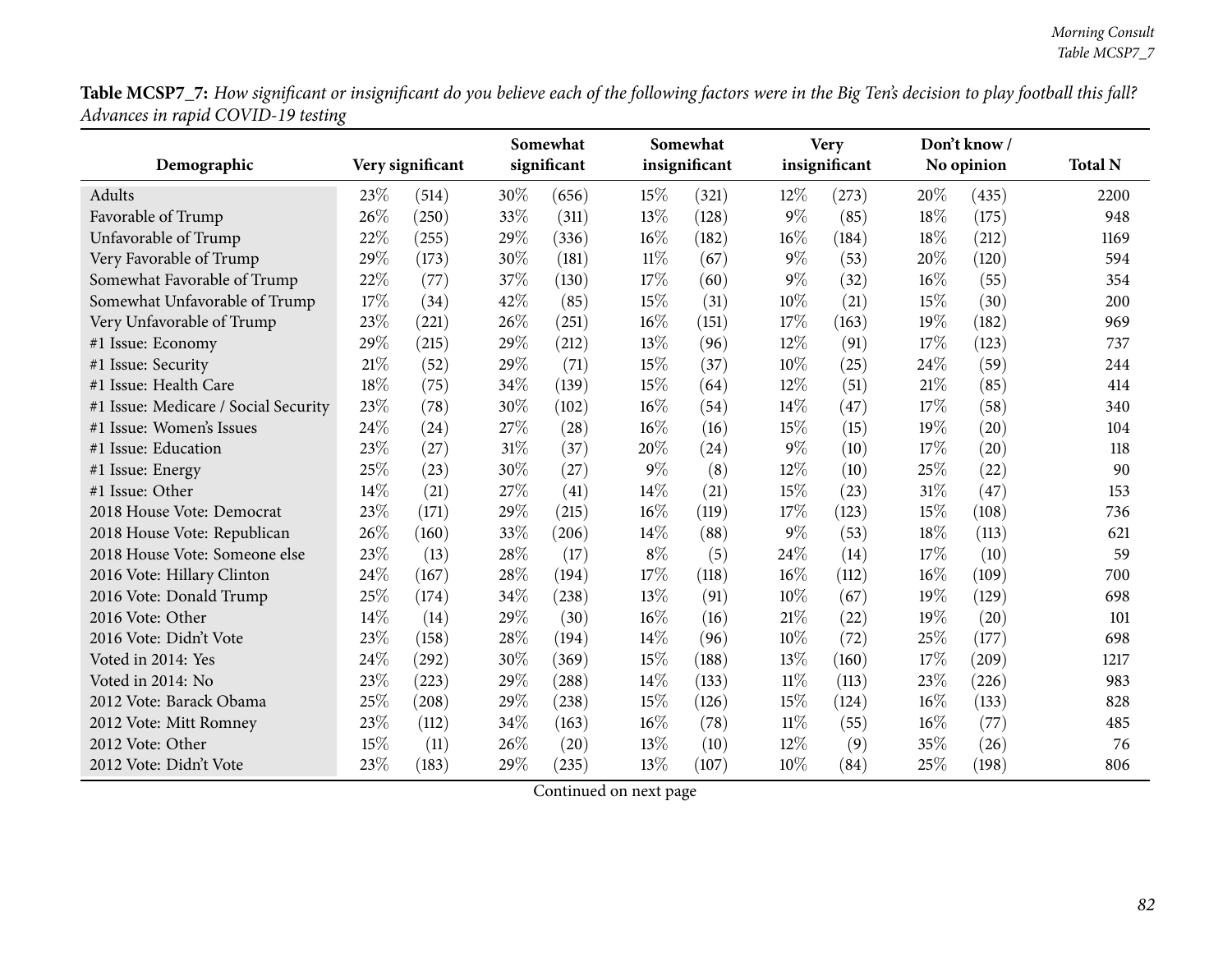| Demographic                |      | Very significant |        | Somewhat<br>significant |        | Somewhat<br>insignificant |        | <b>Very</b><br>insignificant |        | Don't know /<br>No opinion | <b>Total N</b> |
|----------------------------|------|------------------|--------|-------------------------|--------|---------------------------|--------|------------------------------|--------|----------------------------|----------------|
|                            |      |                  |        |                         |        |                           |        |                              |        |                            |                |
| Adults                     | 23\% | (514)            | 30%    | (656)                   | 15\%   | (321)                     | 12%    | (273)                        | 20%    | (435)                      | 2200           |
| 4-Region: Northeast        | 23%  | (91)             | 32%    | (126)                   | $12\%$ | (47)                      | 16%    | (63)                         | 17\%   | (67)                       | 394            |
| 4-Region: Midwest          | 21%  | (97)             | 33\%   | (151)                   | 17\%   | (77)                      | $11\%$ | (52)                         | 18\%   | (84)                       | 462            |
| 4-Region: South            | 22%  | (185)            | 28\%   | (234)                   | 15\%   | (122)                     | $11\%$ | (89)                         | 24\%   | (194)                      | 824            |
| 4-Region: West             | 27\% | (141)            | 28\%   | (145)                   | 15\%   | (76)                      | 13\%   | (70)                         | 17\%   | (89)                       | 520            |
| Sports fans                | 27\% | (400)            | 34\%   | (494)                   | 15\%   | (216)                     | $11\%$ | (163)                        | 13\%   | (197)                      | 1471           |
| Avid sports fans           | 36%  | (192)            | 37\%   | (198)                   | 13\%   | (70)                      | $8\%$  | (41)                         | $6\%$  | (34)                       | 534            |
| College football fans      | 27%  | (295)            | 37\%   | (406)                   | 17%    | (186)                     | $8\%$  | (94)                         | 12\%   | (129)                      | 1110           |
| Avid college football fans | 34\% | (133)            | 35\%   | (137)                   | 15\%   | (58)                      | $9\%$  | (36)                         | $7\%$  | (29)                       | 394            |
| Big 10 fans                | 33%  | (215)            | $36\%$ | (239)                   | 14\%   | (91)                      | $7\%$  | (48)                         | $10\%$ | (68)                       | 662            |
| Pac 12 fans                | 37%  | (185)            | 33\%   | (164)                   | $14\%$ | (73)                      | $6\%$  | (28)                         | $10\%$ | (50)                       | 501            |
| ACC fans                   | 34\% | (183)            | 34\%   | (184)                   | $14\%$ | (77)                      | $7\%$  | (40)                         | $11\%$ | (57)                       | 542            |
| Big 12 fans                | 36%  | (190)            | 34\%   | (175)                   | 15\%   | (77)                      | $6\%$  | (30)                         | $10\%$ | (52)                       | 523            |
| SEC fans                   | 34\% | (193)            | $31\%$ | (180)                   | 17\%   | (95)                      | $8\%$  | (45)                         | $11\%$ | (63)                       | 576            |
| Non-Power 5 fans           | 34\% | (160)            | 34\%   | (163)                   | 13\%   | (62)                      | $7\%$  | (33)                         | $11\%$ | (54)                       | 472            |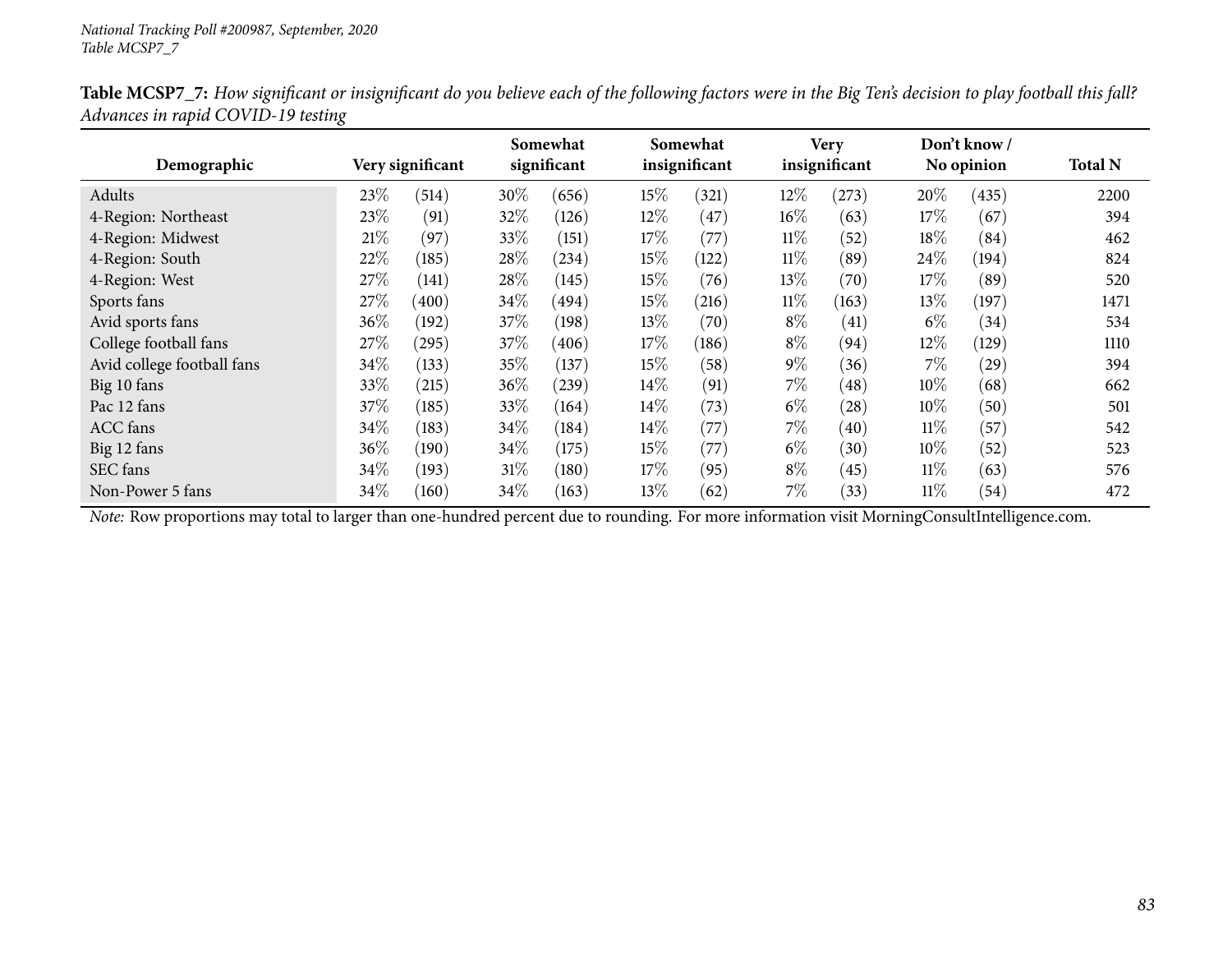Table MCSP9: As you may know, President Donald Trump encouraged Big Ten Commissioner Kevin Warren to hold a fall 2020 football season. Following the announcement that the Big Ten would return to play, Trump took credit for the conference's decision.Based on what you know, to what extent is President Trump responsible for the Big Ten returning to play this fall?

| Demographic              |        | Completely<br>responsible |        | Somewhat<br>responsible |        | Not very<br>responsible |        | Not responsible<br>at all |     | Don't know/<br>No opinion | <b>Total N</b> |
|--------------------------|--------|---------------------------|--------|-------------------------|--------|-------------------------|--------|---------------------------|-----|---------------------------|----------------|
| Adults                   | 16%    | (350)                     | $31\%$ | (689)                   | 13%    | (296)                   | 15%    | (336)                     | 24% | (529)                     | 2200           |
| Gender: Male             | 19%    | (200)                     | 33%    | (346)                   | 14%    | (149)                   | 17%    | (185)                     | 17% | (181)                     | 1062           |
| Gender: Female           | 13%    | (150)                     | 30%    | (343)                   | 13%    | (147)                   | 13%    | (151)                     | 31% | (347)                     | 1138           |
| Age: 18-34               | 20%    | (129)                     | $31\%$ | (206)                   | 12%    | (78)                    | $11\%$ | (73)                      | 26% | (169)                     | 655            |
| Age: 35-44               | 20%    | (70)                      | 37%    | (131)                   | 10%    | (37)                    | 12%    | (43)                      | 21% | (77)                      | 358            |
| Age: 45-64               | 16%    | (123)                     | 27%    | (205)                   | 14%    | (109)                   | $16\%$ | (123)                     | 25% | (191)                     | 751            |
| Age: 65+                 | $6\%$  | (27)                      | 34%    | (147)                   | 17%    | (73)                    | 22%    | (97)                      | 21% | (92)                      | 436            |
| GenZers: 1997-2012       | 18%    | (46)                      | 35%    | (89)                    | 10%    | (24)                    | $11\%$ | (28)                      | 26% | (66)                      | 253            |
| Millennials: 1981-1996   | 19%    | (114)                     | 34%    | (198)                   | 12%    | (68)                    | 12%    | (68)                      | 24% | (141)                     | 588            |
| GenXers: 1965-1980       | 18%    | (102)                     | 27%    | (150)                   | 14%    | (79)                    | 15%    | (81)                      | 26% | (144)                     | 556            |
| Baby Boomers: 1946-1964  | 12%    | (88)                      | 32%    | (231)                   | 16%    | (114)                   | 19%    | (134)                     | 21% | (153)                     | 720            |
| PID: Dem (no lean)       | 19%    | (155)                     | $31\%$ | (262)                   | $10\%$ | (85)                    | 19%    | (160)                     | 21% | (172)                     | 834            |
| PID: Ind (no lean)       | $11\%$ | (72)                      | 30%    | (185)                   | 15%    | (95)                    | $11\%$ | (68)                      | 33% | (206)                     | 626            |
| PID: Rep (no lean)       | 17%    | (123)                     | 33%    | (242)                   | 16%    | (116)                   | 15%    | (108)                     | 20% | (151)                     | 740            |
| PID/Gender: Dem Men      | $21\%$ | (83)                      | 34%    | (132)                   | 11%    | (45)                    | 22%    | (86)                      | 12% | (46)                      | 393            |
| PID/Gender: Dem Women    | 16%    | (72)                      | 29%    | (130)                   | $9\%$  | (40)                    | 17%    | (74)                      | 28% | (126)                     | 442            |
| PID/Gender: Ind Men      | 12%    | (37)                      | 30%    | (95)                    | 16%    | (52)                    | 15%    | (46)                      | 27% | (85)                      | 315            |
| PID/Gender: Ind Women    | $11\%$ | (34)                      | 29%    | (90)                    | 14%    | (44)                    | 7%     | (21)                      | 39% | (121)                     | 311            |
| PID/Gender: Rep Men      | 23%    | (80)                      | 34%    | (119)                   | 15%    | (52)                    | 15%    | (52)                      | 14% | (50)                      | 354            |
| PID/Gender: Rep Women    | 11%    | (43)                      | 32%    | (123)                   | 16%    | (63)                    | 14%    | (56)                      | 26% | (100)                     | 386            |
| Ideo: Liberal (1-3)      | 18%    | (115)                     | 37%    | (232)                   | 12%    | (72)                    | 17%    | (105)                     | 16% | (98)                      | 622            |
| Ideo: Moderate (4)       | 17%    | (120)                     | 29%    | (199)                   | $11\%$ | (76)                    | $16\%$ | (109)                     | 26% | (179)                     | 683            |
| Ideo: Conservative (5-7) | 13%    | (93)                      | $31\%$ | (222)                   | 18%    | (129)                   | 15%    | (105)                     | 23% | (160)                     | 709            |
| Educ: < College          | 16%    | (236)                     | 29%    | (432)                   | 13%    | (202)                   | 15%    | (226)                     | 28% | (417)                     | 1512           |
| Educ: Bachelors degree   | 13%    | (58)                      | 36%    | (160)                   | 15%    | (65)                    | 18%    | (81)                      | 18% | (80)                      | 444            |
| Educ: Post-grad          | 23%    | (55)                      | 40%    | (97)                    | 12%    | (30)                    | 12%    | (29)                      | 13% | (32)                      | 244            |
| Income: Under 50k        | 15%    | (184)                     | 29%    | (367)                   | 13%    | (157)                   | 15%    | (189)                     | 28% | (349)                     | 1246           |
| Income: 50k-100k         | 15%    | (94)                      | 33%    | (205)                   | 15%    | (92)                    | 16%    | (101)                     | 20% | (122)                     | 613            |
| Income: 100k+            | 21%    | (72)                      | 34%    | (118)                   | 14%    | (48)                    | 13%    | (46)                      | 17% | (57)                      | 341            |
| Ethnicity: White         | 14%    | (247)                     | 32%    | (554)                   | 14%    | (238)                   | $16\%$ | (278)                     | 24% | (405)                     | 1722           |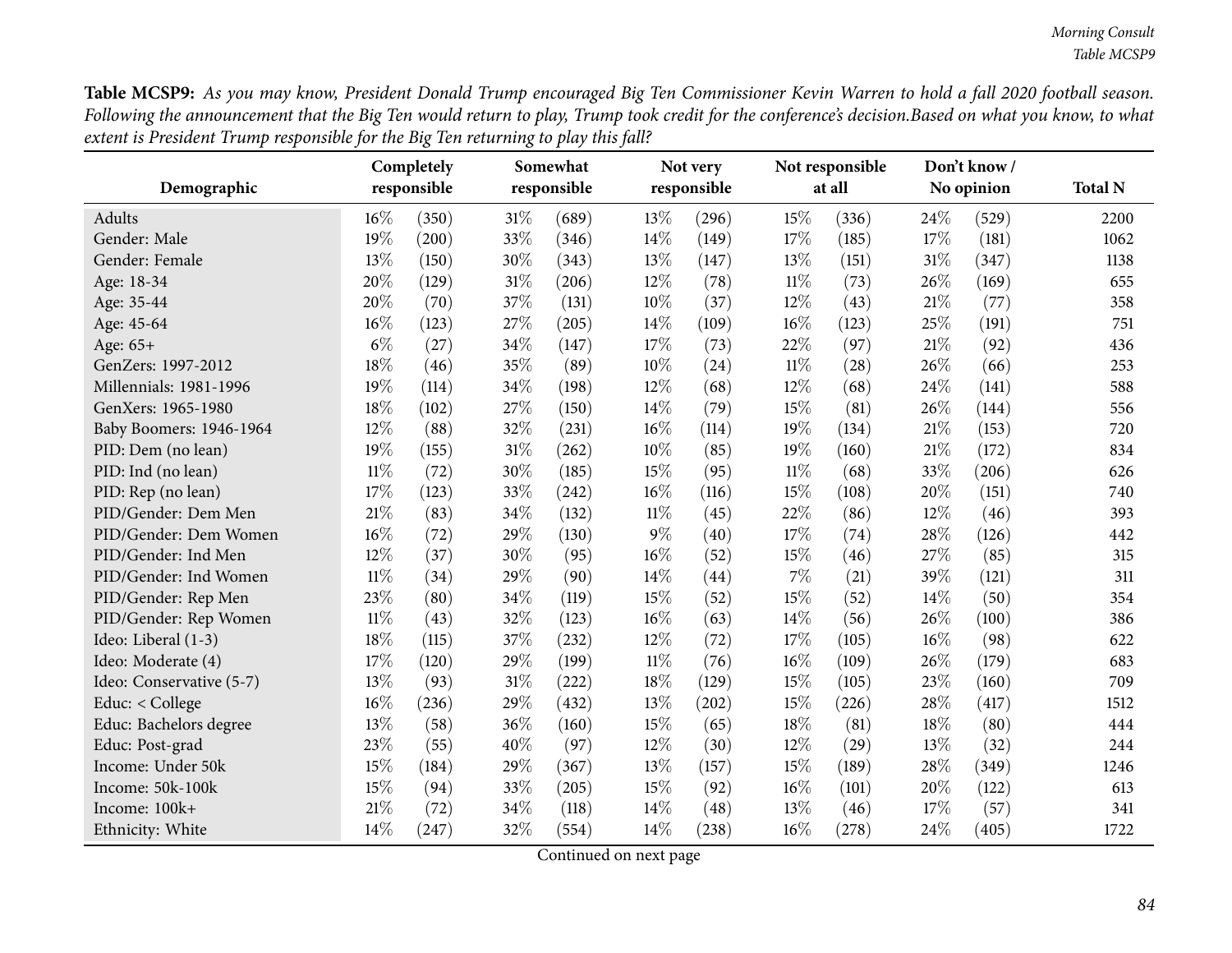Table MCSP9: As you may know, President Donald Trump encouraged Big Ten Commissioner Kevin Warren to hold a fall 2020 football season. Following the announcement that the Big Ten would return to play, Trump took credit for the conference's decision.Based on what you know, to what extent is President Trump responsible for the Big Ten returning to play this fall?

| Demographic                       |        | Completely<br>responsible |        | Somewhat<br>responsible |        | Not very<br>responsible |        | Not responsible<br>at all |      | Don't know/<br>No opinion | <b>Total N</b> |
|-----------------------------------|--------|---------------------------|--------|-------------------------|--------|-------------------------|--------|---------------------------|------|---------------------------|----------------|
| Adults                            | 16%    | (350)                     | $31\%$ | (689)                   | 13%    | (296)                   | 15%    | (336)                     | 24\% | (529)                     | 2200           |
| Ethnicity: Hispanic               | $20\%$ | (71)                      | 28\%   | (99)                    | $11\%$ | (37)                    | 12%    | (43)                      | 29%  | (100)                     | 349            |
| Ethnicity: Black                  | 21%    | (58)                      | 28\%   | (76)                    | 14%    | (40)                    | 10%    | (28)                      | 26%  | (72)                      | 274            |
| Ethnicity: Other                  | 22%    | (45)                      | 29%    | (59)                    | $9\%$  | (19)                    | 15%    | (30)                      | 25%  | (51)                      | 204            |
| All Christian                     | 16%    | (175)                     | $31\%$ | (342)                   | 16%    | (180)                   | 17%    | (186)                     | 19%  | (211)                     | 1094           |
| All Non-Christian                 | 27%    | (39)                      | 32%    | (47)                    | $11\%$ | (15)                    | $9\%$  | (13)                      | 21%  | (30)                      | 144            |
| Atheist                           | 12%    | (10)                      | 40%    | (34)                    | $11\%$ | (9)                     | 16%    | (14)                      | 21%  | (18)                      | 85             |
| Agnostic/Nothing in particular    | 14%    | (75)                      | 29%    | (157)                   | $9\%$  | (49)                    | 16%    | (88)                      | 31%  | (169)                     | 539            |
| Something Else                    | 15%    | (51)                      | 32%    | (110)                   | 13%    | (43)                    | 10%    | (35)                      | 30%  | (100)                     | 339            |
| Religious Non-Protestant/Catholic | 26%    | (45)                      | 30%    | (52)                    | 13%    | (23)                    | $9\%$  | (15)                      | 23\% | (39)                      | 174            |
| Evangelical                       | 21%    | (133)                     | 33%    | (204)                   | 13%    | (83)                    | $11\%$ | (67)                      | 22%  | (136)                     | 623            |
| Non-Evangelical                   | $11\%$ | (79)                      | $31\%$ | (227)                   | 17%    | (127)                   | 20%    | (150)                     | 21%  | (159)                     | 742            |
| Community: Urban                  | 24%    | (165)                     | 32%    | (216)                   | $9\%$  | (62)                    | 15%    | (99)                      | 21%  | (141)                     | 682            |
| Community: Suburban               | 12%    | (119)                     | 32%    | (317)                   | 16%    | (163)                   | 15%    | (154)                     | 25%  | (248)                     | 1001           |
| Community: Rural                  | 13%    | (67)                      | 30%    | (156)                   | 14%    | (71)                    | 16%    | (83)                      | 27%  | (140)                     | 517            |
| Employ: Private Sector            | 19%    | (121)                     | $35\%$ | (222)                   | 14%    | (89)                    | 13%    | (85)                      | 20%  | (127)                     | 645            |
| Employ: Government                | 18%    | (23)                      | 38%    | (49)                    | $11\%$ | (14)                    | 16%    | (21)                      | 16%  | (21)                      | 127            |
| Employ: Self-Employed             | 19%    | (37)                      | 26%    | (51)                    | 15%    | (30)                    | 14%    | (27)                      | 26%  | (50)                      | 196            |
| Employ: Homemaker                 | $11\%$ | (20)                      | 23%    | (44)                    | 16%    | (31)                    | 12%    | (22)                      | 38%  | (71)                      | 188            |
| Employ: Retired                   | $11\%$ | (52)                      | 32%    | (154)                   | 16%    | (77)                    | 20%    | (98)                      | 21%  | (103)                     | 484            |
| Employ: Unemployed                | 19%    | (58)                      | 30%    | (92)                    | $9\%$  | (28)                    | 16%    | (50)                      | 27%  | (83)                      | 312            |
| Employ: Other                     | 17%    | (24)                      | 24\%   | (34)                    | 13%    | (18)                    | 15%    | (21)                      | 31%  | (44)                      | 142            |
| Military HH: Yes                  | 17%    | (60)                      | 30%    | (104)                   | 16%    | (56)                    | $11\%$ | (39)                      | 26%  | (93)                      | 352            |
| Military HH: No                   | 16%    | (289)                     | 32%    | (585)                   | 13%    | (241)                   | 16%    | (297)                     | 24%  | (436)                     | 1848           |
| RD/WT: Right Direction            | 18%    | (130)                     | 36\%   | (252)                   | 13%    | (89)                    | 10%    | (73)                      | 23%  | (161)                     | 705            |
| RD/WT: Wrong Track                | 15%    | (220)                     | 29%    | (437)                   | 14%    | (208)                   | 18%    | (262)                     | 25%  | (368)                     | 1495           |
| Trump Job Approve                 | 16%    | (152)                     | 34%    | (324)                   | 15%    | (142)                   | $11\%$ | (106)                     | 23%  | (221)                     | 945            |
| Trump Job Disapprove              | 16%    | (196)                     | 30%    | (358)                   | 13%    | (152)                   | 19%    | (223)                     | 22%  | (263)                     | 1191           |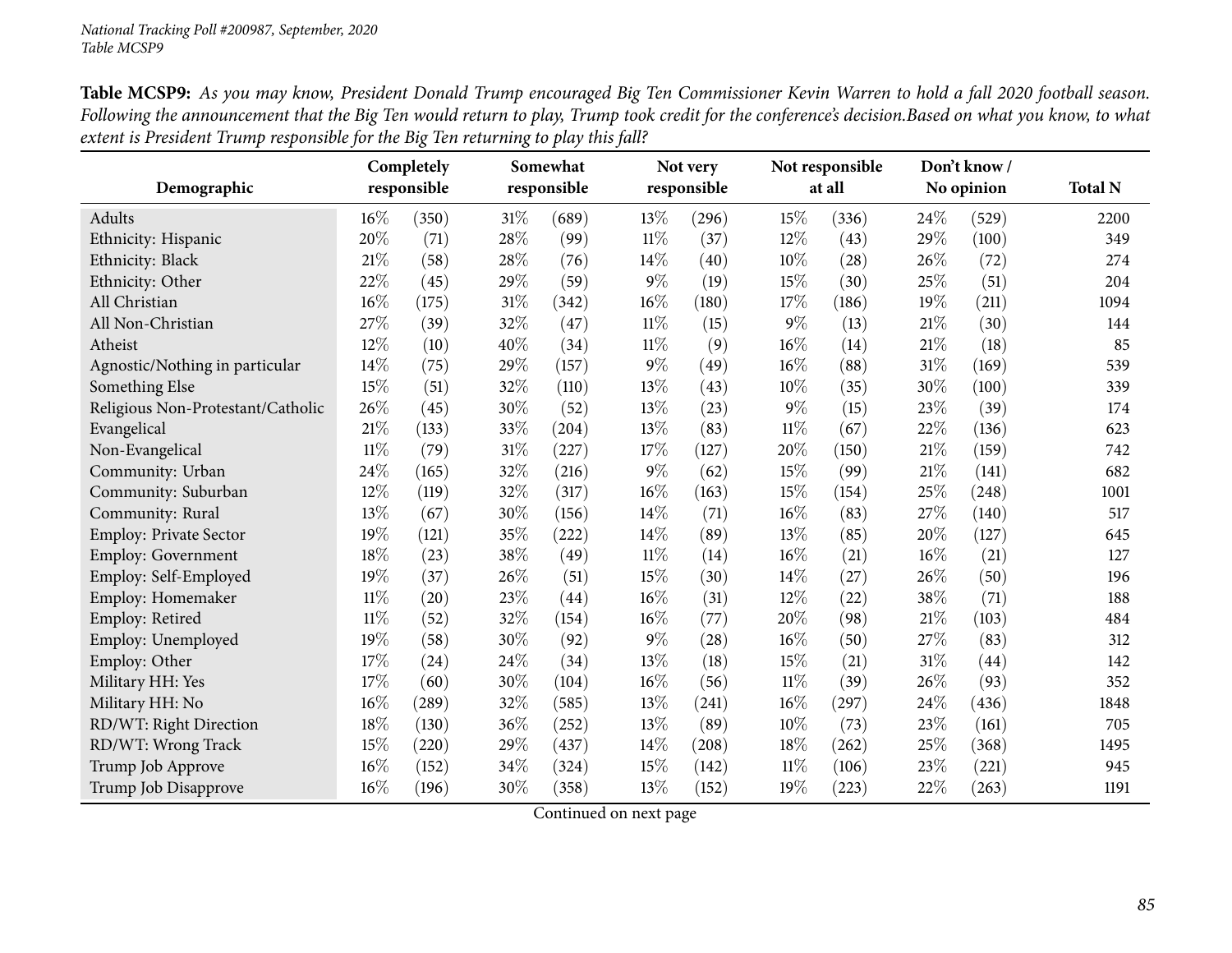Table MCSP9: As you may know, President Donald Trump encouraged Big Ten Commissioner Kevin Warren to hold a fall 2020 football season. Following the announcement that the Big Ten would return to play, Trump took credit for the conference's decision.Based on what you know, to what extent is President Trump responsible for the Big Ten returning to play this fall?

|                                      |        | Completely  |        | Somewhat    |        | Not very    |        | Not responsible |      | Don't know/ |                |
|--------------------------------------|--------|-------------|--------|-------------|--------|-------------|--------|-----------------|------|-------------|----------------|
| Demographic                          |        | responsible |        | responsible |        | responsible |        | at all          |      | No opinion  | <b>Total N</b> |
| Adults                               | $16\%$ | (350)       | 31%    | (689)       | 13%    | (296)       | 15%    | (336)           | 24\% | (529)       | 2200           |
| Trump Job Strongly Approve           | 20%    | (117)       | $31\%$ | (180)       | 13%    | (73)        | 12%    | (69)            | 24%  | (142)       | 582            |
| Trump Job Somewhat Approve           | 10%    | (35)        | 39%    | (144)       | 19%    | (69)        | 10%    | (37)            | 22%  | (79)        | 364            |
| Trump Job Somewhat Disapprove        | 10%    | (24)        | $31\%$ | (76)        | 24%    | (60)        | $11\%$ | (27)            | 25%  | (62)        | 249            |
| Trump Job Strongly Disapprove        | 18%    | (172)       | 30%    | (282)       | 10%    | (92)        | 21\%   | (196)           | 21\% | (201)       | 943            |
| Favorable of Trump                   | 16%    | (150)       | 34\%   | (322)       | 15%    | (146)       | 12%    | (109)           | 23%  | (221)       | 948            |
| Unfavorable of Trump                 | 16%    | (189)       | 30%    | (352)       | 12%    | (144)       | 19%    | (222)           | 22%  | (261)       | 1169           |
| Very Favorable of Trump              | $21\%$ | (122)       | 32%    | (190)       | $11\%$ | (68)        | 12%    | (68)            | 25%  | (146)       | 594            |
| Somewhat Favorable of Trump          | $8\%$  | (28)        | 37%    | (132)       | 22%    | (78)        | $12\%$ | (41)            | 21\% | (75)        | 354            |
| Somewhat Unfavorable of Trump        | 10%    | (19)        | 32%    | (64)        | 23%    | (46)        | $12\%$ | (24)            | 24%  | (48)        | 200            |
| Very Unfavorable of Trump            | 18%    | (170)       | 30%    | (289)       | 10%    | (99)        | 21%    | (199)           | 22%  | (213)       | 969            |
| #1 Issue: Economy                    | 17%    | (124)       | 33%    | (242)       | 13%    | (96)        | 15%    | (113)           | 22%  | (161)       | 737            |
| #1 Issue: Security                   | 14%    | (33)        | 32%    | (78)        | 16%    | (39)        | 12%    | (29)            | 26%  | (64)        | 244            |
| #1 Issue: Health Care                | 15%    | (63)        | 33%    | (138)       | 14%    | (57)        | 14%    | (58)            | 24%  | (98)        | 414            |
| #1 Issue: Medicare / Social Security | 13%    | (45)        | 28%    | (95)        | 17%    | (58)        | 18%    | (63)            | 23%  | (79)        | 340            |
| #1 Issue: Women's Issues             | 12%    | (13)        | 26%    | (27)        | $11\%$ | (11)        | 22%    | (23)            | 29%  | (30)        | 104            |
| #1 Issue: Education                  | 30%    | (36)        | $31\%$ | (37)        | $9\%$  | (10)        | $8\%$  | (9)             | 22%  | (26)        | 118            |
| #1 Issue: Energy                     | 12%    | (11)        | 42%    | (38)        | $8\%$  | (7)         | 10%    | (9)             | 28%  | (26)        | 90             |
| #1 Issue: Other                      | $16\%$ | (24)        | 23%    | (36)        | $11\%$ | (17)        | 21\%   | (32)            | 29%  | (44)        | 153            |
| 2018 House Vote: Democrat            | 18%    | (135)       | 34\%   | (252)       | 10%    | (77)        | 20%    | (148)           | 17%  | (124)       | 736            |
| 2018 House Vote: Republican          | 16%    | (102)       | $31\%$ | (195)       | 15%    | (96)        | 15%    | (93)            | 22%  | (135)       | 621            |
| 2018 House Vote: Someone else        | $11\%$ | (6)         | 27%    | (16)        | 15%    | (9)         | 19%    | (11)            | 29%  | (17)        | 59             |
| 2016 Vote: Hillary Clinton           | 18%    | (127)       | 33%    | (232)       | 10%    | (70)        | 20%    | (142)           | 18%  | (129)       | 700            |
| 2016 Vote: Donald Trump              | 15%    | (106)       | 32%    | (220)       | 17%    | (120)       | 14%    | (95)            | 22%  | (157)       | 698            |
| 2016 Vote: Other                     | 17%    | (17)        | 28\%   | (29)        | 16%    | (16)        | 15%    | (15)            | 23%  | (24)        | 101            |
| 2016 Vote: Didn't Vote               | 14%    | (98)        | 30%    | (207)       | 13%    | (90)        | 12%    | (83)            | 31%  | (220)       | 698            |
| Voted in 2014: Yes                   | 17%    | (201)       | 32%    | (385)       | 14%    | (166)       | 18%    | (221)           | 20%  | (243)       | 1217           |
| Voted in 2014: No                    | 15%    | (148)       | $31\%$ | (304)       | 13%    | (130)       | 12%    | (114)           | 29%  | (286)       | 983            |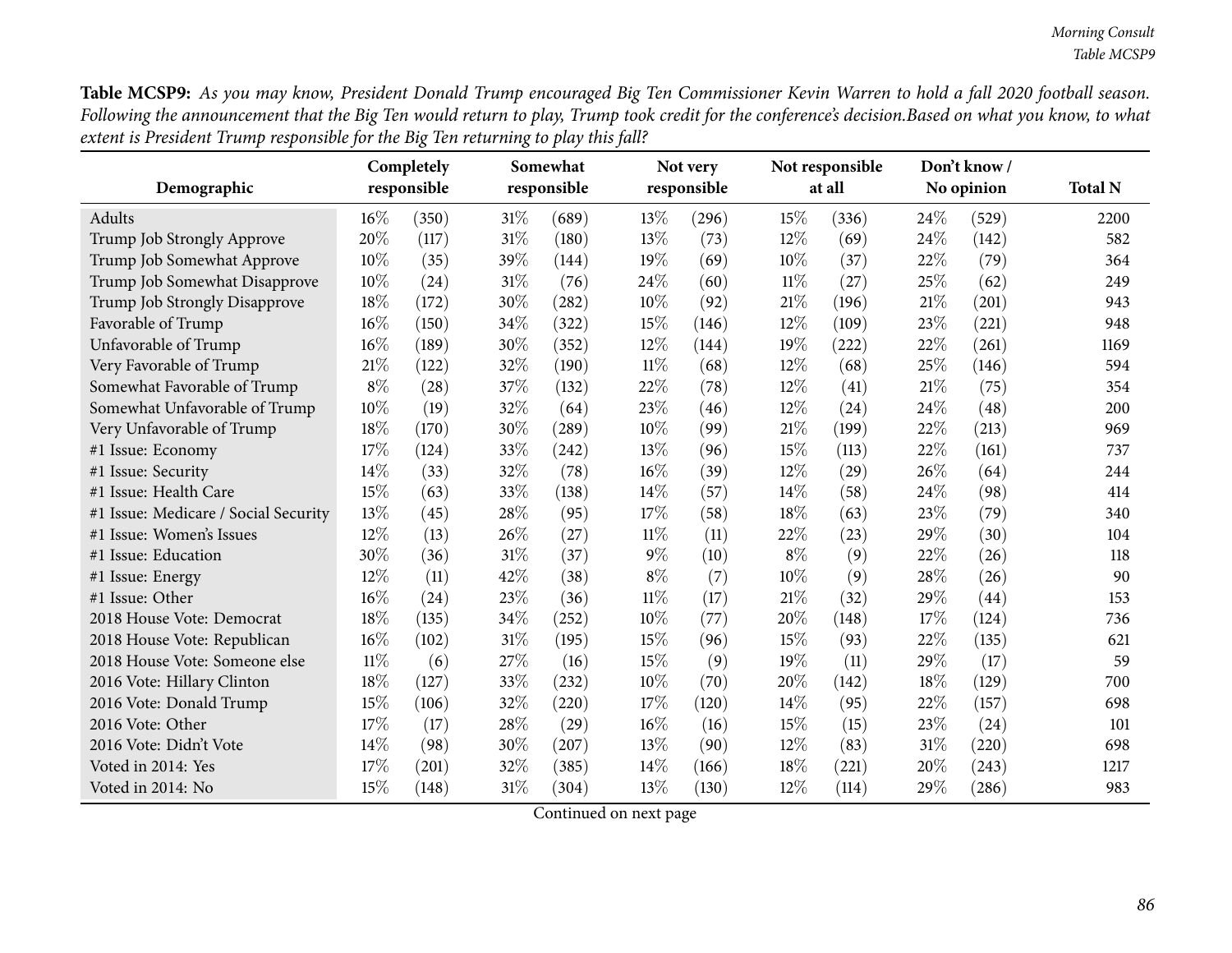| Table MCSP9: As you may know, President Donald Trump encouraged Big Ten Commissioner Kevin Warren to hold a fall 2020 football season.            |
|---------------------------------------------------------------------------------------------------------------------------------------------------|
| Following the announcement that the Big Ten would return to play, Trump took credit for the conference's decision.Based on what you know, to what |
| extent is President Trump responsible for the Big Ten returning to play this fall?                                                                |

|                            |        | Completely  |        | Somewhat    |        | Not very    |        | Not responsible |        | Don't know / |                |
|----------------------------|--------|-------------|--------|-------------|--------|-------------|--------|-----------------|--------|--------------|----------------|
| Demographic                |        | responsible |        | responsible |        | responsible |        | at all          |        | No opinion   | <b>Total N</b> |
| Adults                     | $16\%$ | (350)       | $31\%$ | (689)       | 13\%   | (296)       | 15%    | (336)           | 24\%   | (529)        | 2200           |
| 2012 Vote: Barack Obama    | 18%    | (153)       | 32\%   | (264)       | 12\%   | (98)        | 18%    | (145)           | 20%    | (168)        | 828            |
| 2012 Vote: Mitt Romney     | 12%    | (59)        | $31\%$ | (149)       | 19%    | (91)        | $16\%$ | (78)            | 22%    | (108)        | 485            |
| 2012 Vote: Other           | 15%    | (12)        | 25%    | (19)        | 18%    | (14)        | $8\%$  | (6)             | 33\%   | (25)         | 76             |
| 2012 Vote: Didn't Vote     | $16\%$ | (125)       | 32%    | (256)       | $11\%$ | (92)        | 13%    | (106)           | 28%    | (228)        | 806            |
| 4-Region: Northeast        | 20%    | (80)        | 32\%   | (124)       | $16\%$ | (62)        | $13\%$ | (51)            | 20%    | (77)         | 394            |
| 4-Region: Midwest          | $11\%$ | (51)        | 32%    | (148)       | $16\%$ | (73)        | 22%    | (100)           | 19%    | (89)         | 462            |
| 4-Region: South            | 15%    | (121)       | 29\%   | (238)       | 13\%   | (104)       | $14\%$ | (113)           | $30\%$ | (248)        | 824            |
| 4-Region: West             | 19%    | (98)        | 34\%   | (178)       | $11\%$ | (58)        | $14\%$ | (72)            | 22%    | (114)        | 520            |
| Sports fans                | 18%    | (266)       | 33\%   | (485)       | $14\%$ | (209)       | 17\%   | (250)           | 18%    | (260)        | 1471           |
| Avid sports fans           | 24%    | (128)       | 35\%   | (184)       | $16\%$ | (85)        | 17%    | (90)            | $9\%$  | (47)         | 534            |
| College football fans      | 18%    | (201)       | $35\%$ | (386)       | 15\%   | (165)       | 17\%   | (188)           | 15%    | (170)        | 1110           |
| Avid college football fans | 23%    | (91)        | $35\%$ | (139)       | $16\%$ | (64)        | 17%    | (68)            | $8\%$  | (32)         | 394            |
| Big 10 fans                | 19%    | (125)       | 34\%   | (227)       | 17%    | (116)       | 16%    | (109)           | 13\%   | (85)         | 662            |
| Pac 12 fans                | 24%    | (123)       | $37\%$ | (184)       | 13\%   | (64)        | $14\%$ | (69)            | 12\%   | (62)         | 501            |
| <b>ACC</b> fans            | 24\%   | (131)       | 36\%   | (193)       | $14\%$ | (79)        | $12\%$ | (66)            | 14\%   | (74)         | 542            |
| Big 12 fans                | 23%    | (121)       | 34\%   | (177)       | $14\%$ | (74)        | 15%    | (79)            | 14\%   | (73)         | 523            |
| SEC fans                   | 23%    | (130)       | 34\%   | (195)       | $14\%$ | (81)        | $14\%$ | (79)            | 16%    | (90)         | 576            |
| Non-Power 5 fans           | 22%    | (105)       | 36\%   | (168)       | 15\%   | (70)        | 14%    | (66)            | 13%    | (63)         | 472            |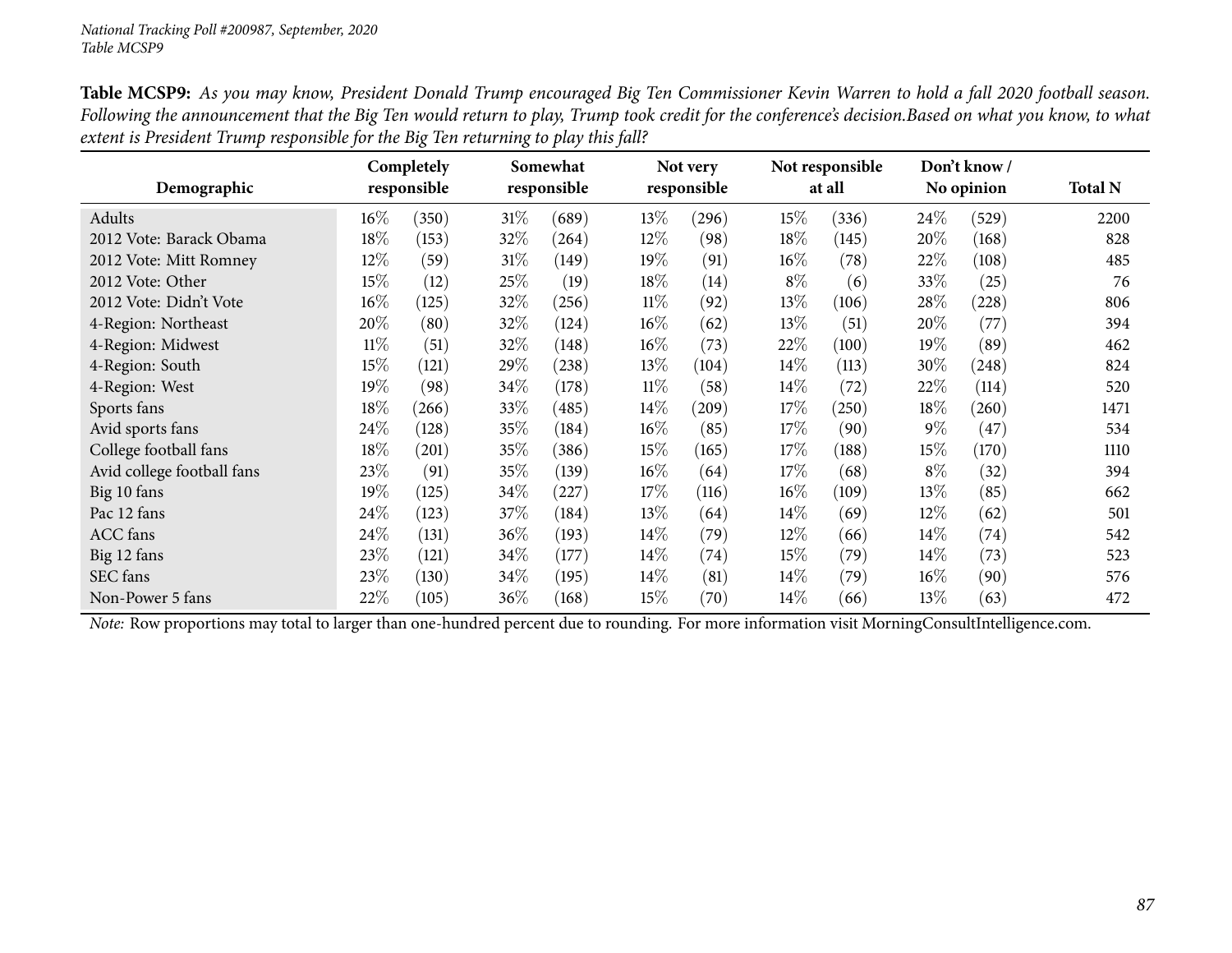|                          |                 |                 |                 |                |                  | I don't plan   |                 |                |
|--------------------------|-----------------|-----------------|-----------------|----------------|------------------|----------------|-----------------|----------------|
|                          |                 |                 | <b>Neither</b>  |                |                  | to vote in the |                 |                |
|                          | Much more       | Somewhat        | more nor        | Somewhat       | <b>Much less</b> | upcoming       | Don't know/     |                |
| Demographic              | likely          | more likely     | less likely     | less likely    | likely           | election       | No opinion      | <b>Total N</b> |
| Adults                   | $14\%$<br>(313) | $8\%$ (168)     | 28\%<br>(615)   | $5\%$<br>(101) | 29\% (633)       | $4\%$<br>(88)  | $13\%$ (281)    | 2200           |
| Gender: Male             | 17%<br>(176)    | $10\%$<br>(104) | 28%<br>(301)    | $6\%$<br>(60)  | 27%<br>(291)     | $3\%$<br>(28)  | $10\%$<br>(102) | 1062           |
| Gender: Female           | $12\%$<br>(137) | $6\%$<br>(63)   | 28\%<br>(314)   | $4\%$<br>(41)  | $30\%$ (342)     | $5\%$<br>(61)  | $16\%$<br>(179) | 1138           |
| Age: 18-34               | $12\%$<br>(80)  | $10\%$<br>(65)  | 21%<br>(135)    | $7\%$<br>(47)  | 27\% (176)       | 5%<br>(31)     | $19\%$<br>(122) | 655            |
| Age: 35-44               | 14\%<br>(50)    | $16\%$<br>(56)  | 27%<br>(98)     | $3\%$<br>(12)  | 23%<br>(81)      | $4\%$<br>(13)  | 13%<br>(47)     | 358            |
| Age: 45-64               | 17\%<br>(125)   | $5\%$<br>(36)   | 29%<br>(219)    | $3\%$<br>(26)  | $31\%$<br>(232)  | $5\%$<br>(35)  | 10%<br>(77)     | 751            |
| Age: 65+                 | 13%<br>(57)     | $3\%$<br>(11)   | 37%<br>(163)    | $4\%$<br>(16)  | 33\% (144)       | $2\%$<br>(9)   | $8\%$<br>(36)   | 436            |
| GenZers: 1997-2012       | $12\%$<br>(30)  | $10\%$<br>(25)  | 20%<br>(51)     | $9\%$<br>(23)  | 29%<br>(73)      | 7%<br>(19)     | 13%<br>(34)     | 253            |
| Millennials: 1981-1996   | 13%<br>(79)     | $12\%$<br>(70)  | $24\%$<br>(139) | $6\%$<br>(34)  | 24\%<br>(141)    | $3\%$<br>(16)  | 19%<br>(110)    | 588            |
| GenXers: 1965-1980       | 15%<br>(82)     | $8\%$<br>(45)   | 27%<br>(151)    | $3\%$<br>(15)  | 29%<br>(159)     | $5\%$<br>(30)  | 13%<br>(74)     | 556            |
| Baby Boomers: 1946-1964  | 15%<br>(109)    | $4\%$<br>(27)   | 33\%<br>(239)   | $4\%$<br>(26)  | 34\% (242)       | $3\%$<br>(23)  | $8\%$<br>(55)   | 720            |
| PID: Dem (no lean)       | $5\%$<br>(42)   | $5\%$<br>(45)   | $19\%$<br>(154) | 7%<br>(57)     | 53\% (438)       | $2\%$<br>(19)  | 9%<br>(78)      | 834            |
| PID: Ind (no lean)       | $6\%$<br>(39)   | $5\%$<br>(30)   | 30\%<br>(186)   | $4\%$<br>(25)  | $26\%$<br>(165)  | $9\%$<br>(59)  | 20\%<br>(122)   | 626            |
| PID: Rep (no lean)       | $31\%$<br>(232) | 13%<br>(93)     | 37%<br>(275)    | $3\%$<br>(19)  | $4\%$<br>(30)    | $1\%$<br>(10)  | 11%<br>(81)     | 740            |
| PID/Gender: Dem Men      | $8\%$<br>(32)   | $7\%$<br>(28)   | 18\%<br>(71)    | 10%<br>(39)    | 50%<br>(195)     | $1\%$<br>(3)   | $6\%$<br>(25)   | 393            |
| PID/Gender: Dem Women    | $2\%$<br>(10)   | $4\%$<br>(16)   | 19%<br>(84)     | $4\%$<br>(19)  | 55\%<br>(243)    | $4\%$<br>(16)  | 12%<br>(54)     | 442            |
| PID/Gender: Ind Men      | 7%<br>(23)      | $5\%$<br>(17)   | 36%<br>(114)    | $3\%$<br>(11)  | 25%<br>(79)      | 7%<br>(22)     | 15%<br>(49)     | 315            |
| PID/Gender: Ind Women    | 5%<br>(15)      | $4\%$<br>(13)   | 23%<br>(72)     | $5\%$<br>(14)  | 28%<br>(86)      | $12\%$<br>(38) | 24%<br>(74)     | 311            |
| PID/Gender: Rep Men      | 34%<br>(121)    | 17%<br>(59)     | 33%<br>(116)    | $3\%$<br>(10)  | $5\%$<br>(16)    | $1\%$<br>(3)   | $8\%$<br>(29)   | 354            |
| PID/Gender: Rep Women    | 29%<br>(111)    | $9\%$<br>(35)   | 41\%<br>(158)   | $2\%$<br>(8)   | $4\%$<br>(14)    | $2\%$<br>(7)   | 13%<br>(52)     | 386            |
| Ideo: Liberal (1-3)      | 10%<br>(65)     | $6\%$<br>(39)   | 18%<br>(114)    | $4\%$<br>(24)  | 52\%<br>(325)    | $2\%$<br>(15)  | $6\%$<br>(40)   | 622            |
| Ideo: Moderate (4)       | $11\%$<br>(77)  | $7\%$<br>(51)   | 27%<br>(182)    | $6\%$<br>(39)  | $33\%$ (224)     | $4\%$<br>(29)  | $12\%$<br>(82)  | 683            |
| Ideo: Conservative (5-7) | 24%<br>(169)    | $10\%$<br>(71)  | $41\%$<br>(291) | $3\%$<br>(23)  | $7\%$<br>(49)    | $3\%$<br>(21)  | 12%<br>(84)     | 709            |
| Educ: < College          | $14\%$<br>(212) | $7\%$<br>(103)  | 27\%<br>(402)   | $5\%$<br>(71)  | 28\% (422)       | $5\%$<br>(80)  | 15%<br>(223)    | 1512           |
| Educ: Bachelors degree   | $11\%$<br>(51)  | $8\%$<br>(36)   | 34\%<br>(152)   | $4\%$<br>(19)  | 31\% (140)       | $1\%$<br>(5)   | 10%<br>(43)     | 444            |
| Educ: Post-grad          | 21%<br>(50)     | $12\%$<br>(29)  | 25%<br>(62)     | $5\%$<br>(12)  | 29%<br>(72)      | $1\%$<br>(3)   | $6\%$<br>(15)   | 244            |
| Income: Under 50k        | 13\%<br>(161)   | $6\%$<br>(80)   | 26\%<br>(322)   | 5%<br>(59)     | 30\%<br>(371)    | $6\%$<br>(72)  | 15%<br>(181)    | 1246           |
| Income: 50k-100k         | $14\%$<br>(86)  | $9\%$<br>(54)   | 33\%<br>(201)   | $5\%$<br>(28)  | $26\%$<br>(162)  | $3\%$<br>(16)  | 11%<br>(66)     | 613            |
| Income: 100k+            | 19%<br>(66)     | $10\%$<br>(34)  | 27\%<br>(92)    | $4\%$<br>(14)  | 29\% (100)       | (0)            | 10%<br>(34)     | 341            |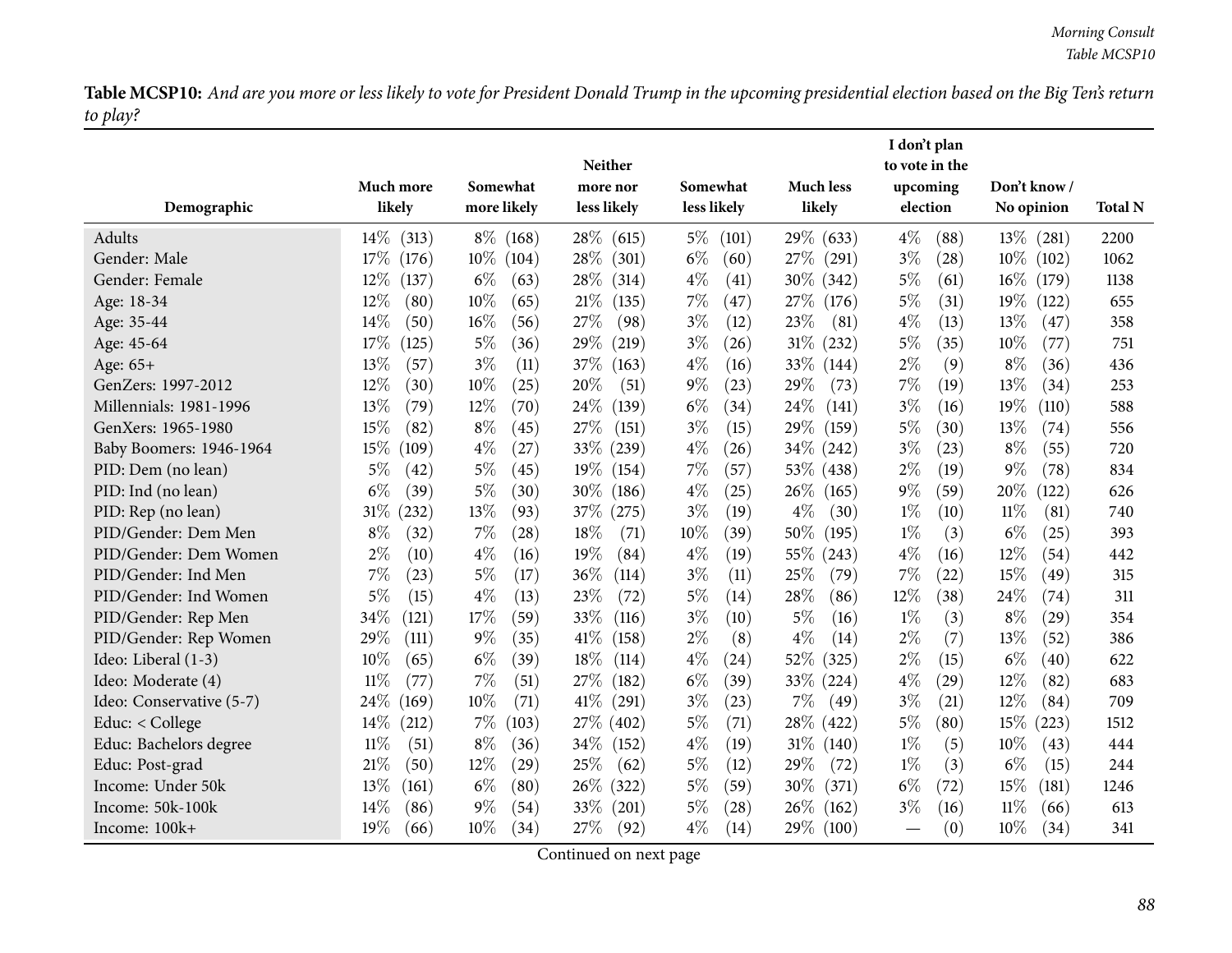|                                   |                     |                           | Neither                 |                             |                            | I don't plan<br>to vote in the |                            |                |
|-----------------------------------|---------------------|---------------------------|-------------------------|-----------------------------|----------------------------|--------------------------------|----------------------------|----------------|
| Demographic                       | Much more<br>likely | Somewhat<br>more likely   | more nor<br>less likely | Somewhat<br>less likely     | <b>Much less</b><br>likely | upcoming<br>election           | Don't know /<br>No opinion | <b>Total N</b> |
|                                   |                     |                           |                         |                             |                            |                                |                            |                |
| Adults                            | $14\%$<br>(313)     | $8\%$<br>(168)            | $28\%$<br>(615)         | $5\%$<br>(101)              | 29\% (633)                 | $4\%$<br>(88)                  | $13\%$<br>(281)            | 2200           |
| Ethnicity: White                  | $16\%$ (268)        | $8\%$<br>(129)            | 30\% (520)              | $4\%$<br>(75)               | 26\% (454)                 | $4\%$<br>(62)                  | 12\%<br>(213)              | 1722           |
| Ethnicity: Hispanic               | $16\%$<br>(57)      | 10%<br>(34)               | 18%<br>(64)             | 7%<br>(26)                  | 26\%<br>(89)               | $4\%$<br>(13)                  | 19%<br>(66)                | 349            |
| Ethnicity: Black                  | $8\%$<br>(22)       | 7%<br>(21)                | 19%<br>(51)             | 7%<br>(20)                  | 40%<br>(111)               | $6\%$<br>(17)                  | $12\%$<br>(33)             | 274            |
| Ethnicity: Other                  | $11\%$<br>(23)      | $9\%$<br>(18)             | 22%<br>(44)             | $3\%$<br>(6)                | 34%<br>(69)                | $4\%$<br>(9)                   | 17%<br>(35)                | 204            |
| All Christian                     | 18%<br>(196)        | $9\%$<br>(94)             | $31\%$<br>(340)         | $5\%$<br>(57)               | 26\%<br>(281)              | $3\%$<br>(28)                  | $9\%$<br>(97)              | 1094           |
| All Non-Christian                 | 10%<br>(15)         | 10%<br>(15)               | 24%<br>(35)             | $5\%$<br>(7)                | 39\%<br>(57)               | $2\%$<br>(2)                   | $9\%$<br>(13)              | 144            |
| Atheist                           | $2\%$<br>(2)        | $4\%$<br>(3)              | 29%<br>(25)             | 10%<br>(8)                  | 37%<br>(31)                | $3\%$<br>(3)                   | 14%<br>(12)                | 85             |
| Agnostic/Nothing in particular    | 9%<br>(50)          | 5%<br>(27)                | 24\%<br>(130)           | $4\%$<br>(22)               | $31\%$<br>(170)            | $6\%$<br>(34)                  | 20\%<br>(106)              | 539            |
| Something Else                    | 15%<br>(50)         | $8\%$<br>(28)             | 25%<br>(85)             | $2\%$<br>(7)                | 28%<br>(95)                | $6\%$<br>(21)                  | 16%<br>(53)                | 339            |
| Religious Non-Protestant/Catholic | 12%<br>(21)         | $9\%$<br>(15)             | 28%<br>(49)             | $5\%$<br>(8)                | 35%<br>(61)                | $1\%$<br>(2)                   | 10%<br>(18)                | 174            |
| Evangelical                       | 23\%<br>(143)       | 11%<br>(69)               | $31\%$<br>(195)         | $4\%$<br>(28)               | 19%<br>(116)               | $2\%$<br>(15)                  | $9\%$<br>(58)              | 623            |
| Non-Evangelical                   | 12%<br>(90)         | $6\%$<br>(43)             | 29%<br>(212)            | $4\%$<br>(33)               | 33\% (248)                 | $5\%$<br>(34)                  | $11\%$<br>(82)             | 742            |
| Community: Urban                  | 16%<br>(107)        | 12%<br>(84)               | 21%<br>(147)            | $4\%$<br>(30)               | $31\%$ (208)               | $5\%$<br>(32)                  | $11\%$<br>(74)             | 682            |
| Community: Suburban               | 12%<br>(123)        | 5%<br>(49)                | 29%<br>(291)            | $5\%$<br>(51)               | $31\%$ (307)               | $4\%$<br>(40)                  | 14%<br>(139)               | 1001           |
| Community: Rural                  | $16\%$<br>(82)      | 7%<br>(35)                | 34\%<br>(177)           | $4\%$<br>$\left( 20\right)$ | 23\%<br>(117)              | $3\%$<br>(17)                  | 13\%<br>(68)               | 517            |
| <b>Employ: Private Sector</b>     | $16\%$<br>(104)     | 11%<br>(70)               | 30%<br>(192)            | $4\%$<br>(26)               | 27\%<br>(176)              | $2\%$<br>(16)                  | $9\%$<br>(61)              | 645            |
| <b>Employ: Government</b>         | 21%<br>(27)         | 16%<br>$\left( 20\right)$ | 26%<br>(33)             | $3\%$<br>(4)                | 24%<br>(31)                | $1\%$<br>(1)                   | $9\%$<br>(12)              | 127            |
| Employ: Self-Employed             | 14%<br>(27)         | 10%<br>(19)               | 26%<br>(51)             | $5\%$<br>(10)               | 27%<br>(53)                | $1\%$<br>(2)                   | 17%<br>(33)                | 196            |
| Employ: Homemaker                 | 14%<br>(25)         | $8\%$<br>(15)             | 29%<br>(55)             | $2\%$<br>(3)                | 18%<br>(34)                | 7%<br>(14)                     | 22%<br>(41)                | 188            |
| Employ: Retired                   | 16%<br>(77)         | $2\%$<br>(11)             | 34%<br>(162)            | $4\%$<br>(21)               | $32\%$<br>(156)            | $3\%$<br>(14)                  | $9\%$<br>(42)              | 484            |
| Employ: Unemployed                | $11\%$<br>(34)      | $5\%$<br>(14)             | 22%<br>(69)             | $7\%$<br>(22)               | 31%<br>(96)                | $8\%$<br>(25)                  | 17%<br>(52)                | 312            |
| Employ: Other                     | 7%<br>(9)           | 7%<br>(10)                | 20%<br>(29)             | $3\%$<br>(4)                | 41%<br>(59)                | $4\%$<br>(6)                   | 18%<br>(26)                | 142            |
| Military HH: Yes                  | 21%<br>(74)         | 7%<br>(23)                | 32%<br>(114)            | $4\%$<br>(15)               | 21\%<br>(75)               | $2\%$<br>(9)                   | $12\%$<br>(42)             | 352            |
| Military HH: No                   | $13\%$<br>(239)     | $8\%$<br>(144)            | 27\%<br>(501)           | $5\%$<br>(86)               | $30\%$<br>(558)            | $4\%$<br>(80)                  | 13\%<br>(240)              | 1848           |
| RD/WT: Right Direction            | $32\%$<br>(225)     | 15%<br>(107)              | $31\%$<br>(217)         | $3\%$<br>(21)               | $4\%$<br>(30)              | $3\%$<br>(21)                  | $12\%$<br>(84)             | 705            |
| RD/WT: Wrong Track                | $6\%$<br>(88)       | $4\%$<br>(61)             | 27\%<br>(398)           | $5\%$<br>(80)               | $40\%$ (603)               | $5\%$<br>(67)                  | 13%<br>(197)               | 1495           |
| Trump Job Approve                 | 29%<br>(278)        | 13%<br>(122)              | 37\%<br>(350)           | $2\%$<br>(17)               | $2\%$<br>(19)              | $2\%$<br>(23)                  | 15%<br>(138)               | 945            |
| Trump Job Disapprove              | $3\%$<br>(34)       | $4\%$<br>(43)             | $22\%$ (259)            | 7%<br>(81)                  | $51\%$ (613)               | $4\%$<br>(50)                  | $9\%$<br>(112)             | 1191           |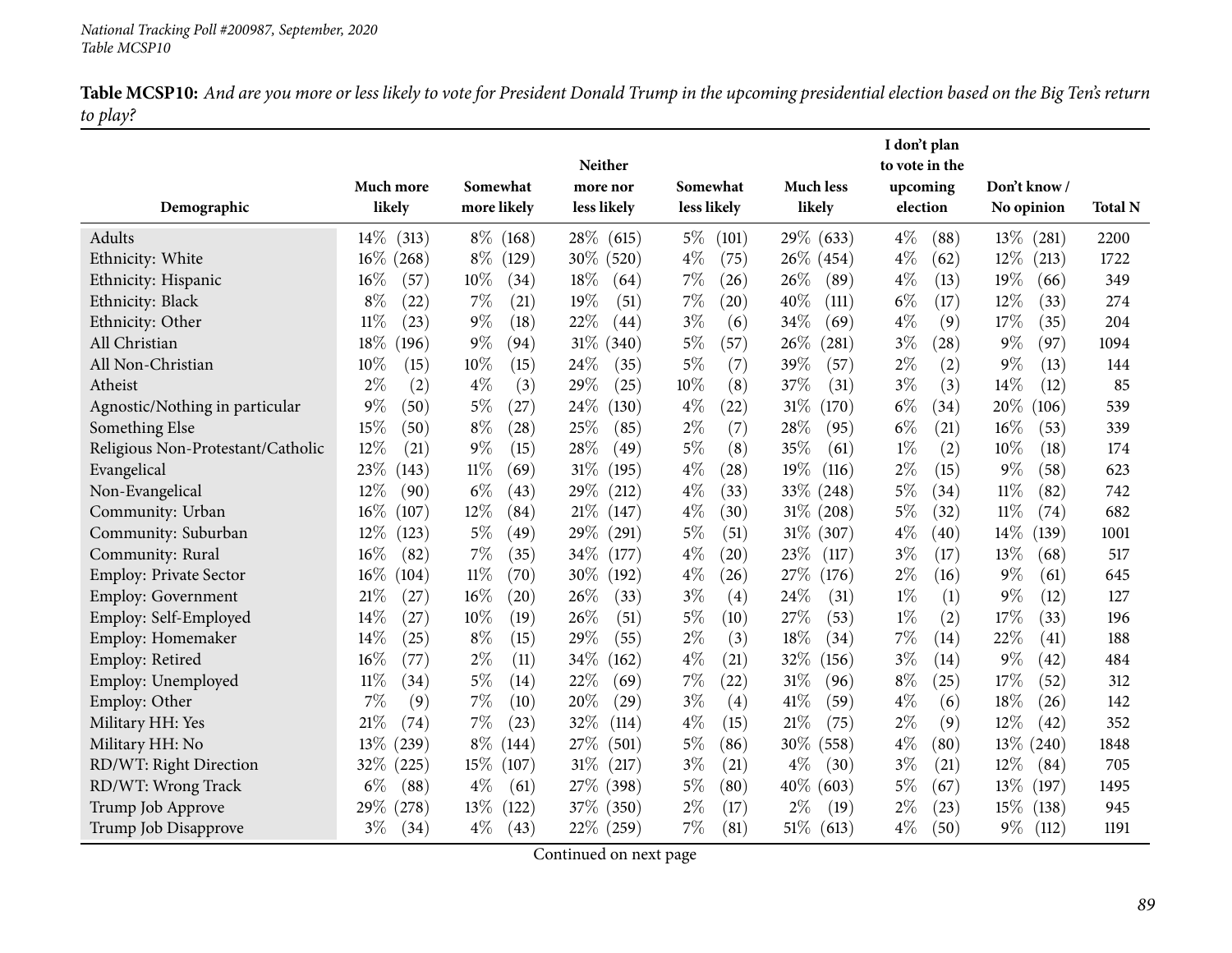|                                      |                 |                |                         |                |                  | I don't plan                           |                 |                |
|--------------------------------------|-----------------|----------------|-------------------------|----------------|------------------|----------------------------------------|-----------------|----------------|
|                                      | Much more       | Somewhat       | <b>Neither</b>          | Somewhat       | <b>Much less</b> | to vote in the                         | Don't know /    |                |
| Demographic                          | likely          | more likely    | more nor<br>less likely | less likely    | likely           | upcoming<br>election                   | No opinion      | <b>Total N</b> |
|                                      |                 |                |                         |                |                  |                                        |                 |                |
| Adults                               | $14\%$<br>(313) | $8\%$<br>(168) | 28\% (615)              | $5\%$<br>(101) | 29\% (633)       | $4\%$<br>(88)                          | $13\%$ (281)    | 2200           |
| Trump Job Strongly Approve           | 43\%<br>(251)   | 10%<br>(59)    | $30\%$<br>(172)         | $1\%$<br>(7)   | $2\%$<br>(14)    | $2\%$<br>(10)                          | 12%<br>(67)     | 582            |
| Trump Job Somewhat Approve           | 7%<br>(27)      | 17%<br>(63)    | 49\%<br>(178)           | $3\%$<br>(9)   | $1\%$<br>(5)     | $3\%$<br>(12)                          | 19%<br>(70)     | 364            |
| Trump Job Somewhat Disapprove        | $4\%$<br>(10)   | $11\%$<br>(27) | 34\%<br>(83)            | 14%<br>(34)    | 19%<br>(47)      | $6\%$<br>(16)                          | 13\%<br>(33)    | 249            |
| Trump Job Strongly Disapprove        | $3\%$<br>(24)   | $2\%$<br>(17)  | $19\%$<br>(176)         | 5%<br>(47)     | $60\%$<br>(567)  | $4\%$<br>(34)                          | $8\%$<br>(79)   | 943            |
| Favorable of Trump                   | 30\%<br>(282)   | 14%<br>(133)   | 36\% (345)              | $2\%$<br>(20)  | $1\%$<br>(11)    | $3\%$<br>(28)                          | $14\%$<br>(129) | 948            |
| Unfavorable of Trump                 | $2\%$<br>(26)   | $3\%$<br>(34)  | $22\%$<br>(256)         | 7%<br>(79)     | 52%<br>(612)     | $4\%$<br>(47)                          | 10%<br>(116)    | 1169           |
| Very Favorable of Trump              | $41\%$ (246)    | 13%<br>(76)    | $31\%$<br>(183)         | $1\%$<br>(7)   | $1\%$<br>(6)     | $1\%$<br>(7)                           | 12%<br>(70)     | 594            |
| Somewhat Favorable of Trump          | $10\%$<br>(36)  | 16%<br>(57)    | $46\%$<br>(163)         | $4\%$<br>(14)  | $1\%$<br>(5)     | $6\%$<br>(21)                          | 17%<br>(59)     | 354            |
| Somewhat Unfavorable of Trump        | $2\%$<br>(4)    | $9\%$<br>(18)  | 38\%<br>(76)            | 13%<br>(26)    | 18%<br>(35)      | $6\%$<br>(12)                          | 15%<br>(30)     | 200            |
| Very Unfavorable of Trump            | $2\%$<br>(22)   | $2\%$<br>(15)  | $19\%$<br>(180)         | $6\%$<br>(53)  | 59%<br>(577)     | $4\%$<br>(35)                          | 9%<br>(86)      | 969            |
| #1 Issue: Economy                    | 17%<br>(127)    | $8\%$<br>(62)  | $28\%$<br>(207)         | $6\%$<br>(43)  | $24\%$<br>(176)  | $3\%$<br>(23)                          | 13%<br>(99)     | 737            |
| #1 Issue: Security                   | 33%<br>(80)     | $8\%$<br>(19)  | 32%<br>(78)             | $4\%$<br>(11)  | $11\%$<br>(26)   | $3\%$<br>(8)                           | 9%<br>(23)      | 244            |
| #1 Issue: Health Care                | $8\%$<br>(32)   | 7%<br>(29)     | 26\%<br>(106)           | $4\%$<br>(18)  | 40\%<br>(168)    | $2\%$<br>(10)                          | 13\%<br>(53)    | 414            |
| #1 Issue: Medicare / Social Security | 13%<br>(43)     | $6\%$<br>(21)  | 29%<br>(97)             | $4\%$<br>(15)  | 30\%<br>(102)    | $6\%$<br>(21)                          | $12\%$<br>(41)  | 340            |
| #1 Issue: Women's Issues             | $1\%$<br>(2)    | $4\%$<br>(4)   | 22%<br>(23)             | $2\%$<br>(2)   | 52%<br>(54)      | 5%<br>(6)                              | 12%<br>(13)     | 104            |
| #1 Issue: Education                  | $12\%$<br>(14)  | 19%<br>(22)    | 28%<br>(32)             | 7%<br>(8)      | 15%<br>(17)      | $6\%$<br>(7)                           | 13%<br>(16)     | 118            |
| #1 Issue: Energy                     | 10%<br>(9)      | 7%<br>(6)      | 21%<br>(19)             | $4\%$<br>(4)   | 41\%<br>(37)     | $4\%$<br>(3)                           | 14%<br>(12)     | 90             |
| #1 Issue: Other                      | $5\%$<br>(7)    | $3\%$<br>(5)   | 35%<br>(53)             | (1)            | 34%<br>(52)      | 7%<br>(10)                             | 16%<br>(25)     | 153            |
| 2018 House Vote: Democrat            | $5\%$<br>(35)   | $6\%$<br>(41)  | 22%<br>(161)            | $6\%$<br>(41)  | $54\%$<br>(398)  | (4)                                    | $8\%$<br>(57)   | 736            |
| 2018 House Vote: Republican          | 33%<br>(204)    | $11\%$<br>(65) | $41\%$<br>(255)         | $2\%$<br>(15)  | $4\%$<br>(25)    | (1)<br>$\hspace{0.1mm}-\hspace{0.1mm}$ | 9%<br>(56)      | 621            |
| 2018 House Vote: Someone else        | $3\%$<br>(2)    | $3\%$<br>(2)   | 33\%<br>(19)            | $8\%$<br>(5)   | 32%<br>(19)      | (0)                                    | 22%<br>(13)     | 59             |
| 2016 Vote: Hillary Clinton           | $4\%$<br>(30)   | $5\%$<br>(37)  | $19\%$<br>(132)         | $6\%$<br>(39)  | 57% (400)        | $1\%$<br>(4)                           | $8\%$<br>(58)   | 700            |
| 2016 Vote: Donald Trump              | 30%<br>(213)    | 11%<br>(78)    | $41\%$<br>(285)         | $3\%$<br>(18)  | $3\%$<br>(23)    | (3)                                    | $11\%$<br>(78)  | 698            |
| 2016 Vote: Other                     | $1\%$<br>(1)    | (0)            | 39\%<br>(40)            | $8\%$<br>(8)   | 37%<br>(37)      | $1\%$<br>(1)                           | 15%<br>(15)     | 101            |
| 2016 Vote: Didn't Vote               | 10%<br>(68)     | 7%<br>(52)     | $23\%$<br>(158)         | $5\%$<br>(37)  | 25%<br>(171)     | 12%<br>(81)                            | $19\%$<br>(130) | 698            |
| Voted in 2014: Yes                   | $17\%$<br>(208) | $7\%$<br>(83)  | $31\%$ (380)            | 5%<br>(56)     | 31%<br>(381)     | (6)                                    | $8\%$<br>(103)  | 1217           |
| Voted in 2014: No                    | $11\%$<br>(105) | $9\%$<br>(85)  | $24\%$ (235)            | $5\%$<br>(45)  | 26\% (252)       | $8\%$<br>(83)                          | $18\%$ (178)    | 983            |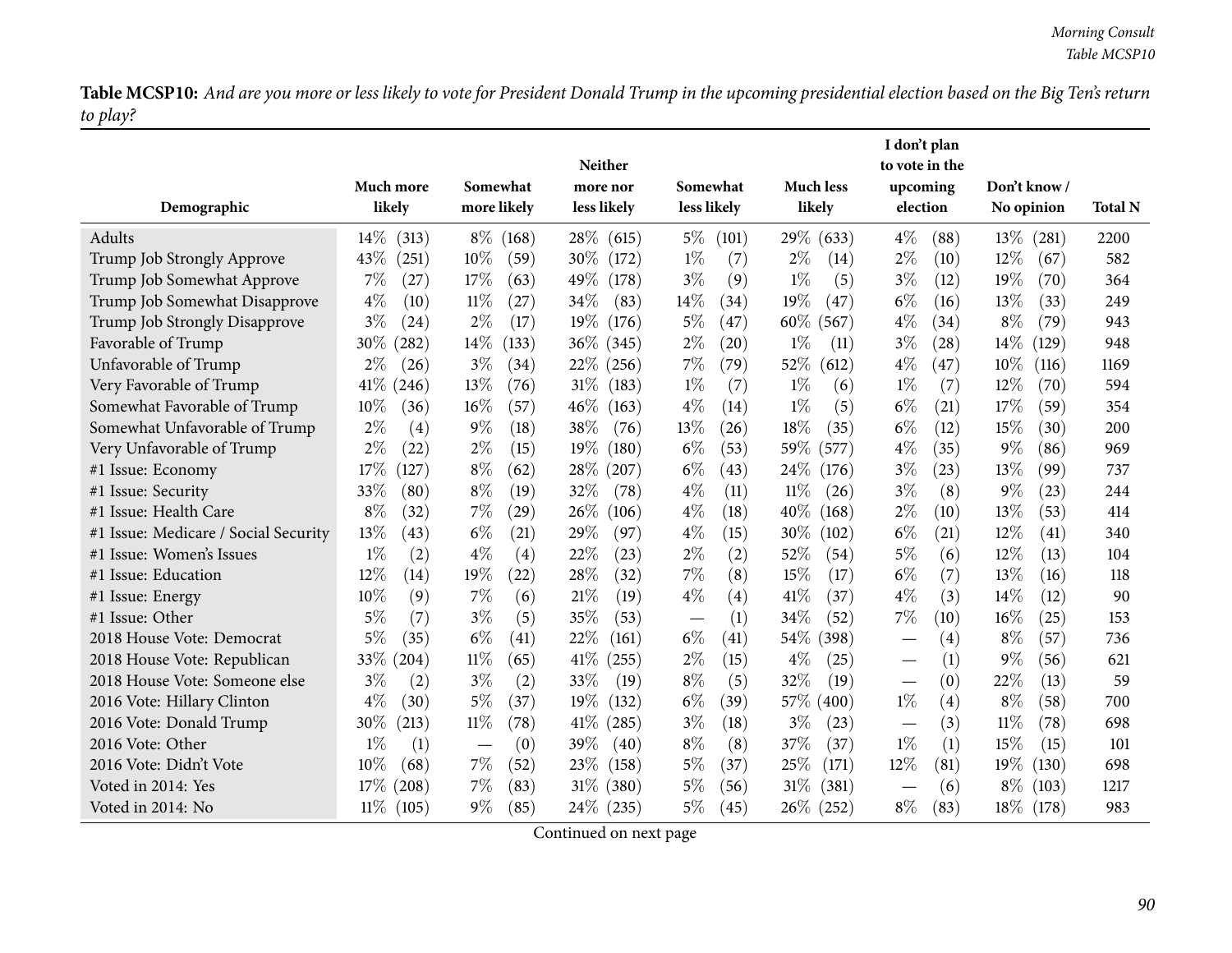| Demographic                | <b>Much more</b><br>likely | Somewhat<br>more likely | Neither<br>more nor<br>less likely | Somewhat<br>less likely     | <b>Much less</b><br>likely | I don't plan<br>to vote in the<br>upcoming<br>election | Don't know /<br>No opinion | <b>Total N</b> |
|----------------------------|----------------------------|-------------------------|------------------------------------|-----------------------------|----------------------------|--------------------------------------------------------|----------------------------|----------------|
| Adults                     | $14\%$<br>(313)            | $8\%$<br>(168)          | $28\%$ (615)                       | $5\%$<br>(101)              | 29\% (633)                 | $4\%$<br>(88)                                          | $13\%$ (281)               | 2200           |
| 2012 Vote: Barack Obama    | $7\%$<br>(60)              | $6\%$<br>(50)           | 22\% (178)                         | $5\%$<br>(42)               | 49% (407)                  | $1\%$<br>(5)                                           | $10\%$<br>(85)             | 828            |
| 2012 Vote: Mitt Romney     | 29\%<br>(141)              | $9\%$<br>(43)           | $44\%$<br>(215)                    | $3\%$<br>(13)               | $6\%$<br>(31)              | (1)<br>$\hspace{0.1mm}-\hspace{0.1mm}$                 | $9\%$<br>(41)              | 485            |
| 2012 Vote: Other           | 19%<br>(14)                | $7\%$<br>(5)            | 43\%<br>(32)                       | $2\%$<br>(1)                | $8\%$<br>(6)               | $1\%$<br>(1)                                           | 21%<br>(16)                | 76             |
| 2012 Vote: Didn't Vote     | 12%<br>(97)                | $9\%$<br>(69            | 23%<br>(189)                       | $6\%$<br>(45)               | 23\%<br>(186)              | $10\%$<br>(82)                                         | 17%<br>(138)               | 806            |
| 4-Region: Northeast        | 15\%<br>(57                | $10\%$<br>(38)          | 24%<br>(96)                        | $6\%$<br>(23)               | $30\%$<br>(116)            | $2\%$<br>(7)                                           | $14\%$<br>(57)             | 394            |
| 4-Region: Midwest          | $13\%$<br>(59)             | $5\%$<br>(23)           | 32\% (148)                         | $4\%$<br>(16)               | 32\% (149)                 | $4\%$<br>(20)                                          | $10\%$<br>(47)             | 462            |
| 4-Region: South            | $15\%$<br>(121)            | $9\%$<br>(72)           | 29\% (239)                         | $5\%$<br>(38)               | 24\% (197)                 | $5\%$<br>(37)                                          | $14\%$<br>(119)            | 824            |
| 4-Region: West             | $15\%$<br>(76)             | $7\%$<br>(35)           | 25\% (132)                         | $5\%$<br>(24)               | 33\%<br>(171)              | $5\%$<br>(24)                                          | $11\%$<br>(58)             | 520            |
| Sports fans                | $16\%$<br>(228)            | $10\%$<br>(147)         | 28\% (405)                         | $5\%$<br>(73)               | 29% (420)                  | $4\%$<br>(56)                                          | $10\%$<br>(140)            | 1471           |
| Avid sports fans           | 22\%<br>(116)              | 13\%<br>(68)            | 25\%<br>(131)                      | $4\%$<br>(20)               | 29\% (153)                 | $2\%$<br>(12)                                          | $6\%$<br>(33)              | 534            |
| College football fans      | $17\%$<br>(193)            | $12\%$<br>(128)         | $29\%$<br>(326)                    | $5\%$<br>(50)               | 26\% (290)                 | $2\%$<br>(27)                                          | $9\%$<br>(96)              | 1110           |
| Avid college football fans | 27\% (106)                 | $10\%$<br>(39)          | $28\%$<br>(109)                    | $4\%$<br>(15)               | $24\%$<br>(96)             | $2\%$<br>(6)                                           | $6\%$<br>(23)              | 394            |
| Big 10 fans                | $17\%$<br>(115)            | 13\%<br>(86)            | $28\%$<br>(188)                    | $5\%$<br>(32)               | 27\% (178)                 | $1\%$<br>(6)                                           | $9\%$<br>(57)              | 662            |
| Pac 12 fans                | $21\%$ (106)               | $14\%$<br>(70)          | $25\%$<br>(127)                    | $5\%$<br>(26)               | 26\% (128)                 | $1\%$<br>(5)                                           | $8\%$<br>(38)              | 501            |
| <b>ACC</b> fans            | $21\%$<br>(114)            | 15\%<br>(82)            | 25\%<br>(135)                      | $5\%$<br>(27)               | $26\%$ (141)               | $1\%$<br>(6)                                           | 7%<br>(37)                 | 542            |
| Big 12 fans                | 22\%<br>(113)              | 15%<br>(79)             | 25\%<br>(132)                      | $5\%$<br>$\left( 28\right)$ | $24\%$<br>(126)            | $1\%$<br>(4)                                           | $8\%$<br>(42)              | 523            |
| SEC fans                   | 21%<br>(121)               | $13\%$<br>(75)          | 28\%<br>(161)                      | $5\%$<br>(27)               | $24\%$ (<br>(140)          | $2\%$<br>(9)                                           | $8\%$<br>(43)              | 576            |
| Non-Power 5 fans           | $24\%$<br>(111)            | 13\%<br>(64)            | 22\%<br>(105)                      | $4\%$<br>(21)               | 26\% (123)                 | $1\%$<br>(7)                                           | $9\%$<br>(42)              | 472            |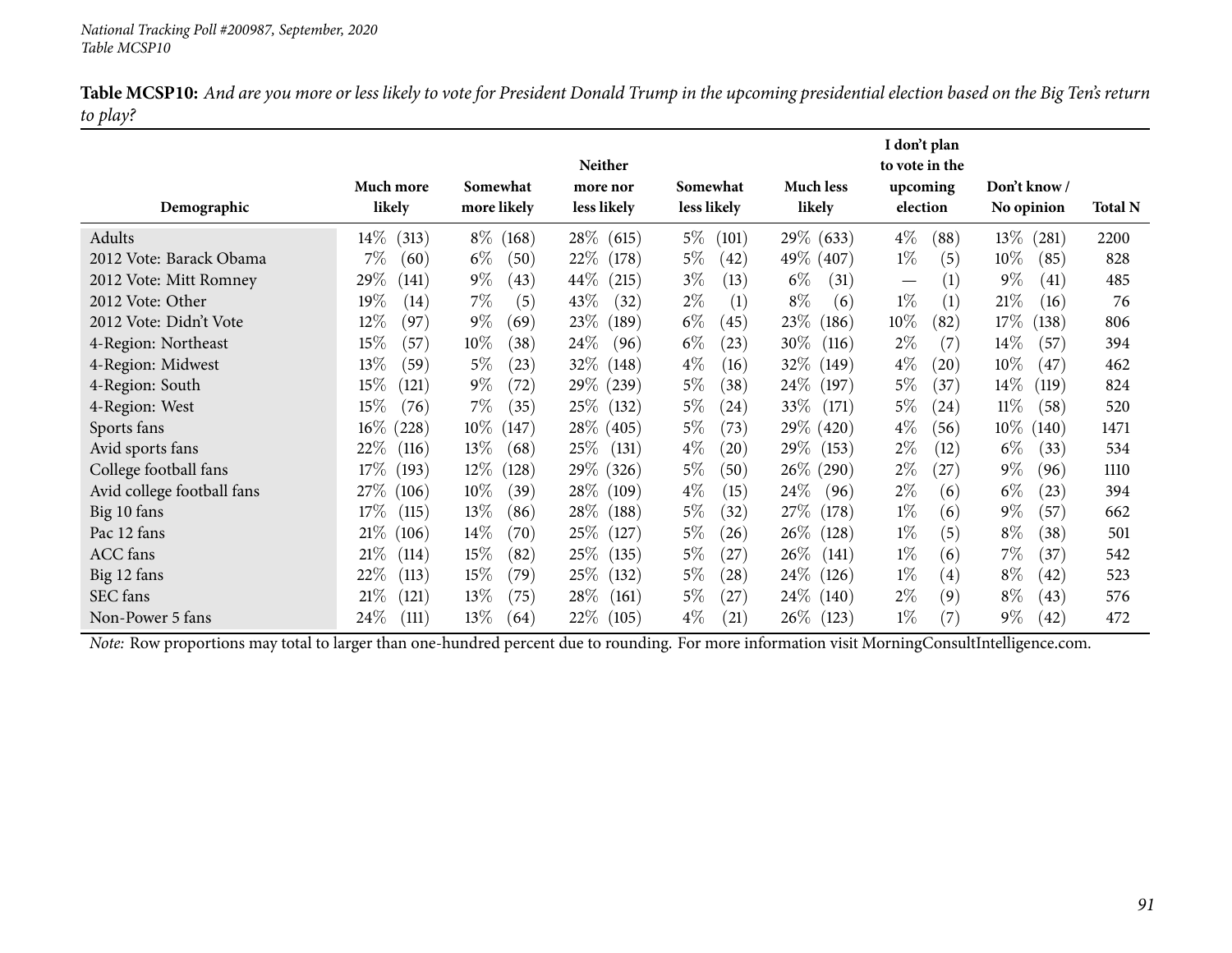## **Respondent Demographics Summary**

| Demographic      | Group                                                                                                                                                            | Frequency                                      | Percentage                                |
|------------------|------------------------------------------------------------------------------------------------------------------------------------------------------------------|------------------------------------------------|-------------------------------------------|
| xdemAll          | Adults                                                                                                                                                           | 2200                                           | 100%                                      |
| xdemGender       | Gender: Male<br>Gender: Female<br>$\overline{N}$                                                                                                                 | 1062<br>1138<br>2200                           | 48\%<br>52%                               |
| age              | Age: 18-34<br>Age: 35-44<br>Age: 45-64<br>Age: 65+<br>$\boldsymbol{N}$                                                                                           | 655<br>358<br>751<br>436<br>2200               | $30\%$<br>$16\%$<br>34%<br>20%            |
| demAgeGeneration | GenZers: 1997-2012<br>Millennials: 1981-1996<br>GenXers: 1965-1980<br>Baby Boomers: 1946-1964<br>$\boldsymbol{N}$                                                | 253<br>588<br>556<br>720<br>2118               | $12\%$<br>27%<br>25\%<br>33%              |
| xpid3            | PID: Dem (no lean)<br>PID: Ind (no lean)<br>PID: Rep (no lean)<br>$\overline{N}$                                                                                 | 834<br>626<br>740<br>2200                      | 38%<br>28\%<br>34%                        |
| xpidGender       | PID/Gender: Dem Men<br>PID/Gender: Dem Women<br>PID/Gender: Ind Men<br>PID/Gender: Ind Women<br>PID/Gender: Rep Men<br>PID/Gender: Rep Women<br>$\boldsymbol{N}$ | 393<br>442<br>315<br>311<br>354<br>386<br>2200 | 18%<br>20%<br>14%<br>14%<br>$16\%$<br>18% |
| xdemIdeo3        | Ideo: Liberal (1-3)<br>Ideo: Moderate (4)<br>Ideo: Conservative (5-7)<br>$\boldsymbol{N}$                                                                        | 622<br>683<br>709<br>2014                      | $28\%$<br>31%<br>32%                      |
| xeduc3           | Educ: < College<br>Educ: Bachelors degree<br>Educ: Post-grad<br>$\boldsymbol{N}$                                                                                 | 1512<br>444<br>244<br>2200                     | 69%<br>20%<br>11%                         |

### **Summary Statistics of Survey Respondent Demographics**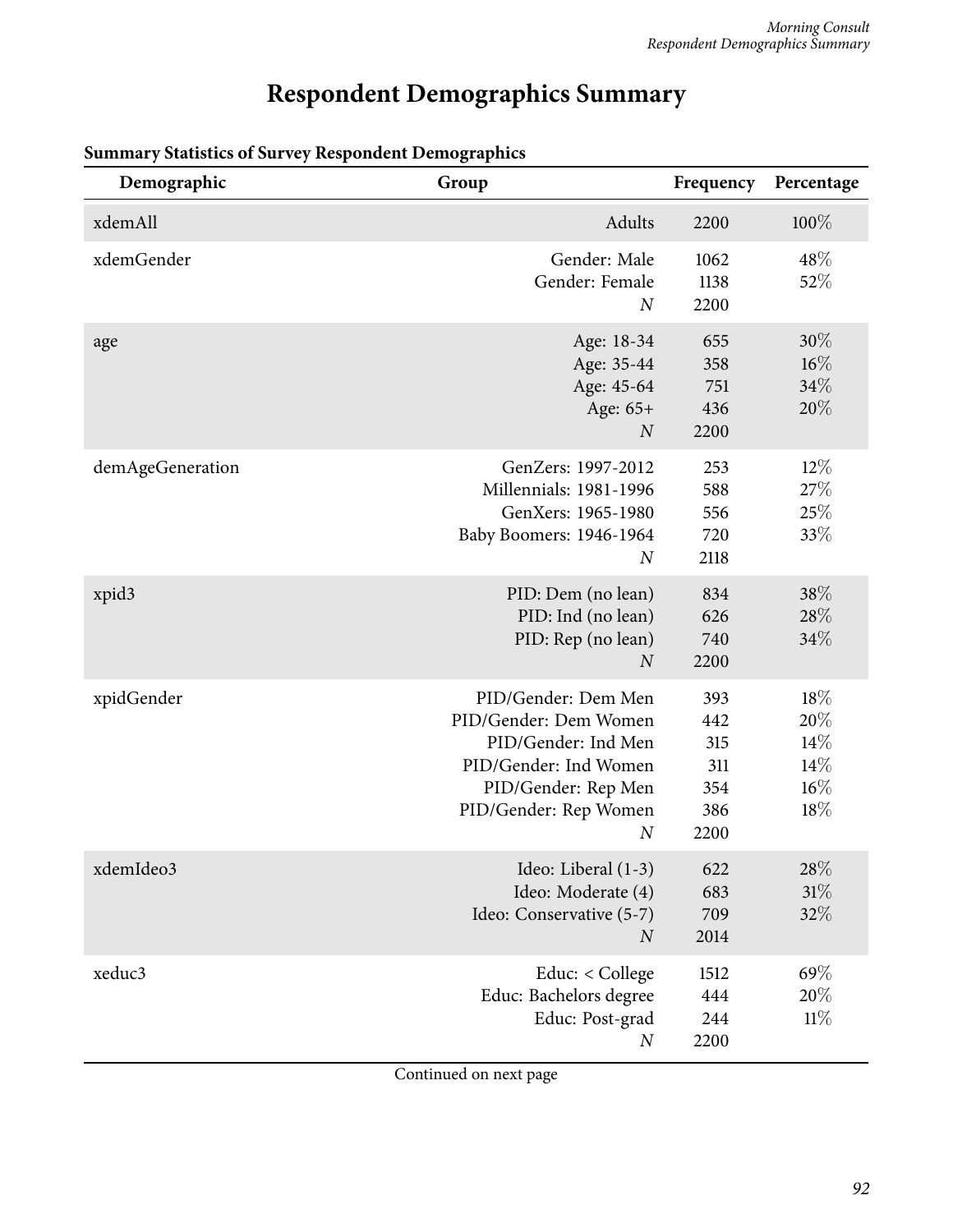|  |  | <b>Summary Statistics of Survey Respondent Demographics</b> |
|--|--|-------------------------------------------------------------|
|  |  |                                                             |

| Demographic    | Group                                                                                                                                                                                  | Frequency                                             | Percentage                                            |
|----------------|----------------------------------------------------------------------------------------------------------------------------------------------------------------------------------------|-------------------------------------------------------|-------------------------------------------------------|
| xdemInc3       | Income: Under 50k<br>Income: 50k-100k<br>Income: 100k+<br>$\boldsymbol{N}$                                                                                                             | 1246<br>613<br>341<br>2200                            | 57%<br>28%<br>15%                                     |
| xdemWhite      | Ethnicity: White                                                                                                                                                                       | 1722                                                  | 78%                                                   |
| xdemHispBin    | Ethnicity: Hispanic                                                                                                                                                                    | 349                                                   | $16\%$                                                |
| demBlackBin    | Ethnicity: Black                                                                                                                                                                       | 274                                                   | $12\%$                                                |
| demRaceOther   | Ethnicity: Other                                                                                                                                                                       | 204                                                   | $9\%$                                                 |
| xdemReligion   | All Christian<br>All Non-Christian<br>Atheist<br>Agnostic/Nothing in particular<br>Something Else<br>$\boldsymbol{N}$                                                                  | 1094<br>144<br>85<br>539<br>339<br>2200               | 50%<br>$7\%$<br>$4\%$<br>24%<br>15%                   |
| xdemReligOther | Religious Non-Protestant/Catholic                                                                                                                                                      | 174                                                   | $8\%$                                                 |
| xdemEvang      | Evangelical<br>Non-Evangelical<br>$\boldsymbol{N}$                                                                                                                                     | 623<br>742<br>1365                                    | 28\%<br>34%                                           |
| xdemUsr        | Community: Urban<br>Community: Suburban<br>Community: Rural<br>$\boldsymbol{N}$                                                                                                        | 682<br>1001<br>517<br>2200                            | 31%<br>45%<br>24%                                     |
| xdemEmploy     | <b>Employ: Private Sector</b><br><b>Employ: Government</b><br>Employ: Self-Employed<br>Employ: Homemaker<br>Employ: Retired<br>Employ: Unemployed<br>Employ: Other<br>$\boldsymbol{N}$ | 645<br>127<br>196<br>188<br>484<br>312<br>142<br>2093 | 29%<br>$6\%$<br>$9\%$<br>$9\%$<br>22%<br>14%<br>$6\%$ |
| xdemMilHH1     | Military HH: Yes<br>Military HH: No<br>$\overline{N}$                                                                                                                                  | 352<br>1848<br>2200                                   | $16\%$<br>84%                                         |
| xnrl           | RD/WT: Right Direction<br>RD/WT: Wrong Track<br>$\boldsymbol{N}$                                                                                                                       | 705<br>1495<br>2200                                   | 32%<br>68\%                                           |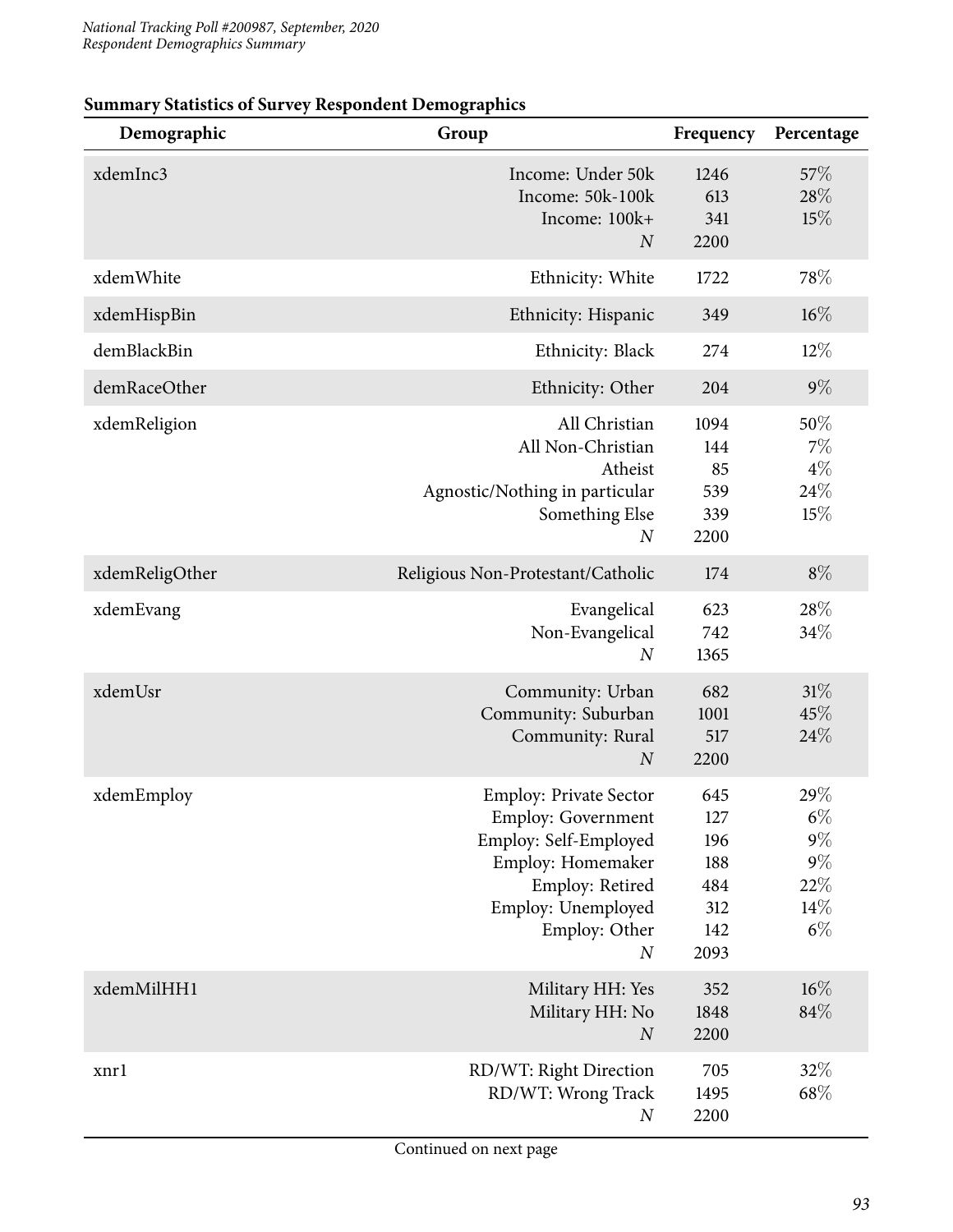| Demographic    | Group                                                                                                                                                                                                                  | Frequency                                                   | Percentage                                                   |
|----------------|------------------------------------------------------------------------------------------------------------------------------------------------------------------------------------------------------------------------|-------------------------------------------------------------|--------------------------------------------------------------|
| Trump_Approve  | Trump Job Approve<br>Trump Job Disapprove<br>$\overline{N}$                                                                                                                                                            | 945<br>1191<br>2137                                         | 43%<br>54%                                                   |
| Trump_Approve2 | Trump Job Strongly Approve<br>Trump Job Somewhat Approve<br>Trump Job Somewhat Disapprove<br>Trump Job Strongly Disapprove<br>$\boldsymbol{N}$                                                                         | 582<br>364<br>249<br>943<br>2137                            | 26%<br>17%<br>$11\%$<br>43%                                  |
| Trump_Fav      | Favorable of Trump<br>Unfavorable of Trump<br>$\overline{N}$                                                                                                                                                           | 948<br>1169<br>2118                                         | 43%<br>53%                                                   |
| Trump_Fav_FULL | Very Favorable of Trump<br>Somewhat Favorable of Trump<br>Somewhat Unfavorable of Trump<br>Very Unfavorable of Trump<br>$\overline{N}$                                                                                 | 594<br>354<br>200<br>969<br>2118                            | 27\%<br>$16\%$<br>$9\%$<br>44\%                              |
| xnr3           | #1 Issue: Economy<br>#1 Issue: Security<br>#1 Issue: Health Care<br>#1 Issue: Medicare / Social Security<br>#1 Issue: Women's Issues<br>#1 Issue: Education<br>#1 Issue: Energy<br>#1 Issue: Other<br>$\boldsymbol{N}$ | 737<br>244<br>414<br>340<br>104<br>118<br>90<br>153<br>2200 | 34%<br>11%<br>19%<br>$15\%$<br>$5\%$<br>$5\%$<br>$4\%$<br>7% |
| xsubVote18O    | 2018 House Vote: Democrat<br>2018 House Vote: Republican<br>2018 House Vote: Someone else<br>$\boldsymbol{N}$                                                                                                          | 736<br>621<br>59<br>1415                                    | 33%<br>28\%<br>$3\%$                                         |
| xsubVote16O    | 2016 Vote: Hillary Clinton<br>2016 Vote: Donald Trump<br>2016 Vote: Other<br>2016 Vote: Didn't Vote<br>$\overline{N}$                                                                                                  | 700<br>698<br>101<br>698<br>2197                            | 32%<br>32%<br>$5\%$<br>32%                                   |
| xsubVote14O    | Voted in 2014: Yes<br>Voted in 2014: No<br>$\boldsymbol{N}$                                                                                                                                                            | 1217<br>983<br>2200                                         | 55\%<br>45%                                                  |

#### **Summary Statistics of Survey Respondent Demographics**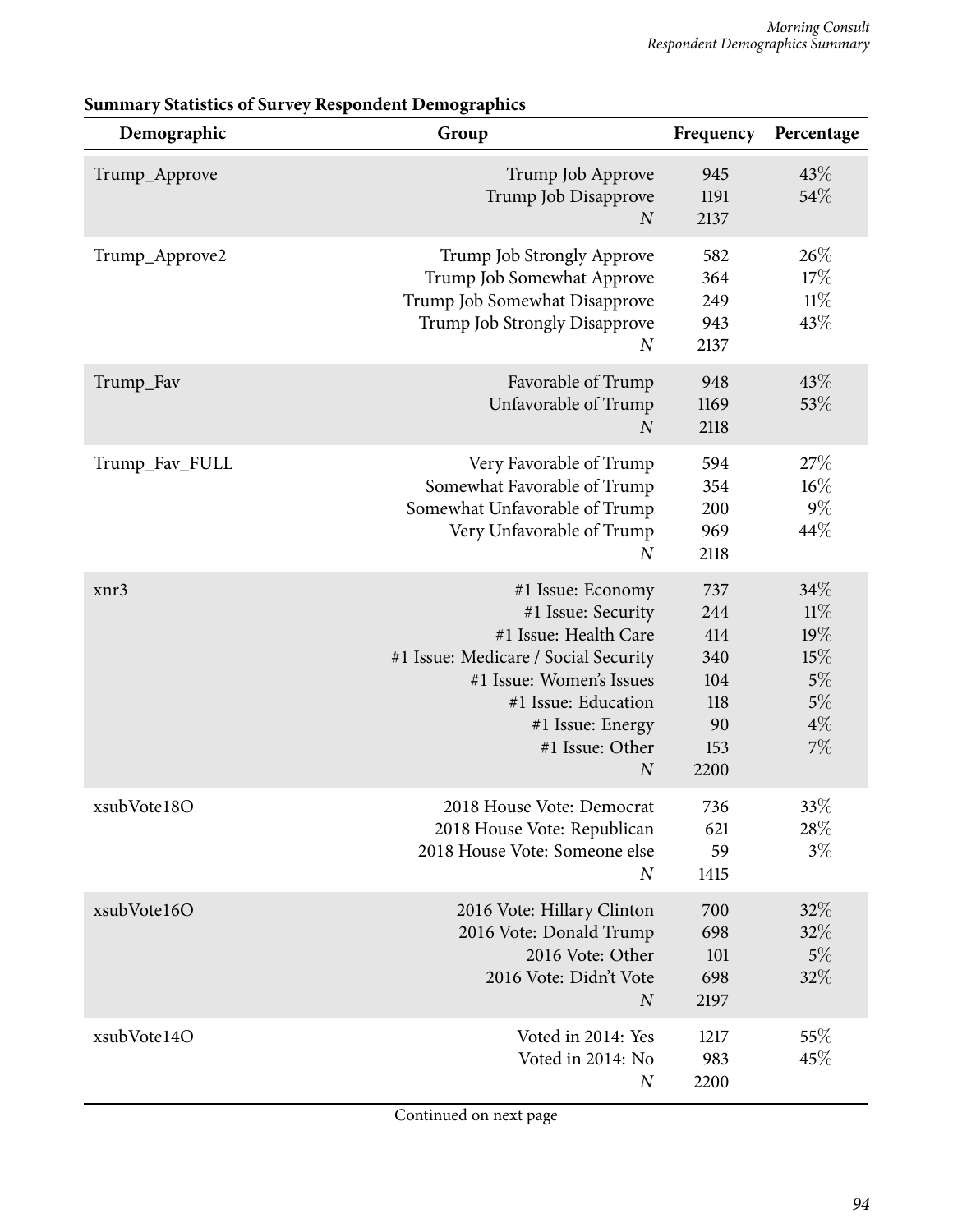| Demographic | Group                                                                                                             | Frequency                        | Percentage                  |
|-------------|-------------------------------------------------------------------------------------------------------------------|----------------------------------|-----------------------------|
| xsubVote12O | 2012 Vote: Barack Obama<br>2012 Vote: Mitt Romney<br>2012 Vote: Other<br>2012 Vote: Didn't Vote<br>$\overline{N}$ | 828<br>485<br>76<br>806<br>2195  | 38\%<br>22%<br>$3\%$<br>37% |
| xreg4       | 4-Region: Northeast<br>4-Region: Midwest<br>4-Region: South<br>4-Region: West<br>$\overline{N}$                   | 394<br>462<br>824<br>520<br>2200 | 18%<br>21%<br>37%<br>24\%   |
| MCSPdem1    | Sports fans                                                                                                       | 1471                             | 67%                         |
| MCSPdem2    | Avid sports fans                                                                                                  | 534                              | 24%                         |
| MCSPdem3    | College football fans                                                                                             | 1110                             | 50%                         |
| MCSPdem4    | Avid college football fans                                                                                        | 394                              | 18%                         |
| MCSPdem5    | Big 10 fans                                                                                                       | 662                              | 30%                         |
| MCSPdem6    | Pac 12 fans                                                                                                       | 501                              | 23%                         |
| MCSPdem7    | <b>ACC</b> fans                                                                                                   | 542                              | 25%                         |
| MCSPdem8    | Big 12 fans                                                                                                       | 523                              | 24%                         |
| MCSPdem9    | SEC fans                                                                                                          | 576                              | 26%                         |
| MCSPdem10   | Non-Power 5 fans                                                                                                  | 472                              | 21%                         |

#### **Summary Statistics of Survey Respondent Demographics**

*Note:* Group proportions may total to larger than one-hundred percent due to rounding. All statistics are calculated with demographic post-stratification weights applied.